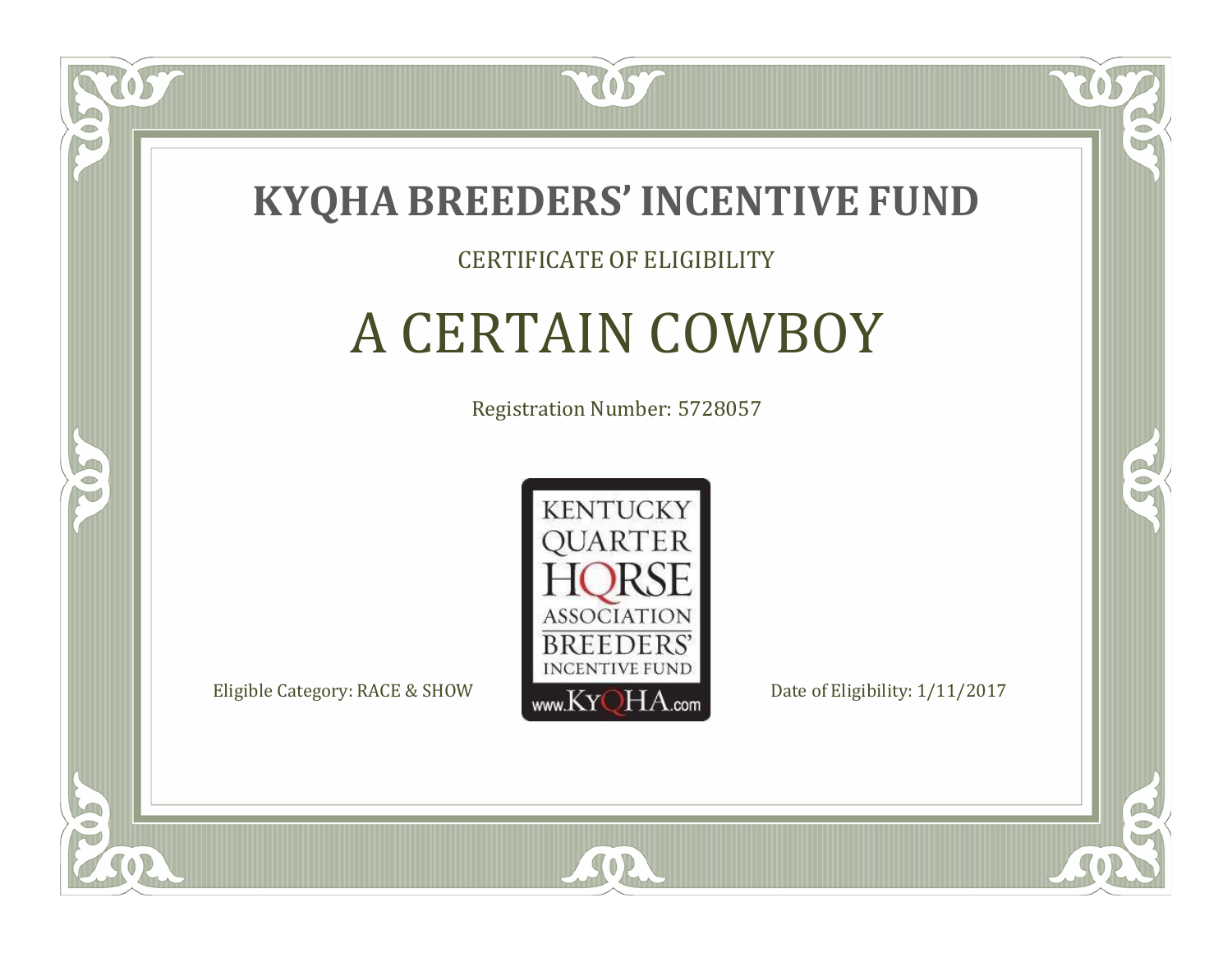

#### CERTIFICATE OF ELIGIBILITY

# A GIRLS GOTTA DREAM

Registration Number: 5810269



SOR

RO

CO.

 $\Box$ T

S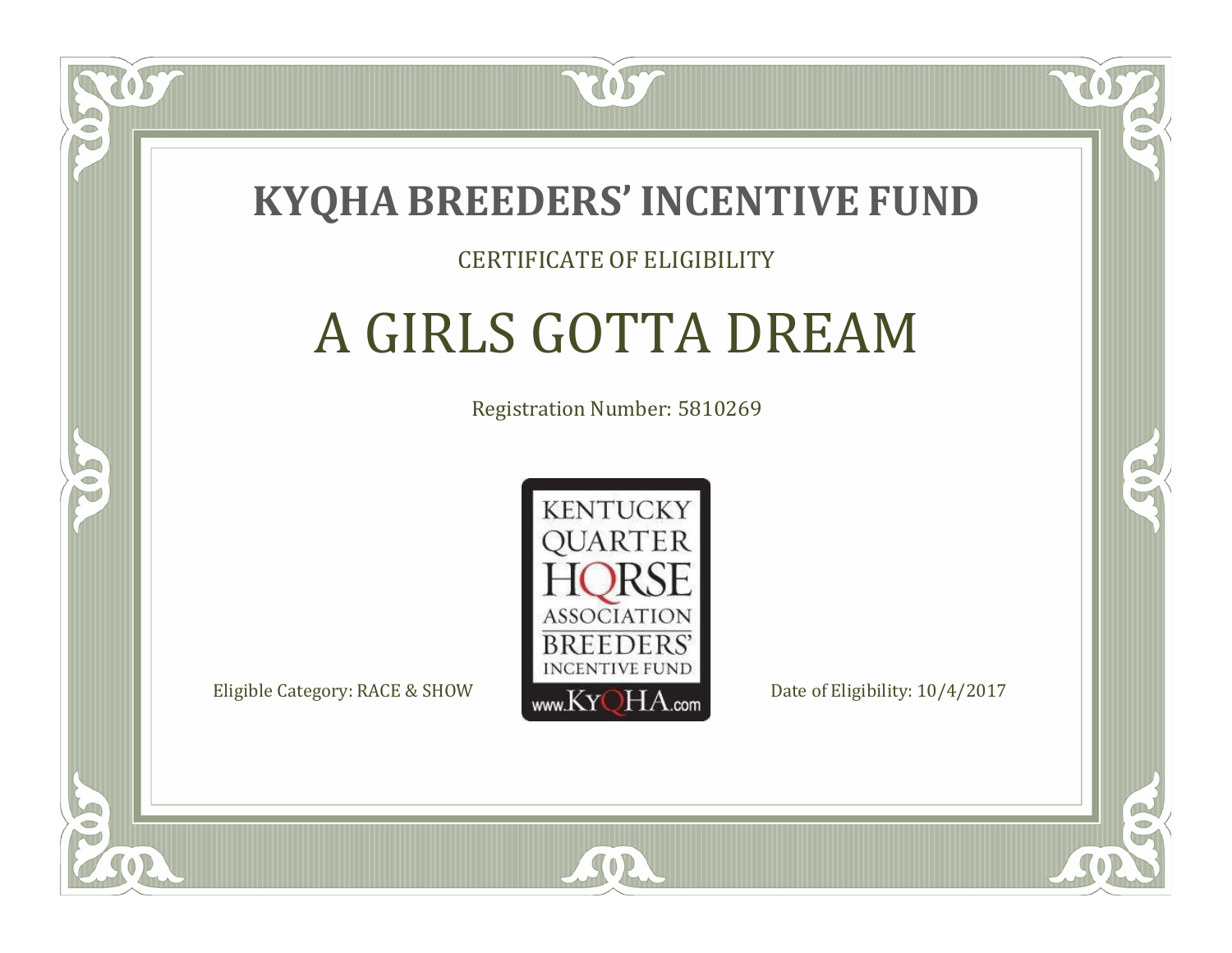

CERTIFICATE OF ELIGIBILITY

# A GOOD FLIGHT

Registration Number: X0722504



SOR

CO.

 $\rightarrow$ 

 $\delta S$ 

 $\Box$ NU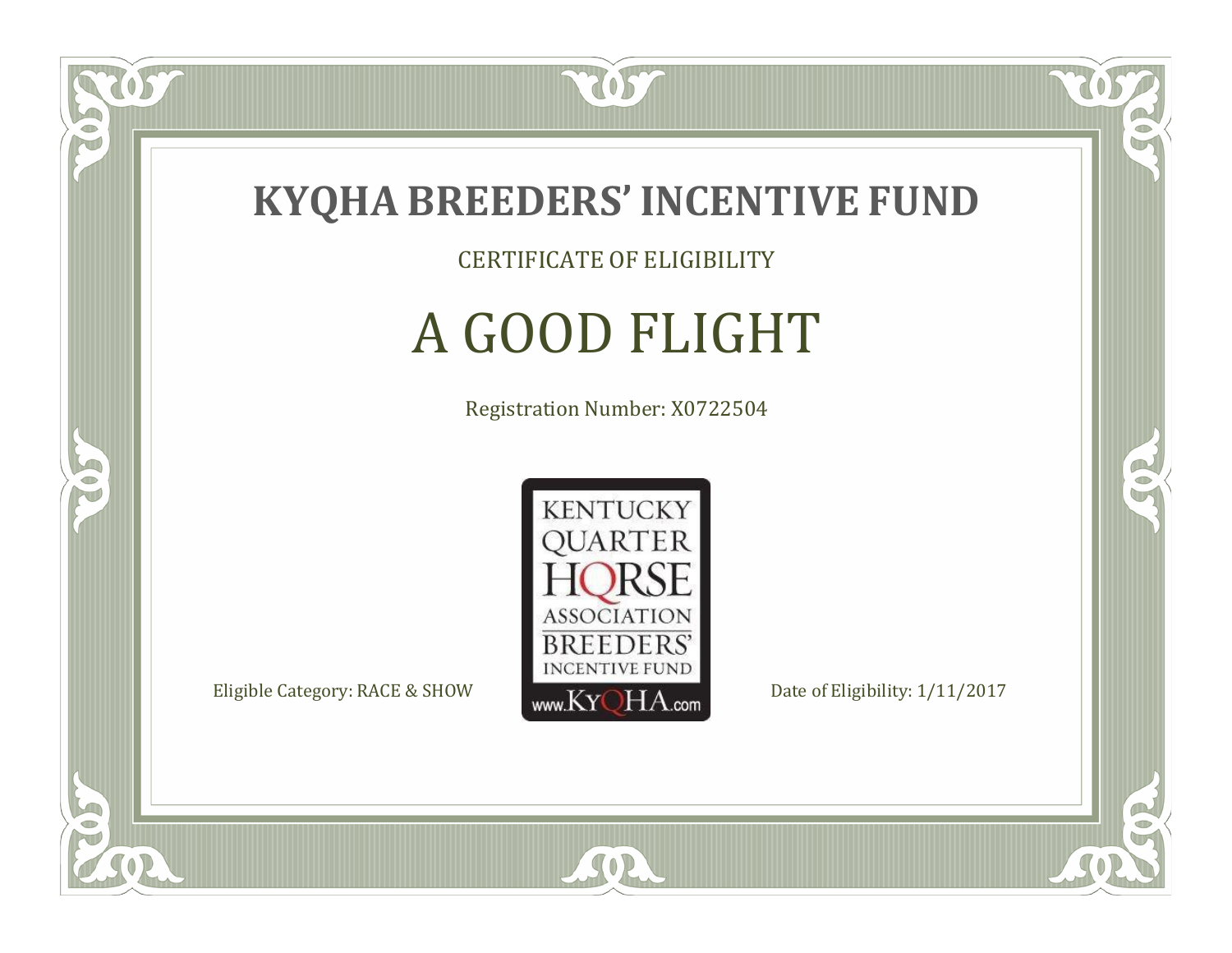

### CERTIFICATE OF ELIGIBILITY

## A SWEET MARGARITA

Registration Number: 5728056



SOR

CO.

B

 $\blacksquare$ N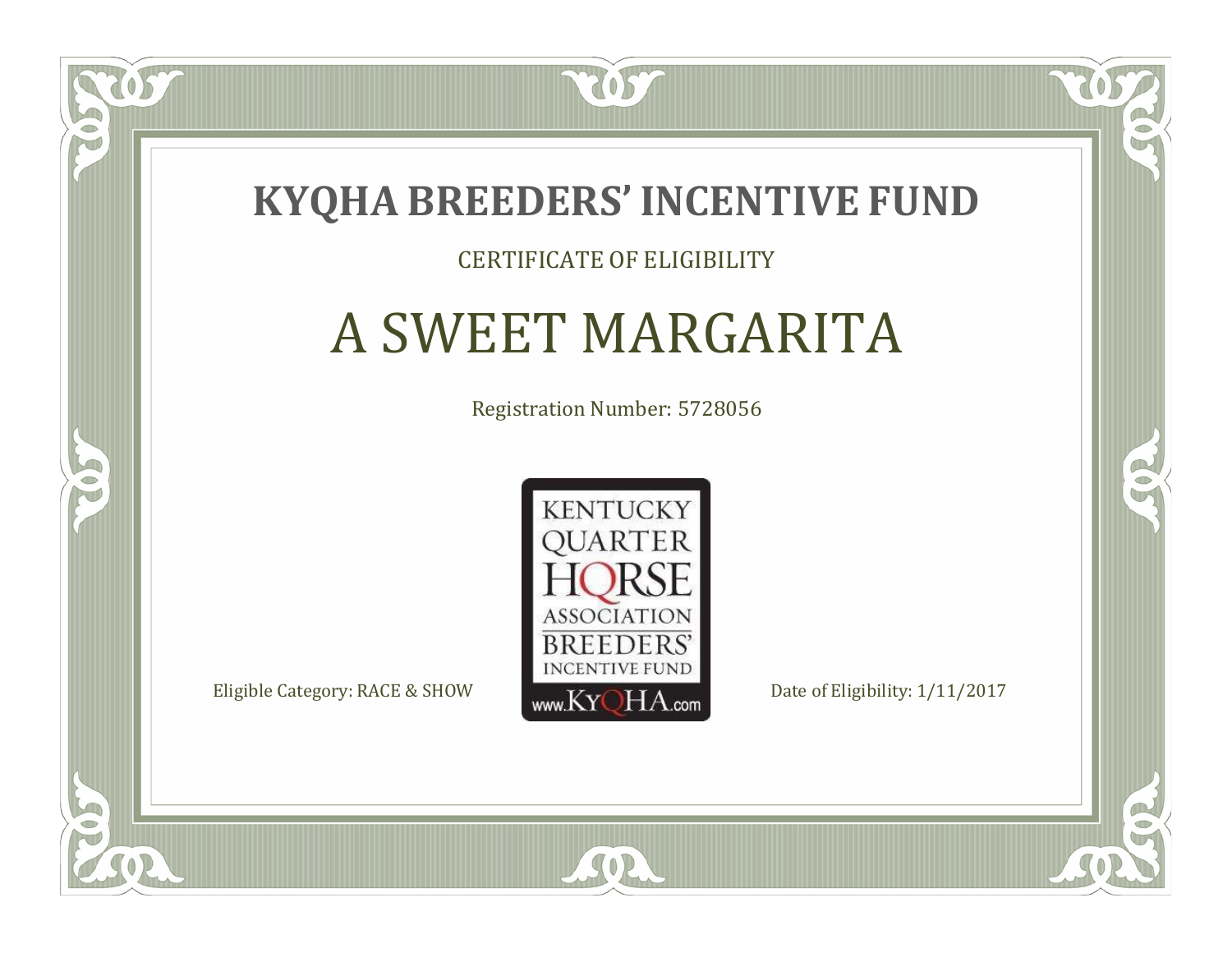

#### CERTIFICATE OF ELIGIBILITY

# AFRAID OF NOTHING

Registration Number: 5778407



SOR

CO.

 $\rightarrow$ 

US

 $\Box$ NU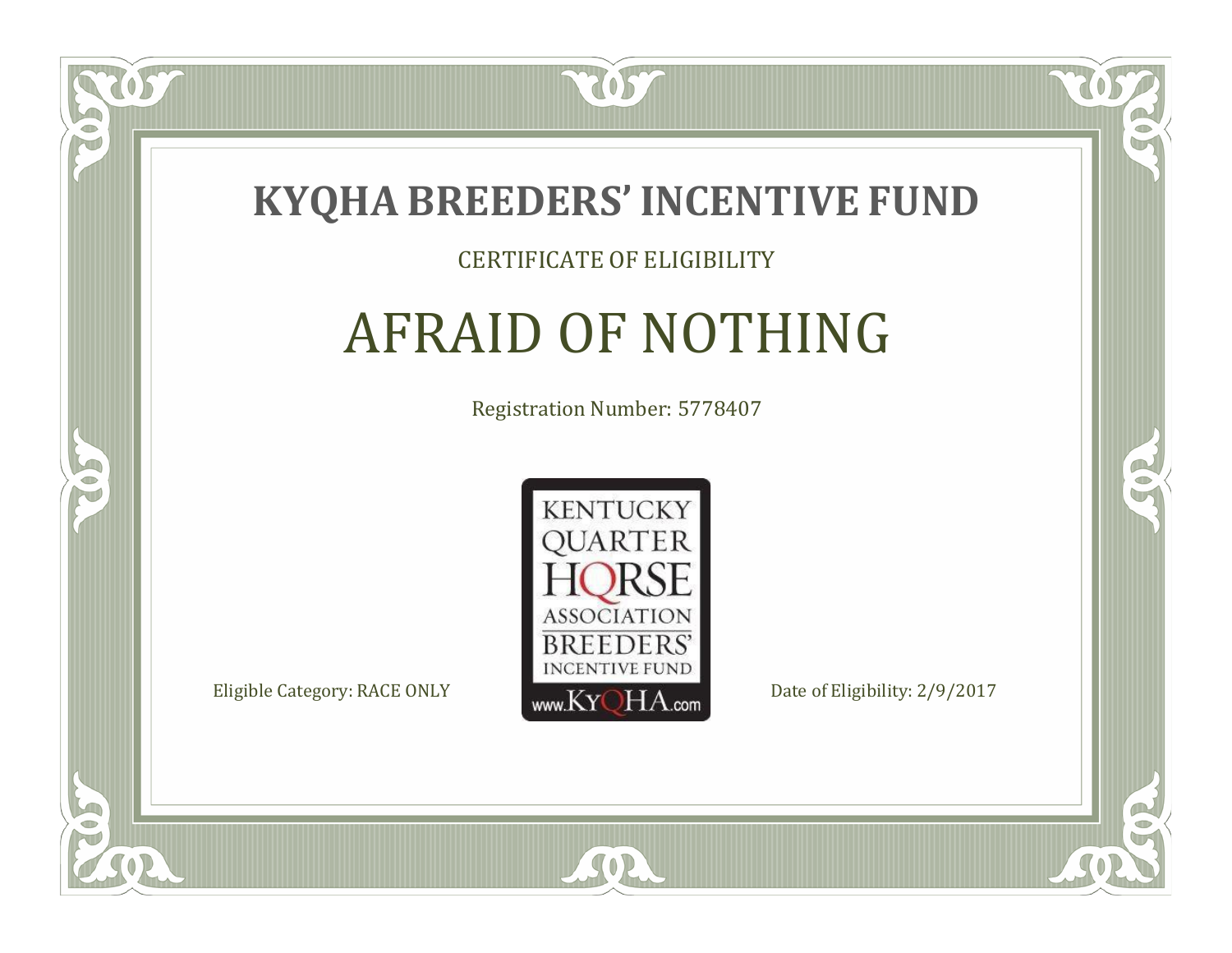### **KYQHA BREEDERS'INCENTIVE FUND**

7057

 $\blacksquare$ N

S

### CERTIFICATE OF ELIGIBILITY

# AINT NUTHN BUT FANCY

Registration Number: X0725335



SOR

CO.

 $\rightarrow$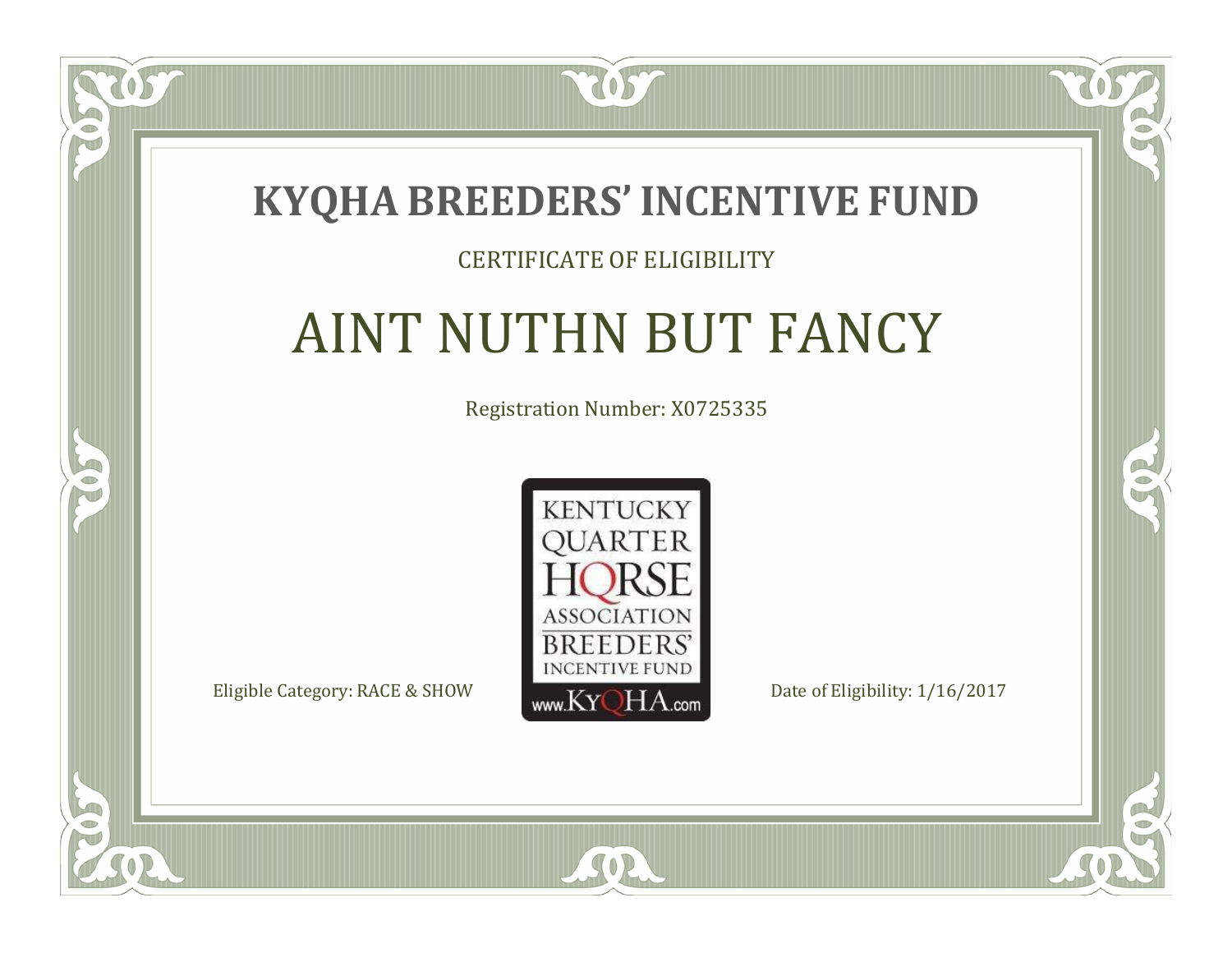

CERTIFICATE OF ELIGIBILITY

# ALOTTA CHIP

Registration Number: 5817484



SOR

 $\mathbb{R}$ 

 $\mathbb{R}^2$ 

 $\overline{OS}$ 

 $\bullet$ N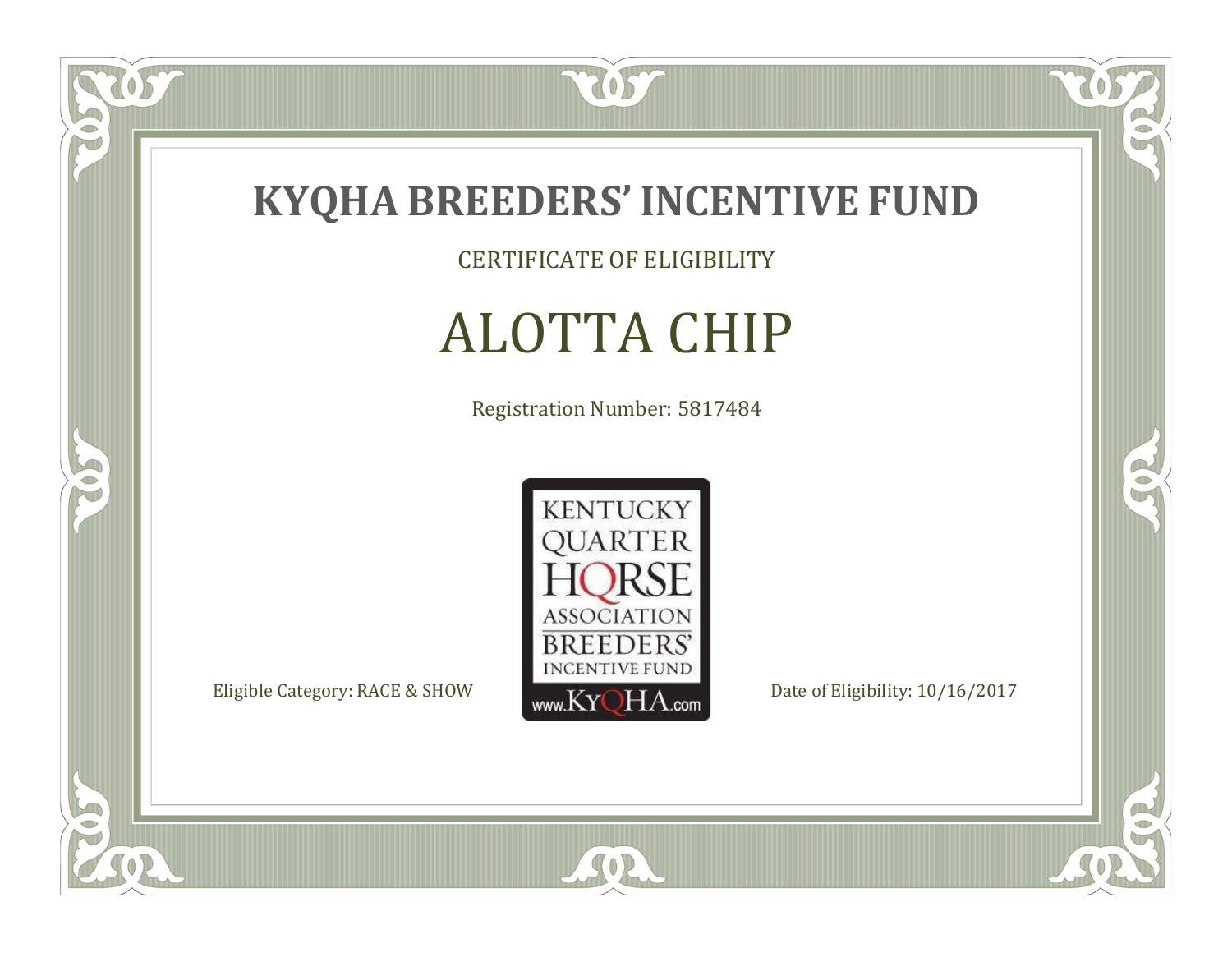

#### CERTIFICATE OF ELIGIBILITY

## ALWAYS DREAMING

Registration Number: 5954458



SOR

 $\mathbb{R}$ 

 $\rightarrow$ 

US

 $\bullet$ NU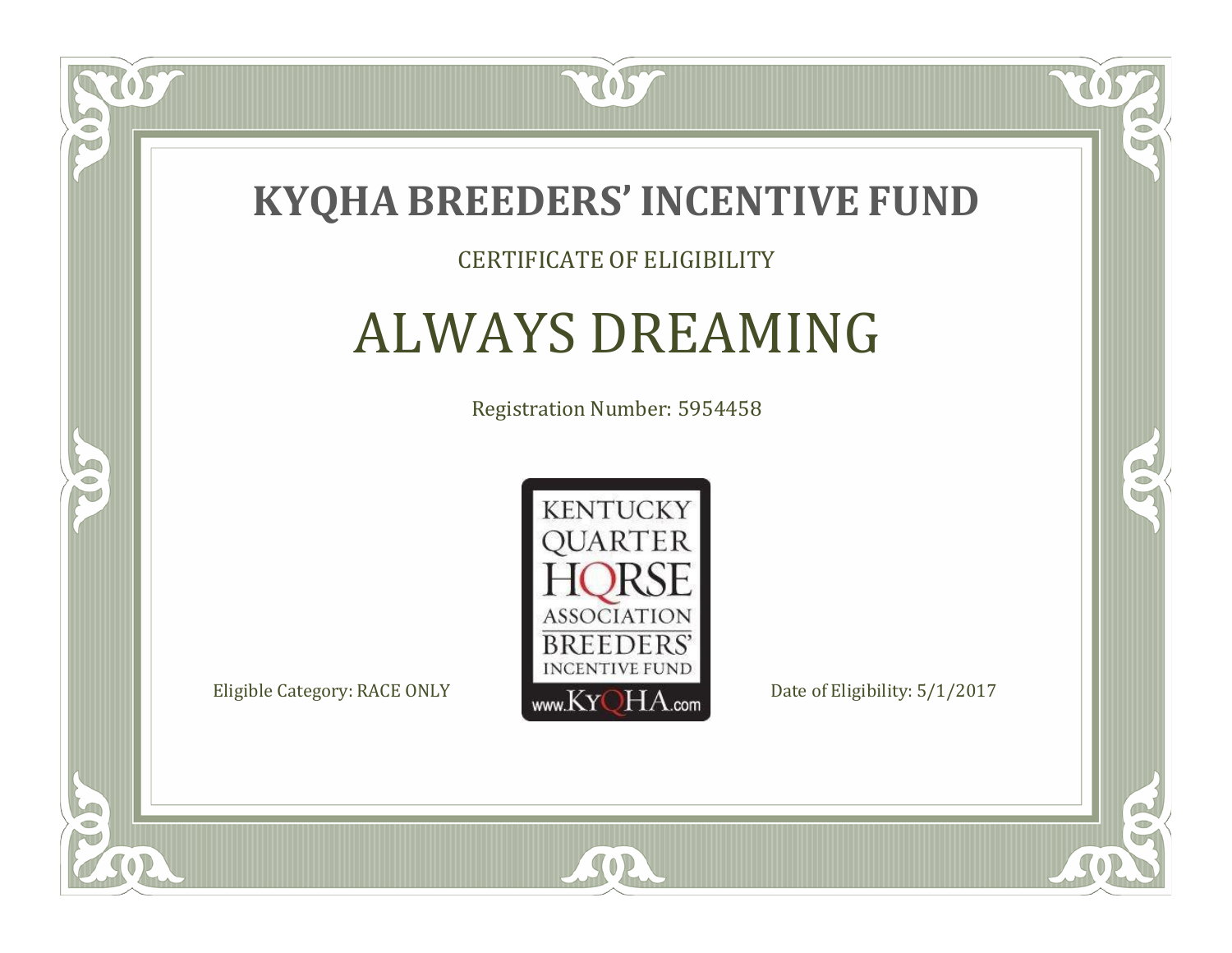

OS

 $\Box$ NU

5

#### CERTIFICATE OF ELIGIBILITY

## ANITA MARGARITA

Registration Number: X0722420



SOR

CO.

 $\rightarrow$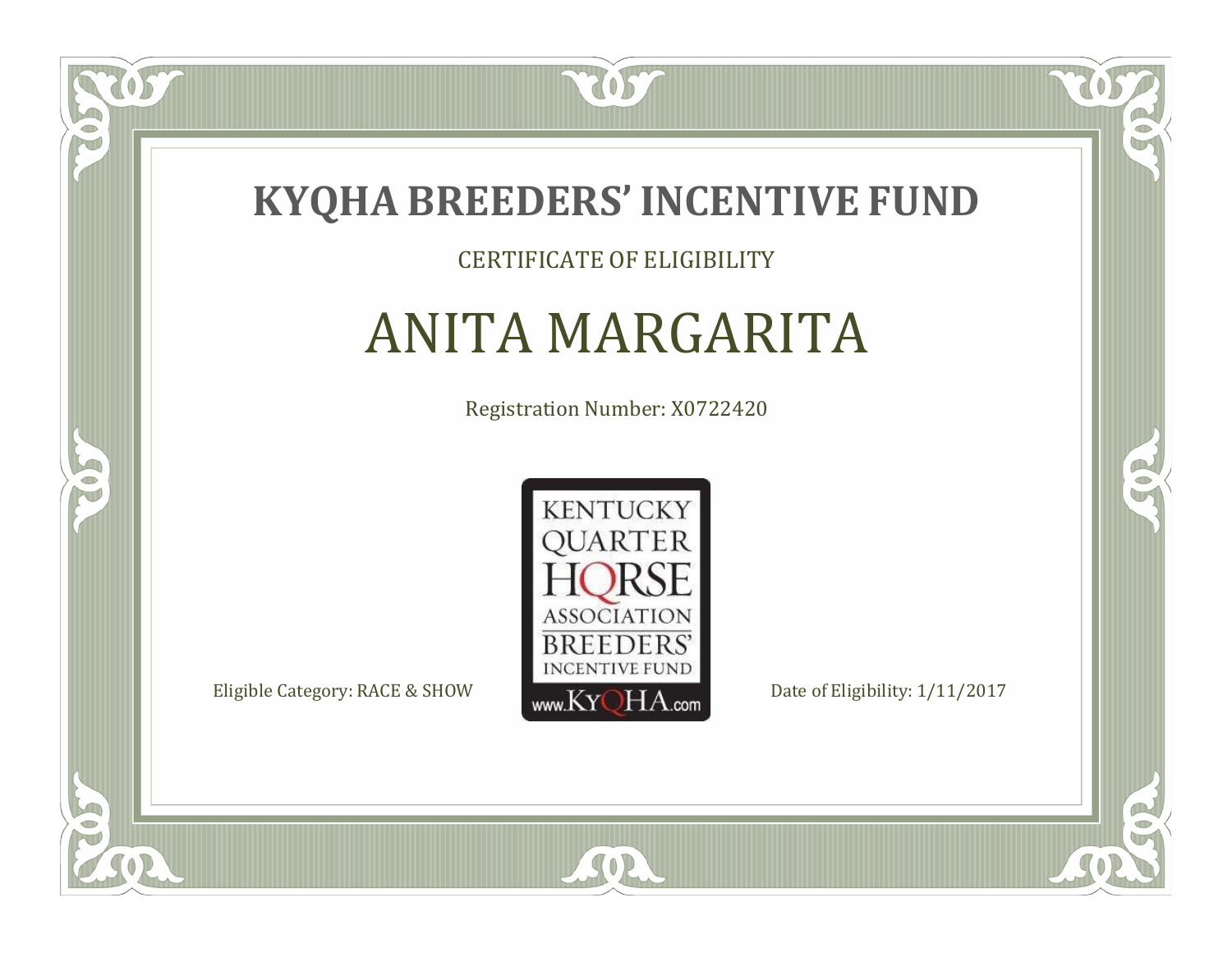

 $\Box$ N

5

#### CERTIFICATE OF ELIGIBILITY

# ANYTHING BUT RARE

Registration Number: X0729511



SOR

CO.

 $\rightarrow$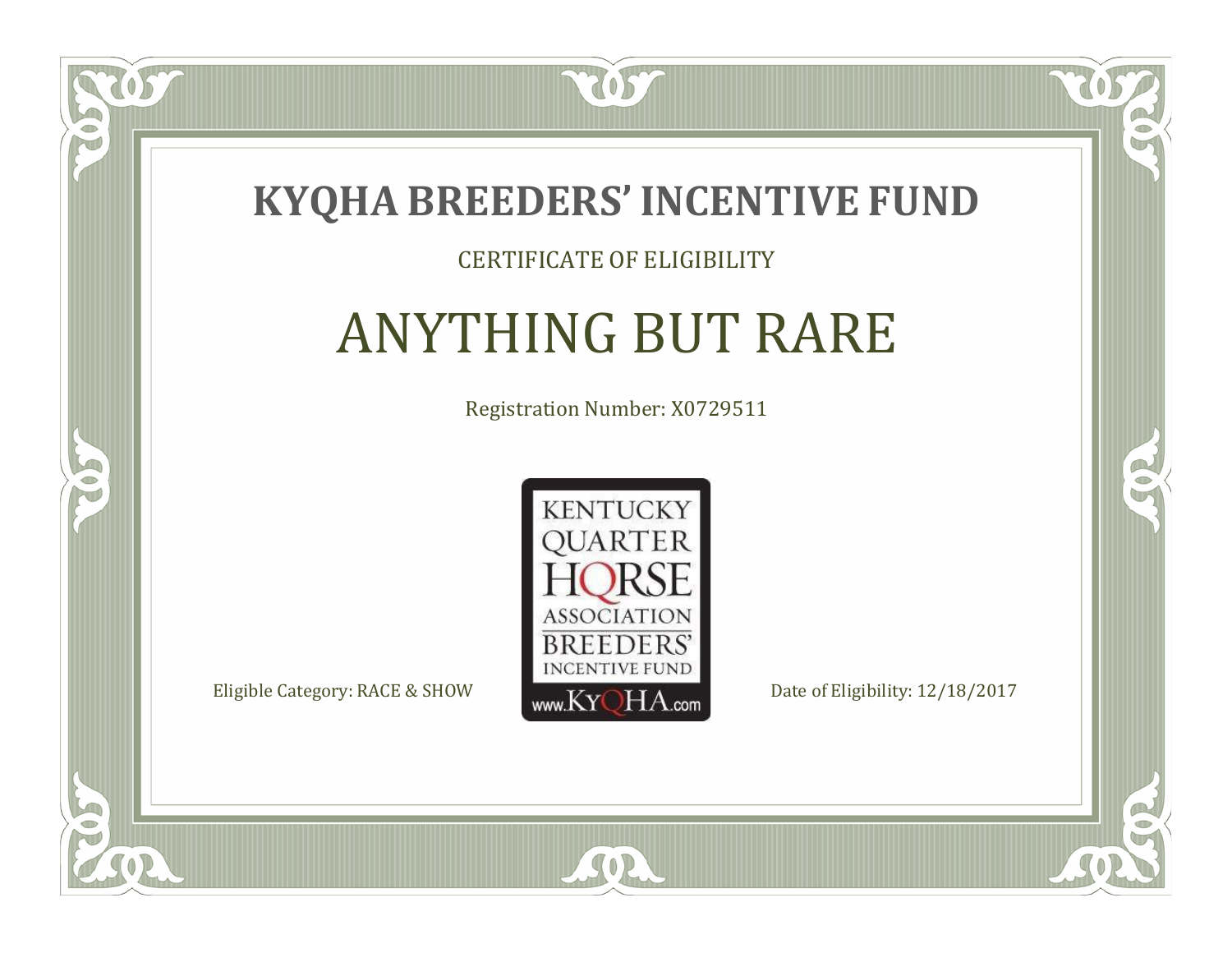

CERTIFICATE OF ELIGIBILITY

# APIRATES TOUCH

Registration Number: 5766404



SOR

CO.

 $\rightarrow$ 

 $\delta S$ 

 $\Box$ NU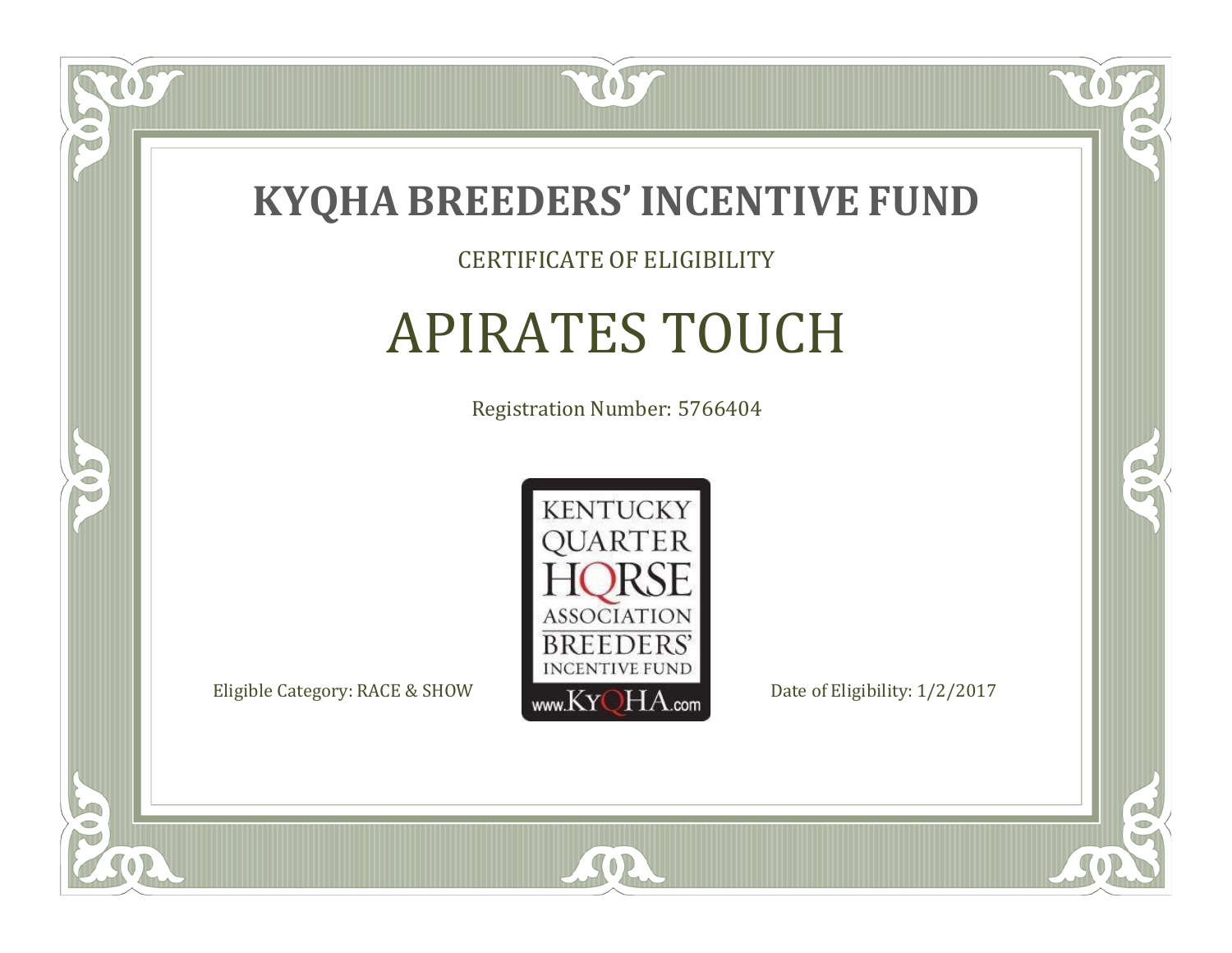

### CERTIFICATE OF ELIGIBILITY

# ATOMIK BLONDE

Registration Number: 5810268



SOR

CO.

 $\rightarrow$ 

US

 $\bullet$ NU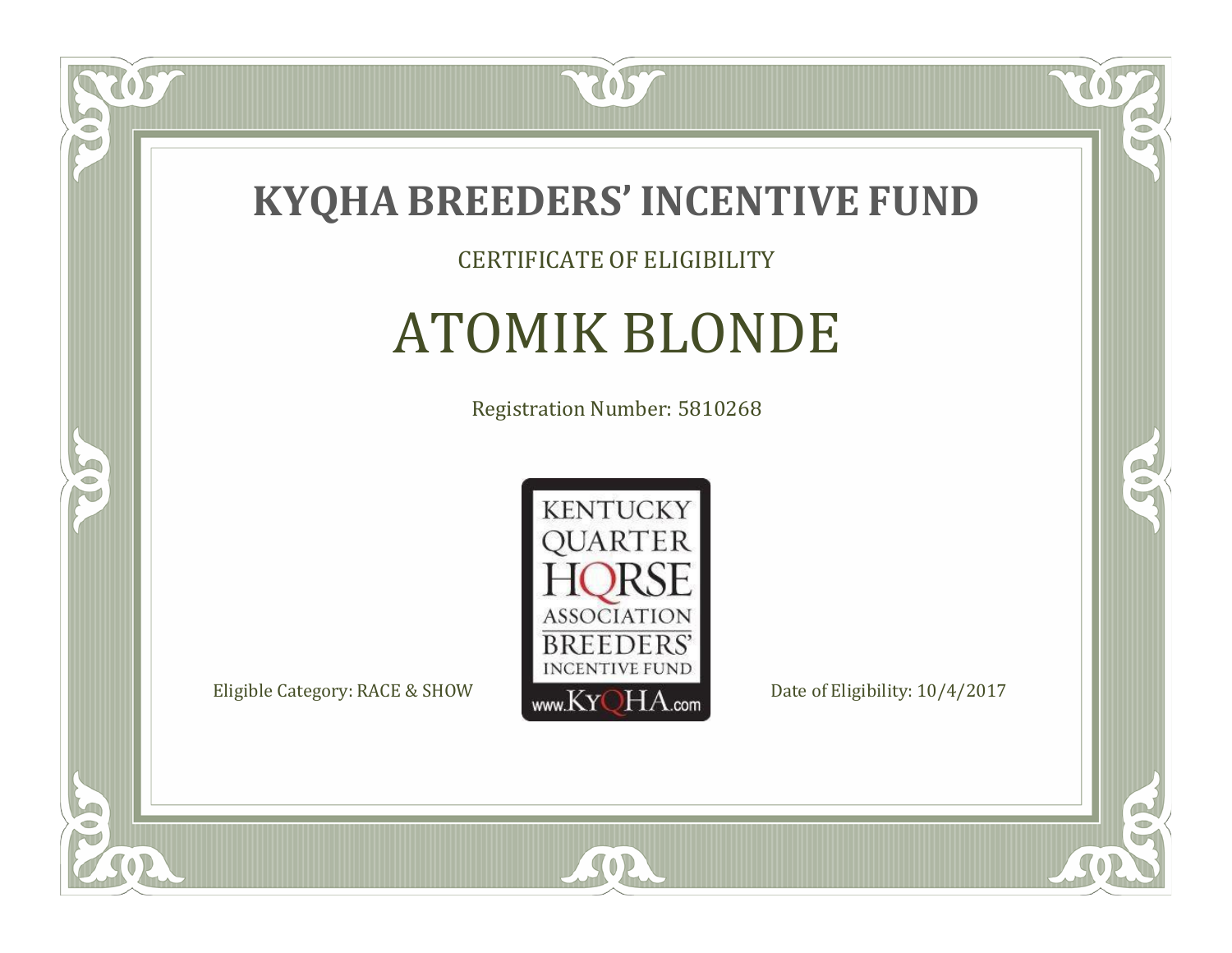### **KYQHA BREEDERS'INCENTIVE FUND**

7057

### CERTIFICATE OF ELIGIBILITY

# BARRACUDAS TWO STEP

Registration Number: 5764417



SOR

CO.

 $\rightarrow$ 

 $\Box$ T

S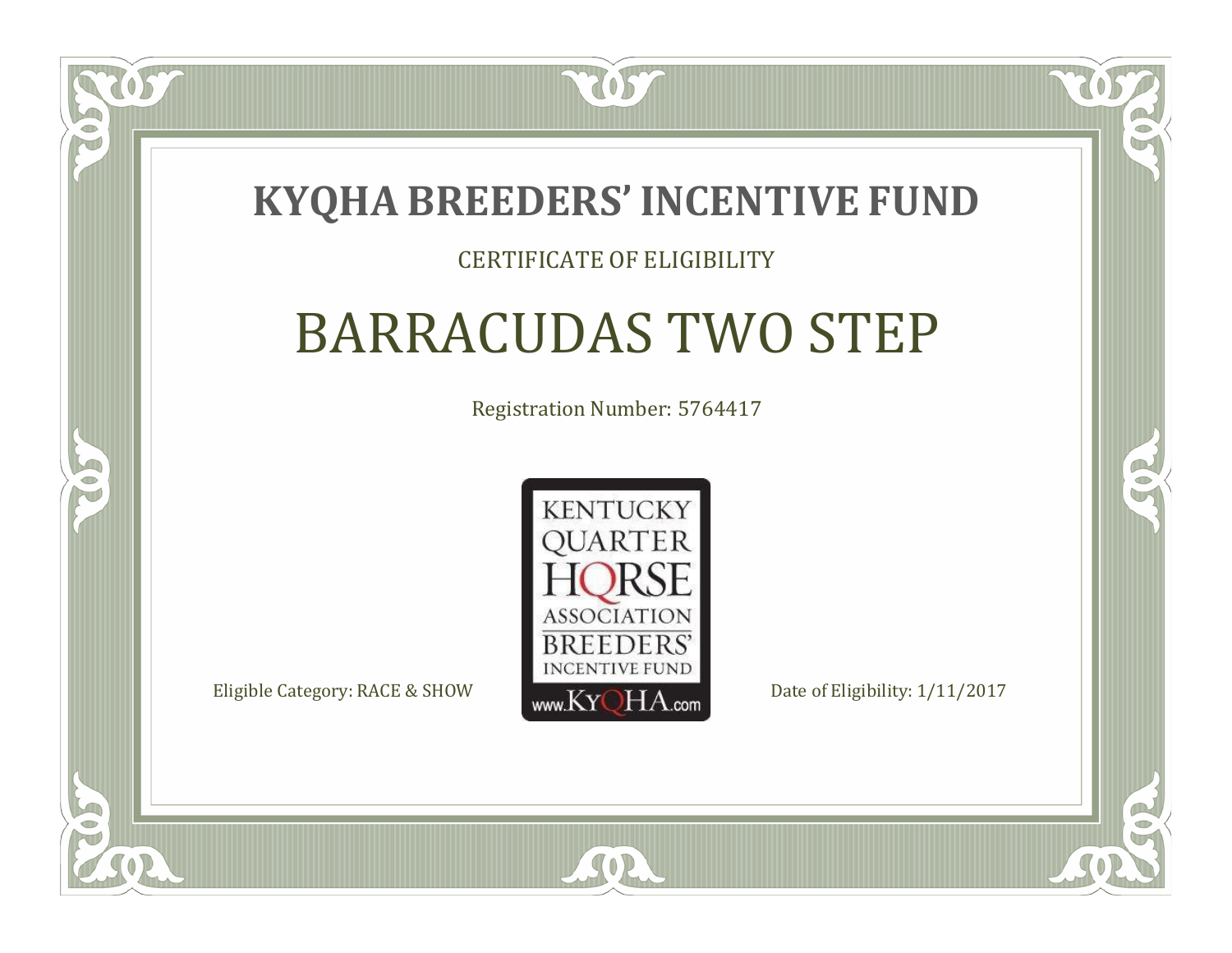

CERTIFICATE OF ELIGIBILITY

# BEATRIX

Registration Number: X0729058



SOR

 $\mathbb{R}$ 

 $\mathbb{R}^2$ 

US.

 $\bullet$ N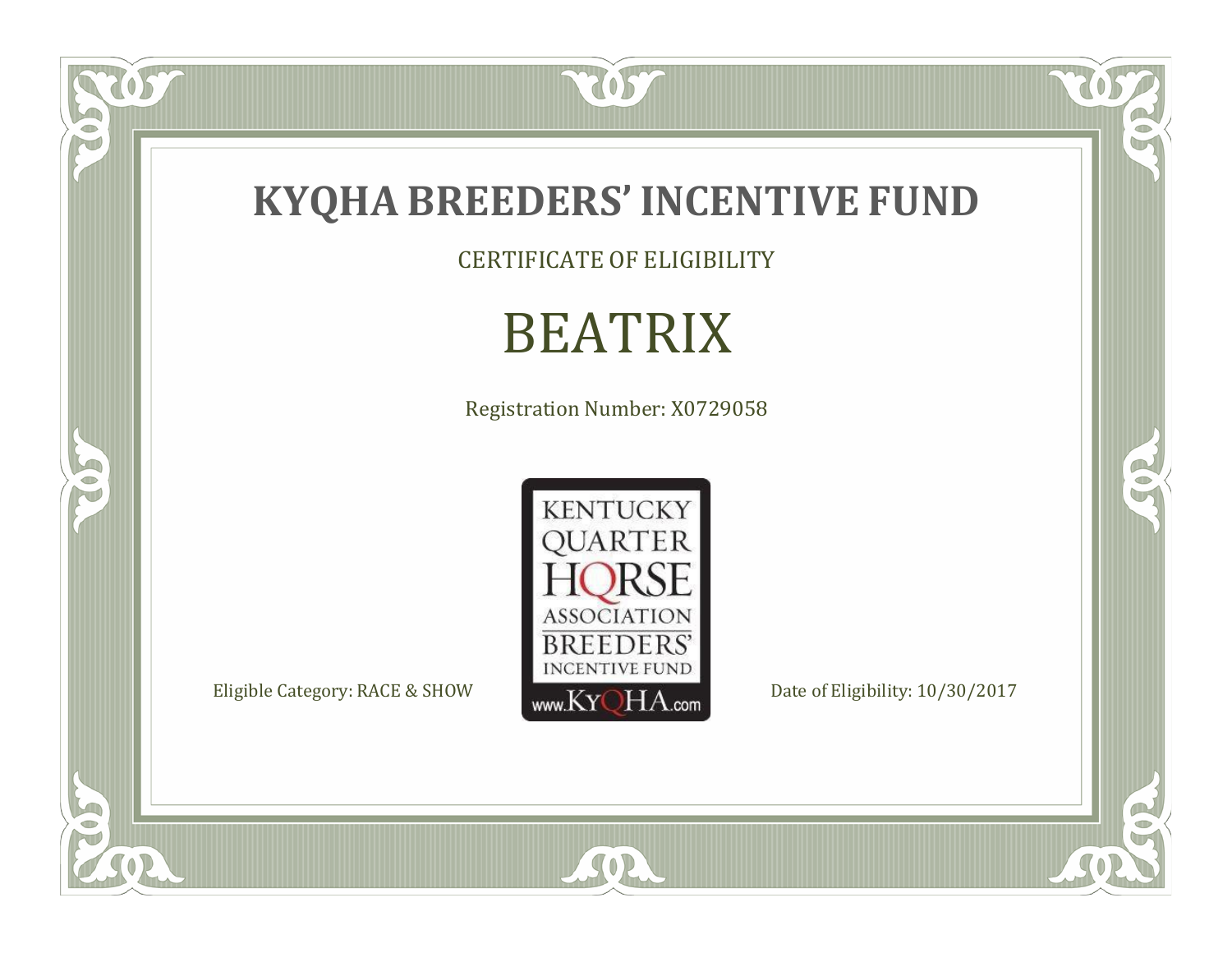

CERTIFICATE OF ELIGIBILITY

# BIG N BAD BEN

Registration Number: X0723905



SOR

CO.

 $\rightarrow$ 

057

 $\bullet$ NU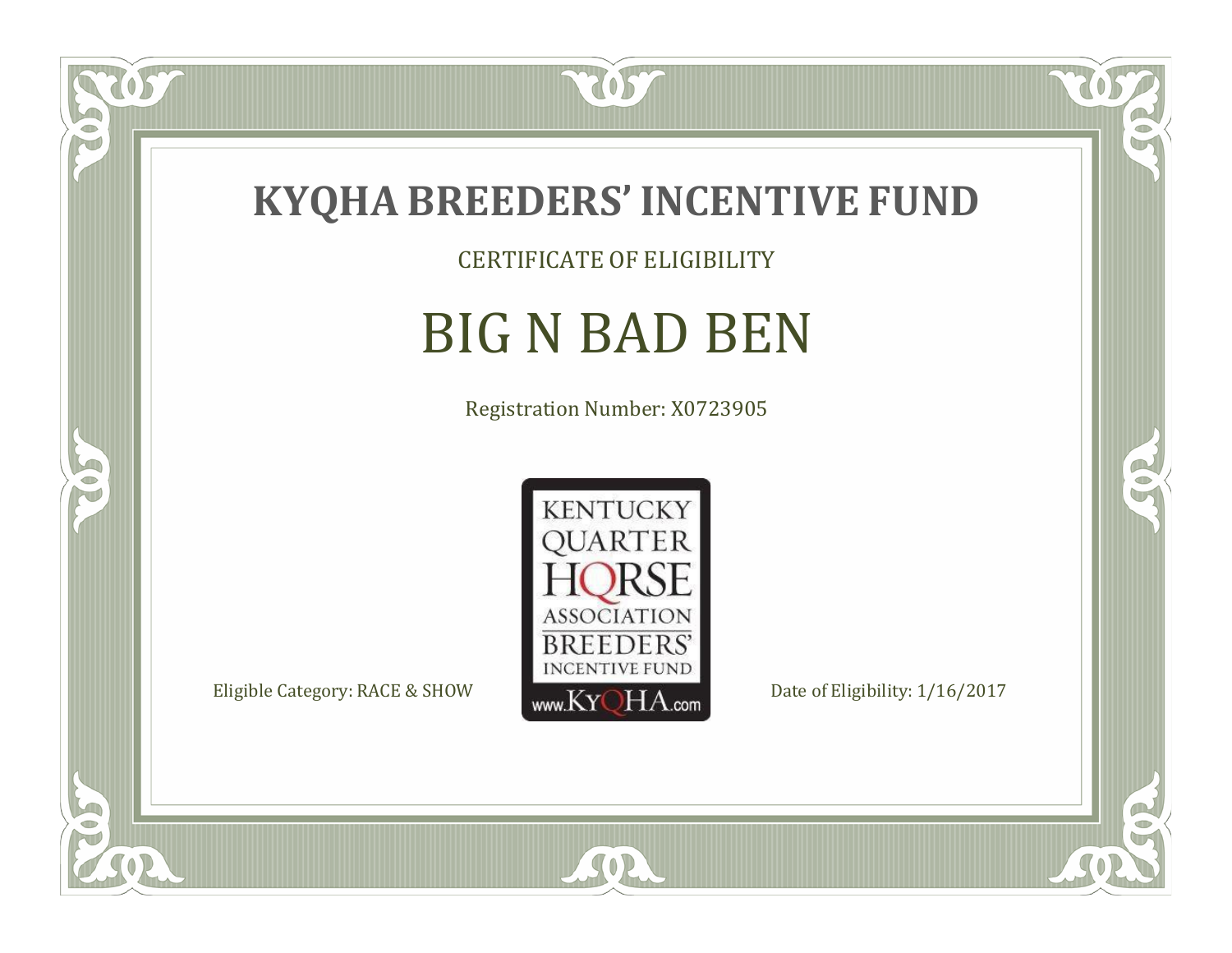

CERTIFICATE OF ELIGIBILITY

# BORN SOUTHERN

Registration Number: X0723401



SOR

 $\mathbb{R}$ 

 $\rightarrow$ 

US

 $\bullet$ NU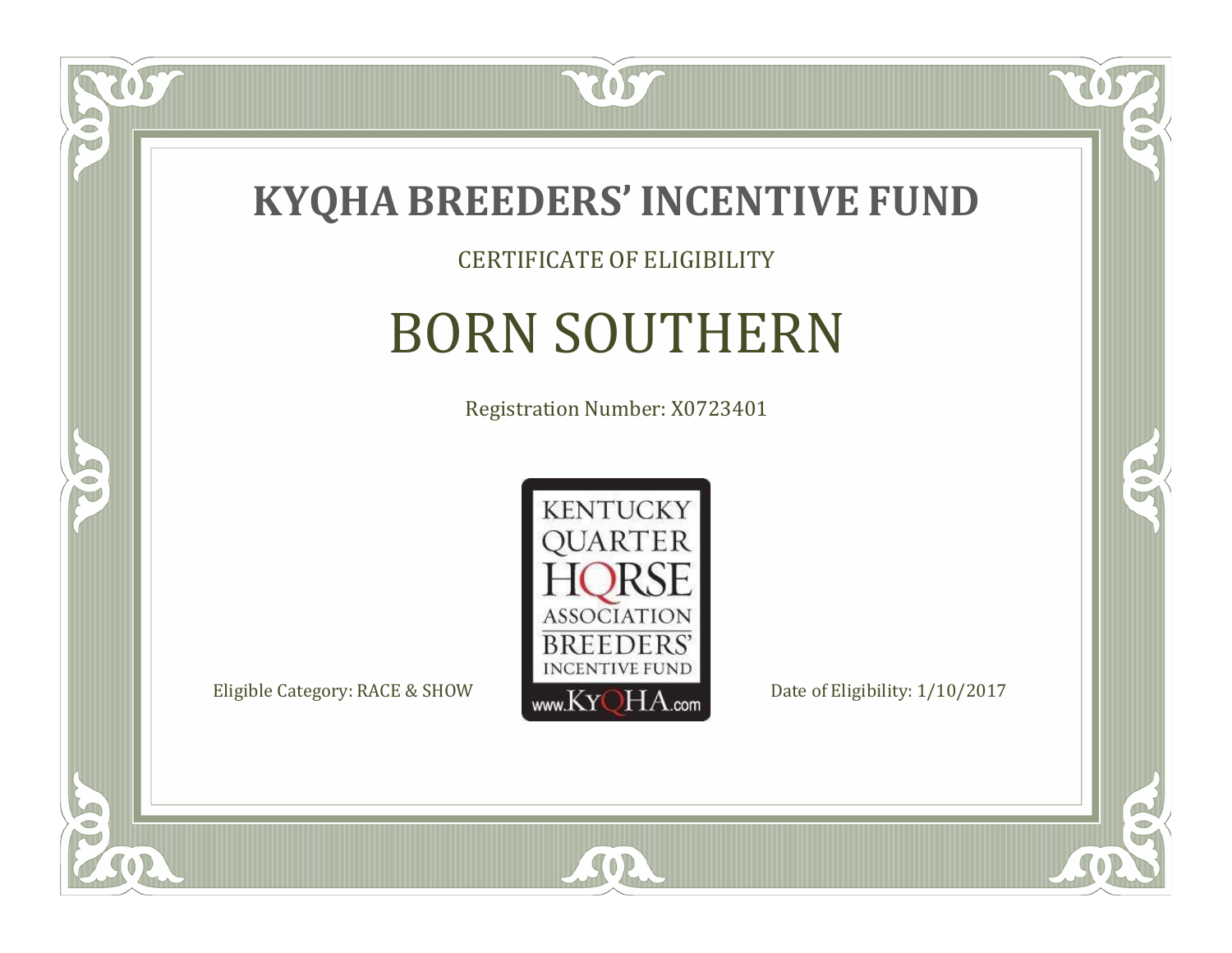### **KYQHA BREEDERS'INCENTIVE FUND**

7057

### CERTIFICATE OF ELIGIBILITY

### BTS FLASHYINVESTMENT

Registration Number: 5778569



SOR

CO.

 $\rightarrow$ 

 $\Box$ N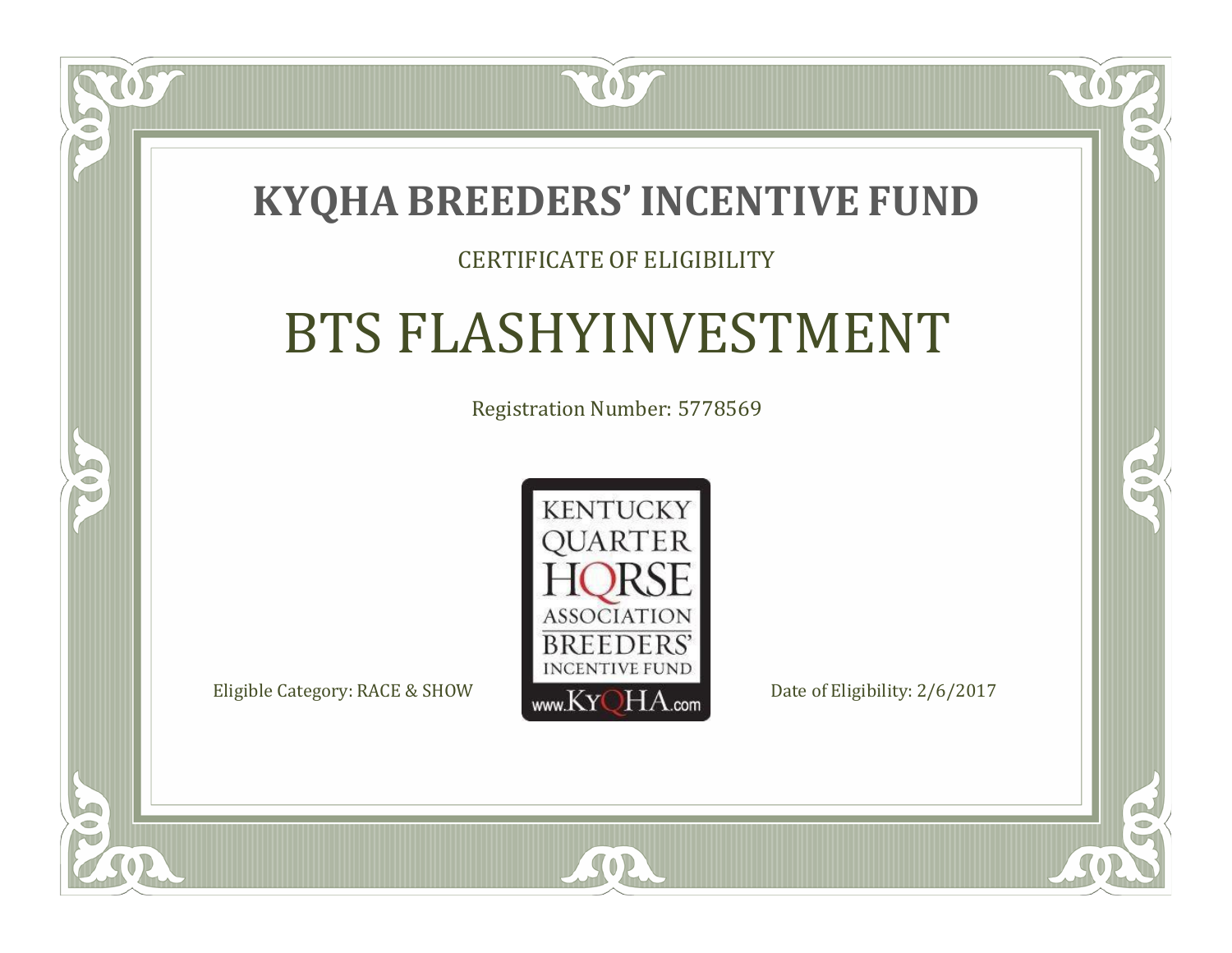

#### CERTIFICATE OF ELIGIBILITY

## BULZEYE BILLY BAYOU

Registration Number: 5821538



 $SO2$ 

CO.

 $\rightarrow$ 

 $\Box$ N

S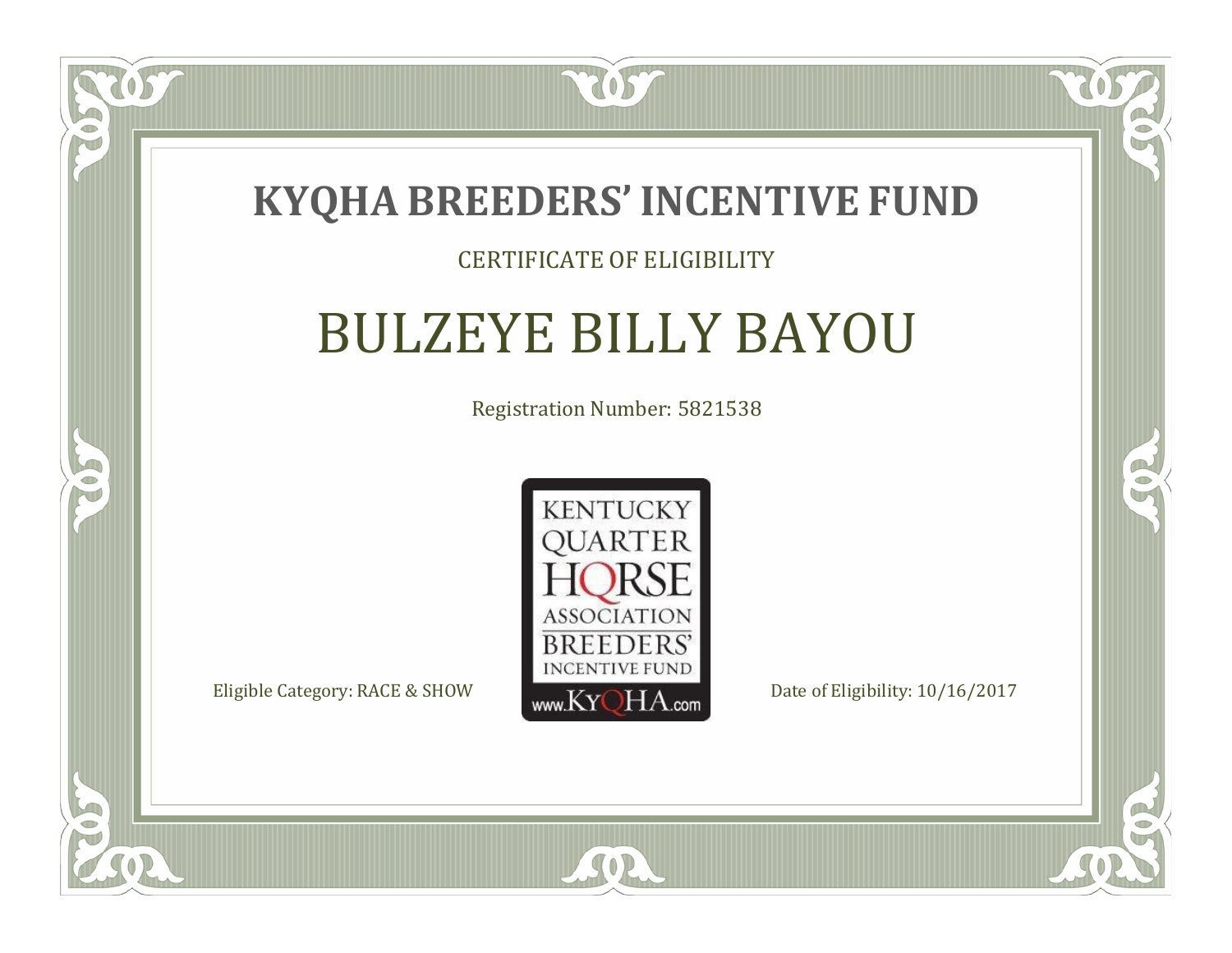

CERTIFICATE OF ELIGIBILITY

# BULZEYE RITA

Registration Number: 5764064



SOR

 $\mathbb{R}$ 

 $\rightarrow$ 

 $\overline{OS}$ 

 $\bullet$ N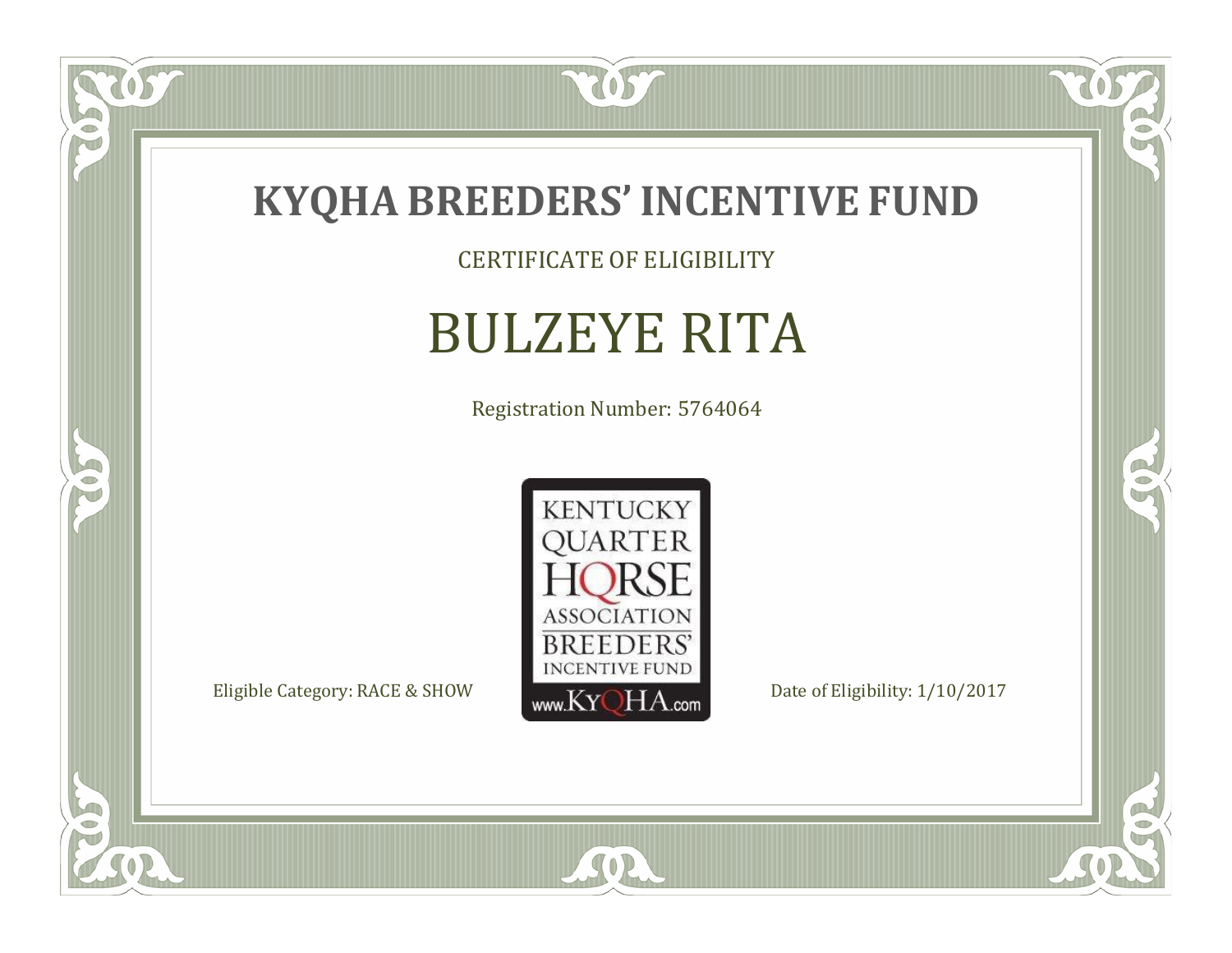

CERTIFICATE OF ELIGIBILITY

## BULZEYES HOPE

Registration Number: X0729544



SOR

CO.

 $\rightarrow$ 

 $\delta S$ 

 $\bullet$ NU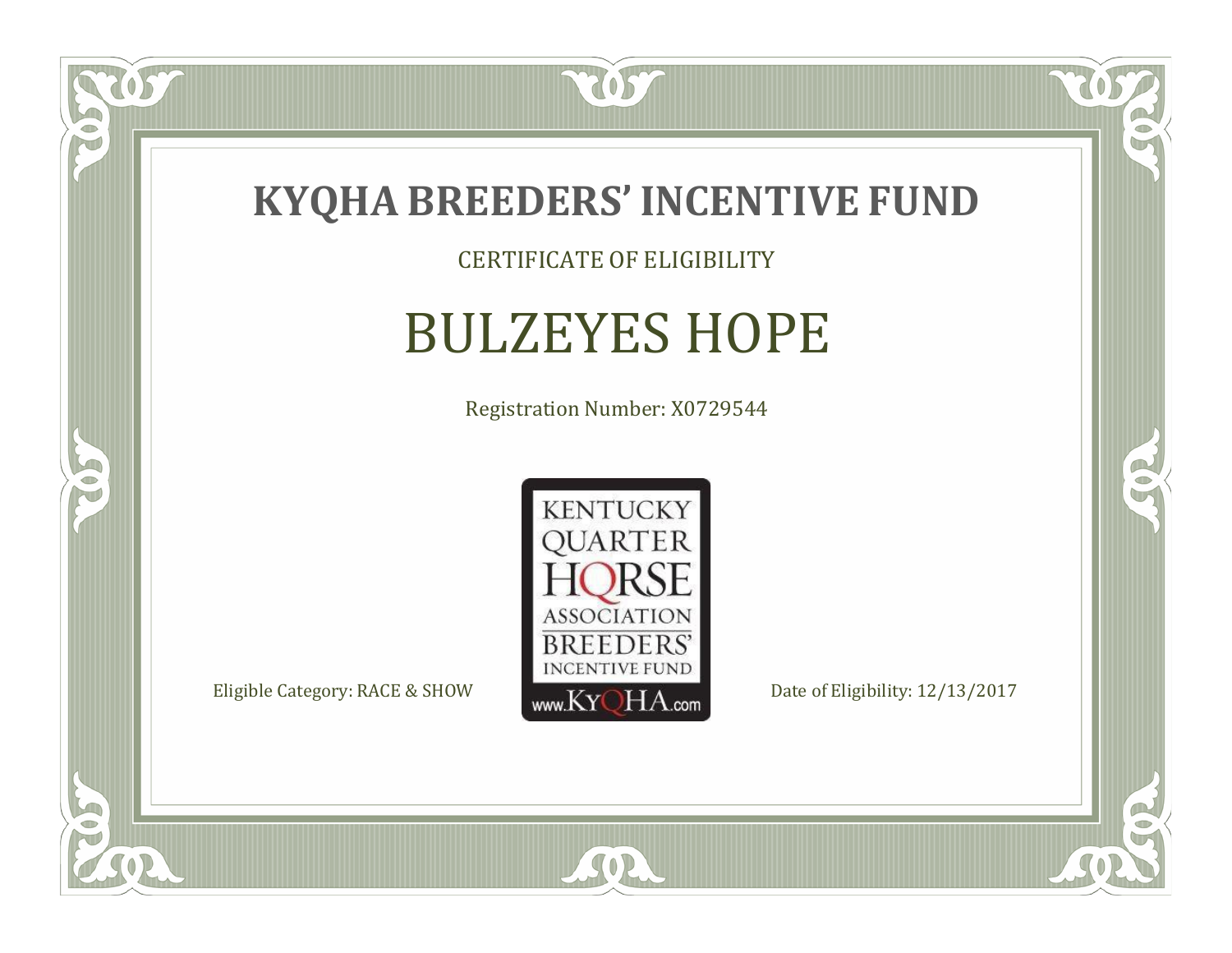### **KYQHA BREEDERS'INCENTIVE FUND**

7057

### CERTIFICATE OF ELIGIBILITY

# CALL SOMEONE HUCARES

Registration Number: X0725195



SOR

RO

P.

 $\Box$ T

S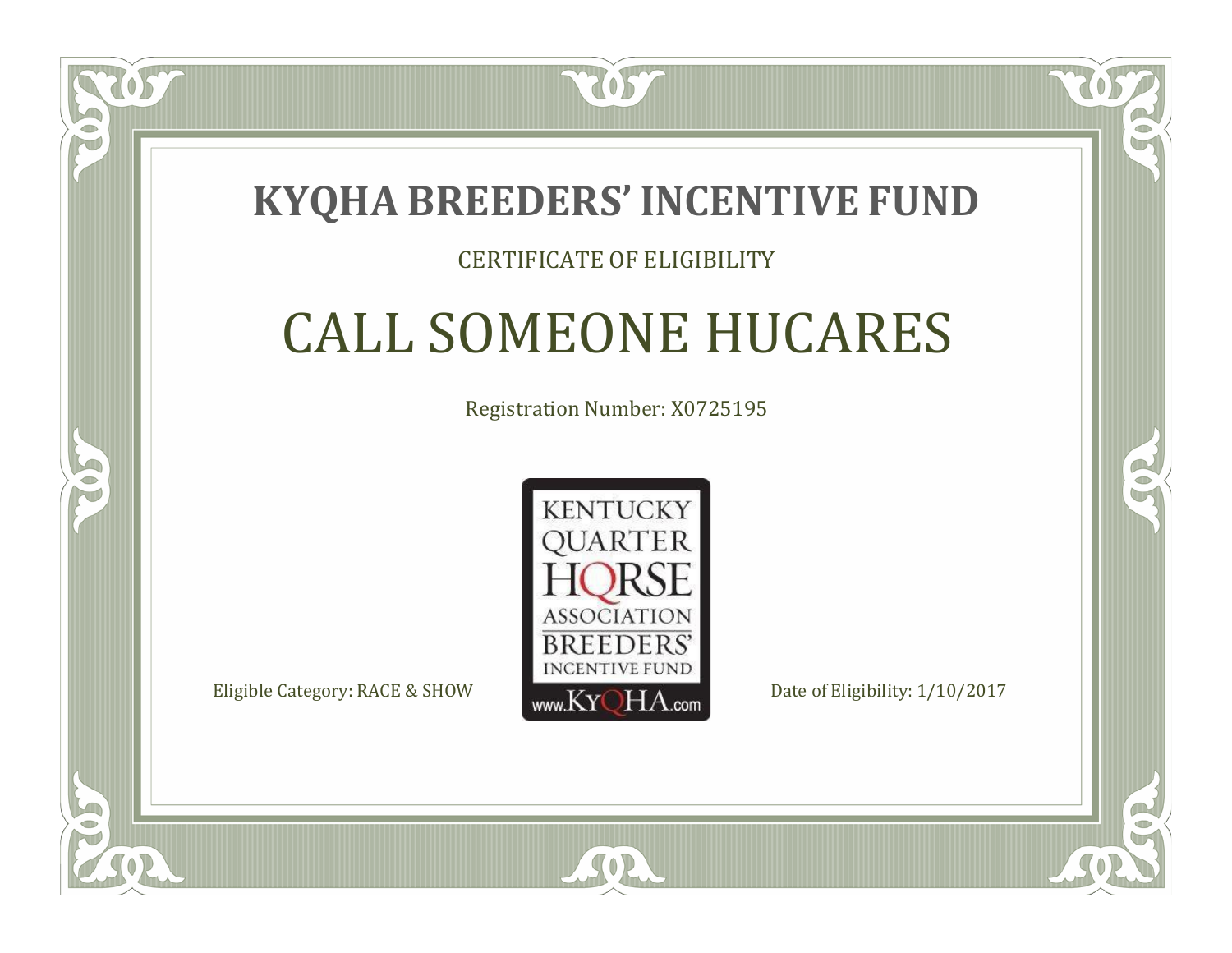

#### CERTIFICATE OF ELIGIBILITY

# CARMENS GOTTA GUN

Registration Number: 5645333



RO

CO.

 $\Box$ N

S

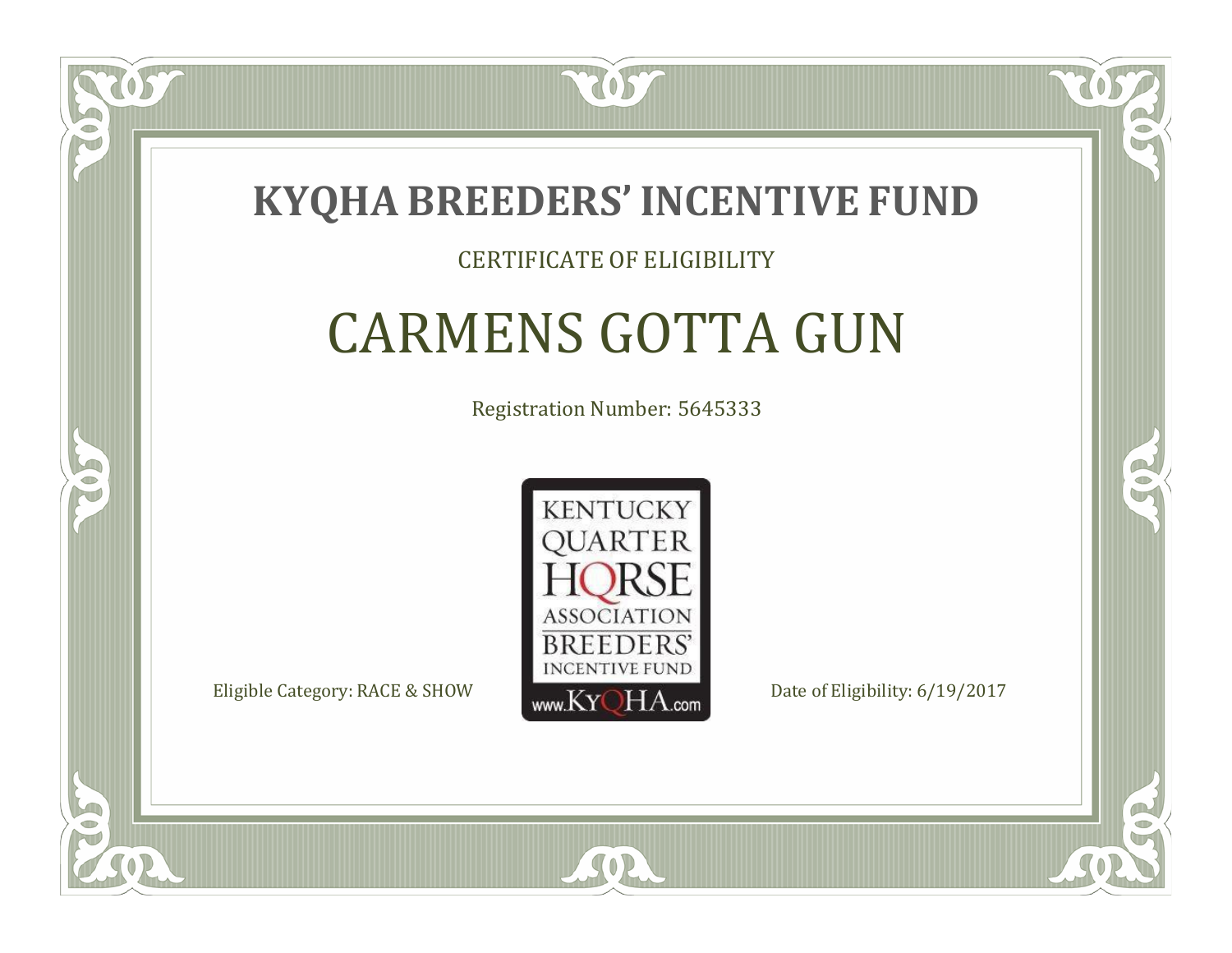

#### CERTIFICATE OF ELIGIBILITY

# CARVE THE CASH

Registration Number: X0729280



 $SO2$ 

CO.

 $\rightarrow$ 

057

 $\Box$ NU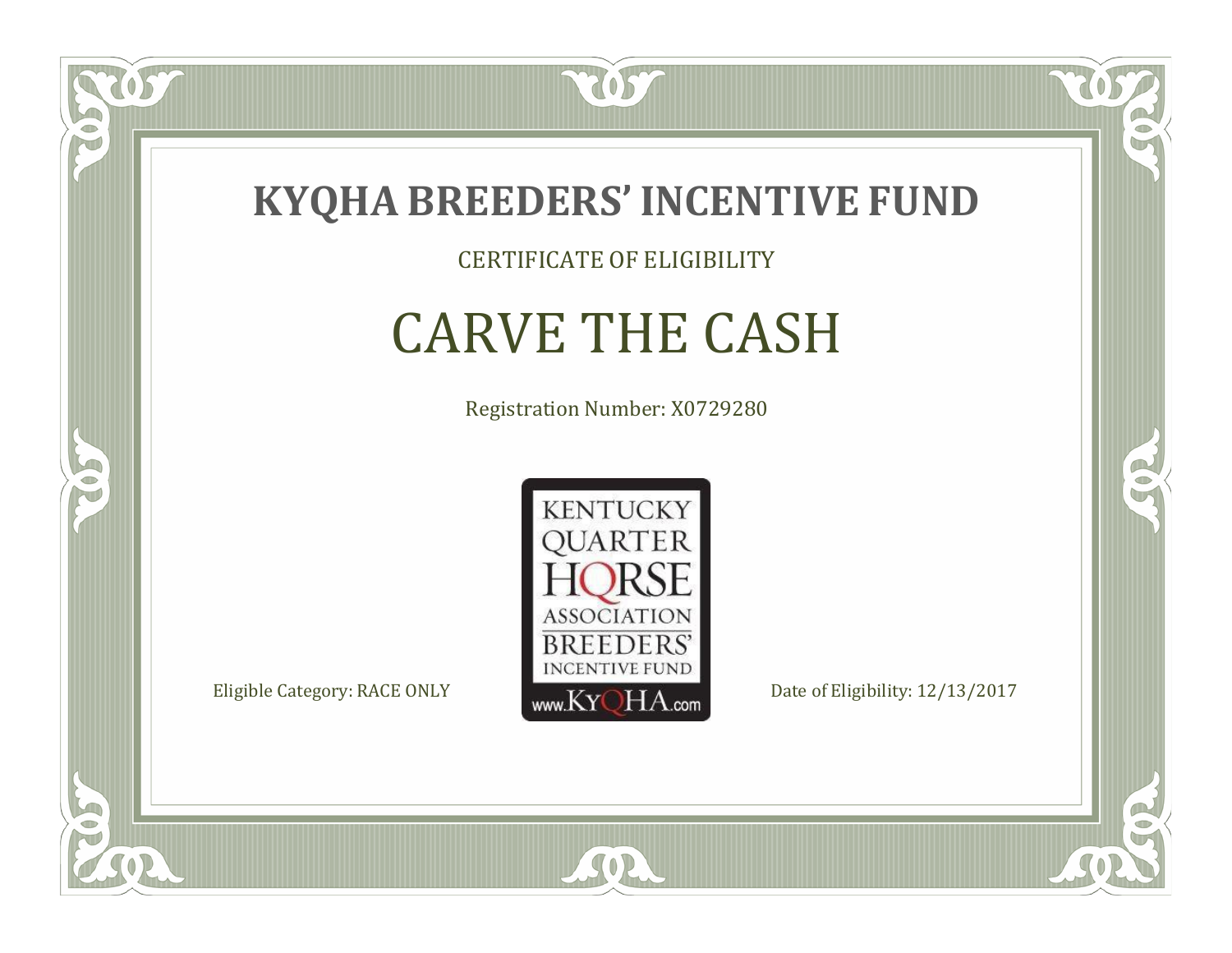

#### CERTIFICATE OF ELIGIBILITY

### CASHIN IN MY GOLD

Registration Number: 5815656



CO.

B

 $\Box$ N

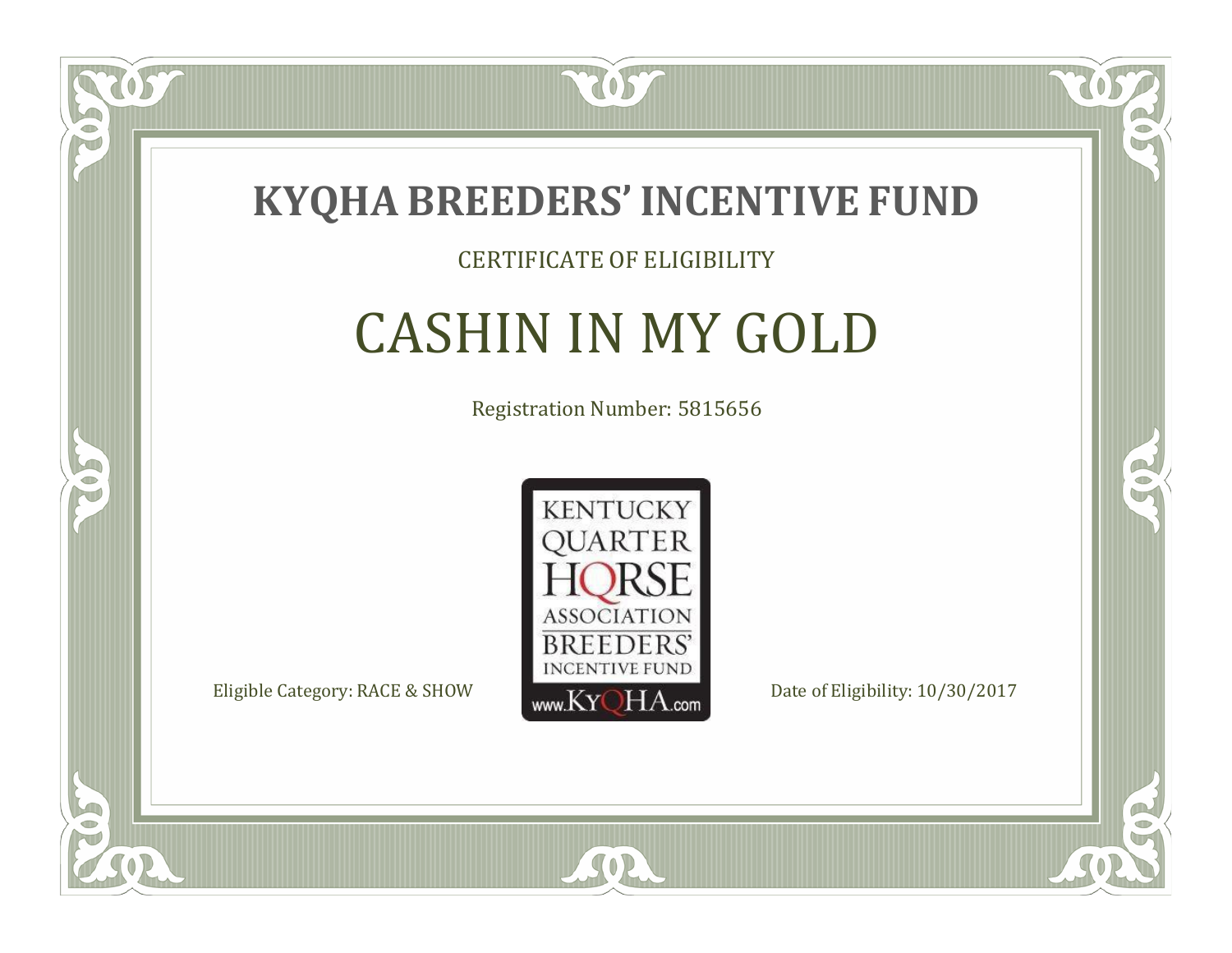

#### CERTIFICATE OF ELIGIBILITY

### CAUSEIMULTIMATE

Registration Number: 5772364



 $SO2$ 

CO.

 $\rightarrow$ 

US

 $\Box$ NU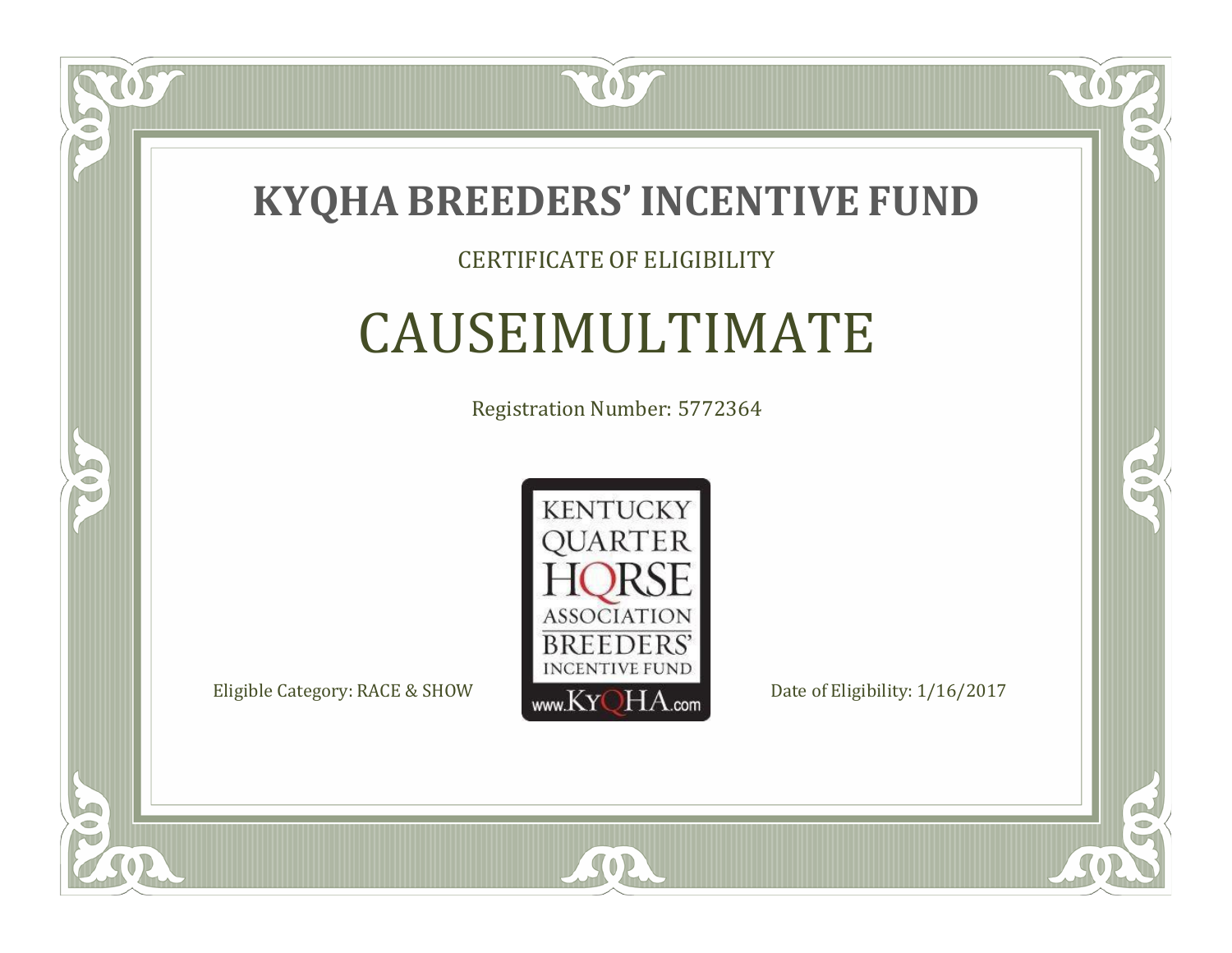

### CERTIFICATE OF ELIGIBILITY

# CC HIGH ON FAME

Registration Number: 5799738



SOR

CO.

B

 $\Box$ NU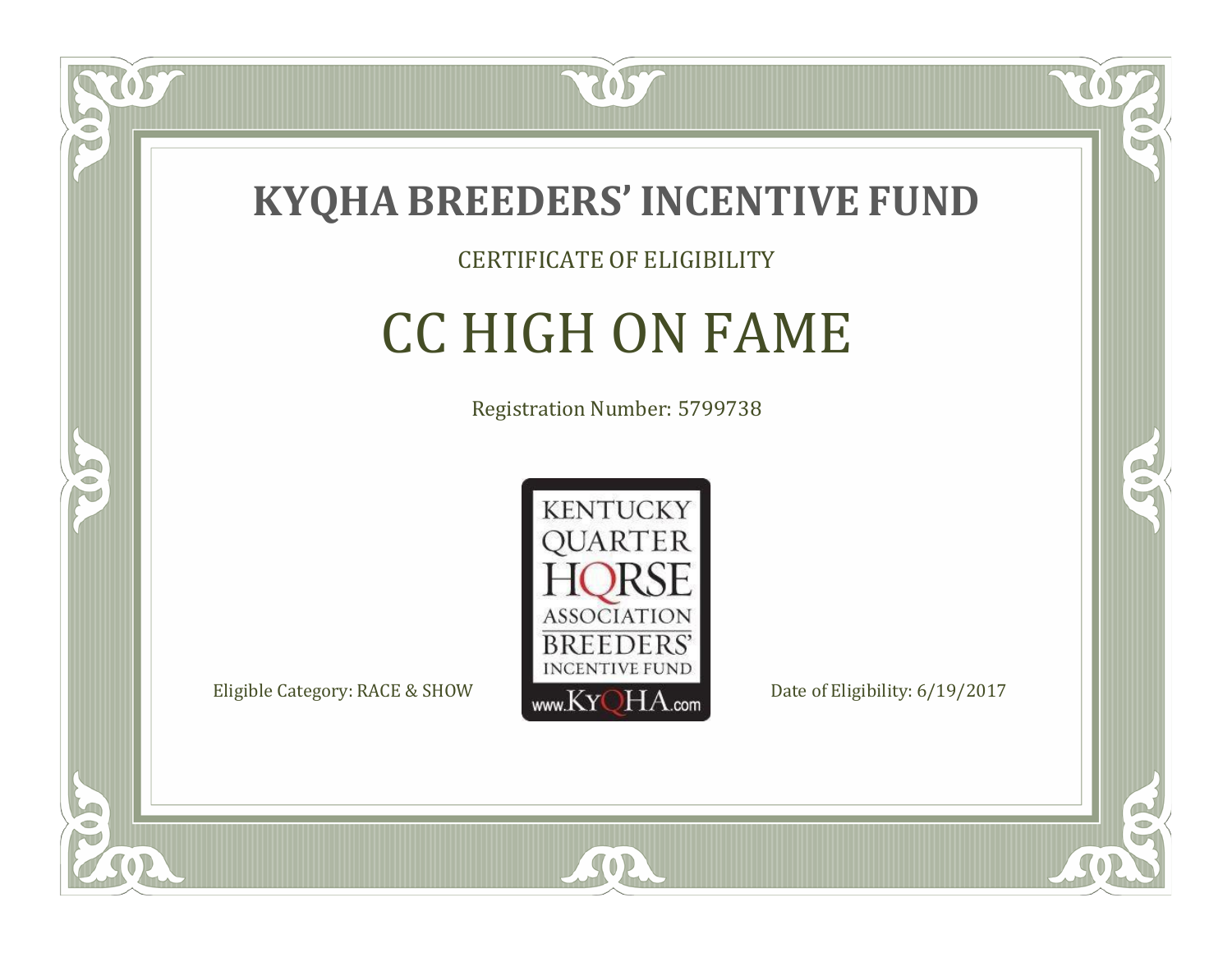

CERTIFICATE OF ELIGIBILITY

# CC SHOW TIME

Registration Number: 5799943



SOR

US

 $\bullet$ NU

5

 $\mathbb{R}$ 

 $\rightarrow$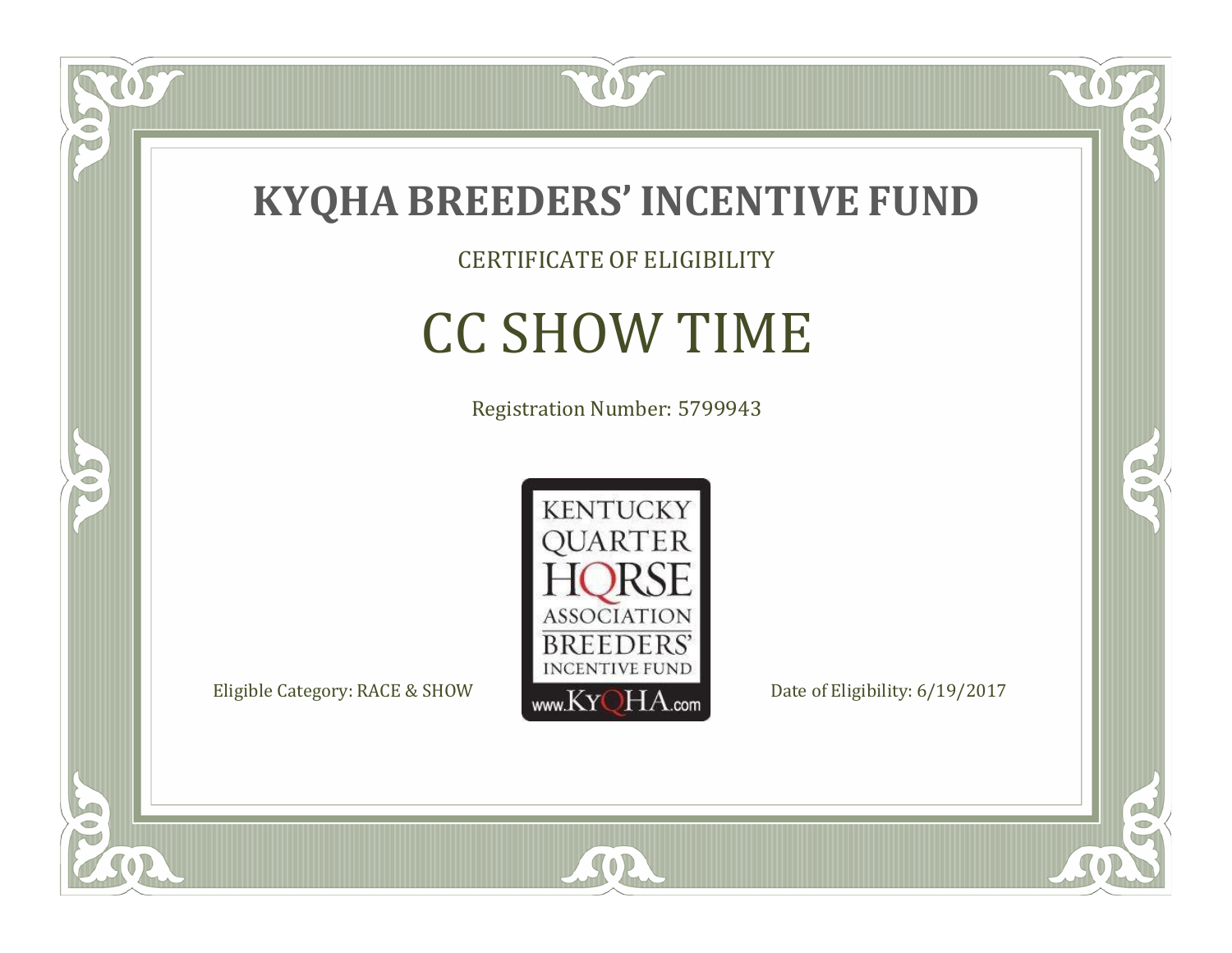

#### CERTIFICATE OF ELIGIBILITY

# CERTAINLY SOUTHERN

Registration Number: 5753635



SOR

 $\mathbb{R}^2$ 

 $\rightarrow$ 

 $\blacksquare$ N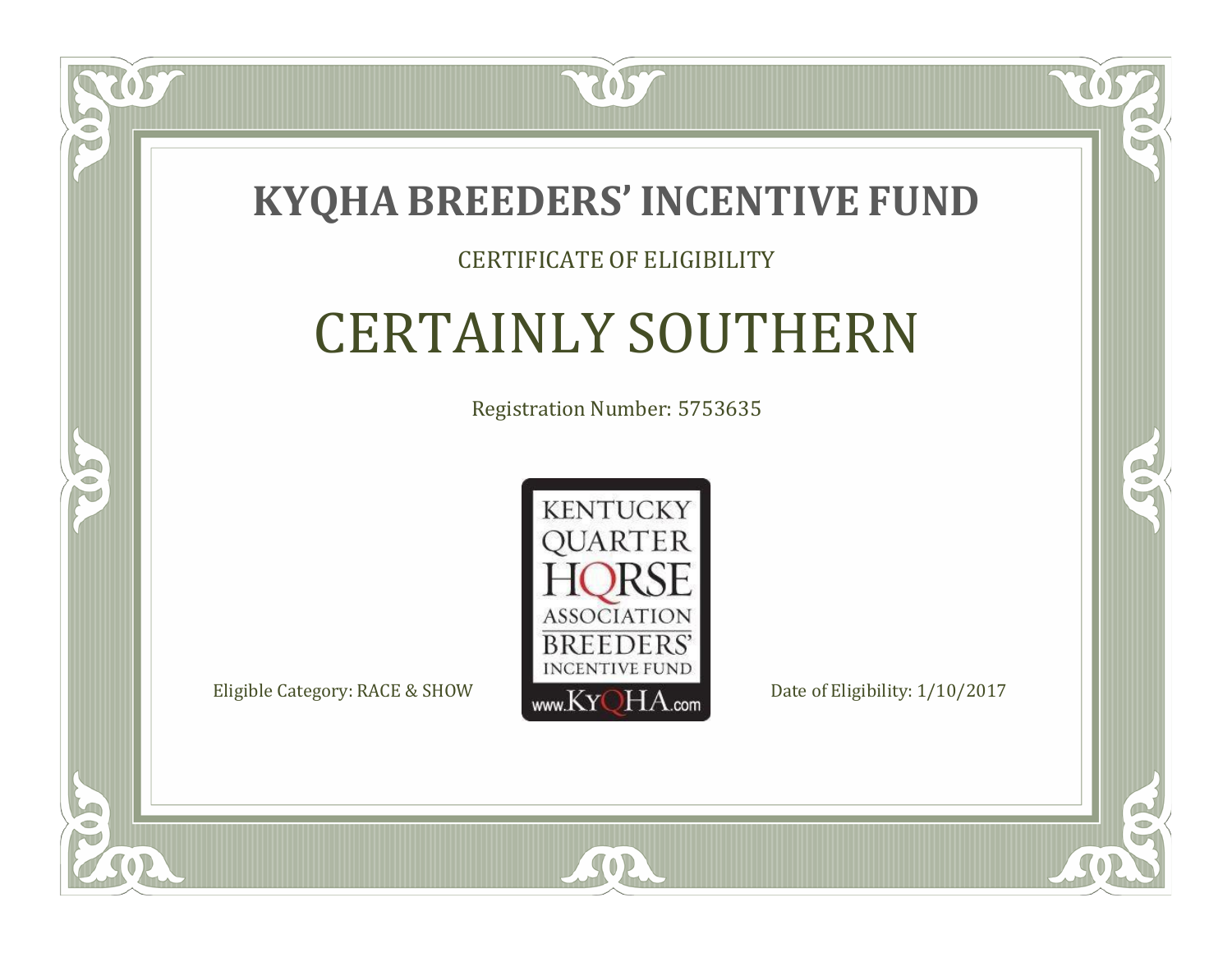

CERTIFICATE OF ELIGIBILITY

# CREWZER DAN

Registration Number: 5822260



SOR

057

 $\bullet$ NU

5

 $\mathbb{R}$ 

 $\mathbb{R}^2$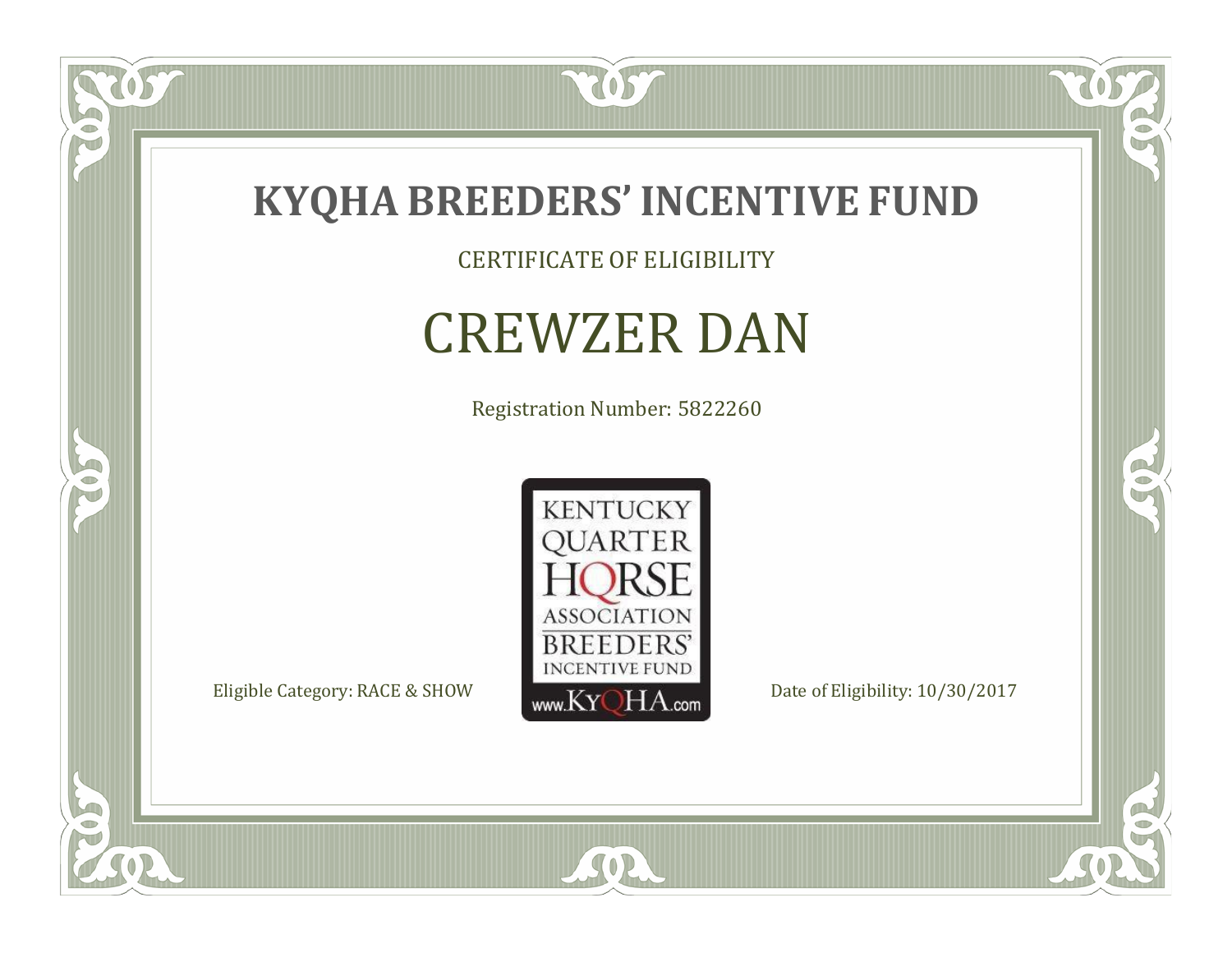

#### CERTIFICATE OF ELIGIBILITY

### DASHING RED MAN

Registration Number: X0726005



SOR

CO.

 $\rightarrow$ 

 $\widetilde{\text{OS}}$ 

 $\Box$ NU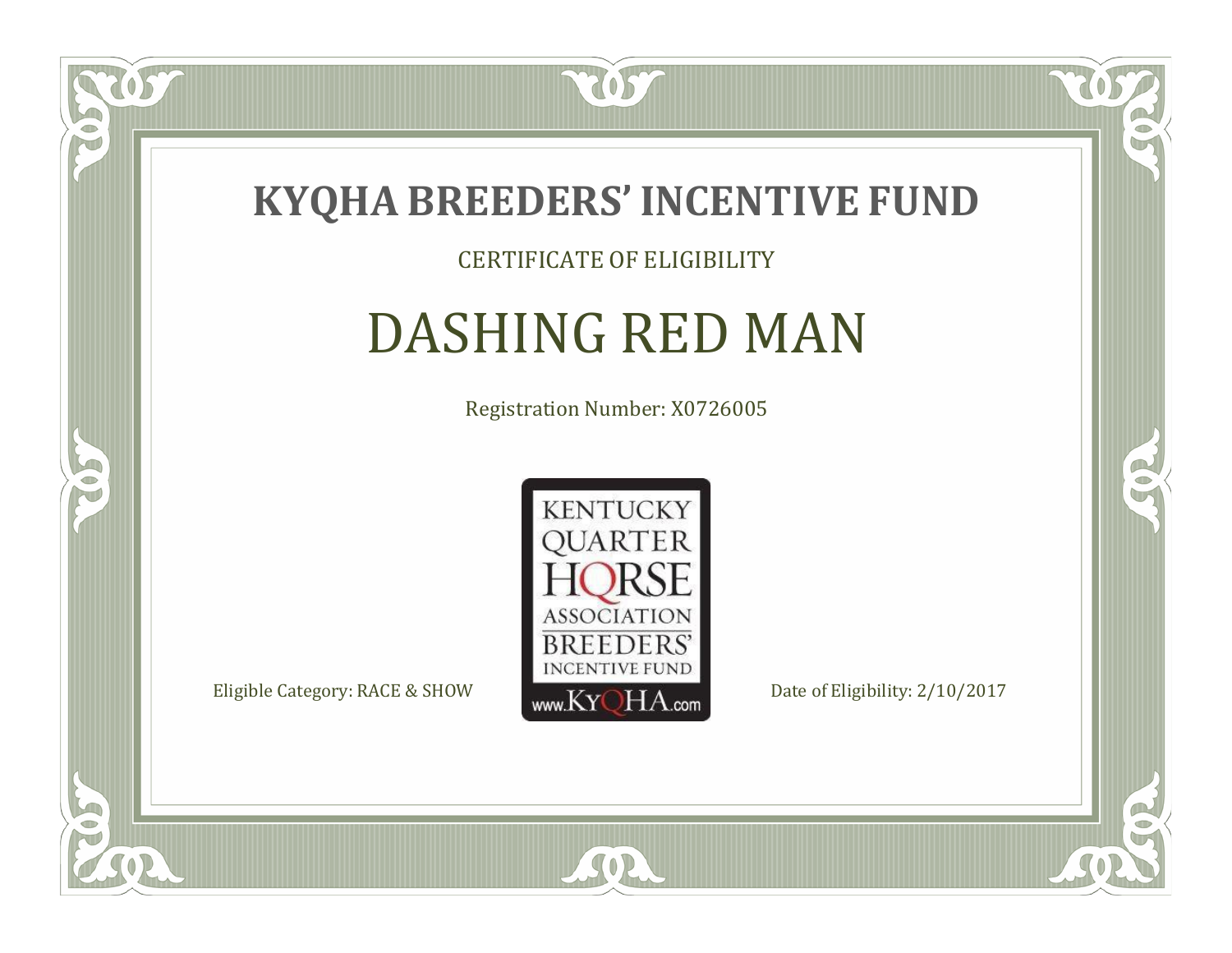

CERTIFICATE OF ELIGIBILITY

# DEM MOONPIES

Registration Number: 5822602



SOR

CO.

 $\rightarrow$ 

US

 $\bullet$ NU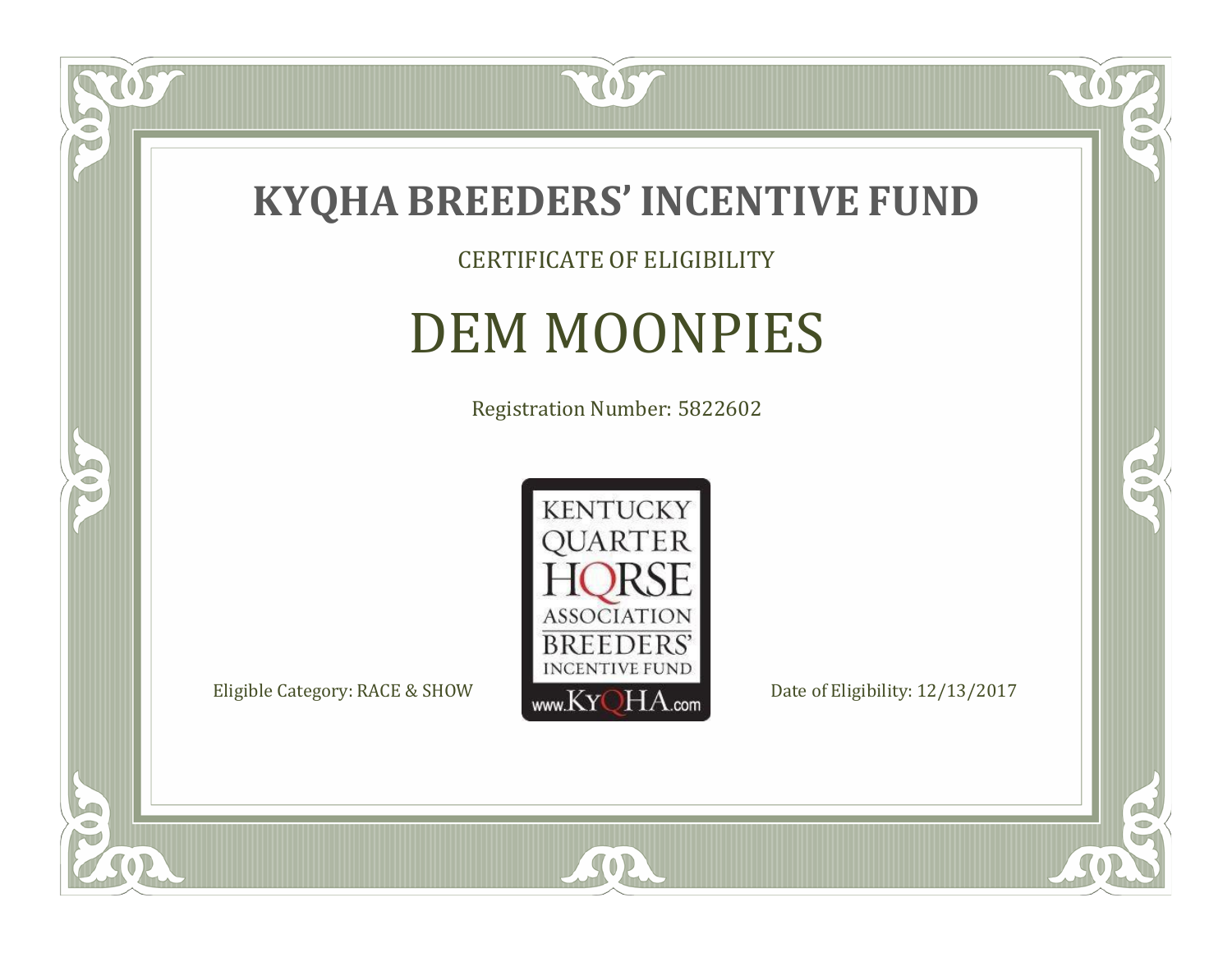

CERTIFICATE OF ELIGIBILITY

## DGS BLUEGRASS

Registration Number: X0725236



SOR

RO

B

 $\Box$ NU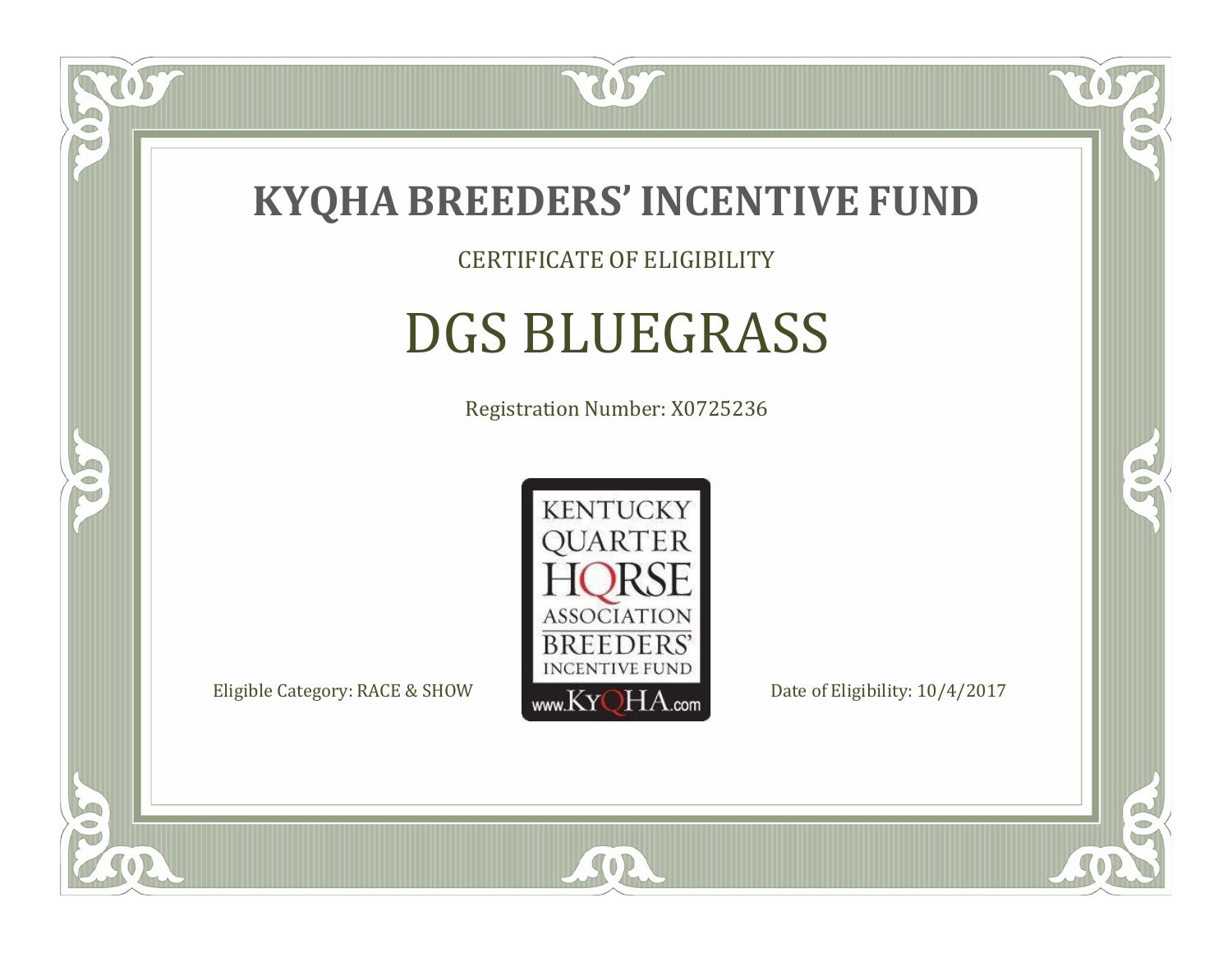

#### CERTIFICATE OF ELIGIBILITY

# DGS INDYGIZING

Registration Number: X0720790



SOR

CO.

 $\rightarrow$ 

057

 $\Box$ NU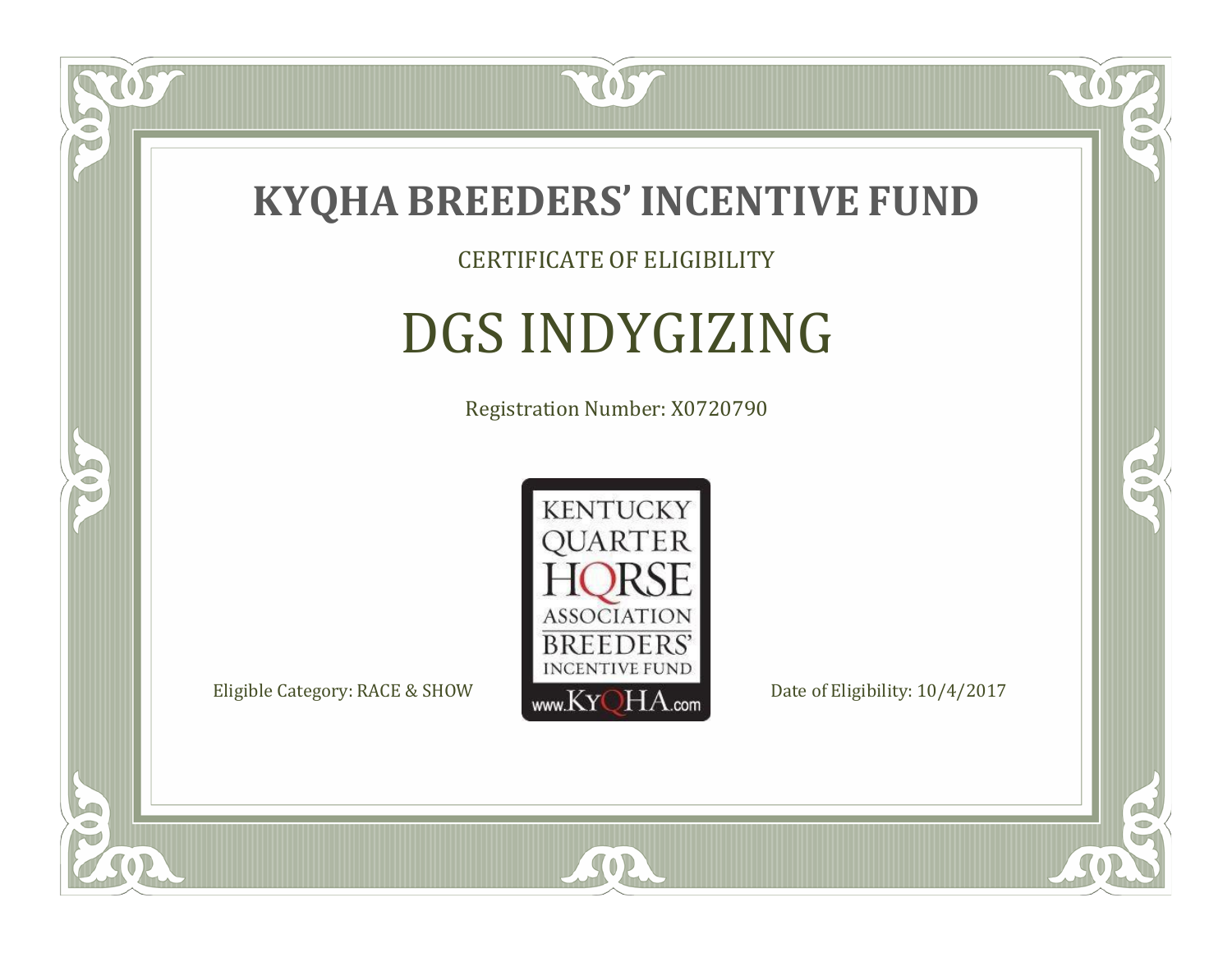

#### CERTIFICATE OF ELIGIBILITY

# DGS INDYGO LOPE

Registration Number: 5751711



SOR

RO

CO.

 $\Box$ N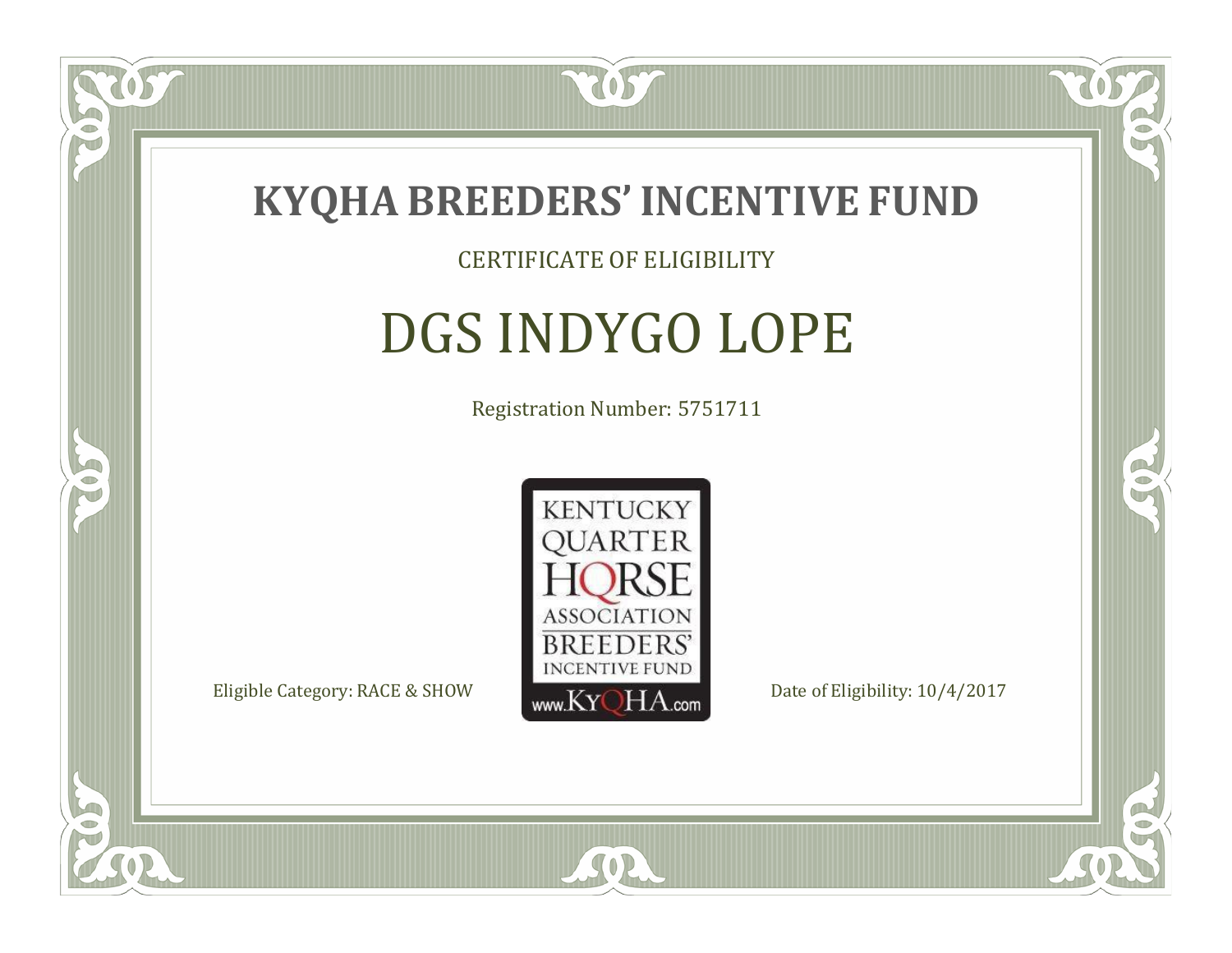

#### CERTIFICATE OF ELIGIBILITY

# DGS INDYGO PLAY

Registration Number: X0724090



SOR

RO

B

 $\Box$ NU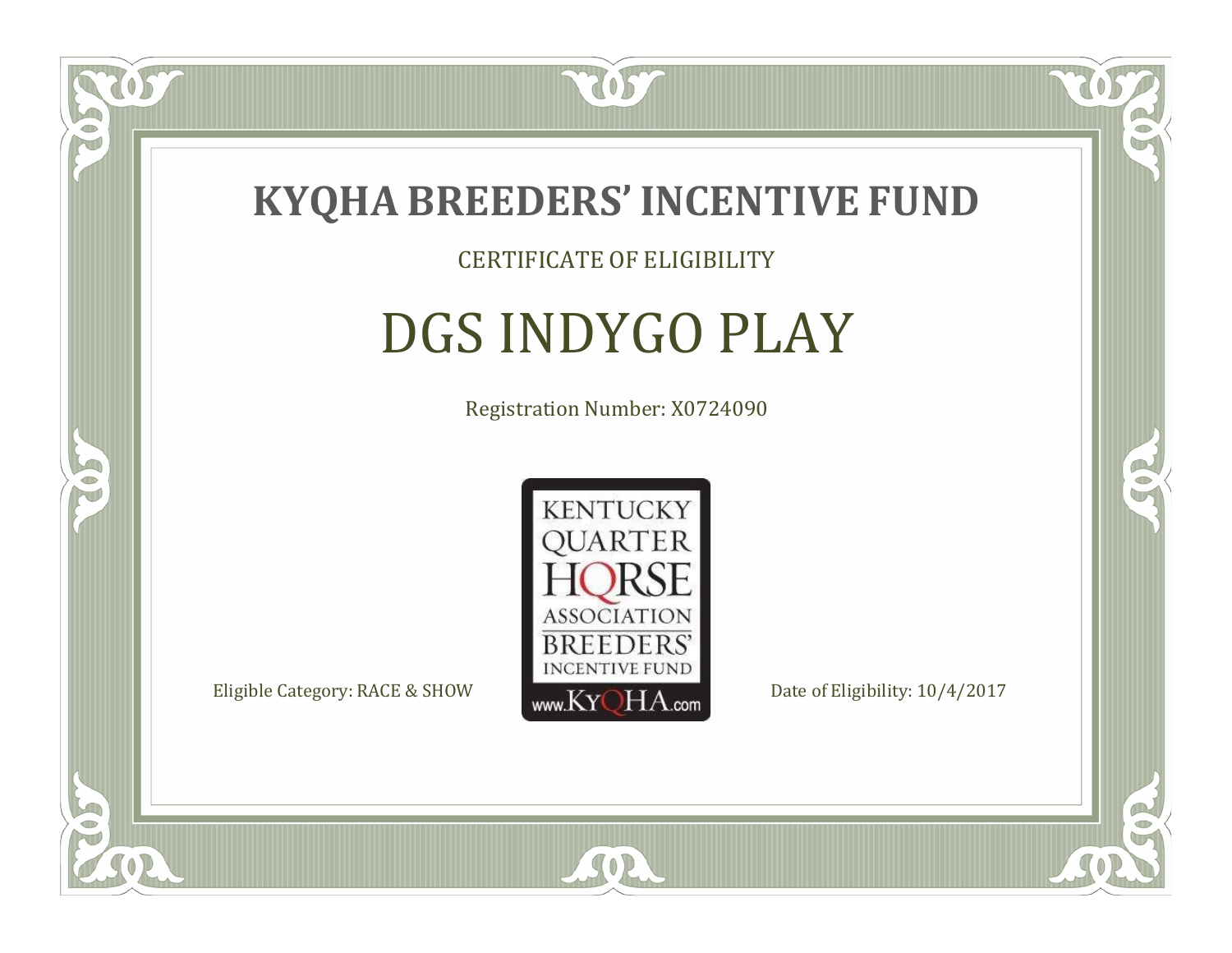

CERTIFICATE OF ELIGIBILITY

# DGS INDYGO WIN

Registration Number: X0724089



SOR

CO.

 $\rightarrow$ 

 $\Box$ NU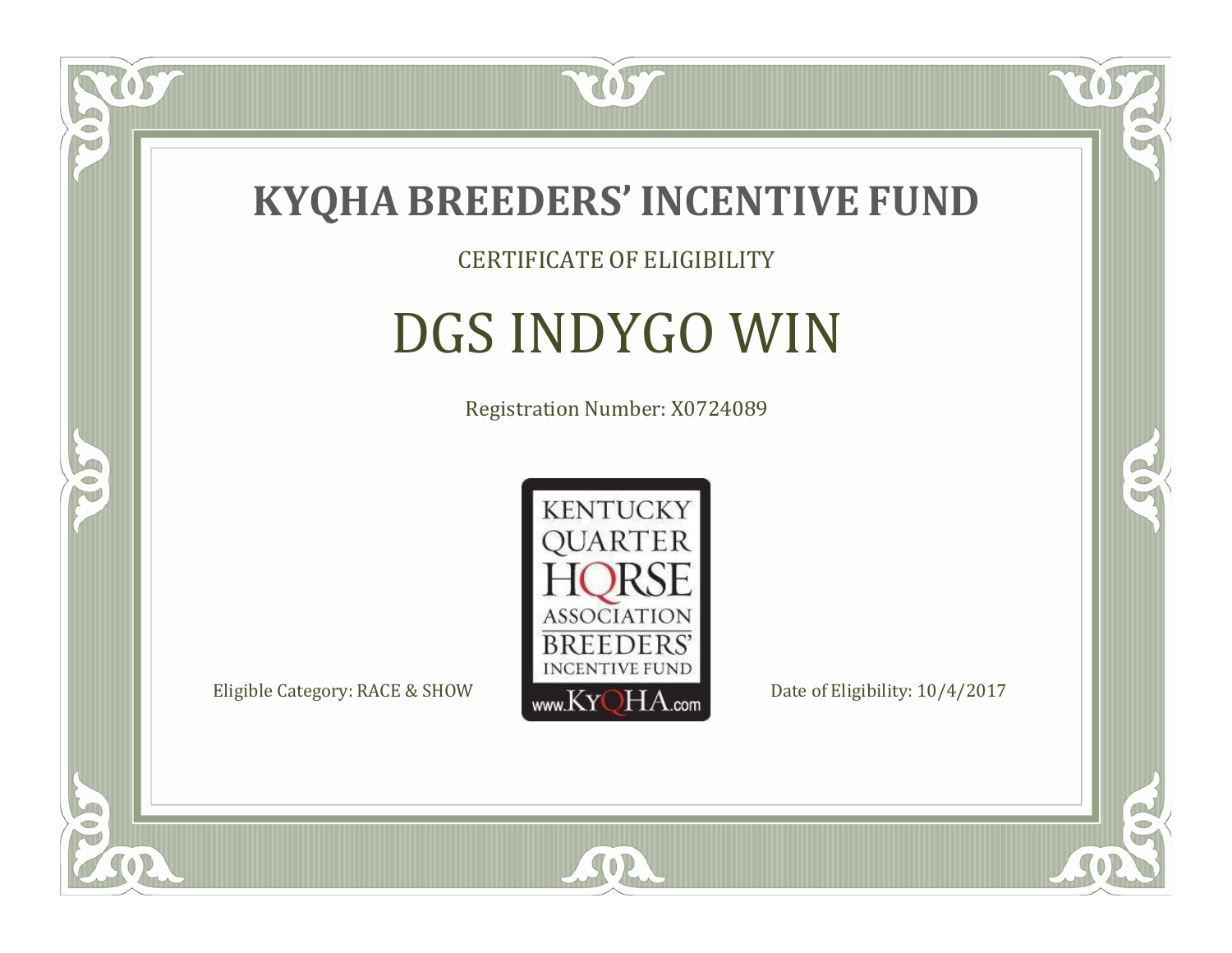2057

#### CERTIFICATE OF ELIGIBILITY

# DGS INDYGOINTOBEGOOD

Registration Number: 5770051



 $SO<sub>2</sub>$ 

RO

P.

 $\Box$ T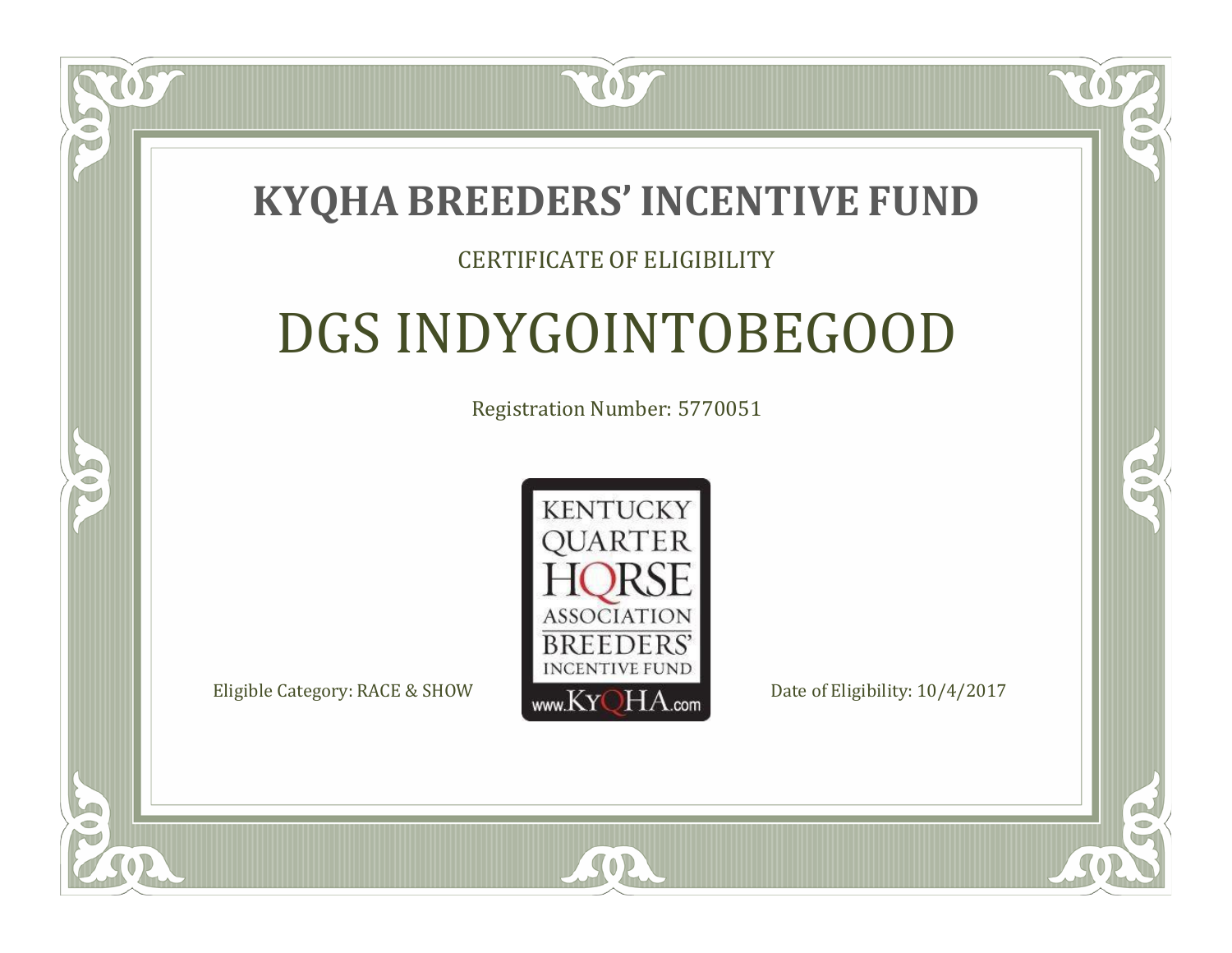

#### CERTIFICATE OF ELIGIBILITY

# DGS INDYVISION

Registration Number: 5522510



SOR

CO.

 $\rightarrow$ 

US

 $\bullet$ NU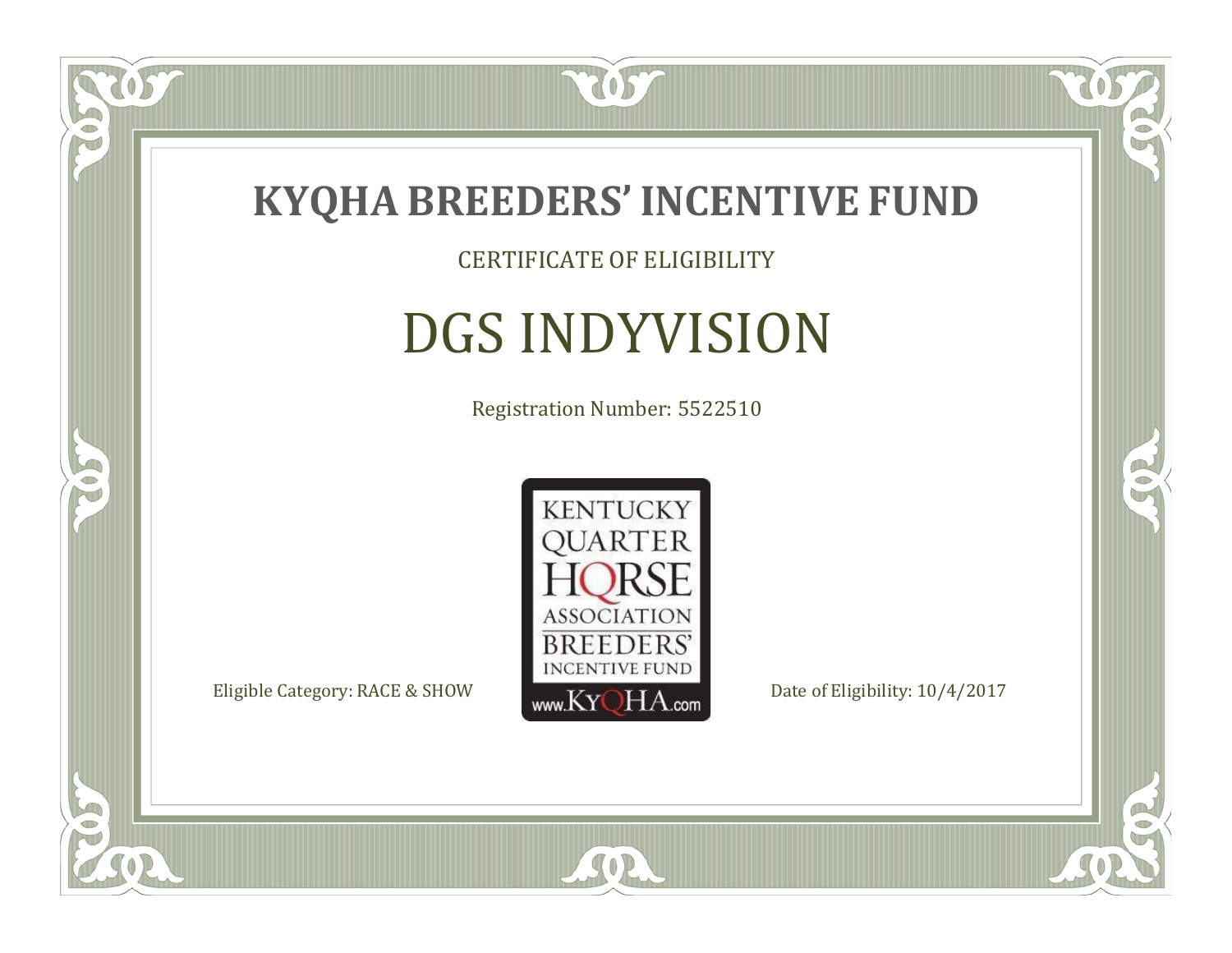

CERTIFICATE OF ELIGIBILITY

# DGS IRON IT

Registration Number: 5751703



SOR

 $\mathbb{R}$ 

CO.

tos

 $\bullet$ N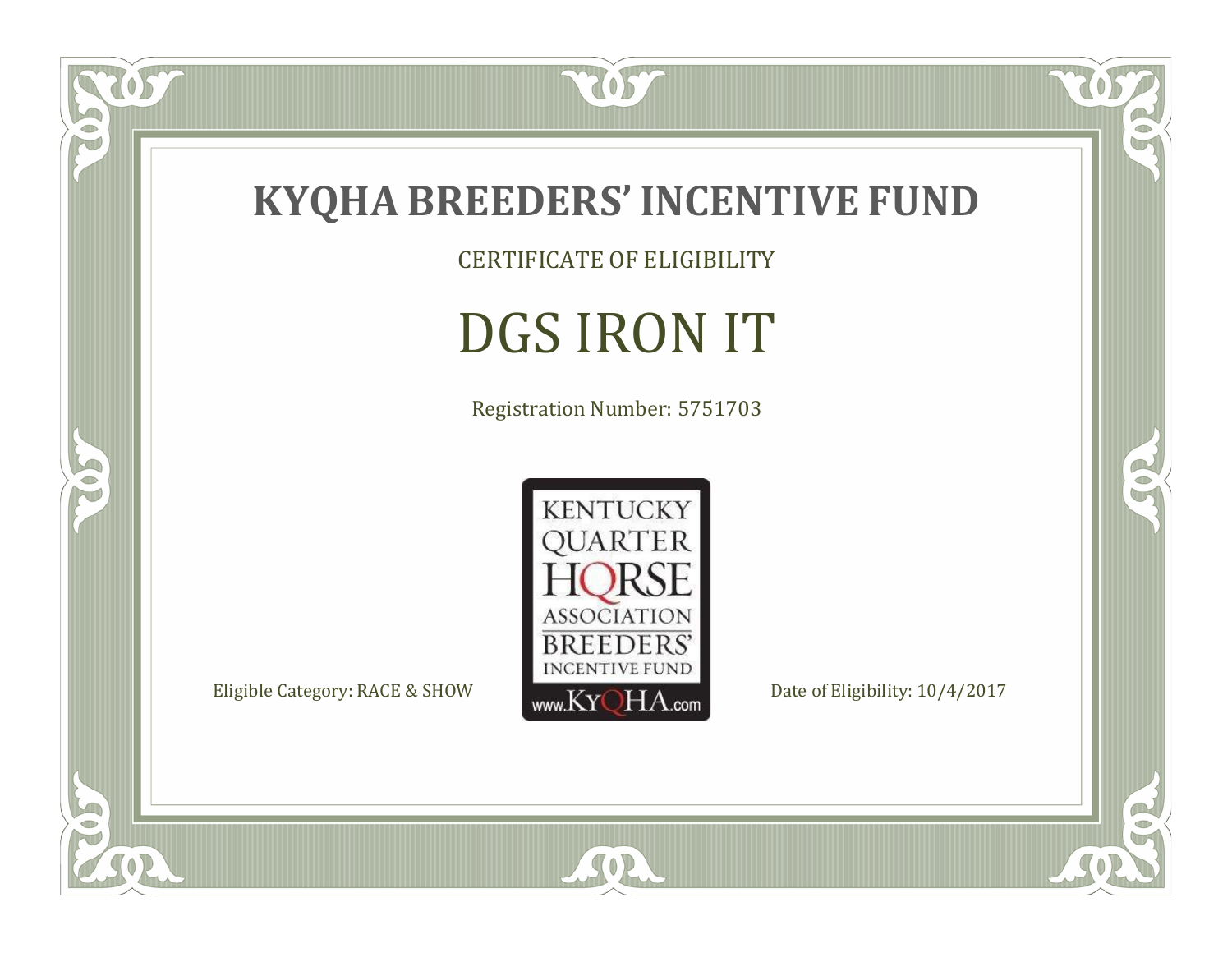

CERTIFICATE OF ELIGIBILITY

# DGS IRON PROOF

Registration Number: X0725235



SOR

CO.

B

 $\Box$ NU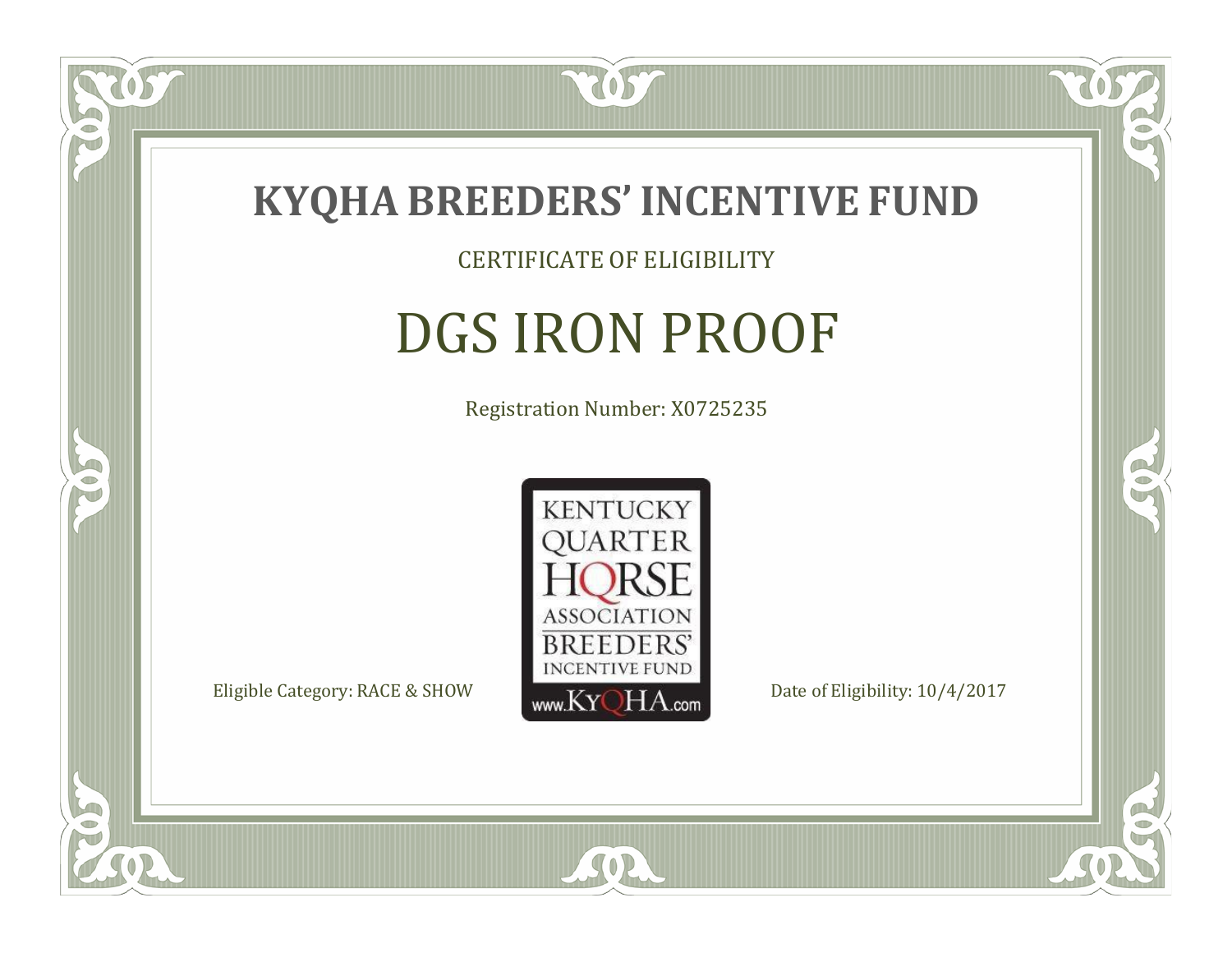

CERTIFICATE OF ELIGIBILITY

# DGS IRON SIDES

Registration Number: 5770046



SOR

CO.

B

057

 $\Box$ NU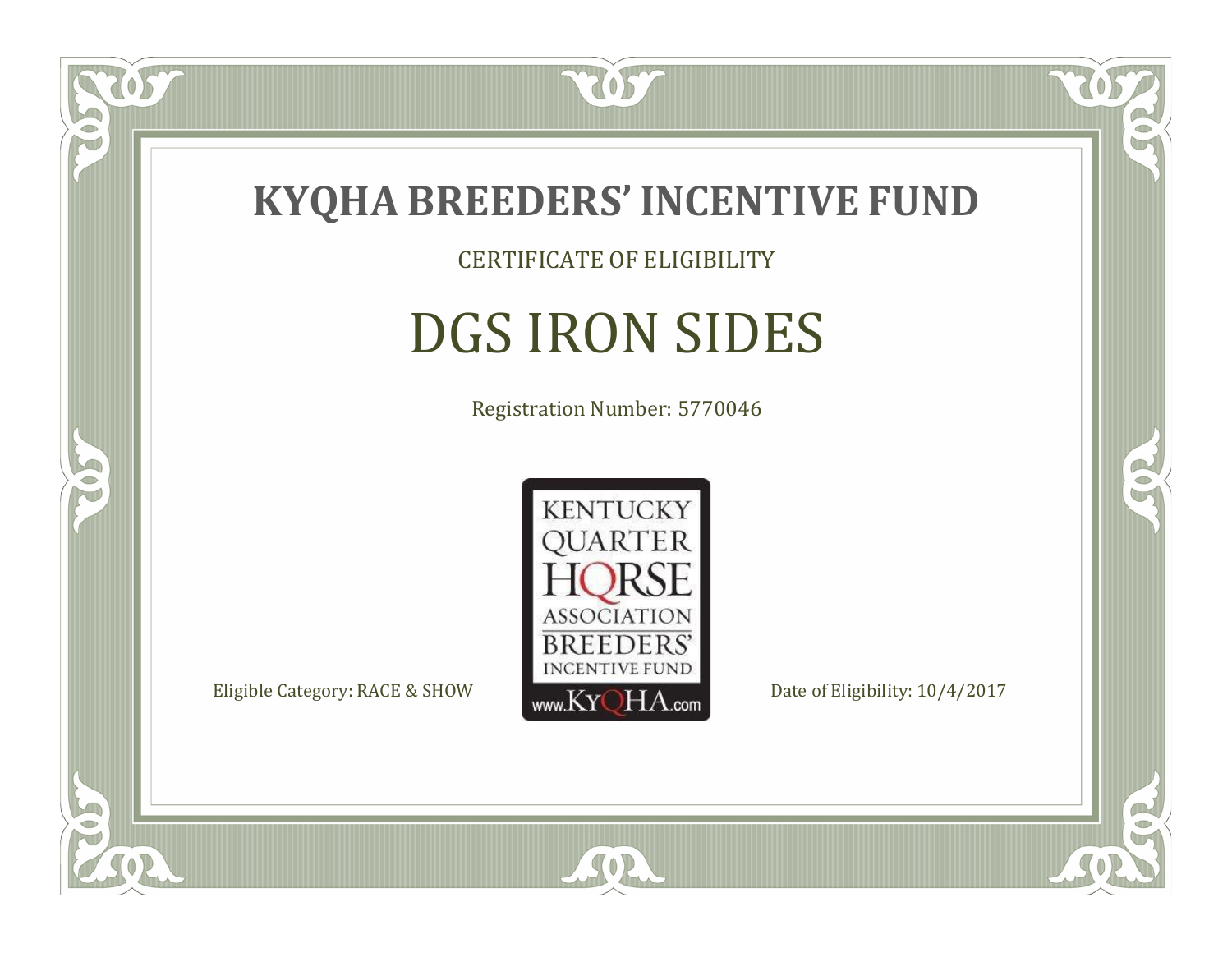

#### CERTIFICATE OF ELIGIBILITY

# DGS IRON THE BLUES

Registration Number: X0727161



RO

CO.

 $\Box$ N

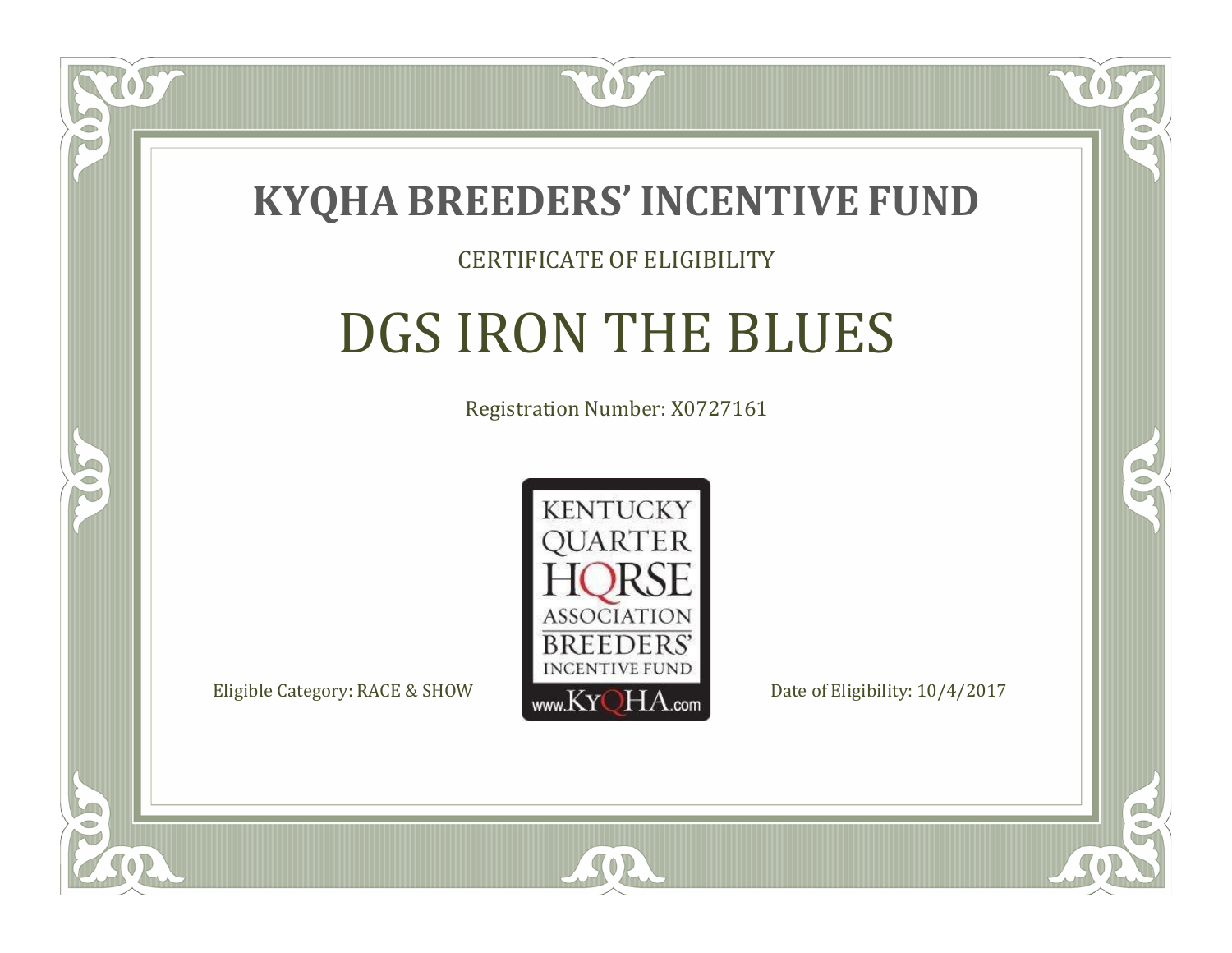

#### CERTIFICATE OF ELIGIBILITY

# DGS IRONLICIOUS

Registration Number: X0722330



SOR

RO

B

 $\Box$ NU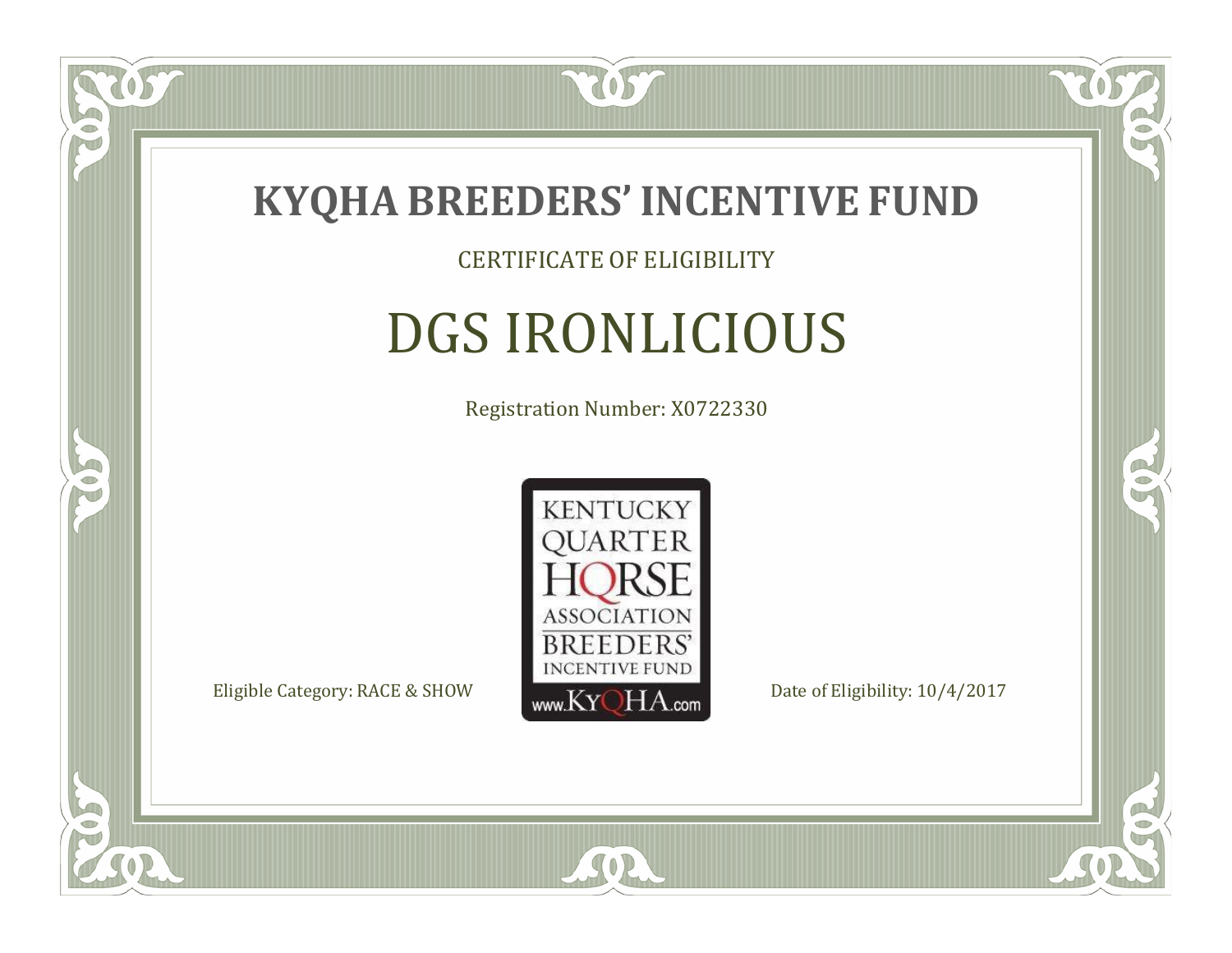

CERTIFICATE OF ELIGIBILITY

# DGS IRONTASTIC

Registration Number: 5770054



SOR

CO.

B

 $\Box$ NU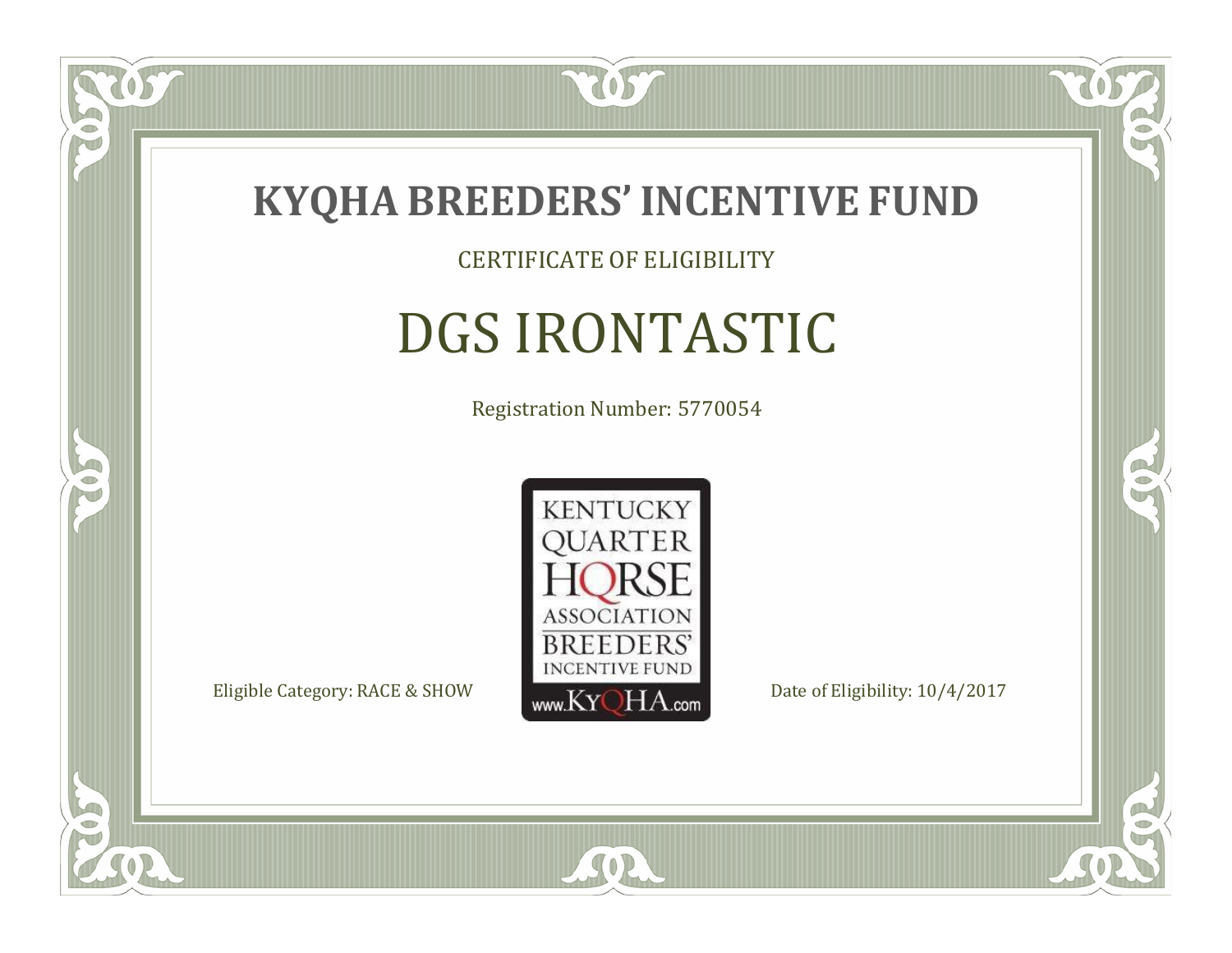

CERTIFICATE OF ELIGIBILITY

# DGS ITSA FACT

Registration Number: 5343132



SOR

CO.

 $\rightarrow$ 

 $\delta S$ 

 $\bullet$ NU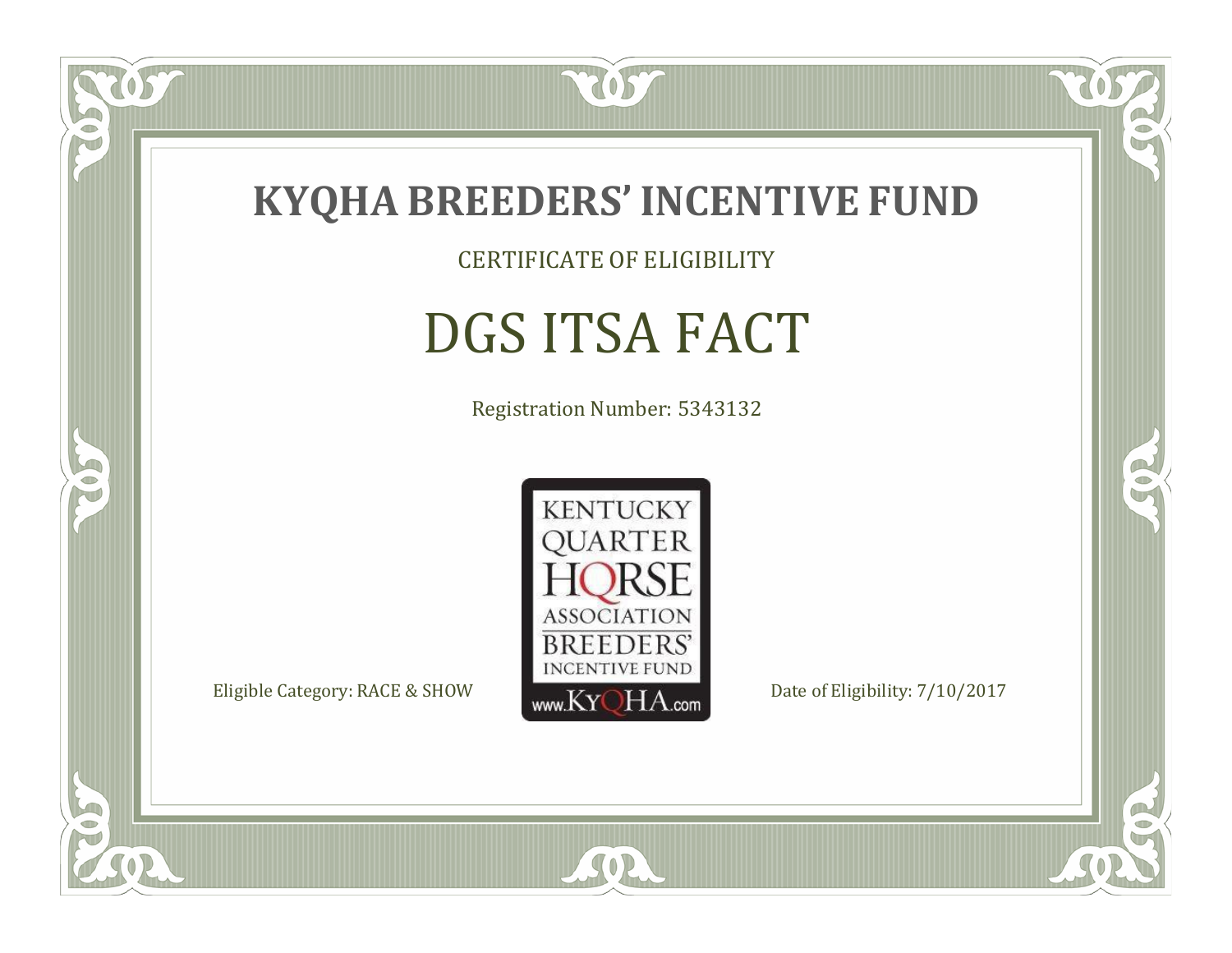

#### CERTIFICATE OF ELIGIBILITY

# DGS LOPIN SO HOT

Registration Number: 5751710



 $SO<sub>2</sub>$ 

RO

CO.

 $\Box$ N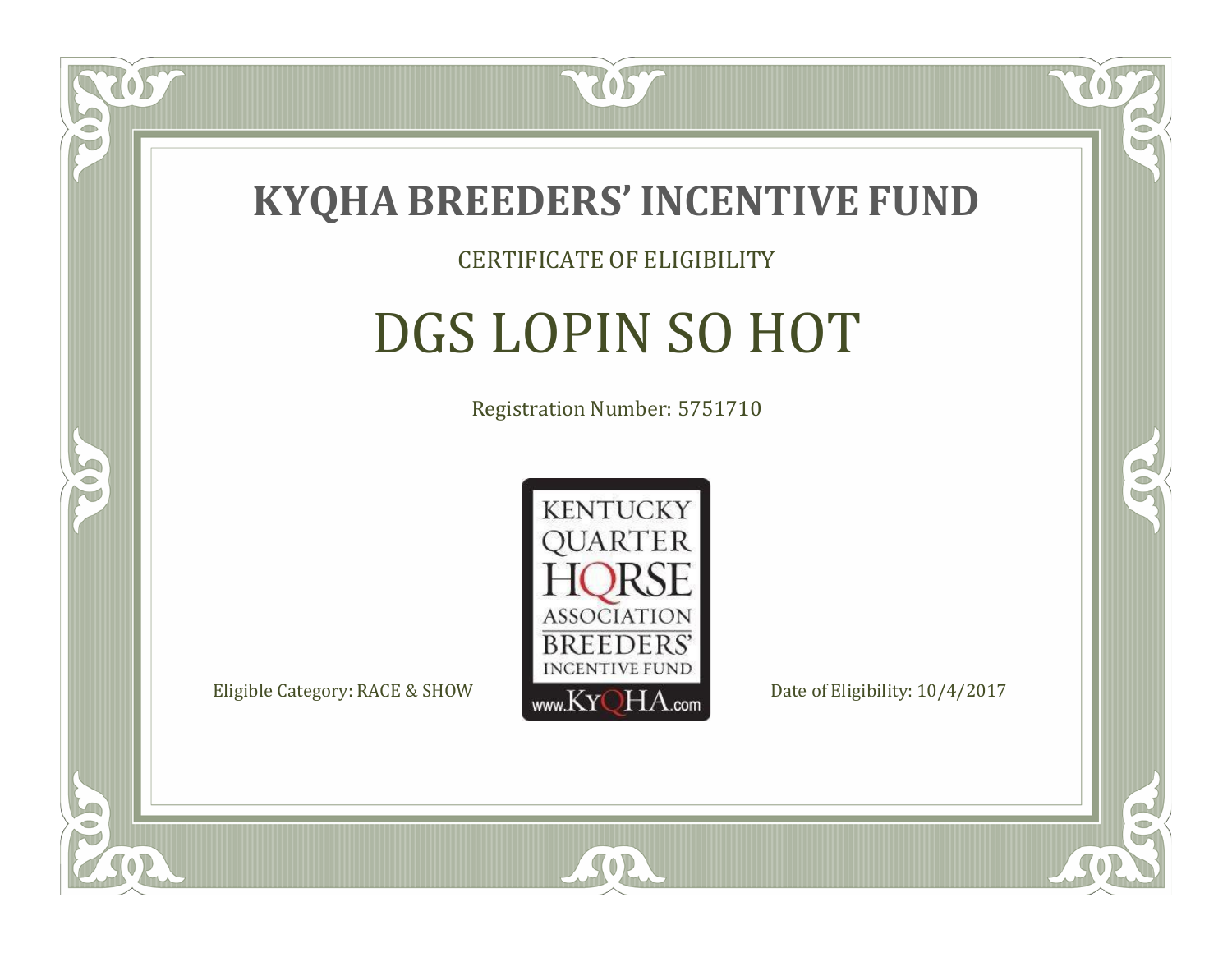

tos

 $\bullet$ N

5

CERTIFICATE OF ELIGIBILITY

# DGS WHY IRON

Registration Number: 5725949



SOR

 $\mathbb{R}$ 

 $\mathbb{R}^2$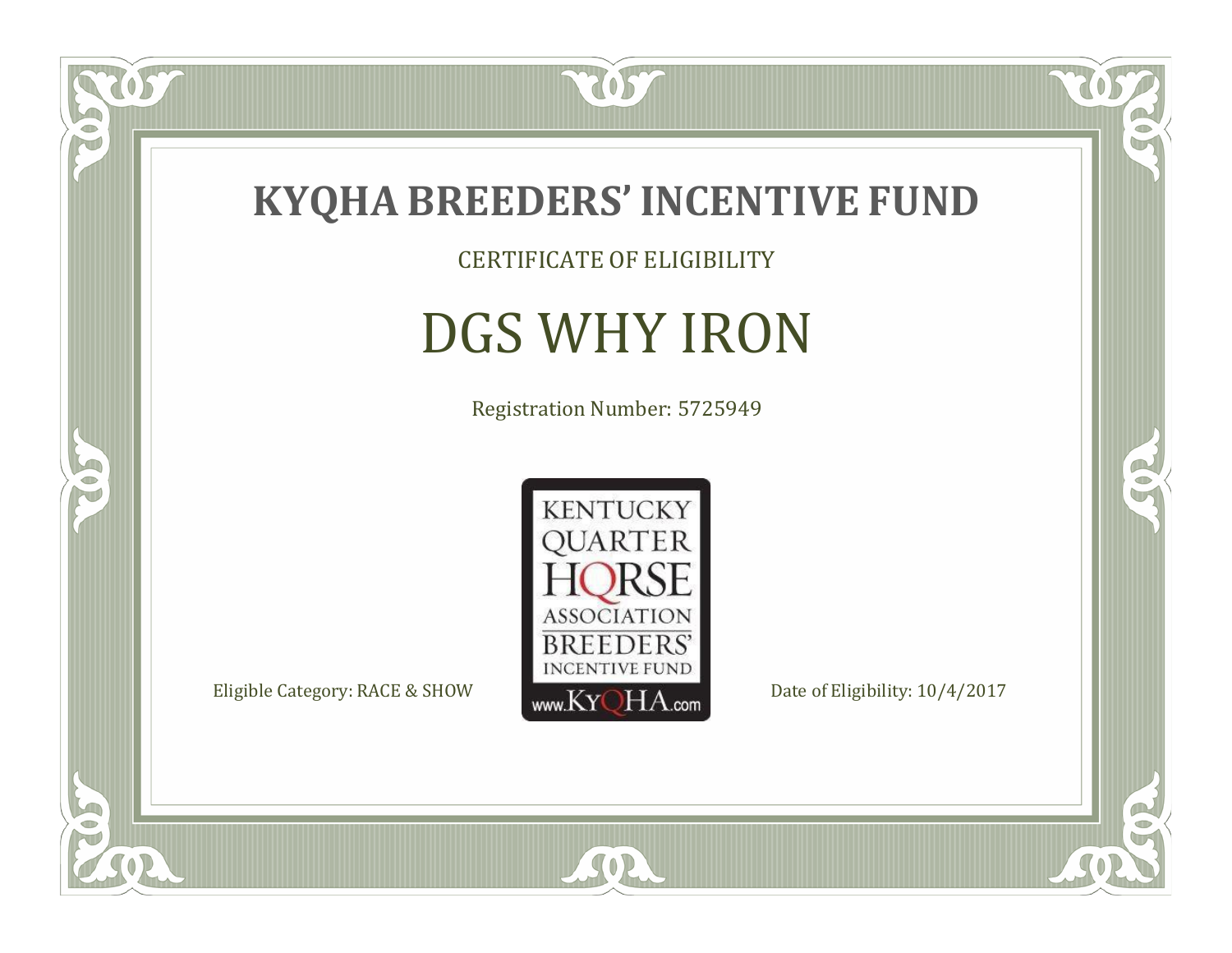2057

#### CERTIFICATE OF ELIGIBILITY

# DGSINDYGODUPLICATION

Registration Number: X0720791



SOR

RO

 $\rightarrow$ 

 $\Box$ T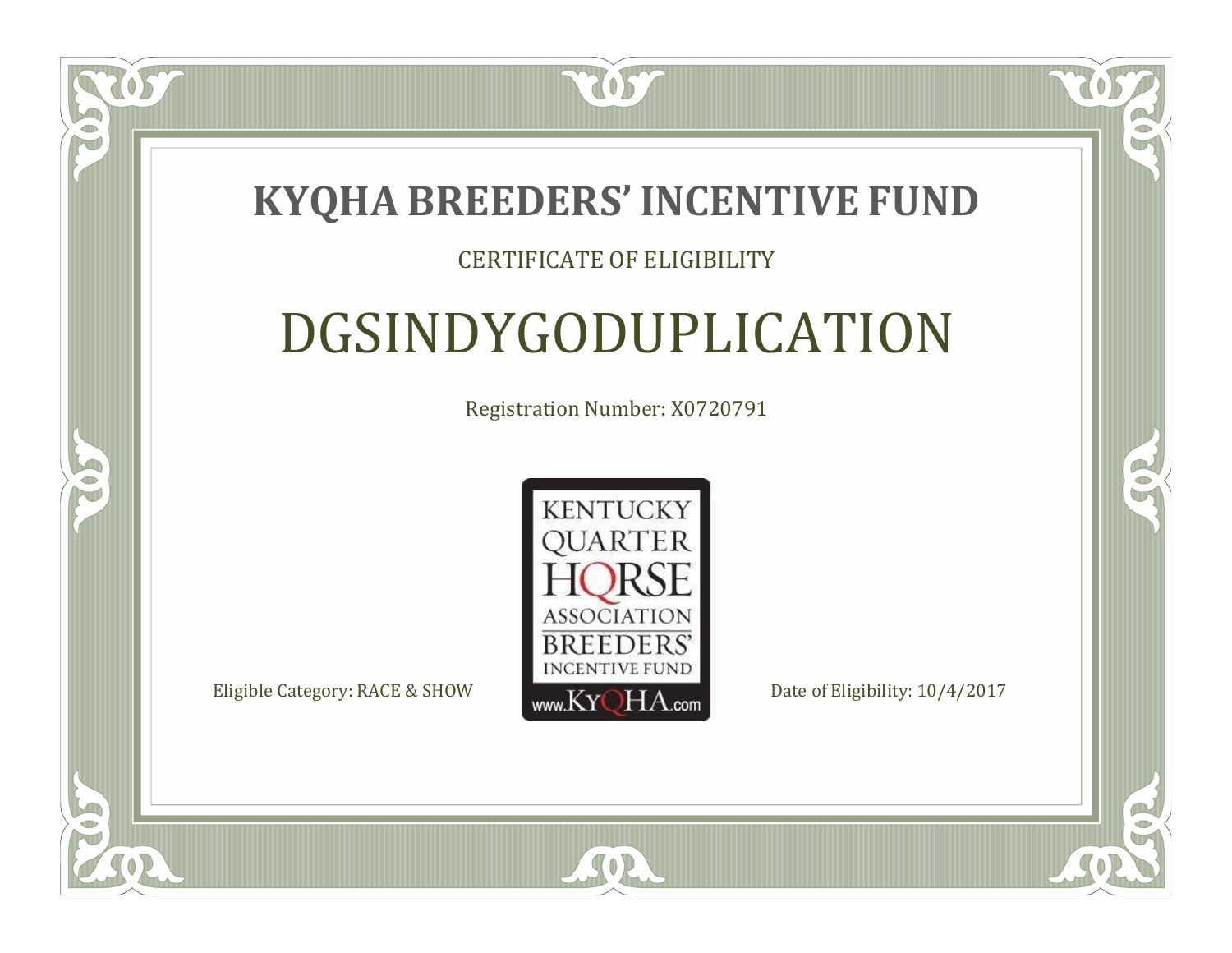

CERTIFICATE OF ELIGIBILITY

# DINKYS REDNECK

Registration Number: X0728577



 $SO2$ 

CO.

 $\rightarrow$ 

 $\delta S$ 

 $\bullet$ NU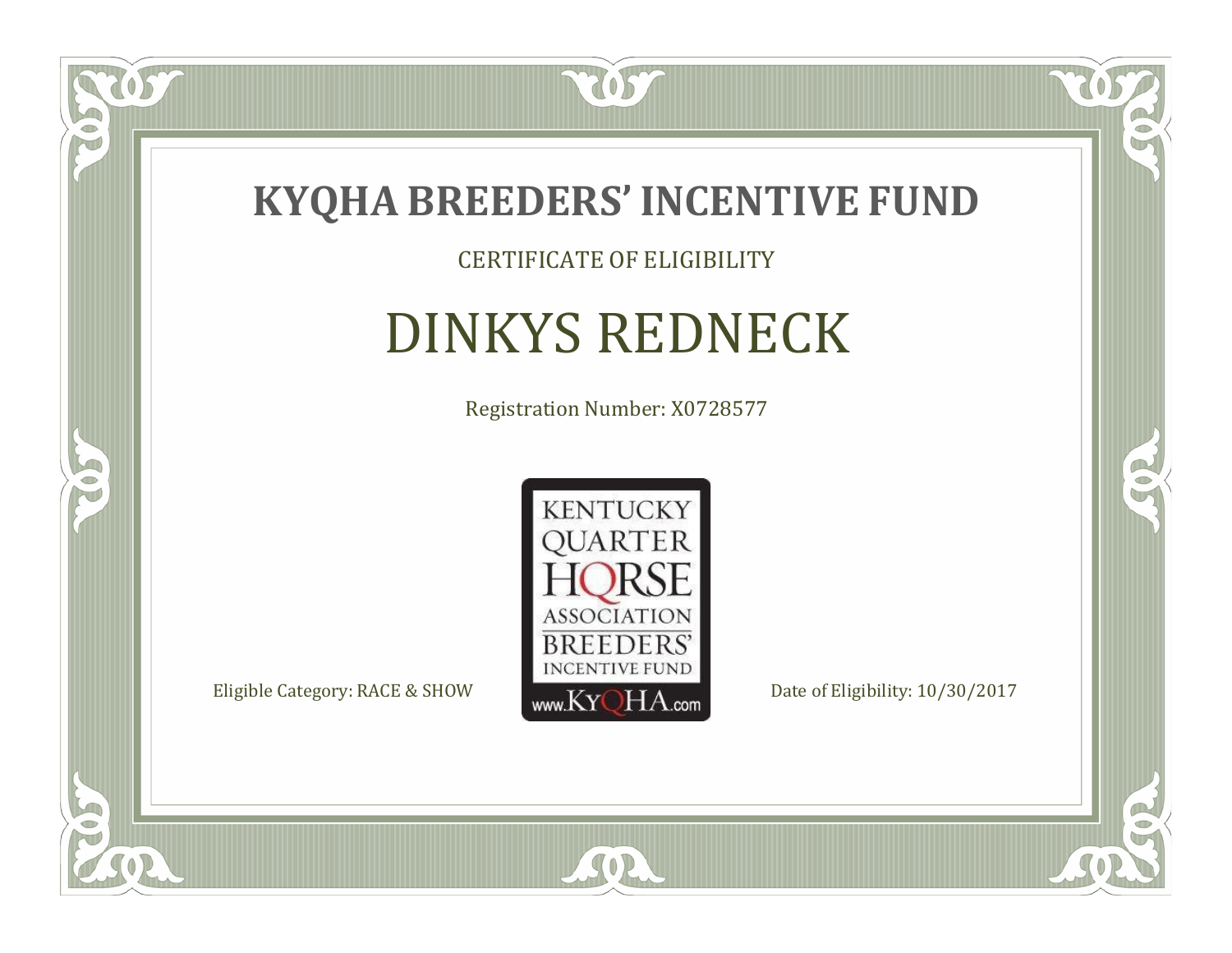

#### CERTIFICATE OF ELIGIBILITY

### DREAMIN OF FAME

Registration Number: 5763063



SOR

US

 $\Box$ NU

5

CO.

 $\rightarrow$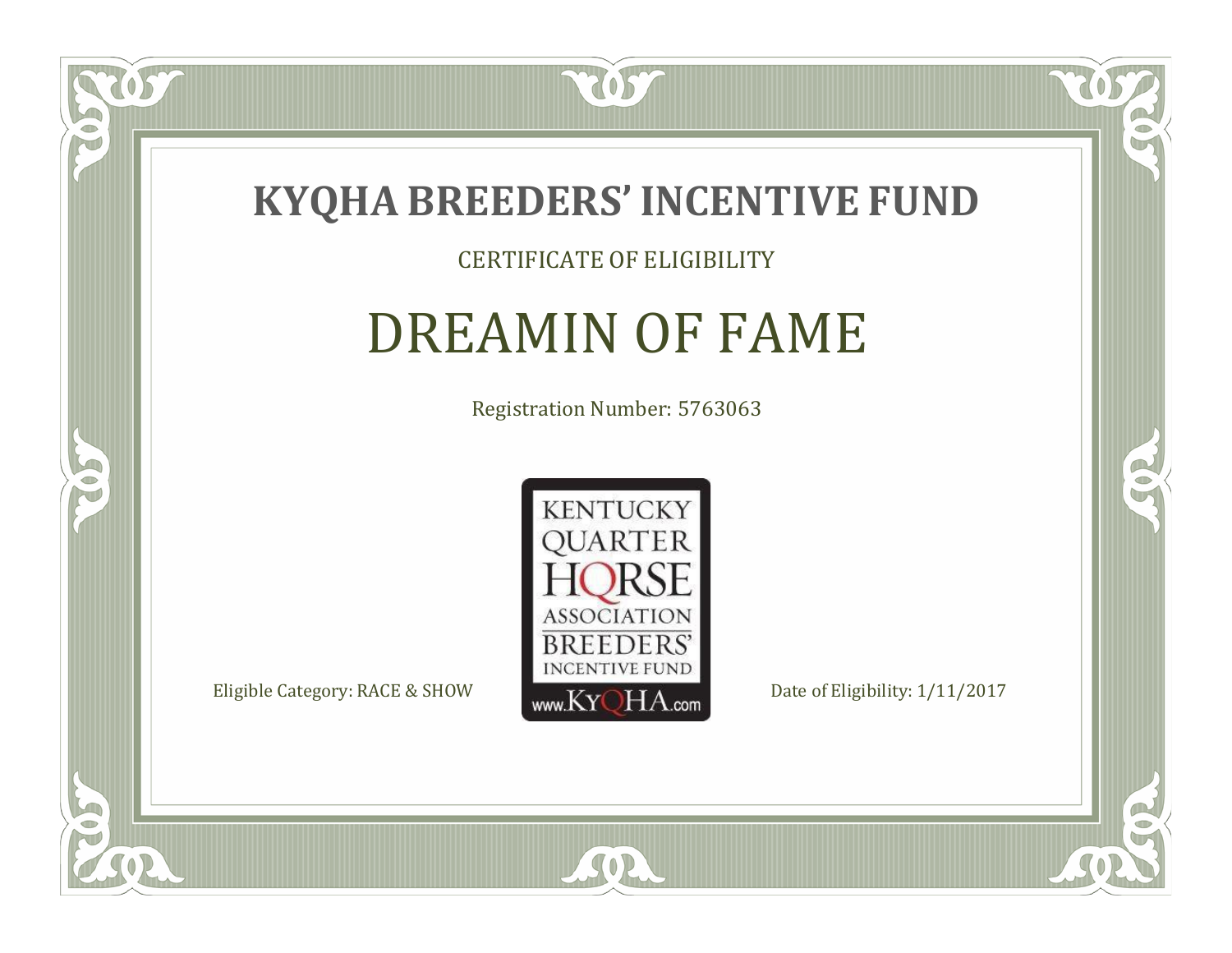

#### CERTIFICATE OF ELIGIBILITY

### ESPECIALLY SONNY

Registration Number: 5272767



SOR

CO.

 $\rightarrow$ 

 $\Box$ N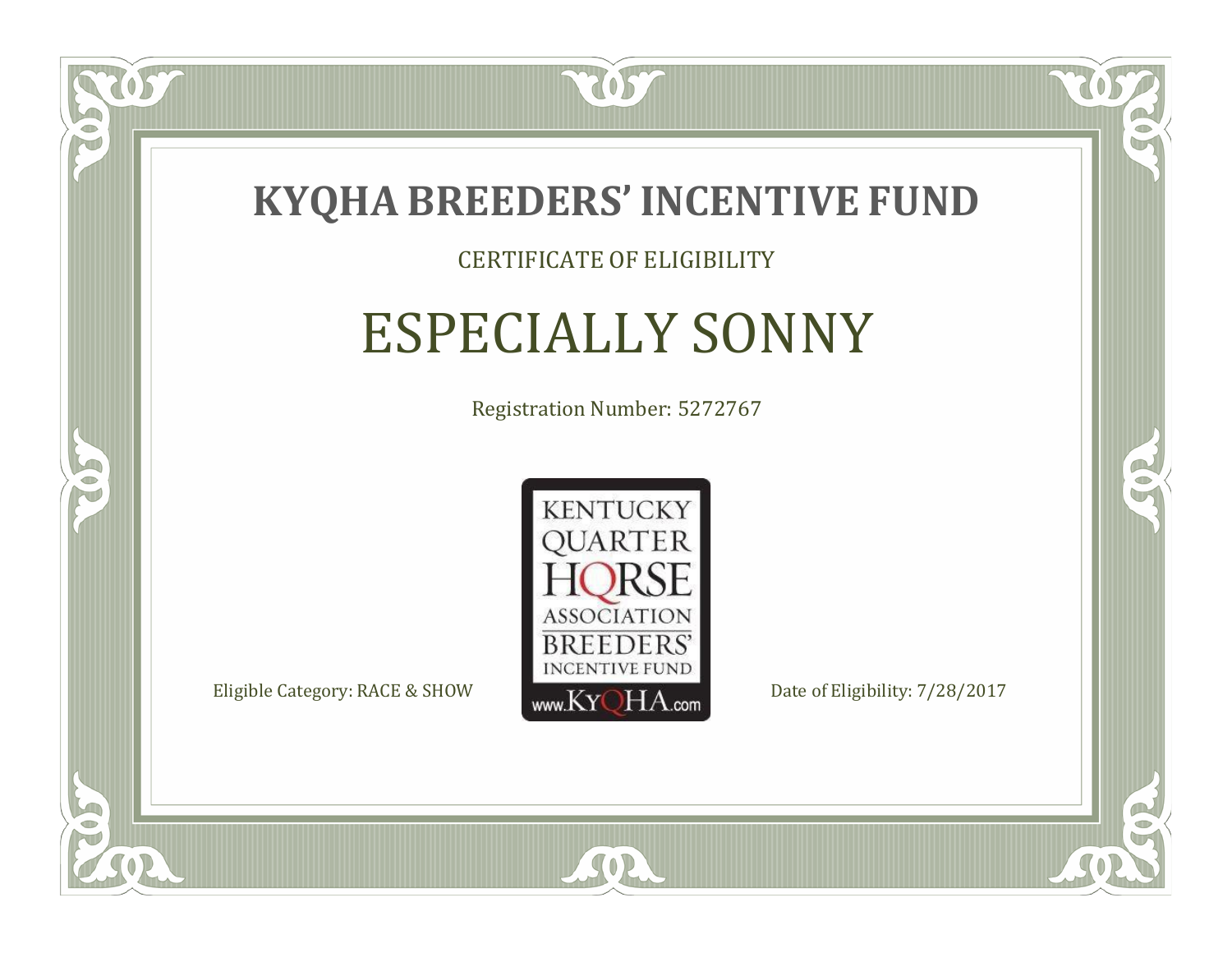

#### CERTIFICATE OF ELIGIBILITY

## EVERYBODY IS INVITED

Registration Number: X0724759



SOR

CO.

 $\rightarrow$ 

 $\blacksquare$ N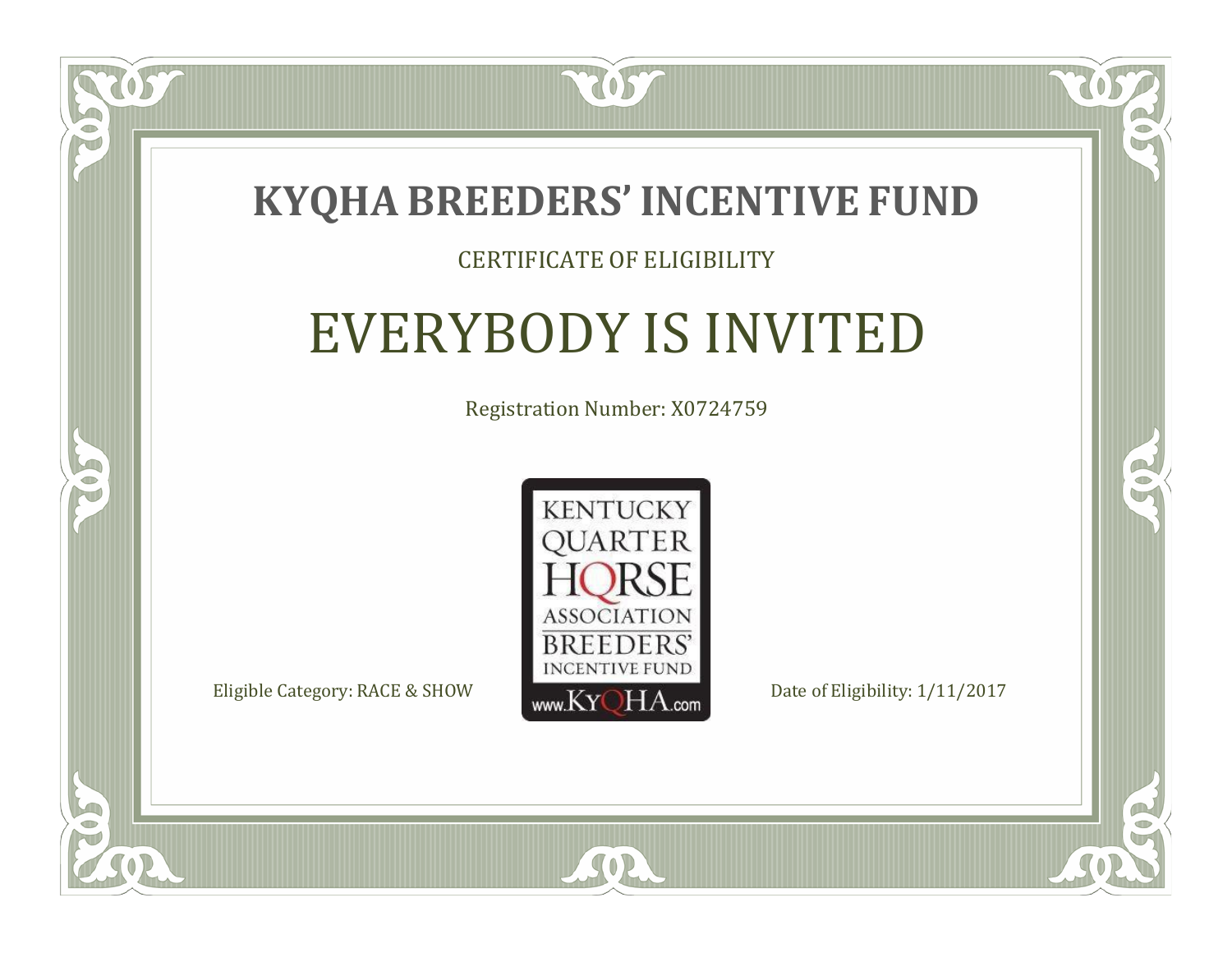2057

#### CERTIFICATE OF ELIGIBILITY

# EYESGOTAGIGOLOSTREAK

Registration Number: 5704178



SOR

RO

CO.

 $\Box$ N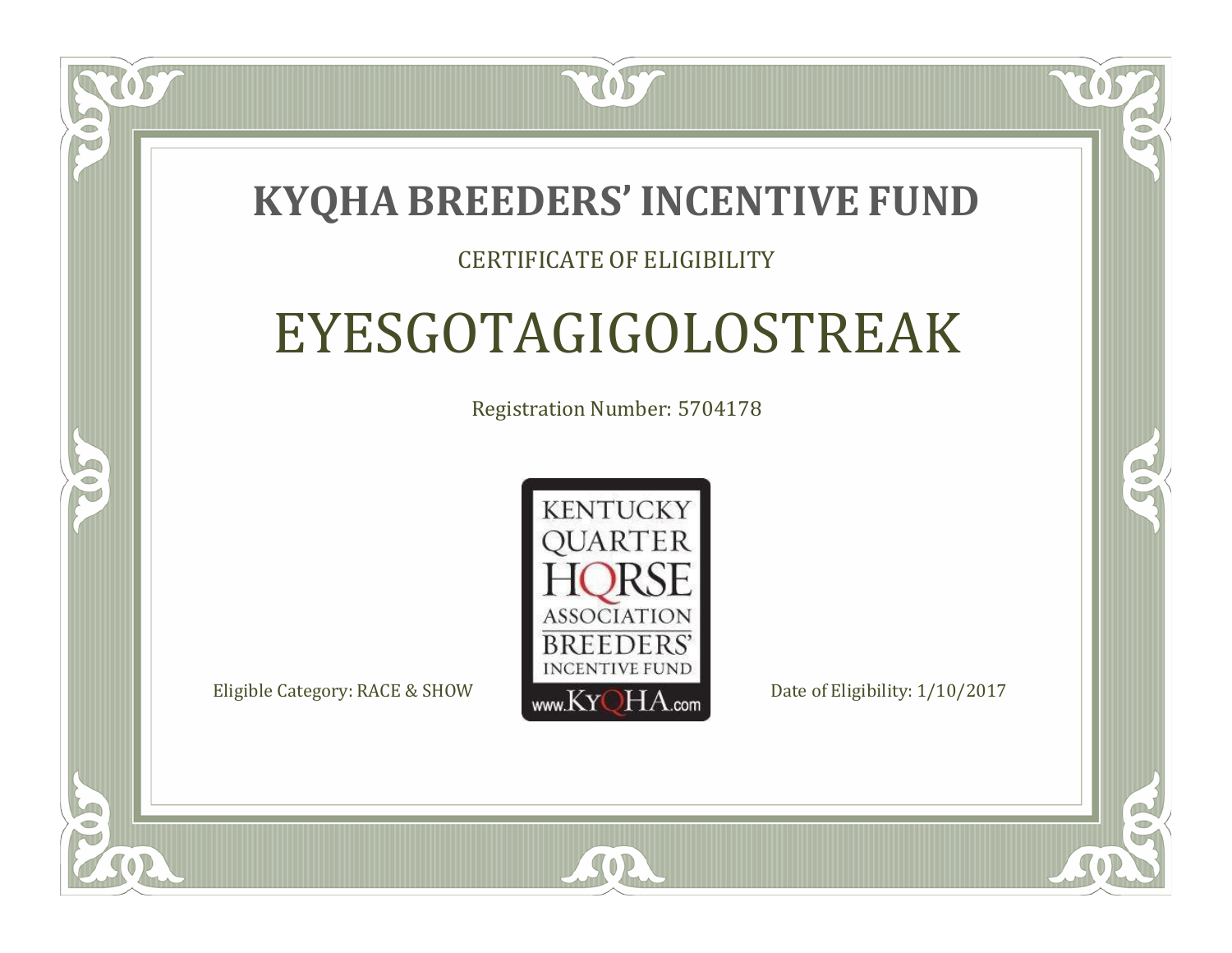

#### CERTIFICATE OF ELIGIBILITY

# FAST KISS TA FAME

Registration Number: 5746941



SOR

CO.

 $\rightarrow$ 

 $\Box$ N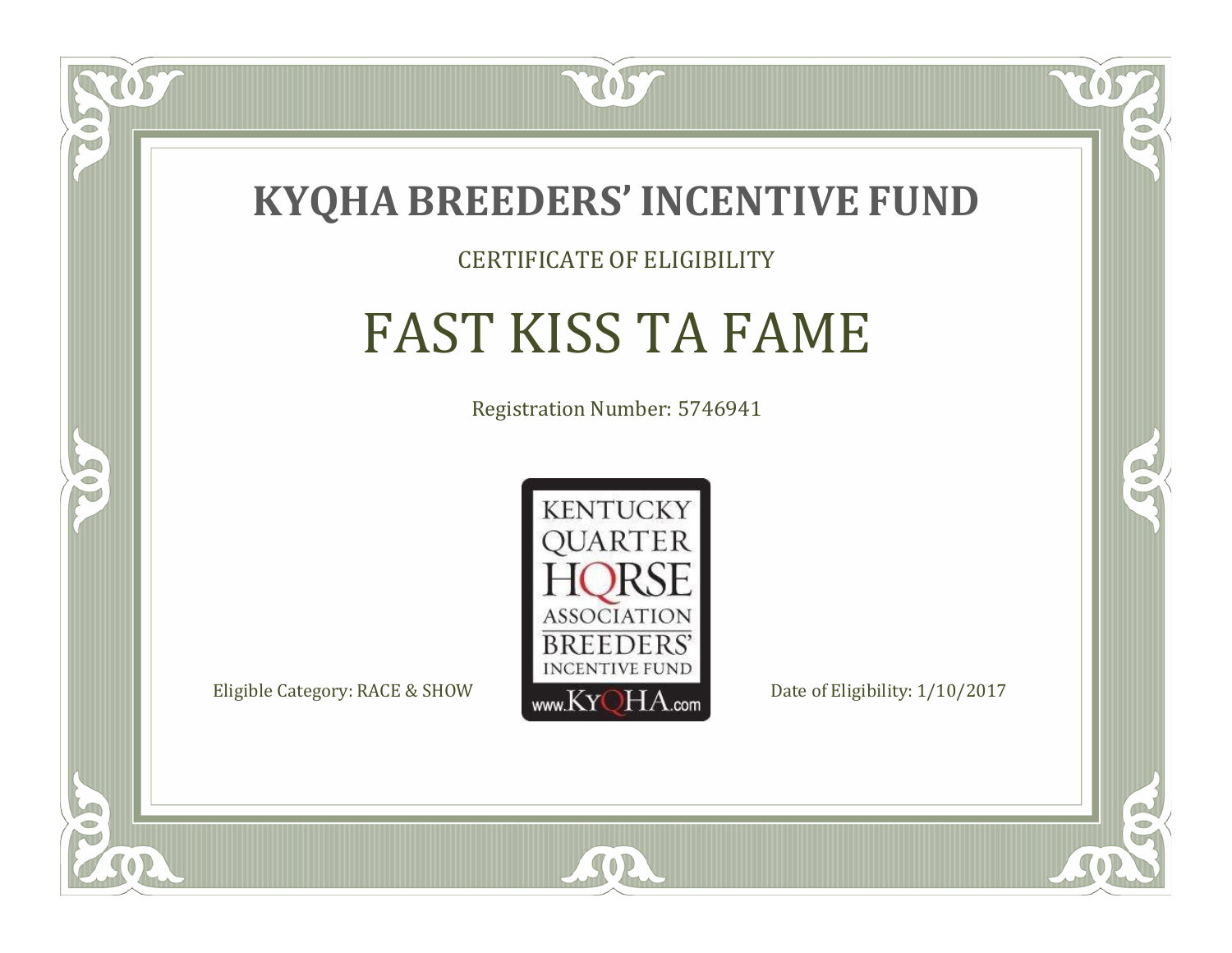

CERTIFICATE OF ELIGIBILITY

# FAST TOES

Registration Number: 5812659



SOR

 $\mathbb{R}$ 

 $\mathbb{R}^2$ 

 $\overline{OS}$ 

 $\bullet$ N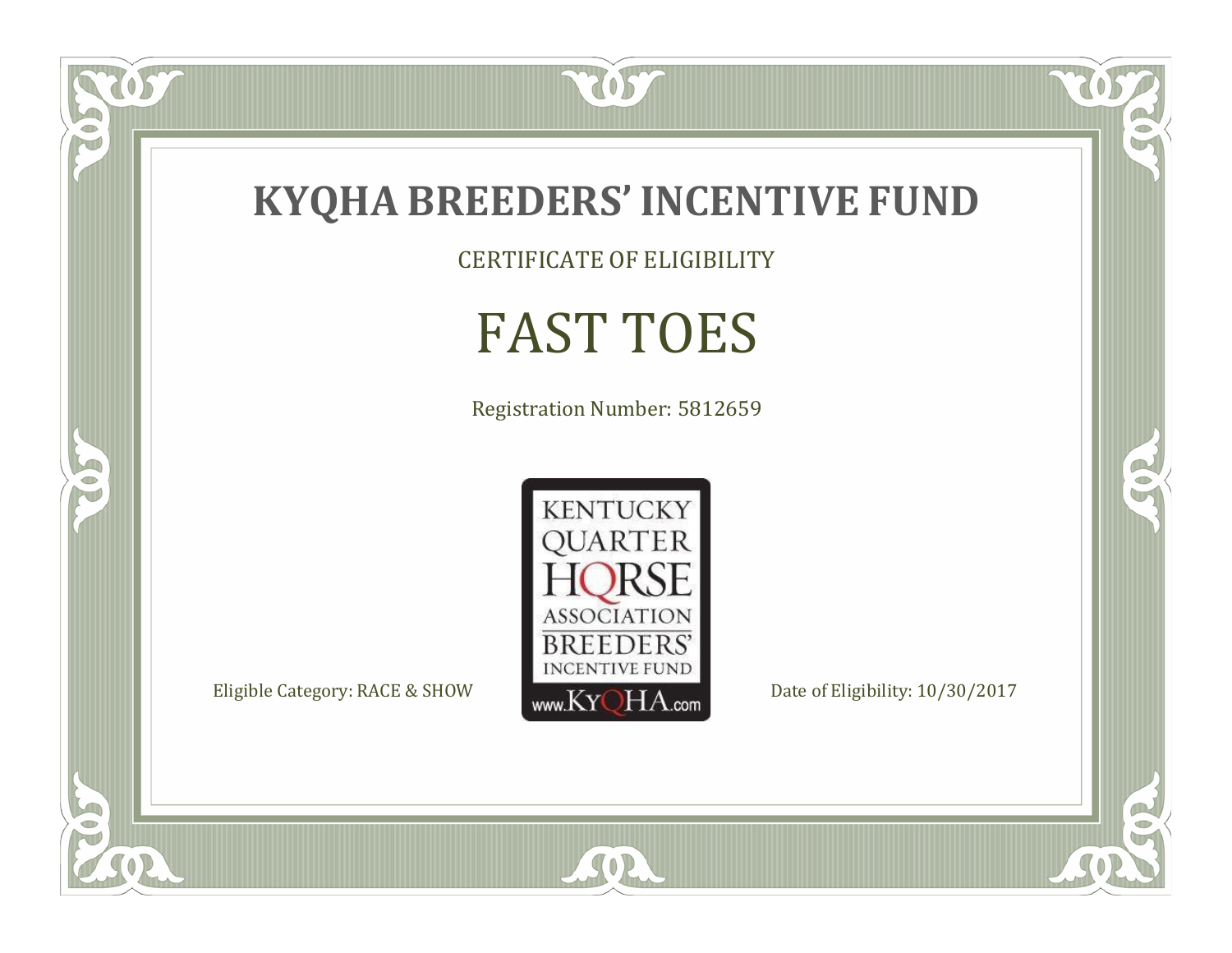

#### CERTIFICATE OF ELIGIBILITY

# FASTER THAN GOSSIP

Registration Number: 5746708



SOR

CO.

B

 $\Box$ N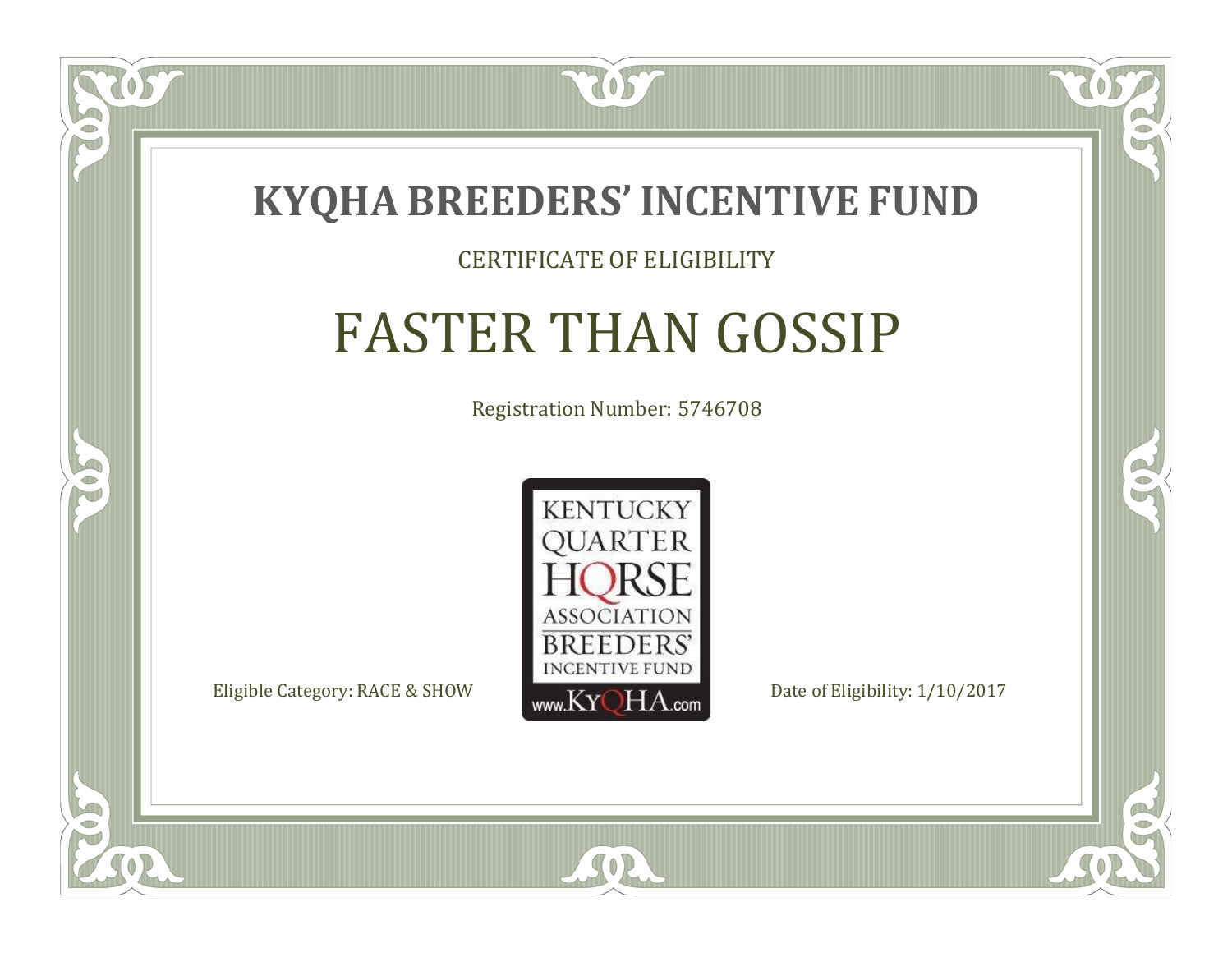

#### CERTIFICATE OF ELIGIBILITY

# FAT BOTTOM FAME

Registration Number: 5748199



SOR

CO.

 $\rightarrow$ 

 $\delta S$ 

 $\Box$ NU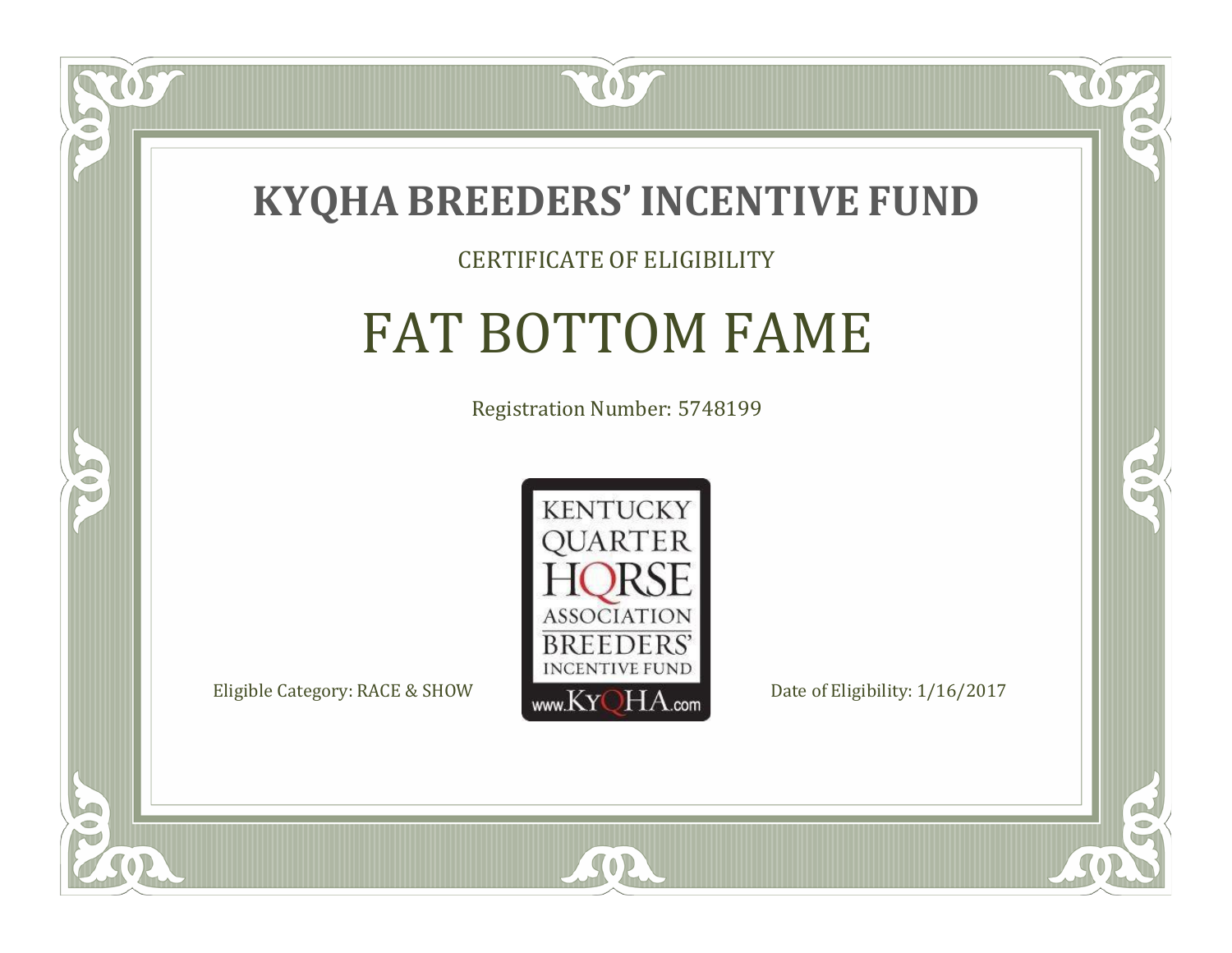

#### CERTIFICATE OF ELIGIBILITY

# FLASH N HER ASSETS

Registration Number: 5772627



SOR

CO.

 $\rightarrow$ 

 $\Box$ N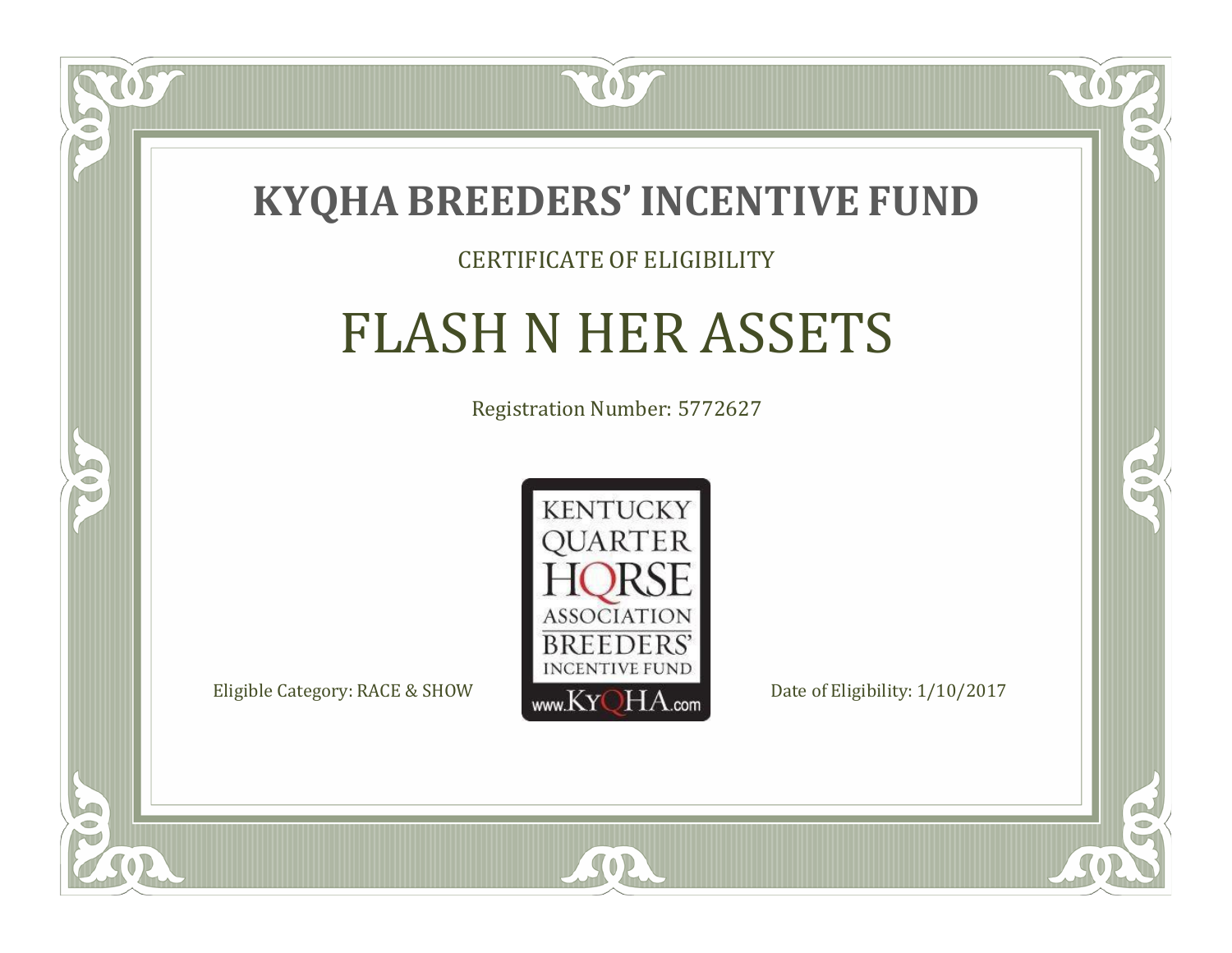

#### CERTIFICATE OF ELIGIBILITY

# FLIT FIREN GONE

Registration Number: 5818809



SOR

US

 $\bullet$ NU

5

CO.

 $\rightarrow$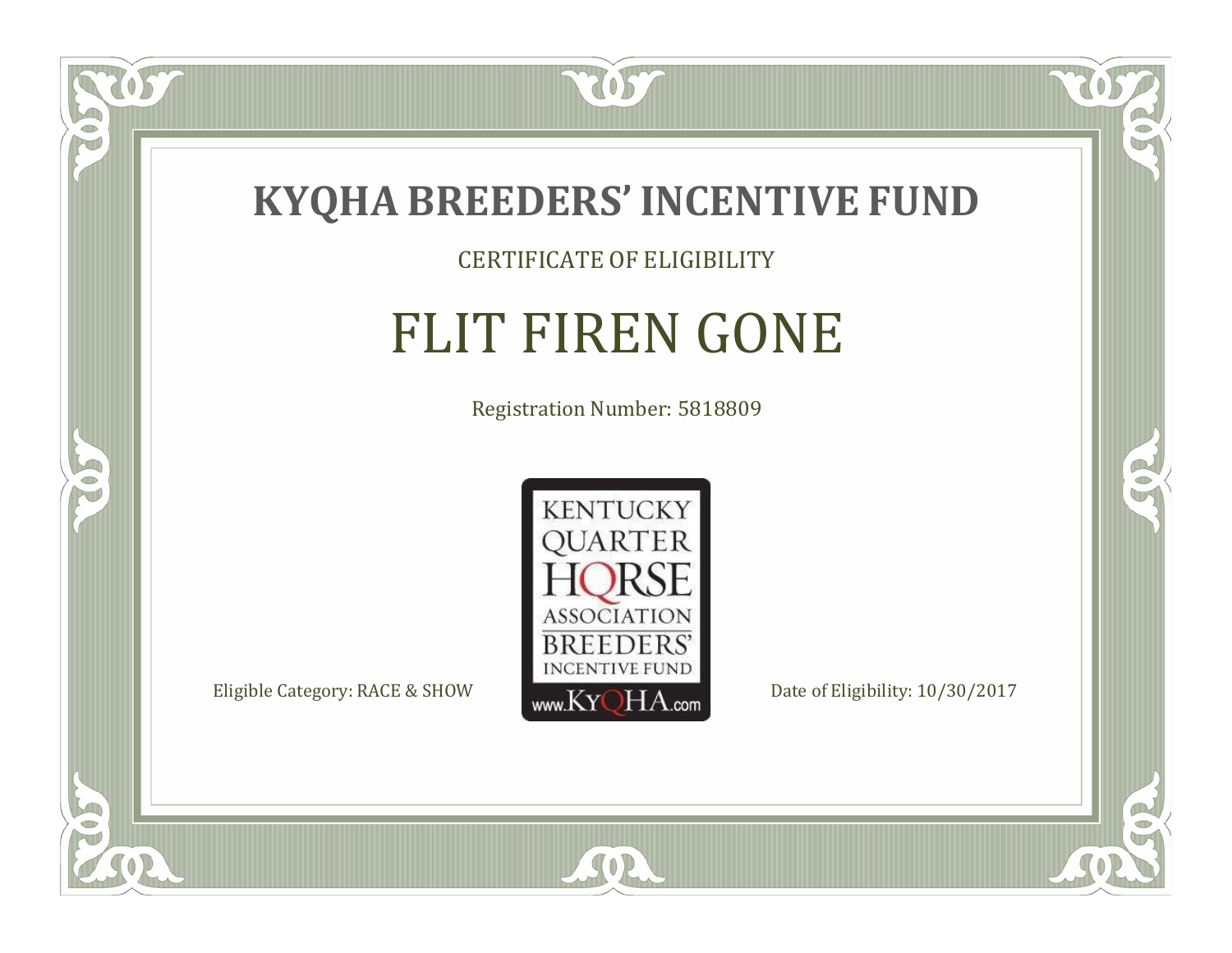

#### CERTIFICATE OF ELIGIBILITY

### GAME OF THRONES

Registration Number: X0725762



SOR

CO.

B

 $\Box$ N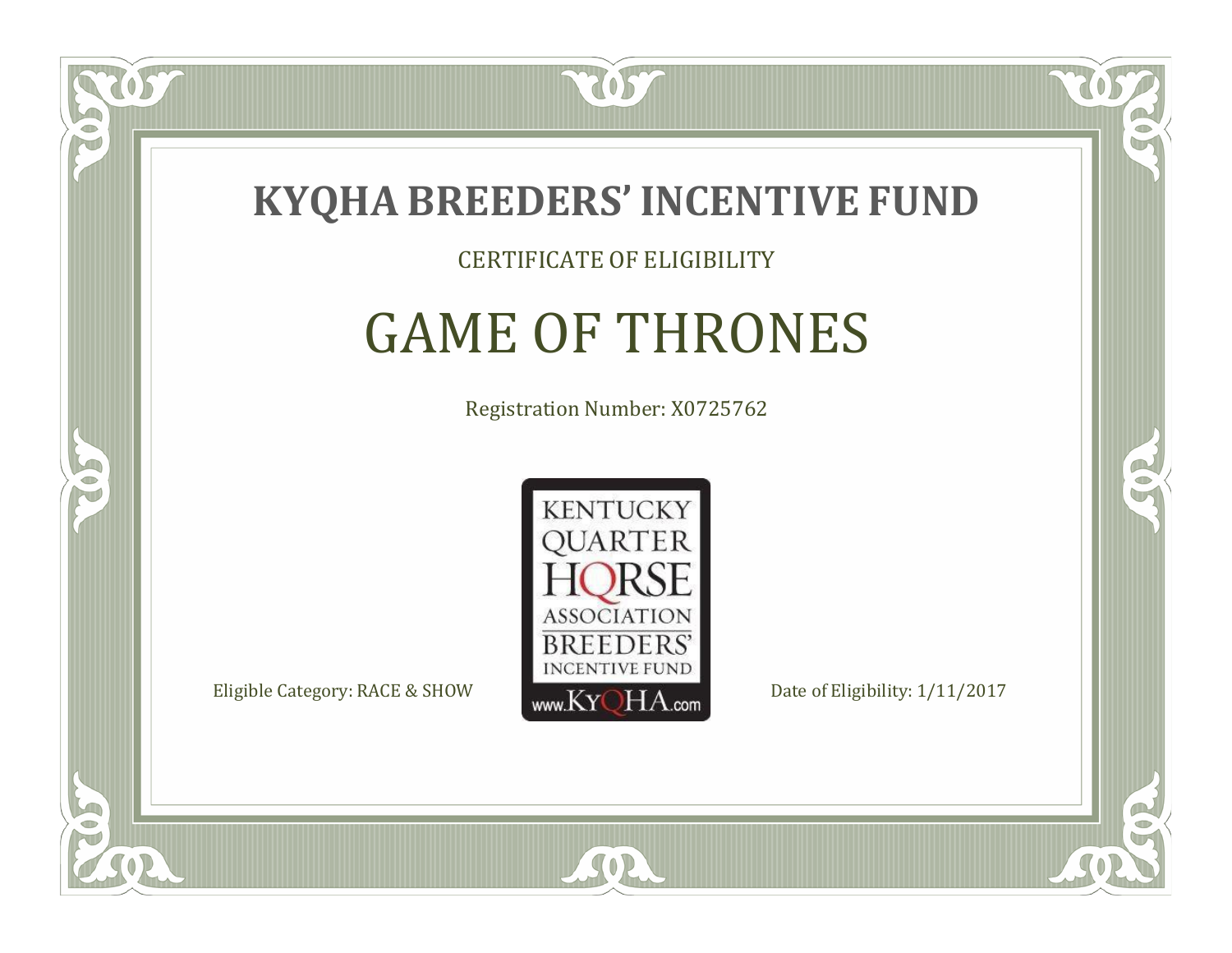

#### CERTIFICATE OF ELIGIBILITY

# GOLD RUSH CRUSH

Registration Number: 5760184



RO

B

 $\Box$ N

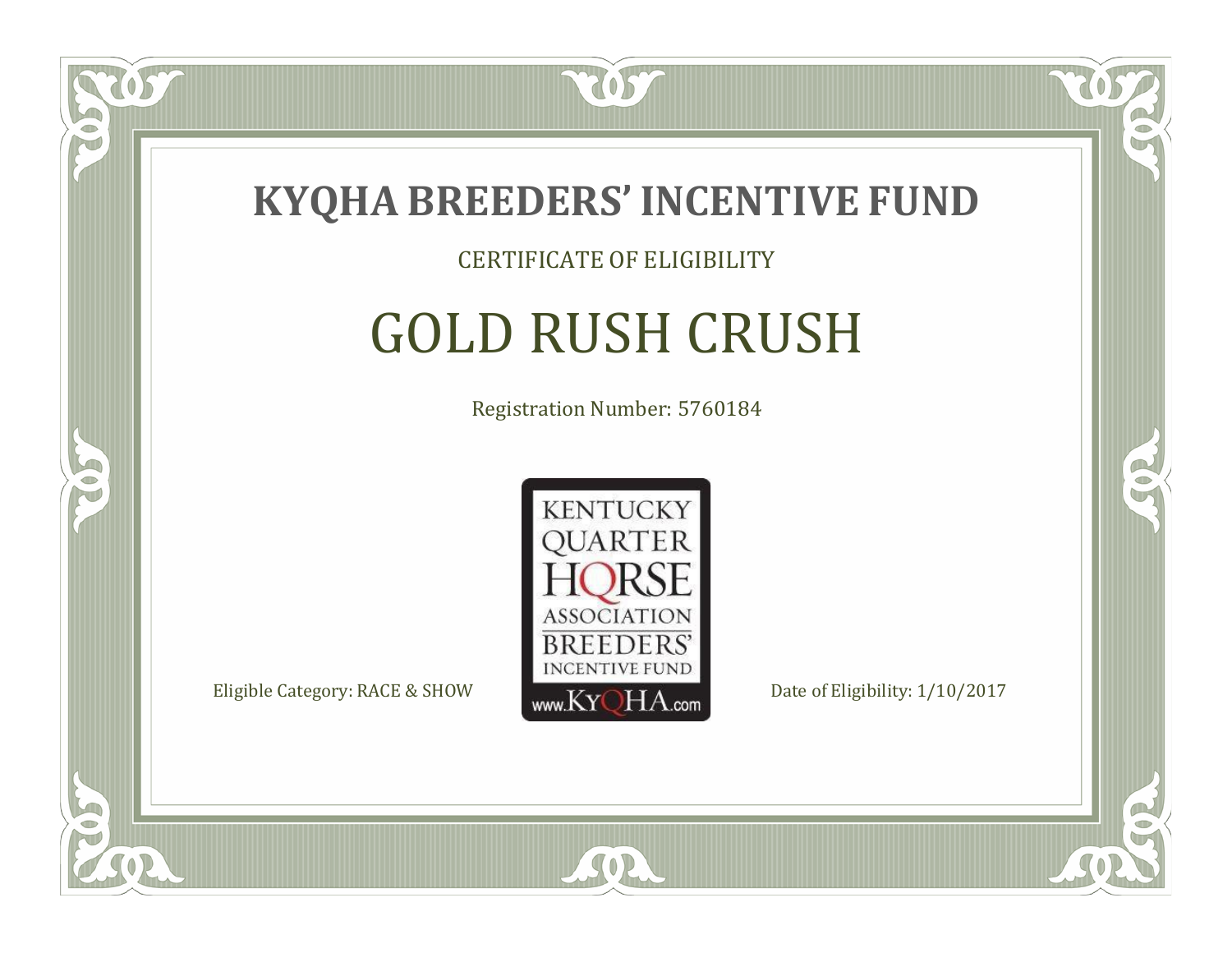

 $\Box$ N

5

#### CERTIFICATE OF ELIGIBILITY

### GONE WITH THE FAME

Registration Number: 5815658

CO.

 $\rightarrow$ 



SOR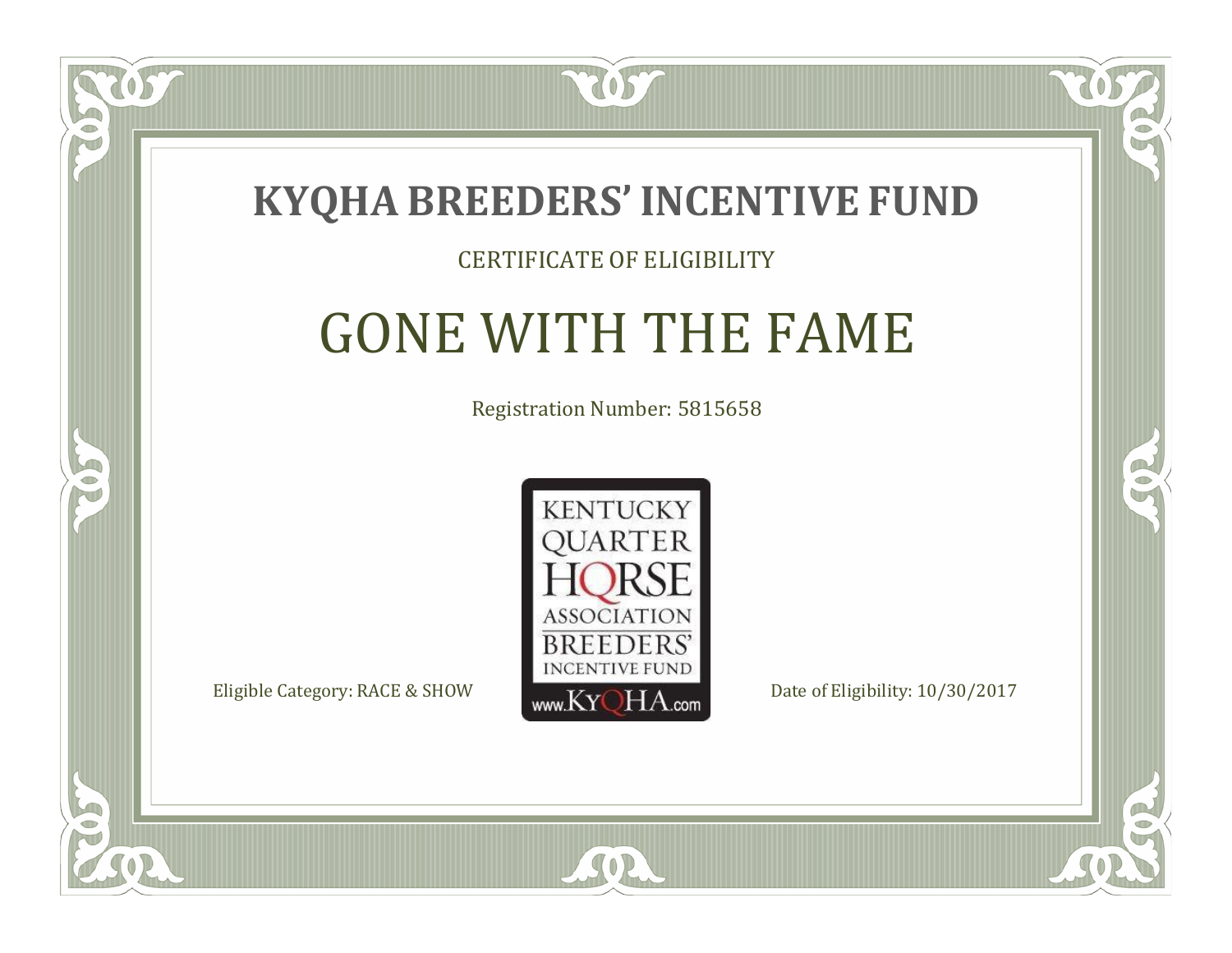

#### CERTIFICATE OF ELIGIBILITY

## GOOD GUYS ALWAYS WIN

Registration Number: 5758164



SOR

 $\Box$ N

S

CO.

CO.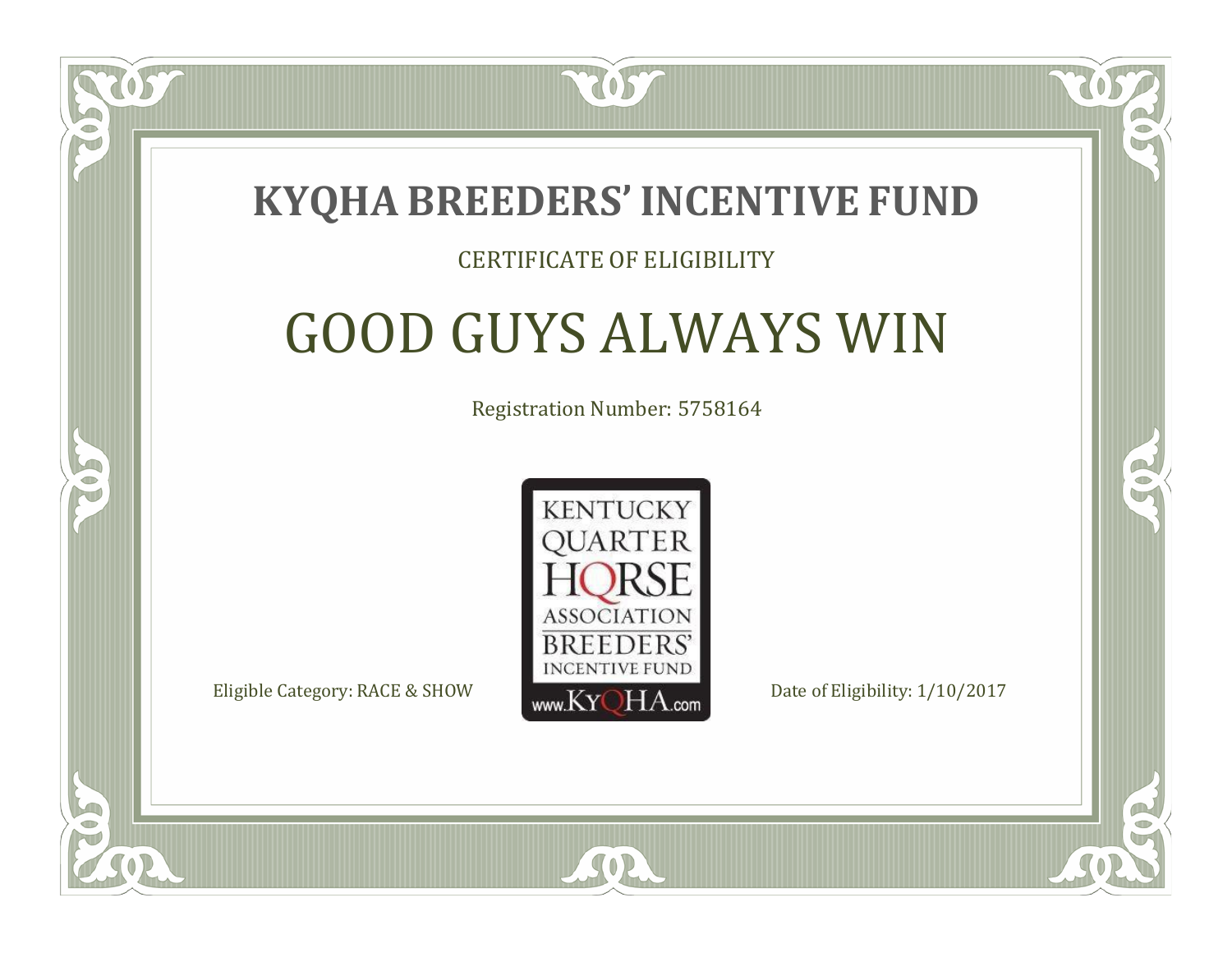

CERTIFICATE OF ELIGIBILITY

### GOOD N FEARLESS

Registration Number: 5807882



 $SO2$ 

CO.

B

 $\Box$ N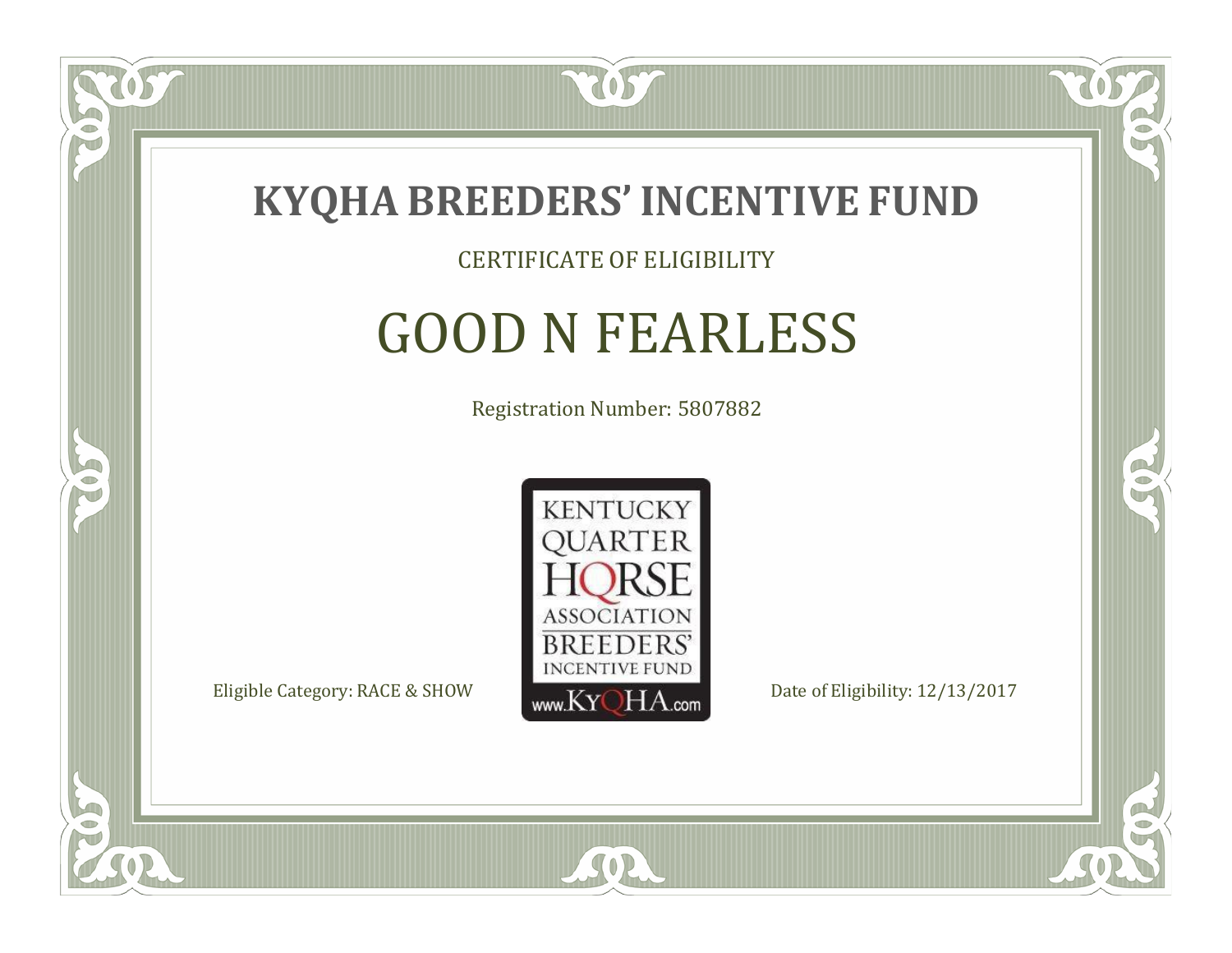7057

#### CERTIFICATE OF ELIGIBILITY

# GOOD TO KNOW DIAMOND

Registration Number: 5764493



SOR

 $\Box$ N

S

CO.

CO.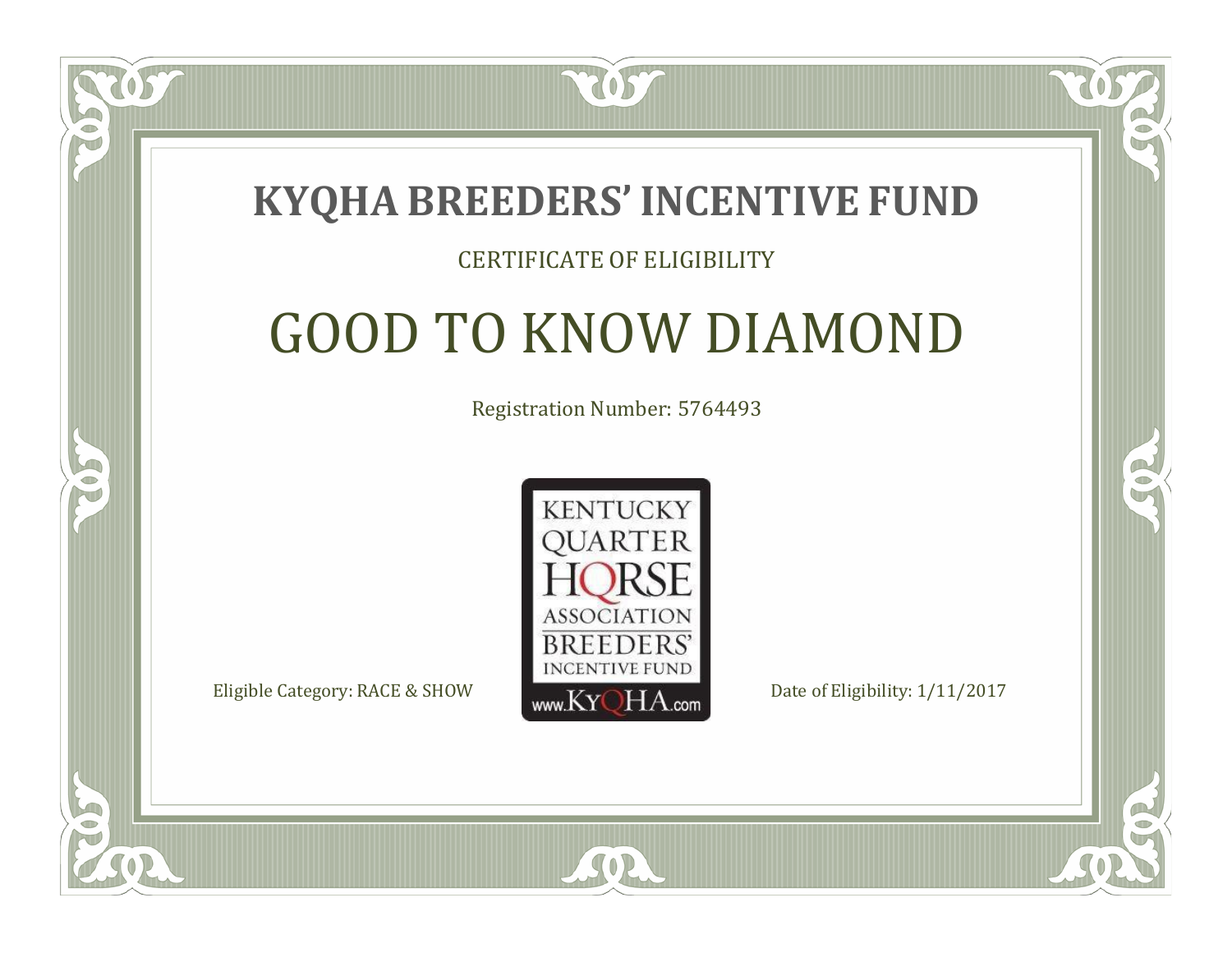2057

#### CERTIFICATE OF ELIGIBILITY

# GOODTOKNOWAKRYMSUN

Registration Number: 5757498



 $SO2$ 

CO.

 $\rightarrow$ 

 $\Box$ N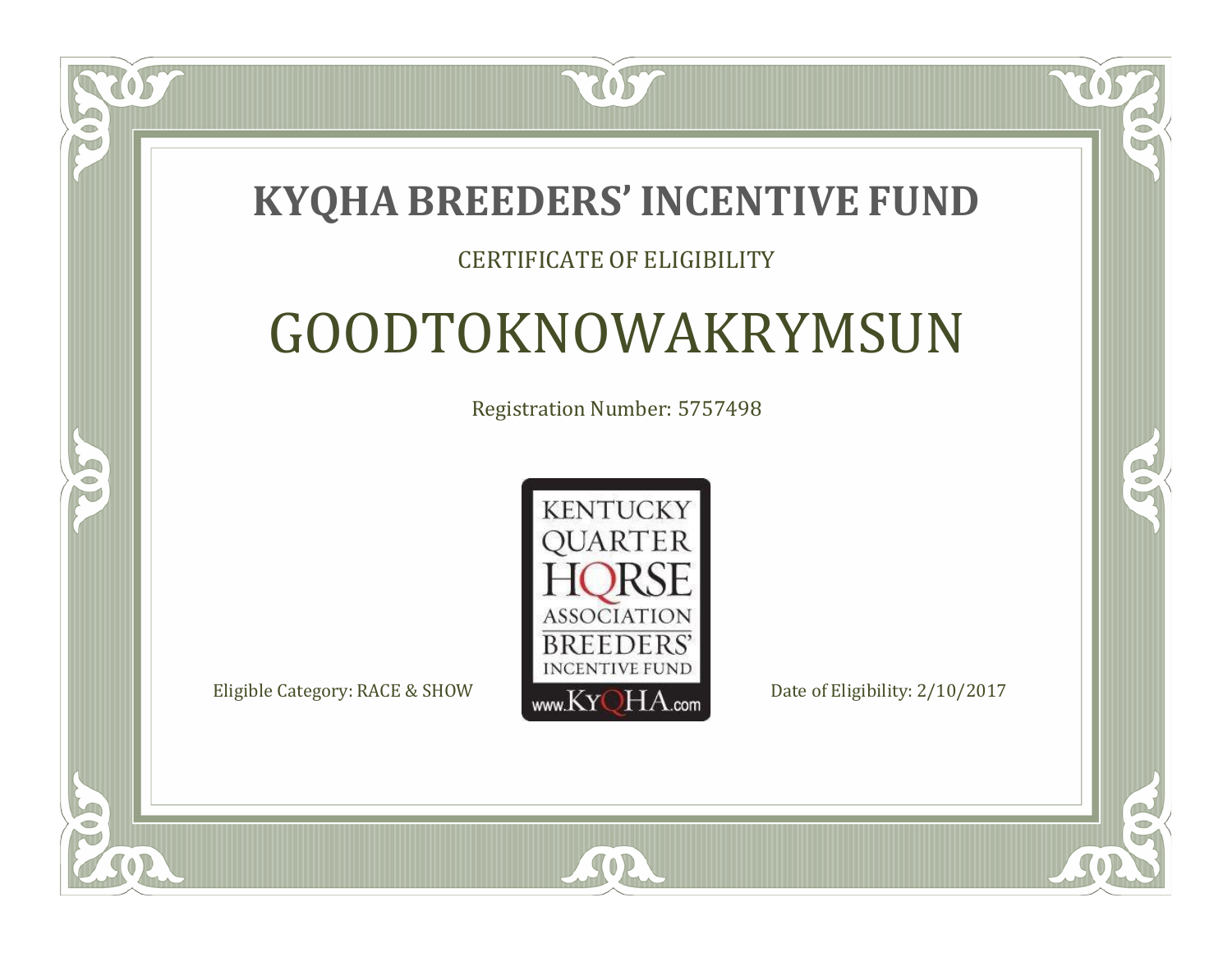7057

#### CERTIFICATE OF ELIGIBILITY

# HARDING COUNTY LINE

Registration Number: 5757632



SOR

CO.

 $\rightarrow$ 

 $\blacksquare$ N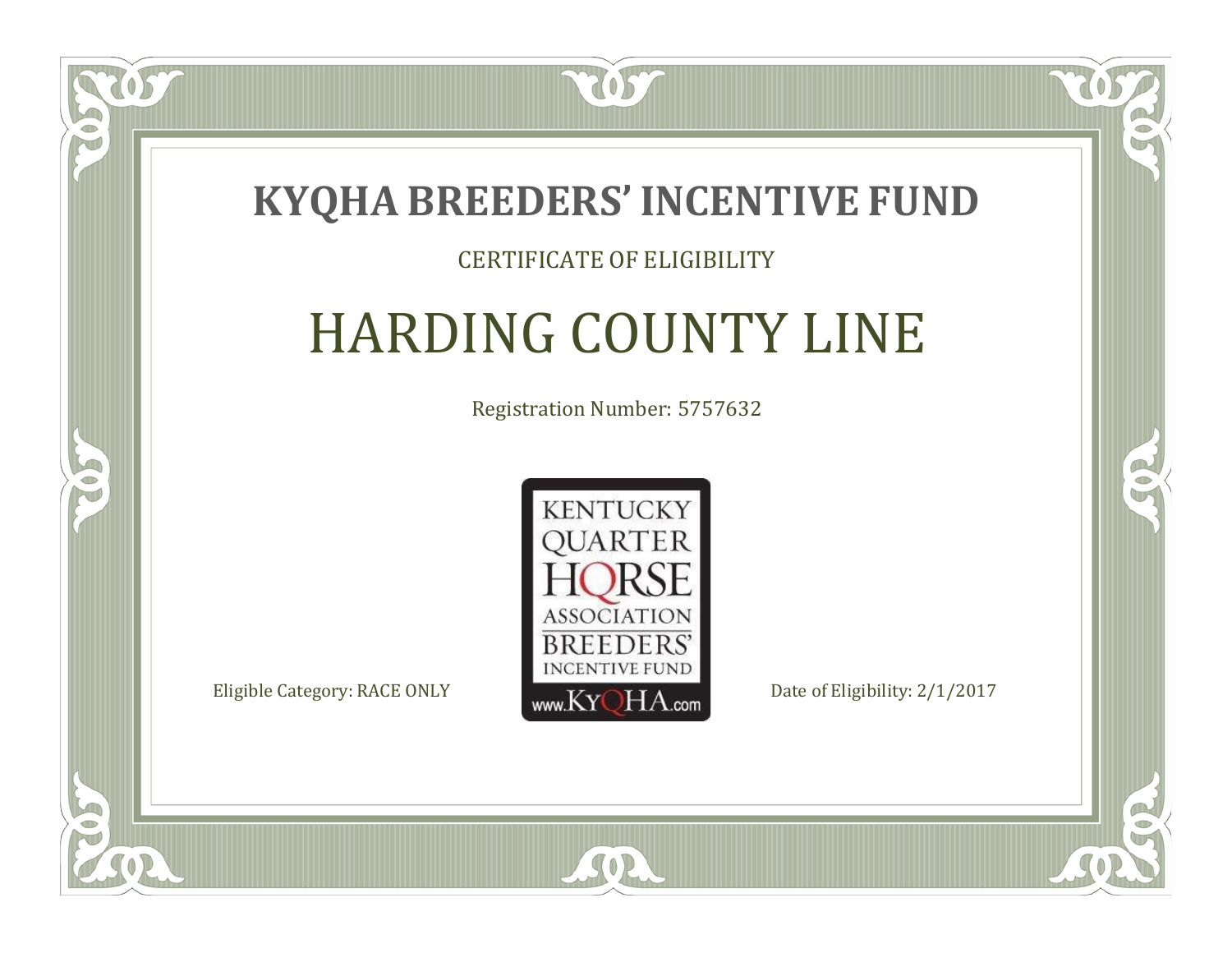

#### CERTIFICATE OF ELIGIBILITY

### HAVE SOME HUMBLE PIE

Registration Number: 5811626



CO.

 $\rightarrow$ 

 $\Box$ T

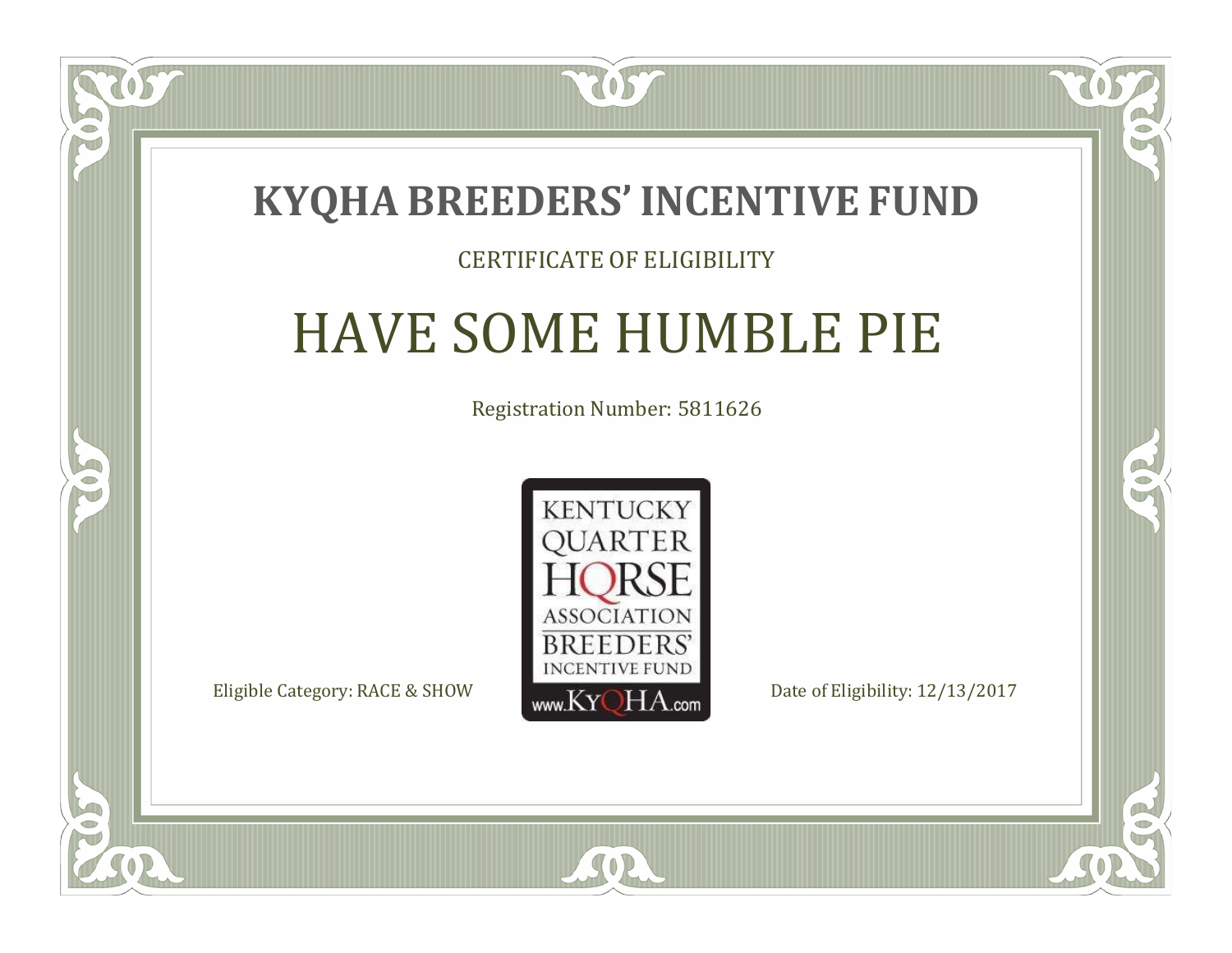

#### CERTIFICATE OF ELIGIBILITY

# HEAVENS TO BETSEY

Registration Number: 5814663



 $SO2$ 

CO.

 $\rightarrow$ 

 $\blacksquare$ N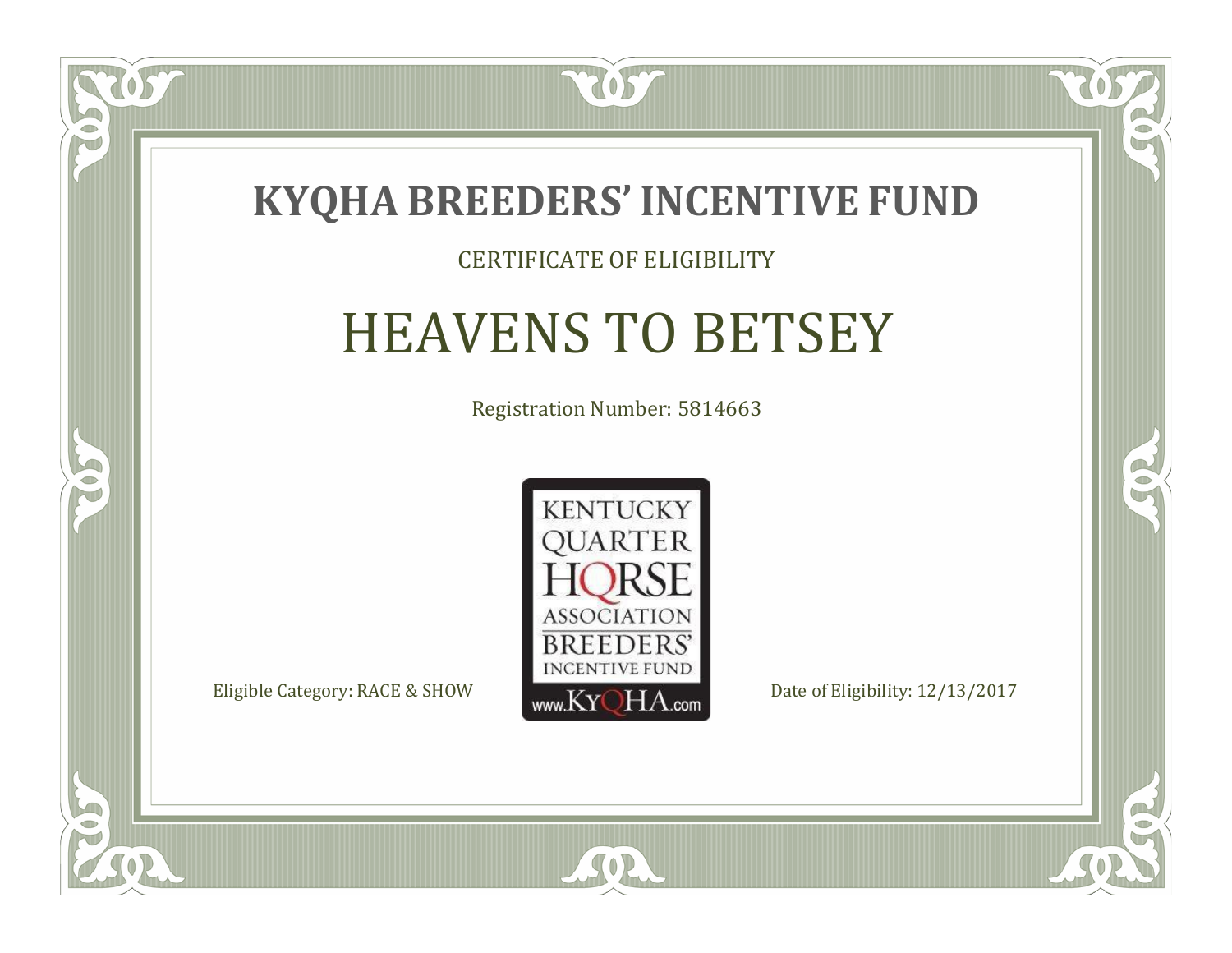

#### CERTIFICATE OF ELIGIBILITY

### HITMANS ACE OF SPADE

Registration Number: 5764416



SOR

CO.

CO.

 $\Box$ N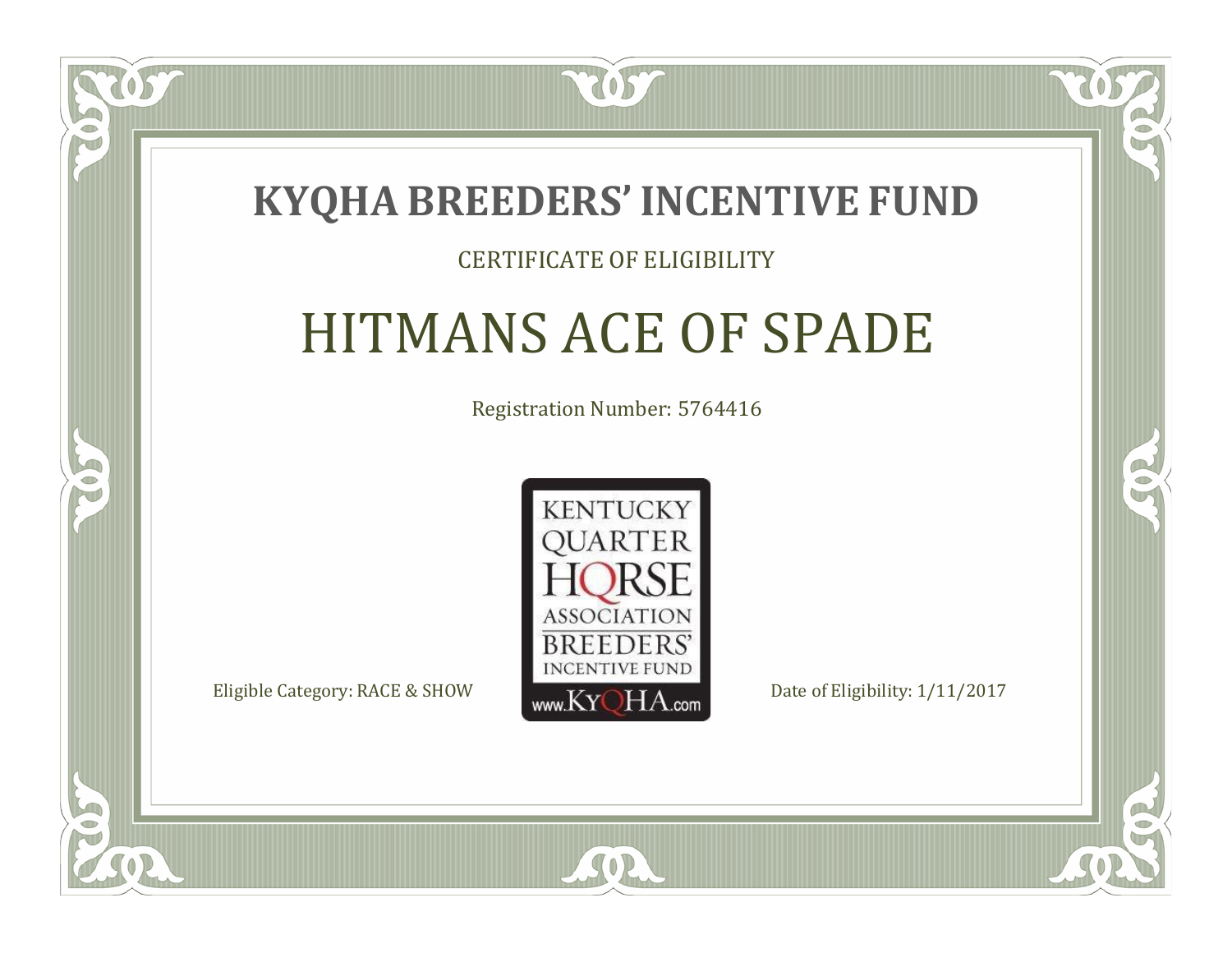

#### CERTIFICATE OF ELIGIBILITY

### HITMANS BLOOD MONEY

Registration Number: 5764415



SOR

CO.

CO.

 $\Box$ N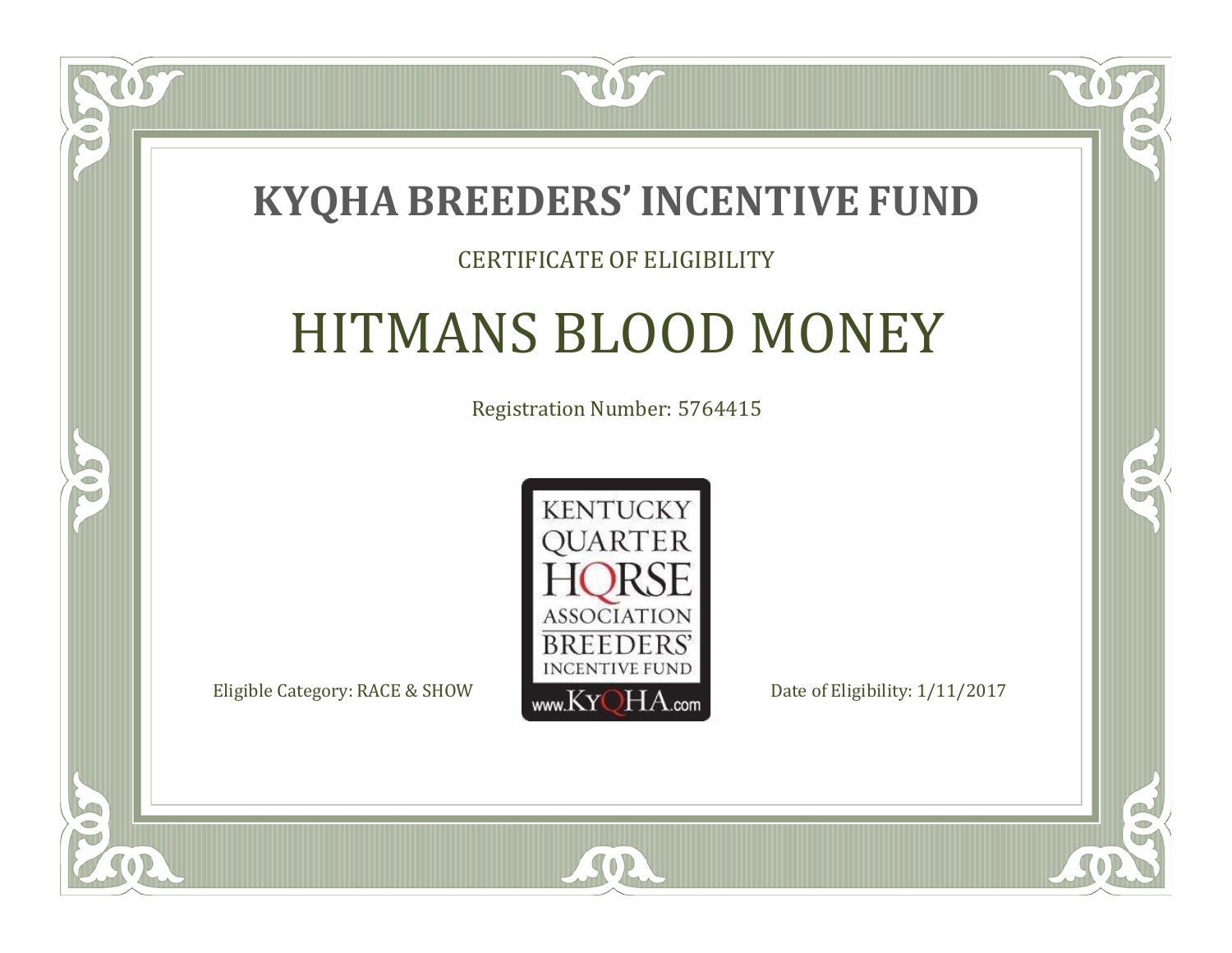

#### CERTIFICATE OF ELIGIBILITY

# HITMANS CHITMALIS

Registration Number: 5764414



SOR

CO.

 $\rightarrow$ 

OS

 $\Box$ NU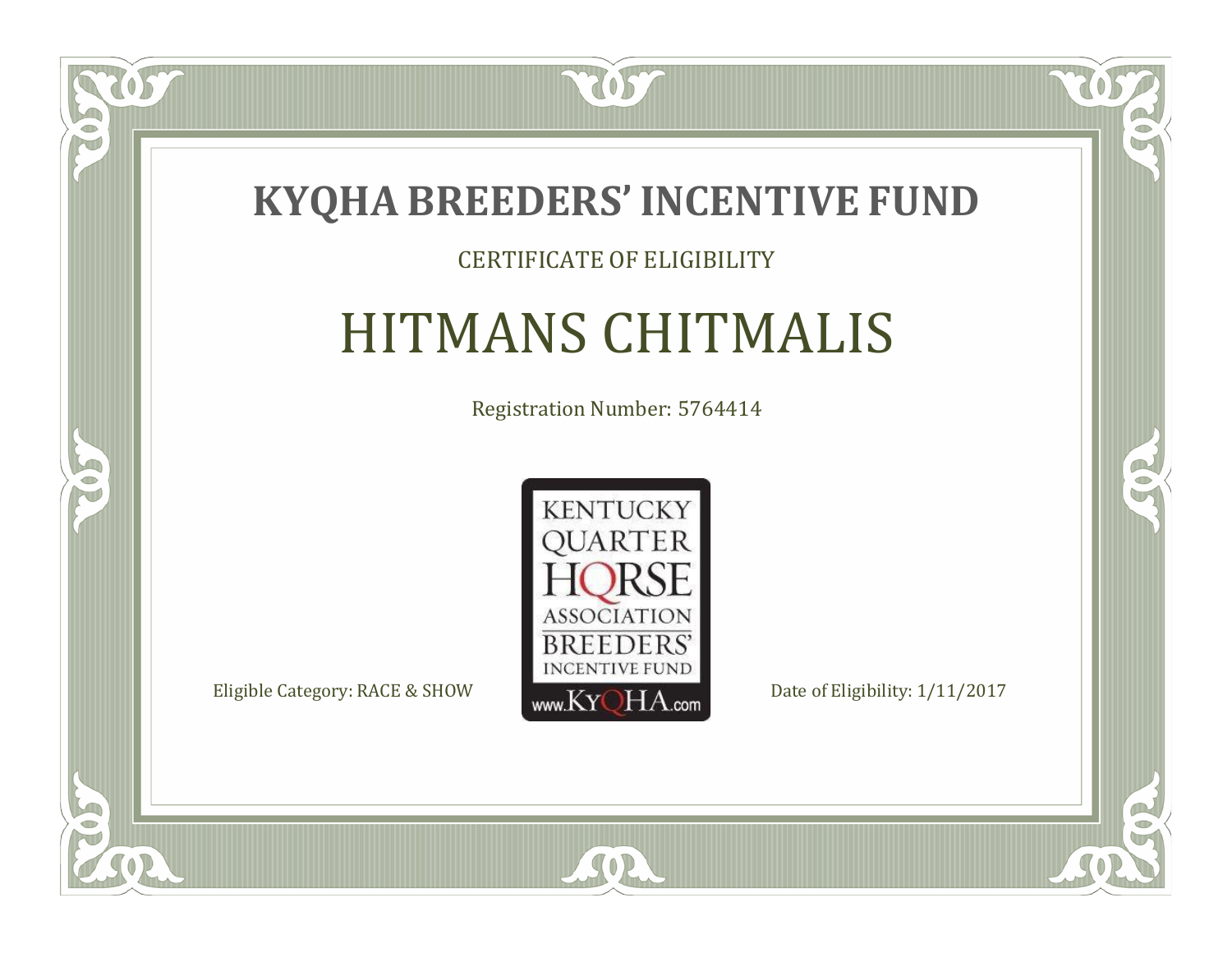

#### CERTIFICATE OF ELIGIBILITY

### HITMANS DRIFTER

Registration Number: 5764412



SOR

057

 $\bullet$ NU

5

CO.

 $\rightarrow$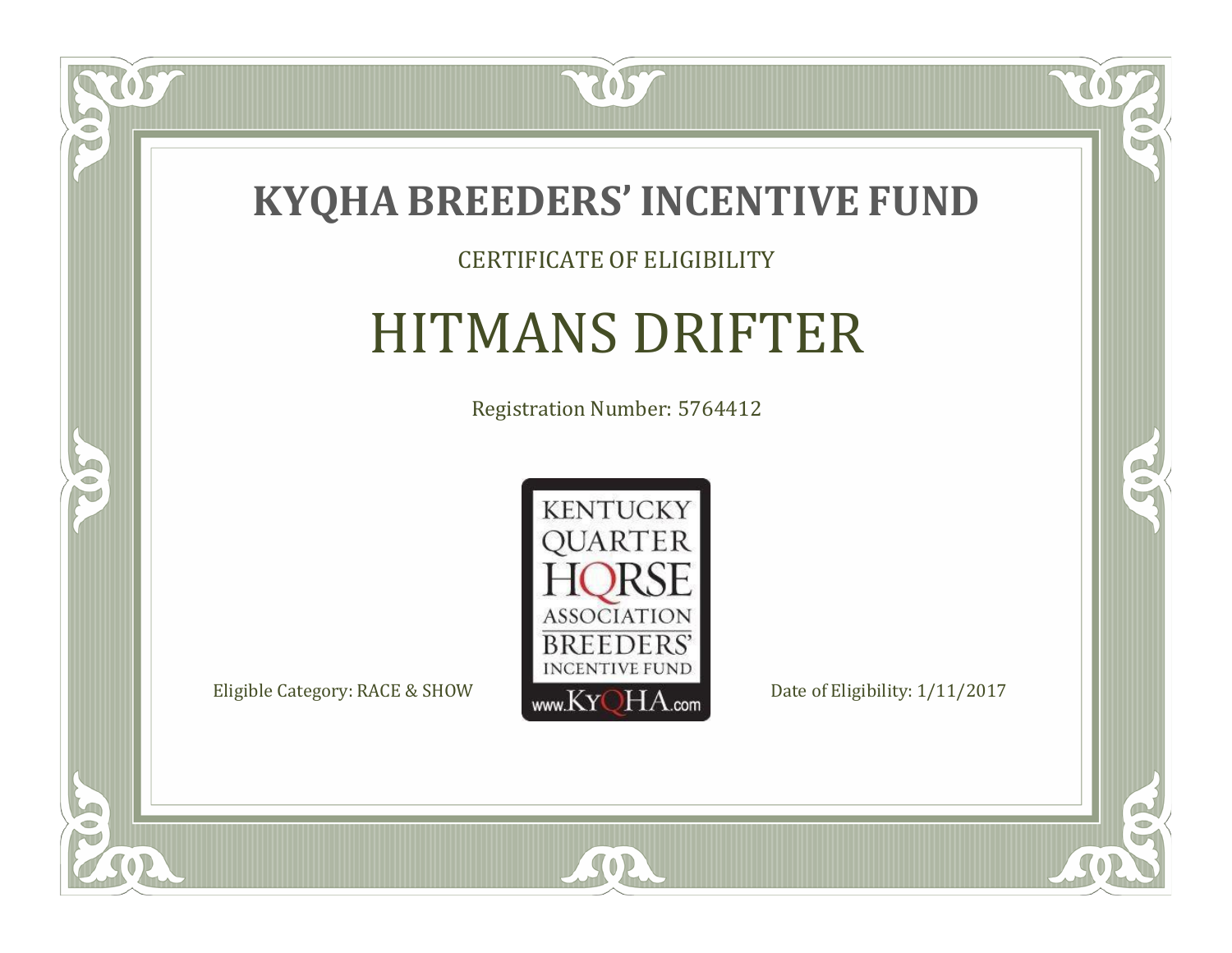

#### CERTIFICATE OF ELIGIBILITY

### HITMANS WOLVERINE

Registration Number: 5764411



SOR

 $\mathbb{R}$ 

 $\rightarrow$ 

ÒS

 $\Box$ NU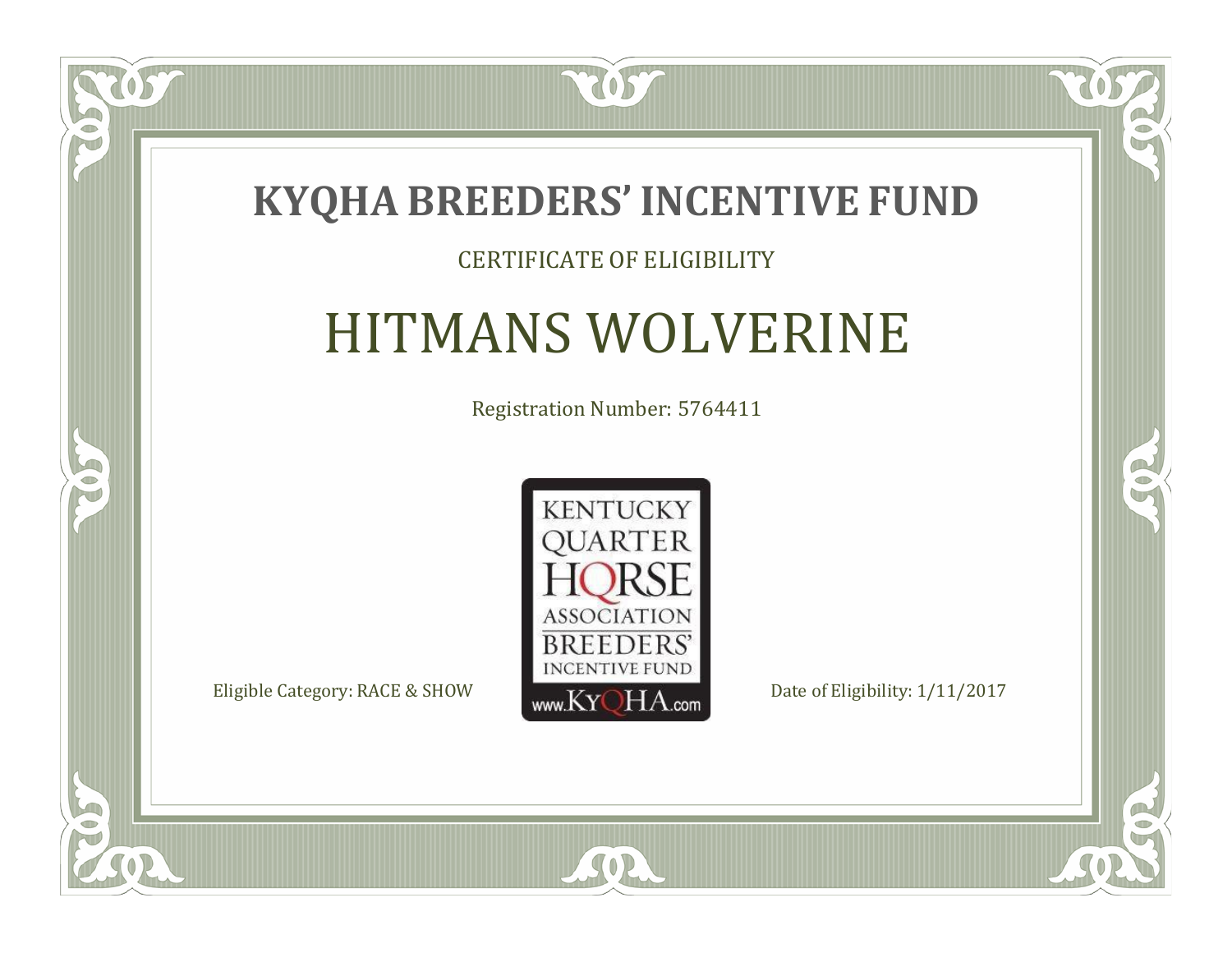

#### CERTIFICATE OF ELIGIBILITY

### HOBBLES N HANDCUFFS

Registration Number: X0728357



 $SO2$ 

 $\mathbb{R}^2$ 

 $\rightarrow$ 

 $\blacksquare$ N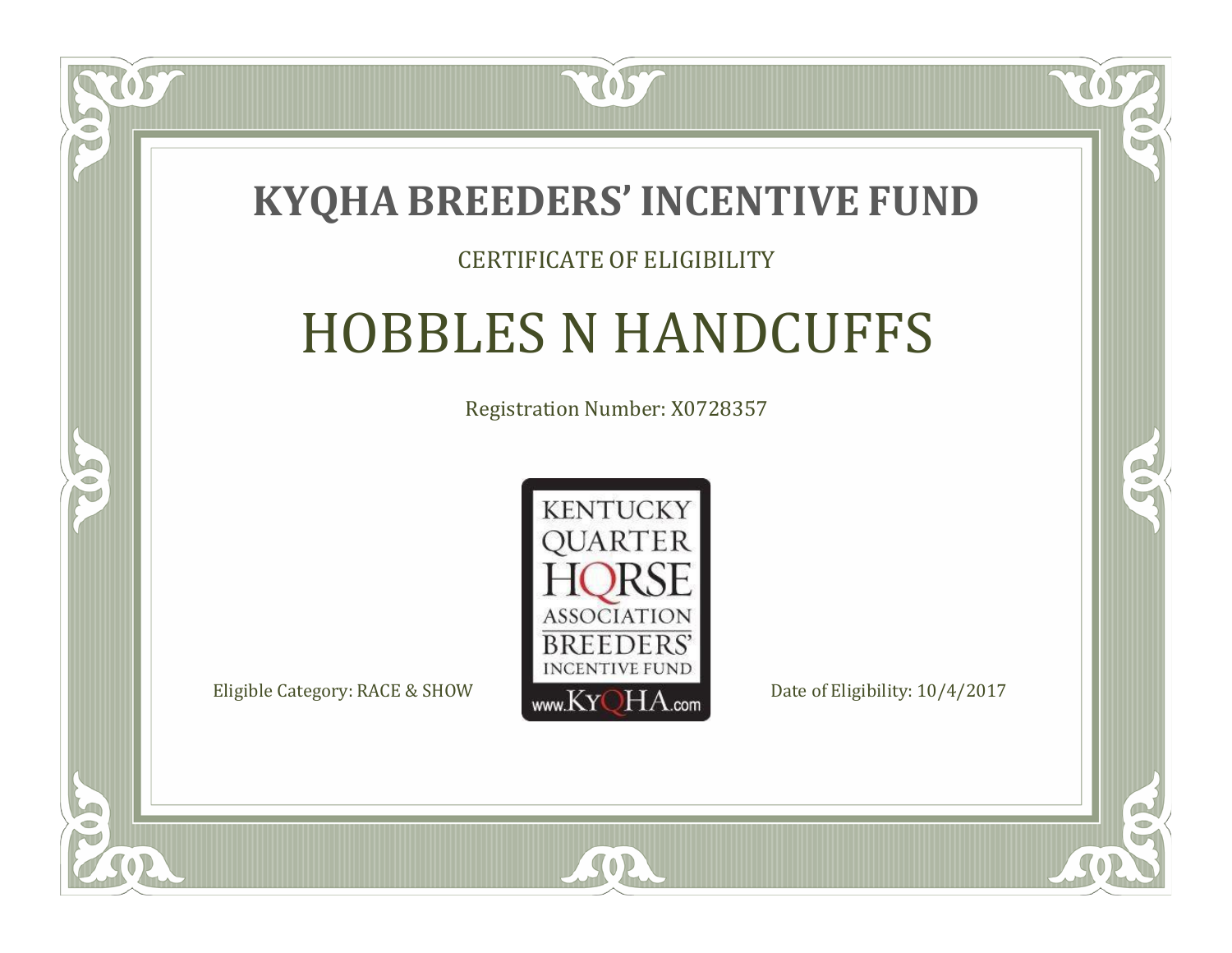

TOST

#### CERTIFICATE OF ELIGIBILITY

# HUMBLE N KIND

Registration Number: 5762659



SOR

 $\mathbb{R}$ 

 $\mathbb{R}^2$ 

 $\overline{OS}$ 

 $\bullet$ N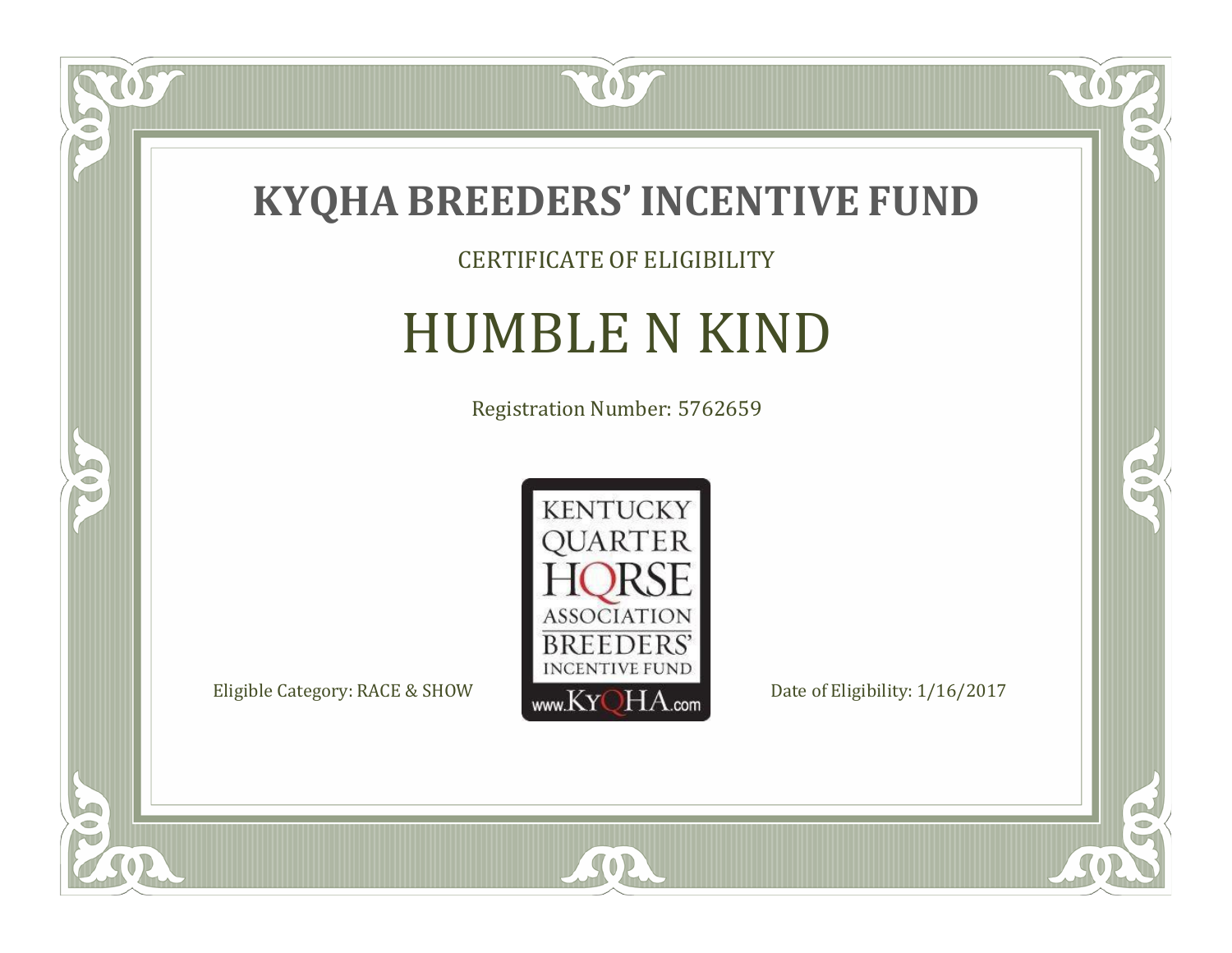

#### CERTIFICATE OF ELIGIBILITY

# I KNO YOU INVITED ME

Registration Number: 5748427



SOR

CO.

 $\rightarrow$ 

 $\delta S$ 

 $\Box$ NU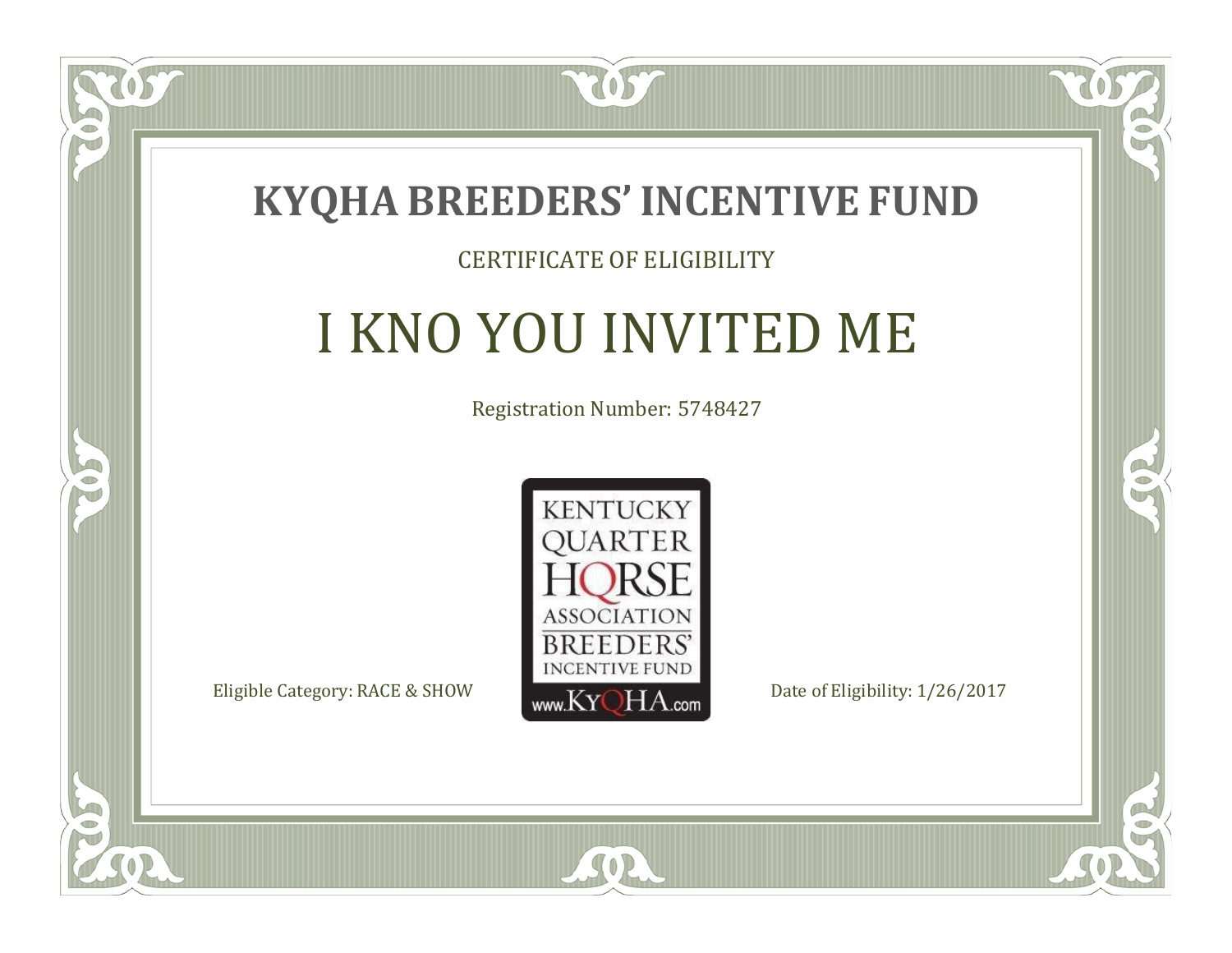

 $\Box$ N

5

#### CERTIFICATE OF ELIGIBILITY

# I KNOW ILL BE GREAT

Registration Number: 5819442



SOR

CO.

 $\rightarrow$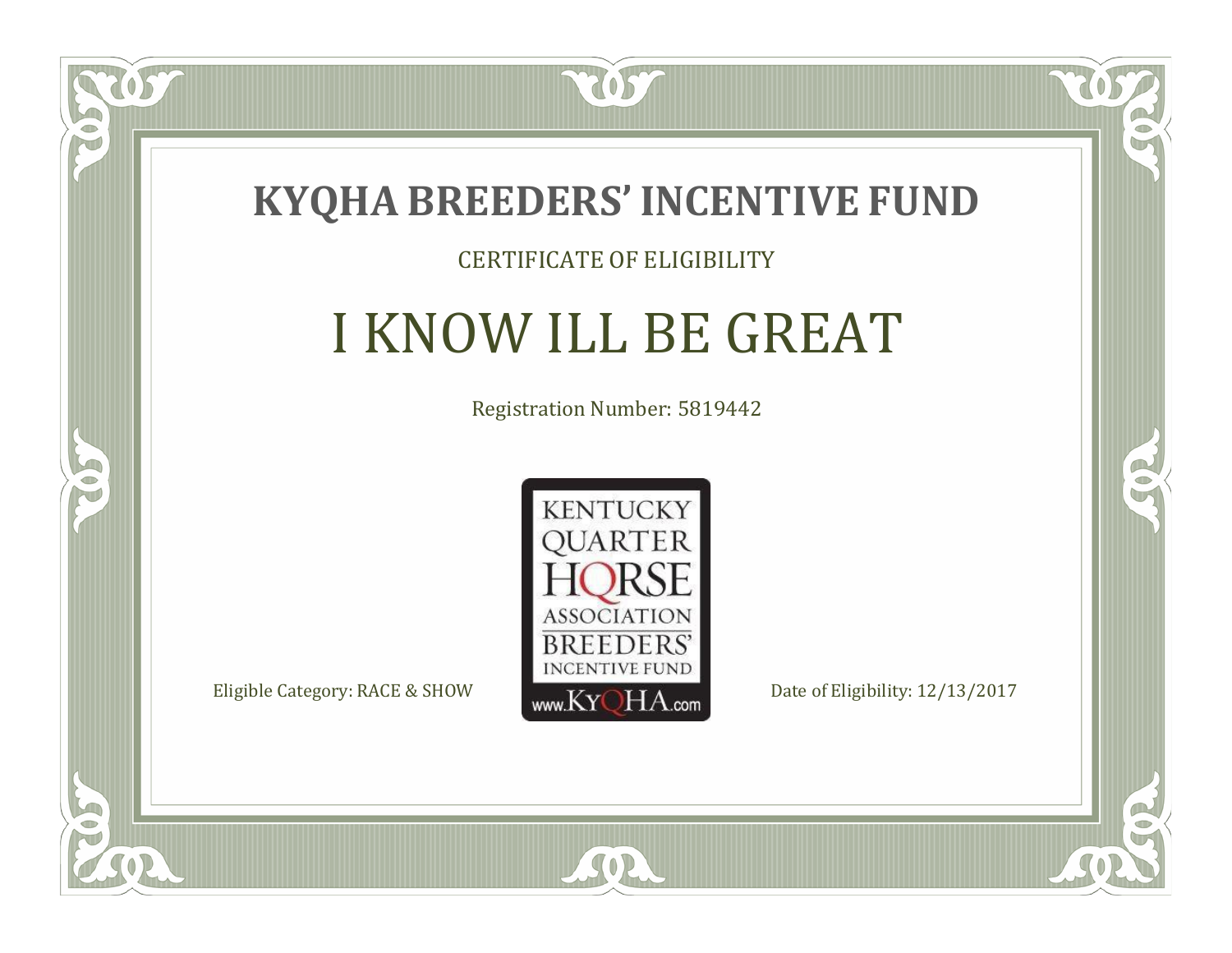

#### CERTIFICATE OF ELIGIBILITY

# I KNOW IM STRUTTIN

Registration Number: 5820302



CO.

 $\rightarrow$ 

 $\blacksquare$ NU

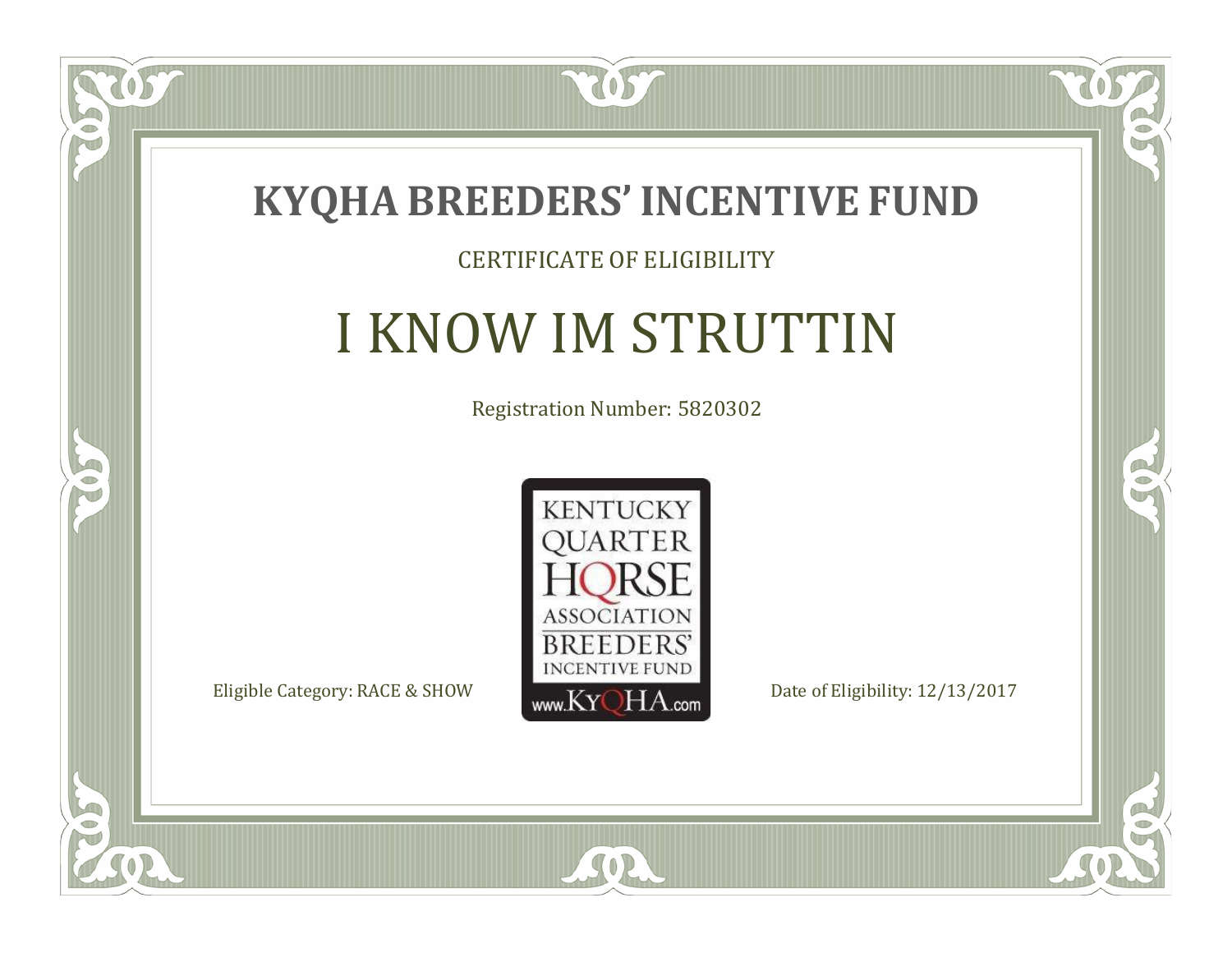

 $\blacksquare$ N

5

#### CERTIFICATE OF ELIGIBILITY

# I KNOW IM TWO GOOD

Registration Number: 5819444



SOR

CO.

B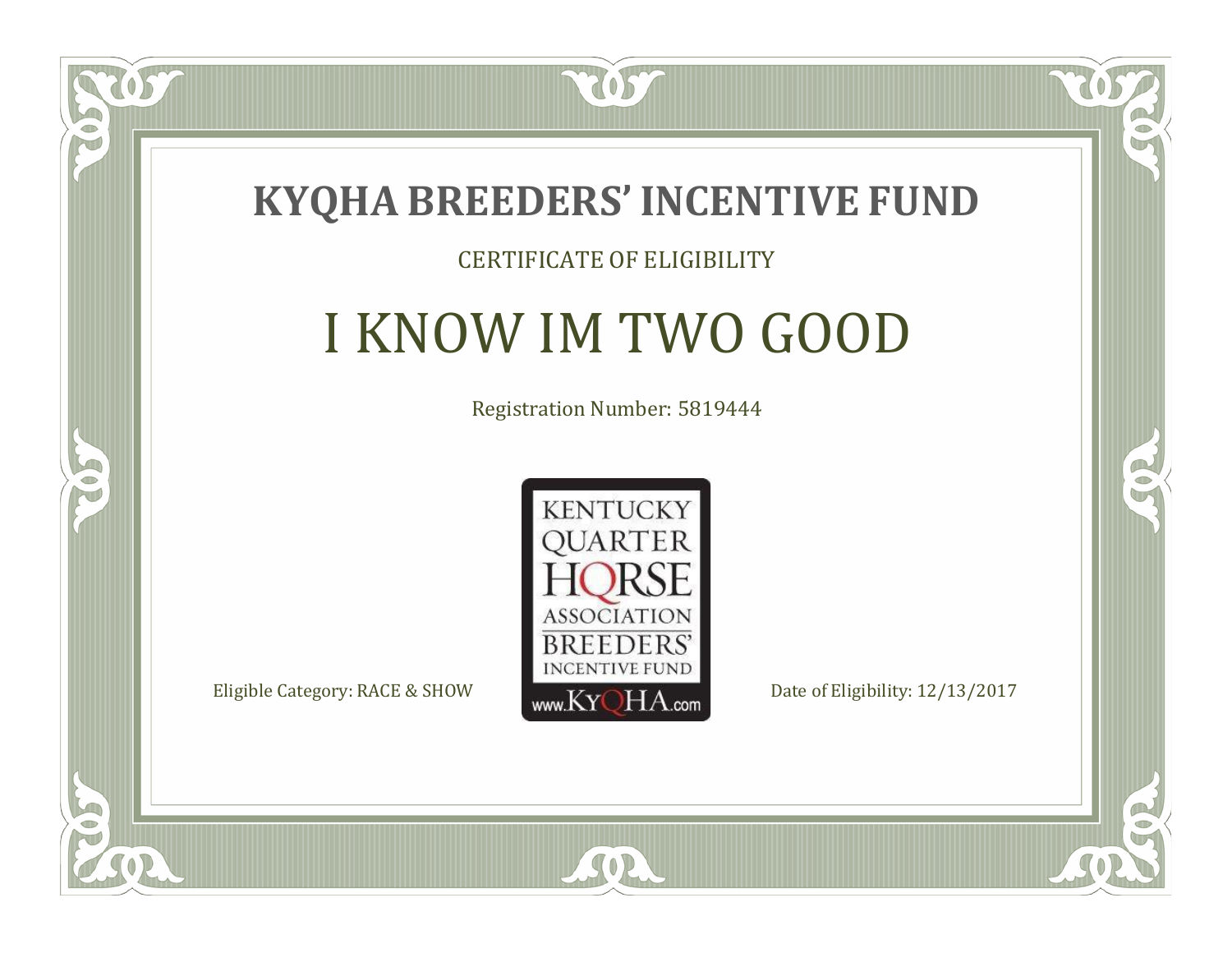

#### CERTIFICATE OF ELIGIBILITY

# I KNOWTOINVITESTARLA

Registration Number: 5819790



SOR

 $\mathbb{R}$ 

 $\rightarrow$ 

 $\blacksquare$ N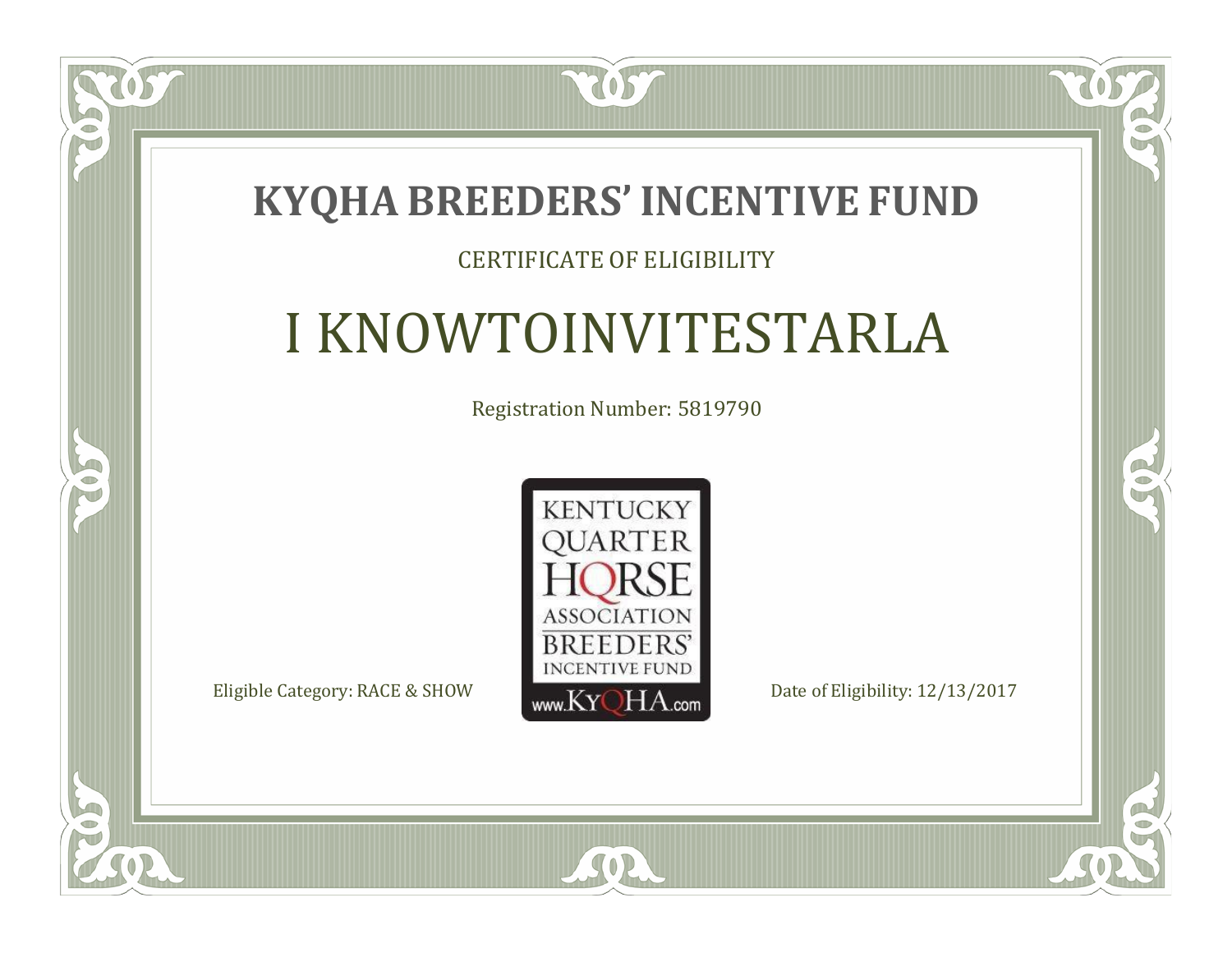

#### CERTIFICATE OF ELIGIBILITY

# IF IT AINT DIXIE

Registration Number: 5809054



SOR

 $\overline{OS}$ 

 $\bullet$ NU

5

 $\mathbb{R}$ 

 $\rightarrow$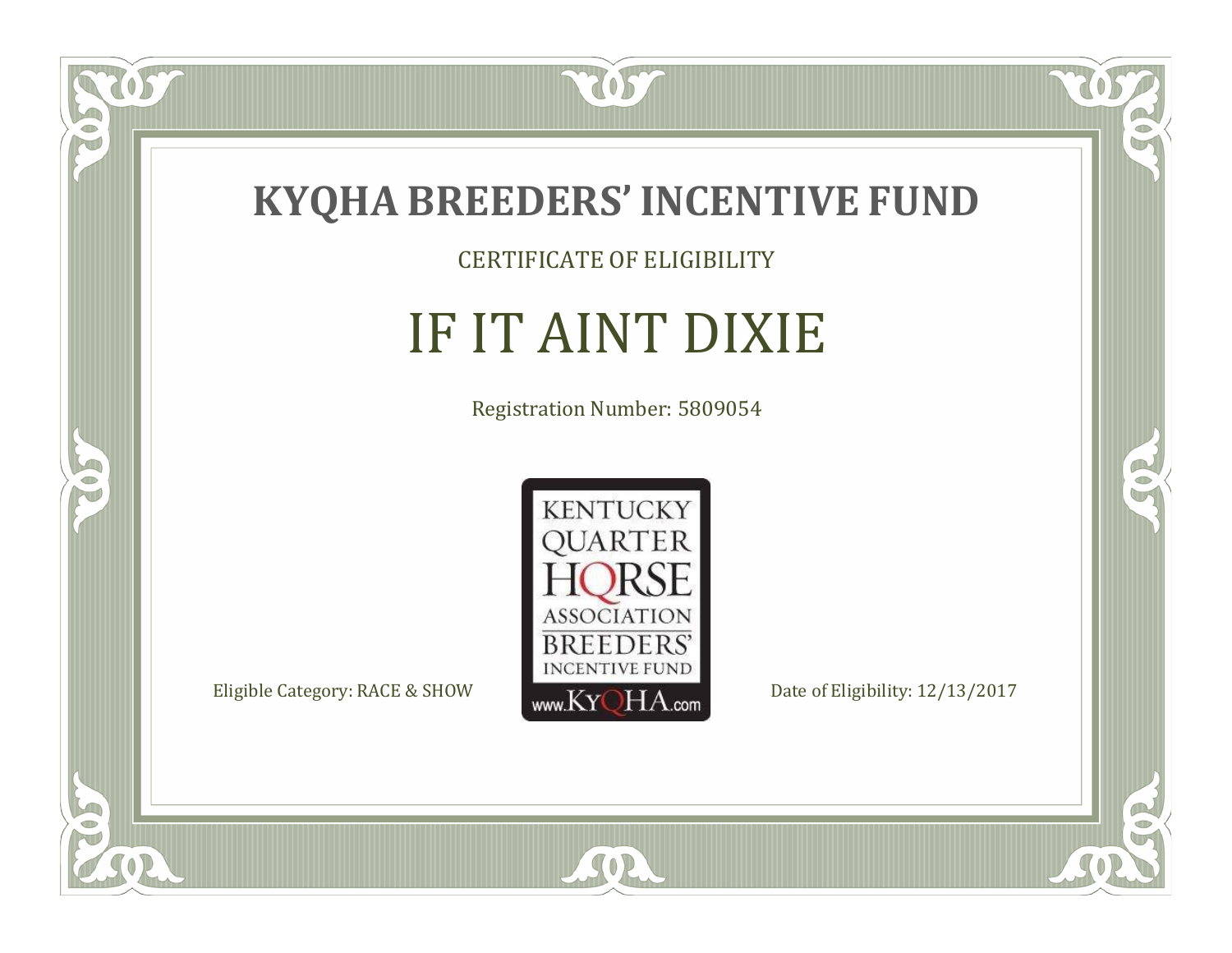

#### CERTIFICATE OF ELIGIBILITY

# IF IT AINT SOUTHERN

Registration Number: 5746847



 $SO2$ 

CO.

 $\rightarrow$ 

 $\delta S$ 

 $\Box$ T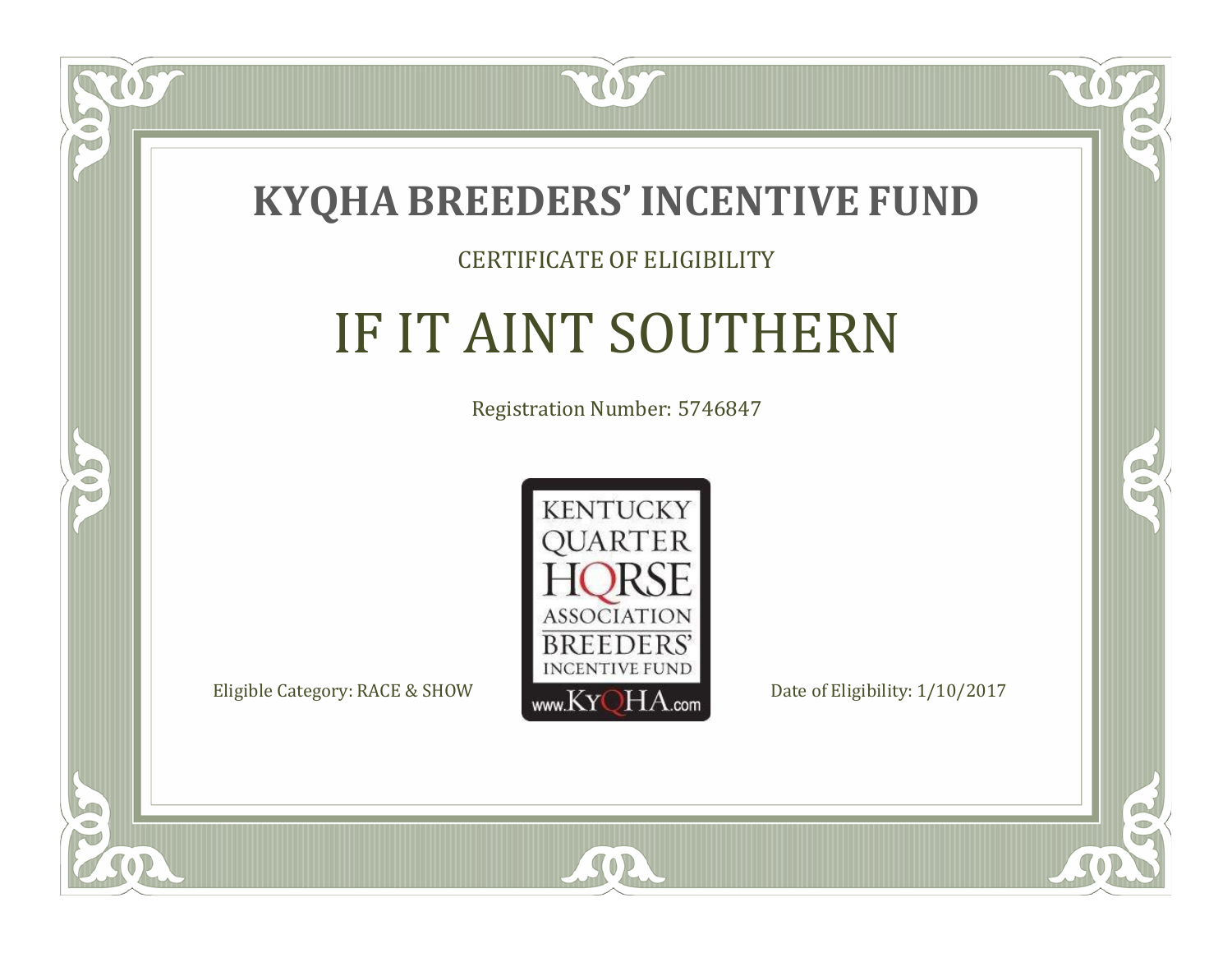

#### CERTIFICATE OF ELIGIBILITY

# IM BEST UNDRESSED

Registration Number: 5758725



 $SO2$ 

CO.

 $\rightarrow$ 

 $\delta S$ 

 $\Box$ NU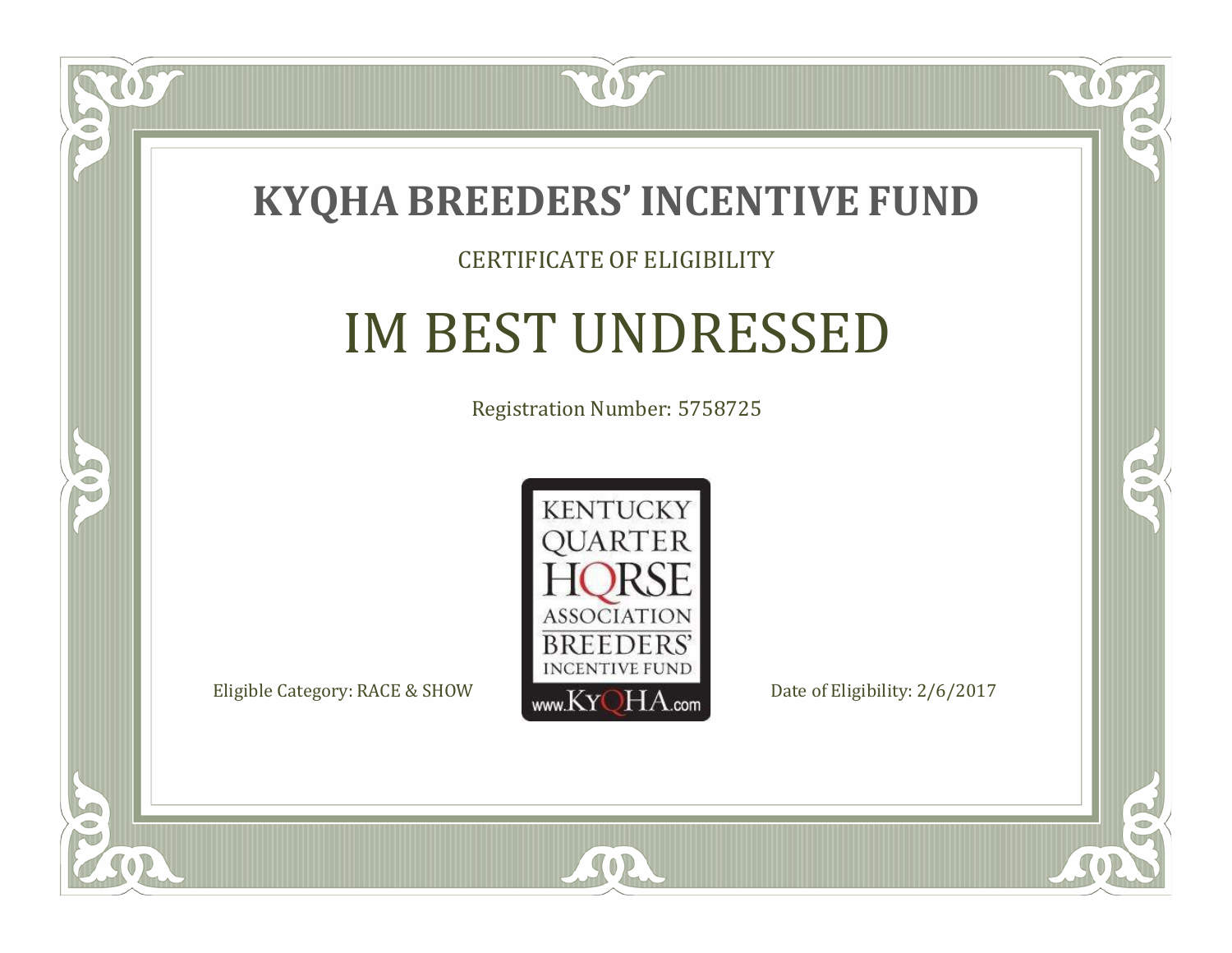

US

 $\Box$ NU

5

#### CERTIFICATE OF ELIGIBILITY

# IM IN FOR THE WIN

Registration Number: 5823446



SOR

 $\mathbb{R}$ 

 $\rightarrow$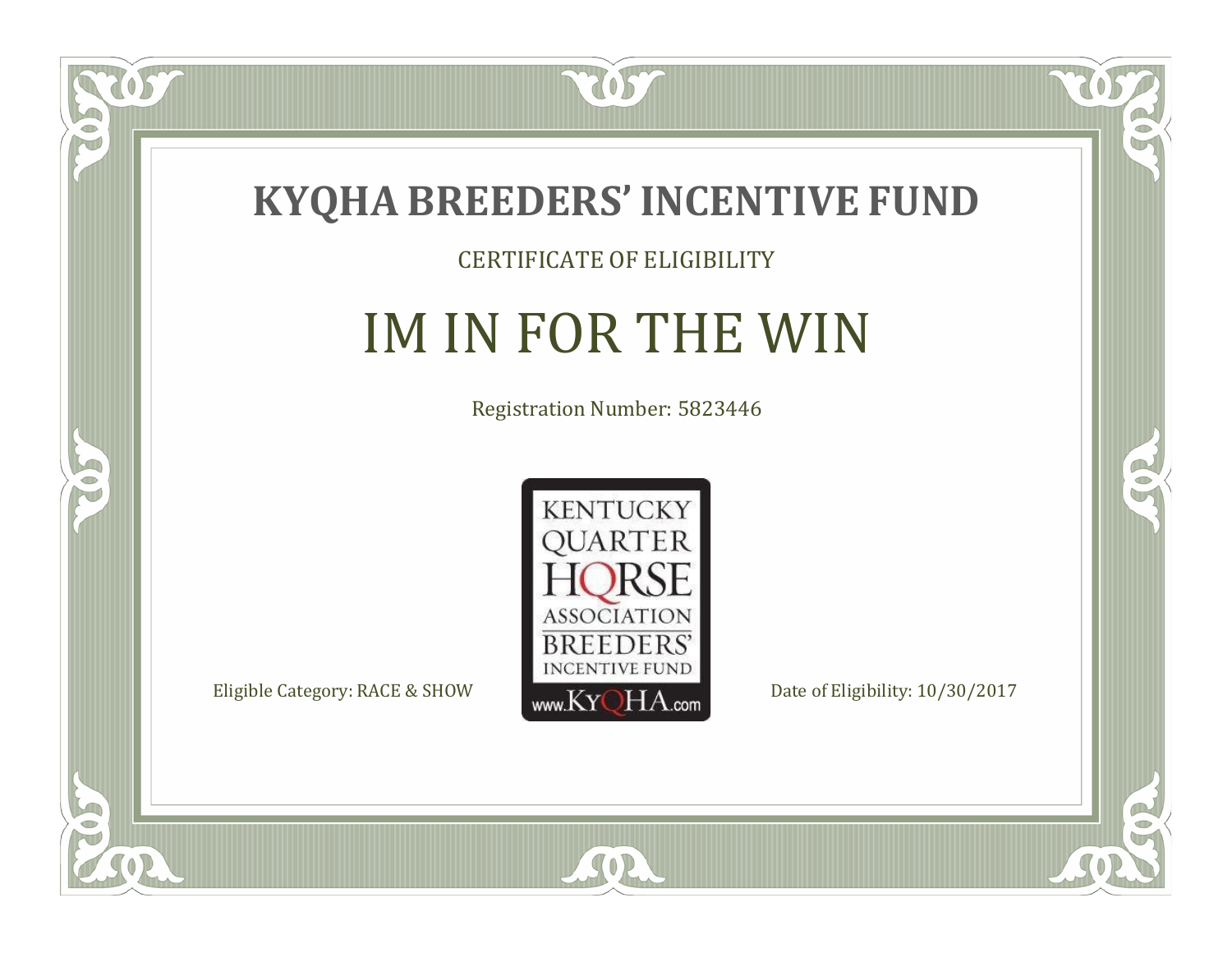

 $\blacksquare$ N

5

#### CERTIFICATE OF ELIGIBILITY

# IM KEEPING IT SIMPLE

Registration Number: 5738071



SOR

CO.

 $\rightarrow$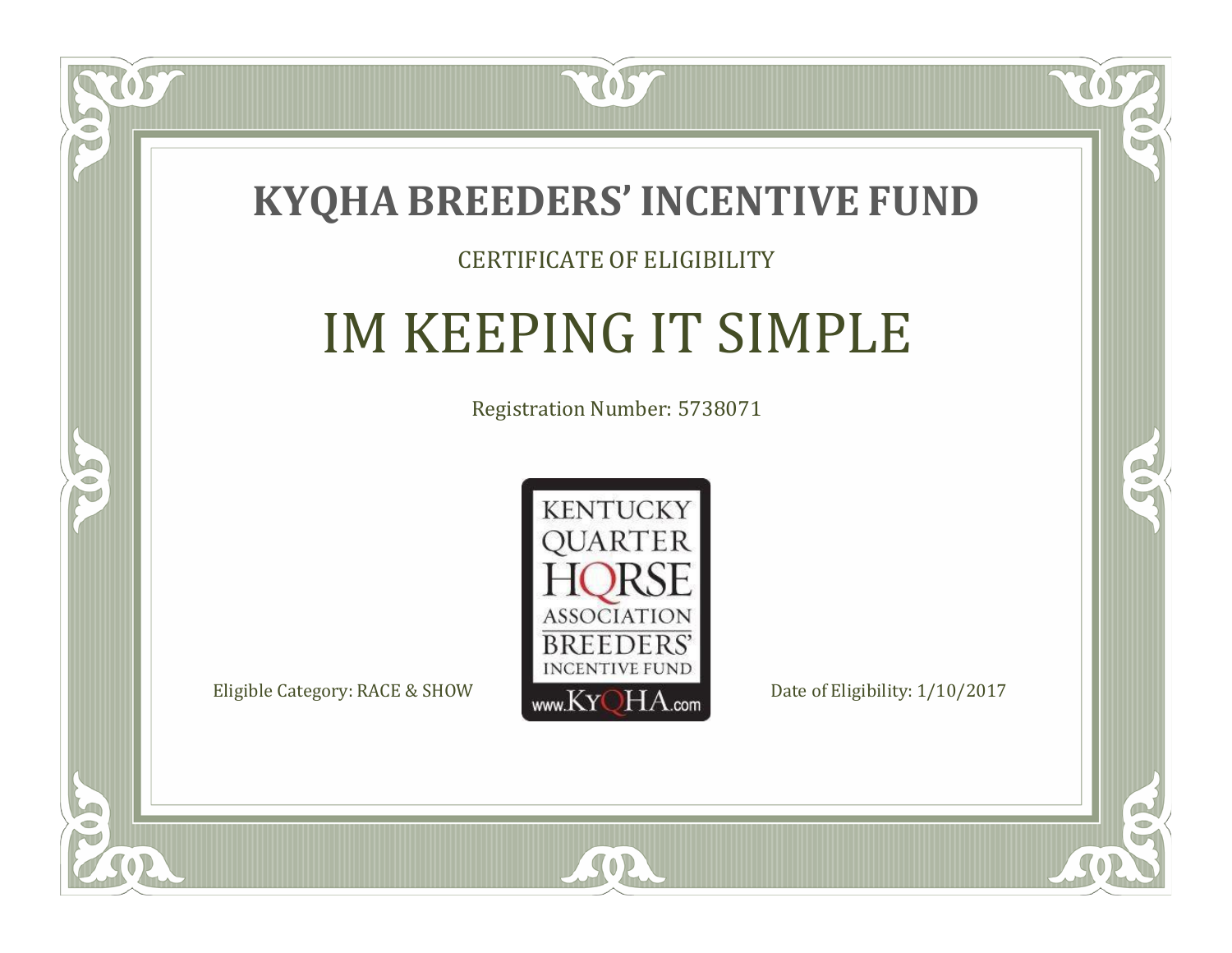

#### CERTIFICATE OF ELIGIBILITY

# IM SIMPLY SOUTHERN

Registration Number: 5811935



SOR

CO.

 $\rightarrow$ 

 $\blacksquare$ N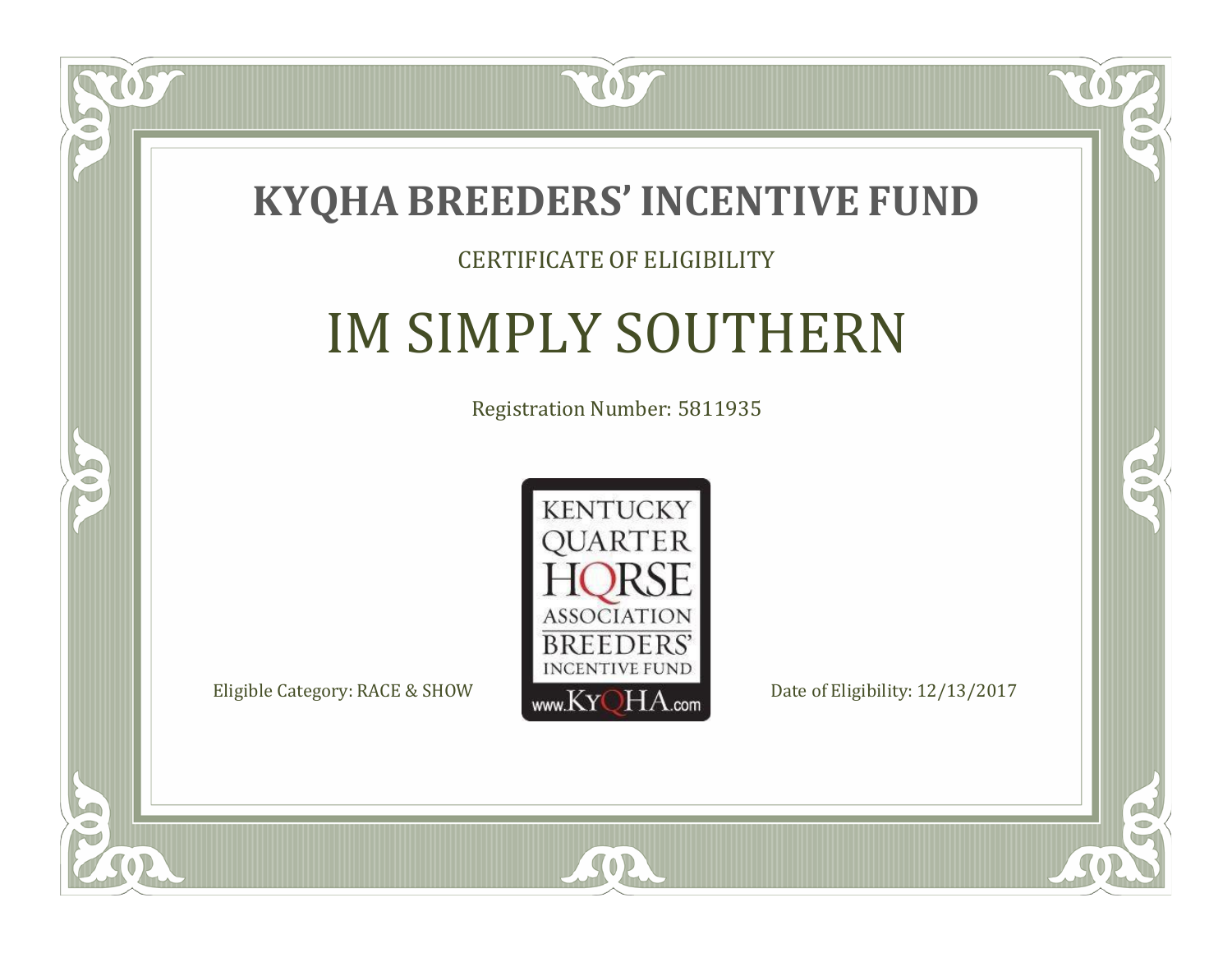

#### CERTIFICATE OF ELIGIBILITY

# IM WHISTLIN DIXIE

Registration Number: 5811934



SOR

 $\mathbb{R}$ 

 $\rightarrow$ 

US

 $\bullet$ NU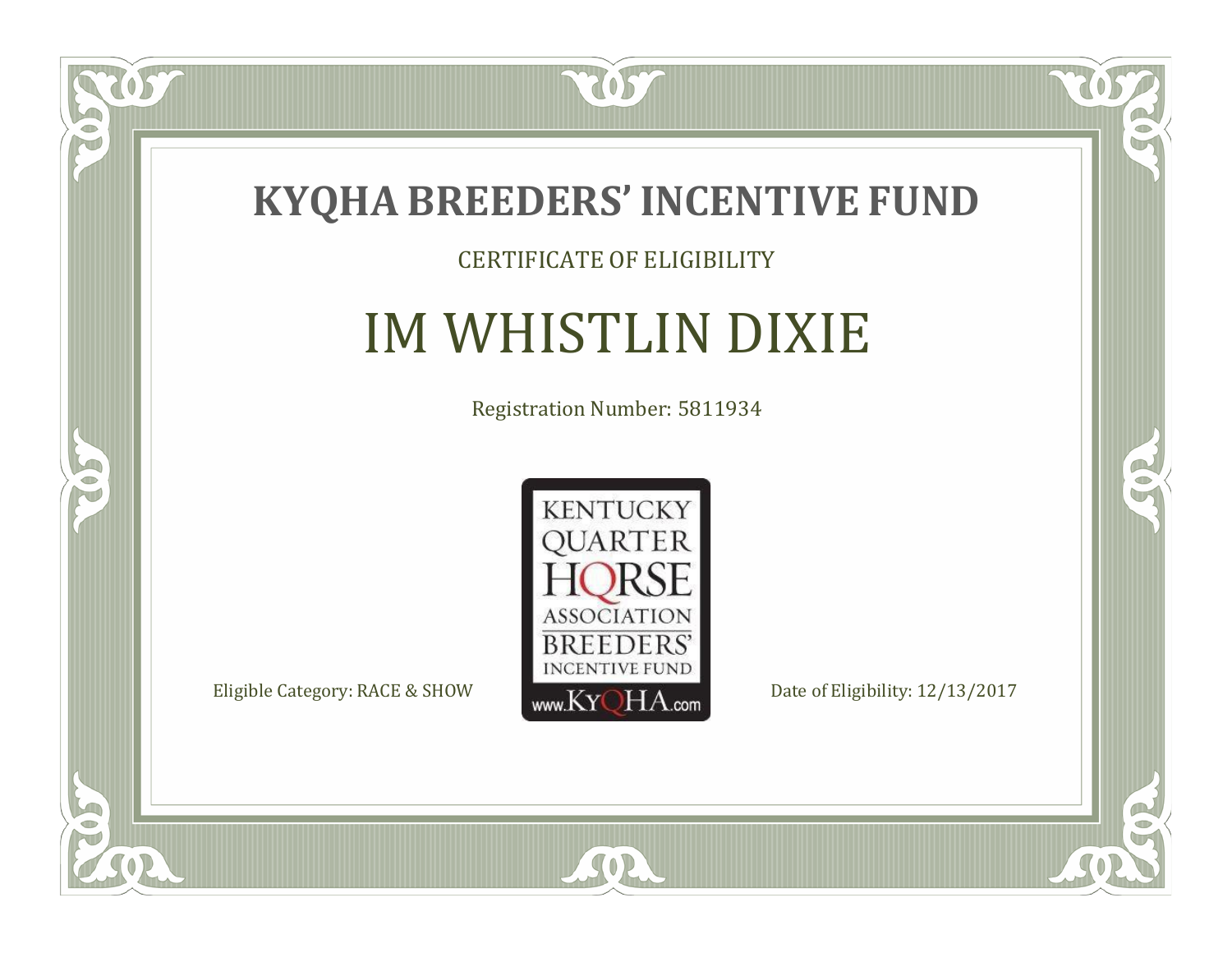

#### CERTIFICATE OF ELIGIBILITY

# IM WICKEDLY GOOD

Registration Number: 5393685



SOR

CO.

 $\rightarrow$ 

US

 $\Box$ NU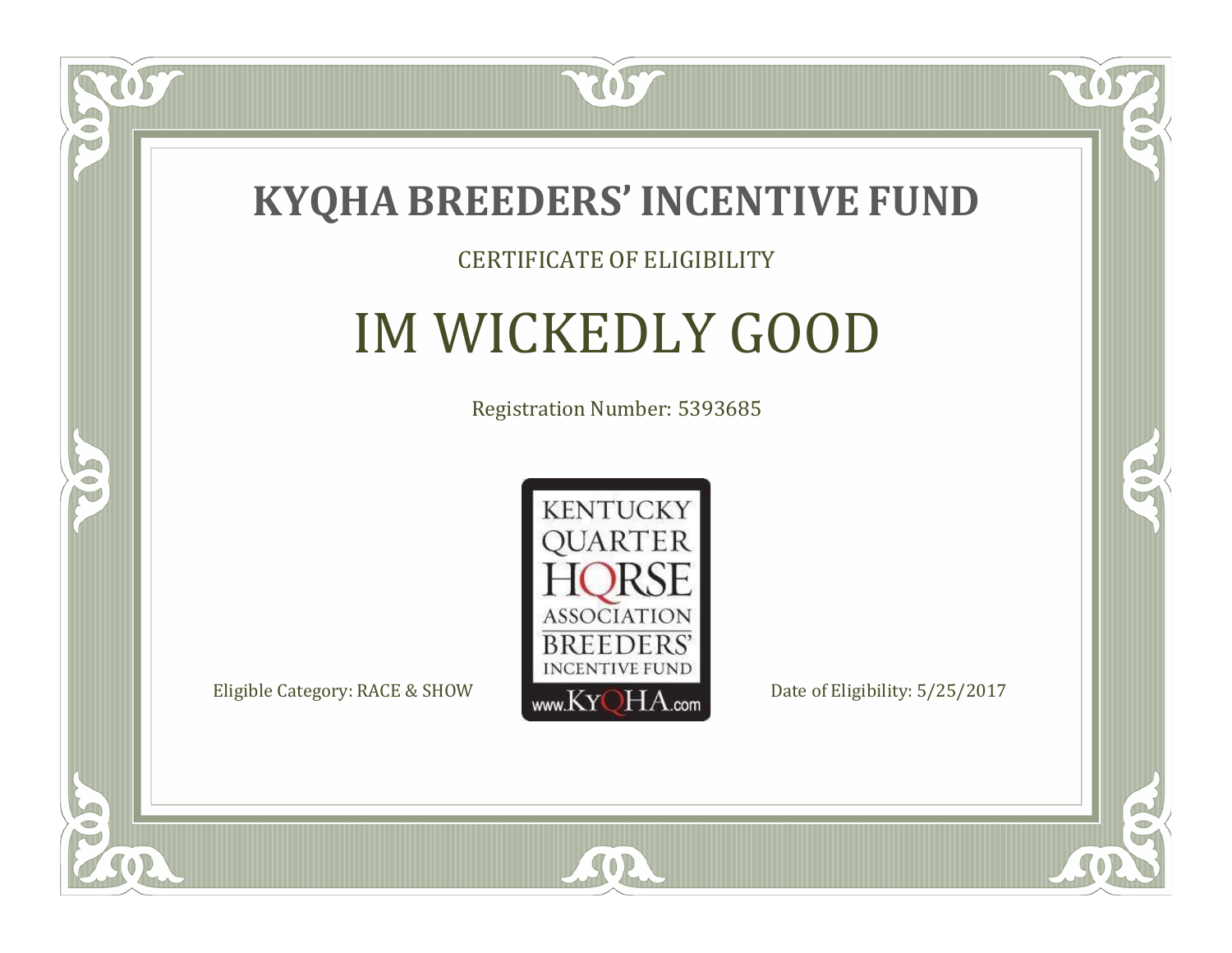

#### CERTIFICATE OF ELIGIBILITY

# ITS A BIGLEAGUETHING

Registration Number: 5761534



 $SO<sub>2</sub>$ 

RO

P.

 $\Box$ T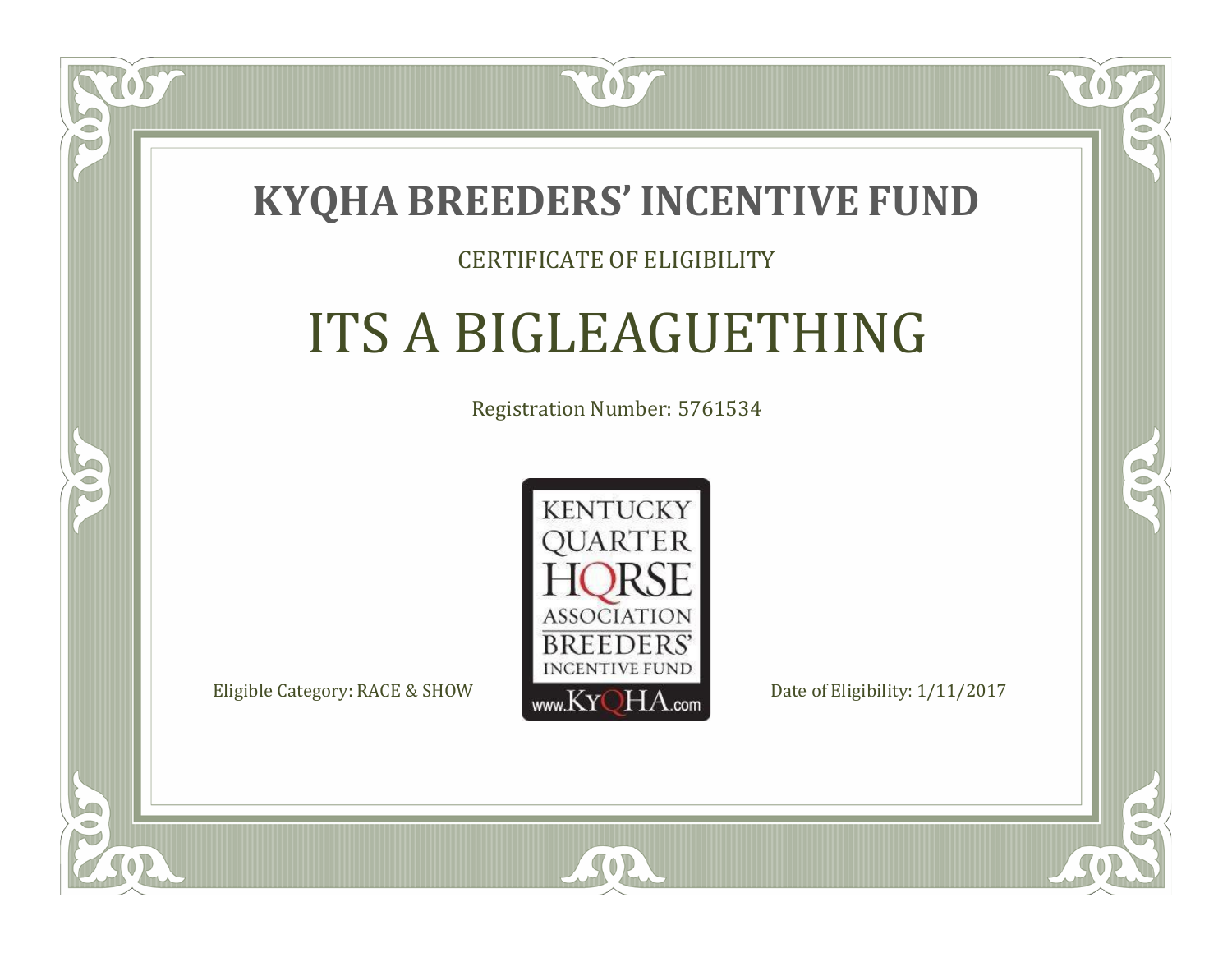

#### CERTIFICATE OF ELIGIBILITY

# JF FRENCH VANILLA

Registration Number: 5822257



 $SO2$ 

CO.

 $\rightarrow$ 

US

 $\Box$ N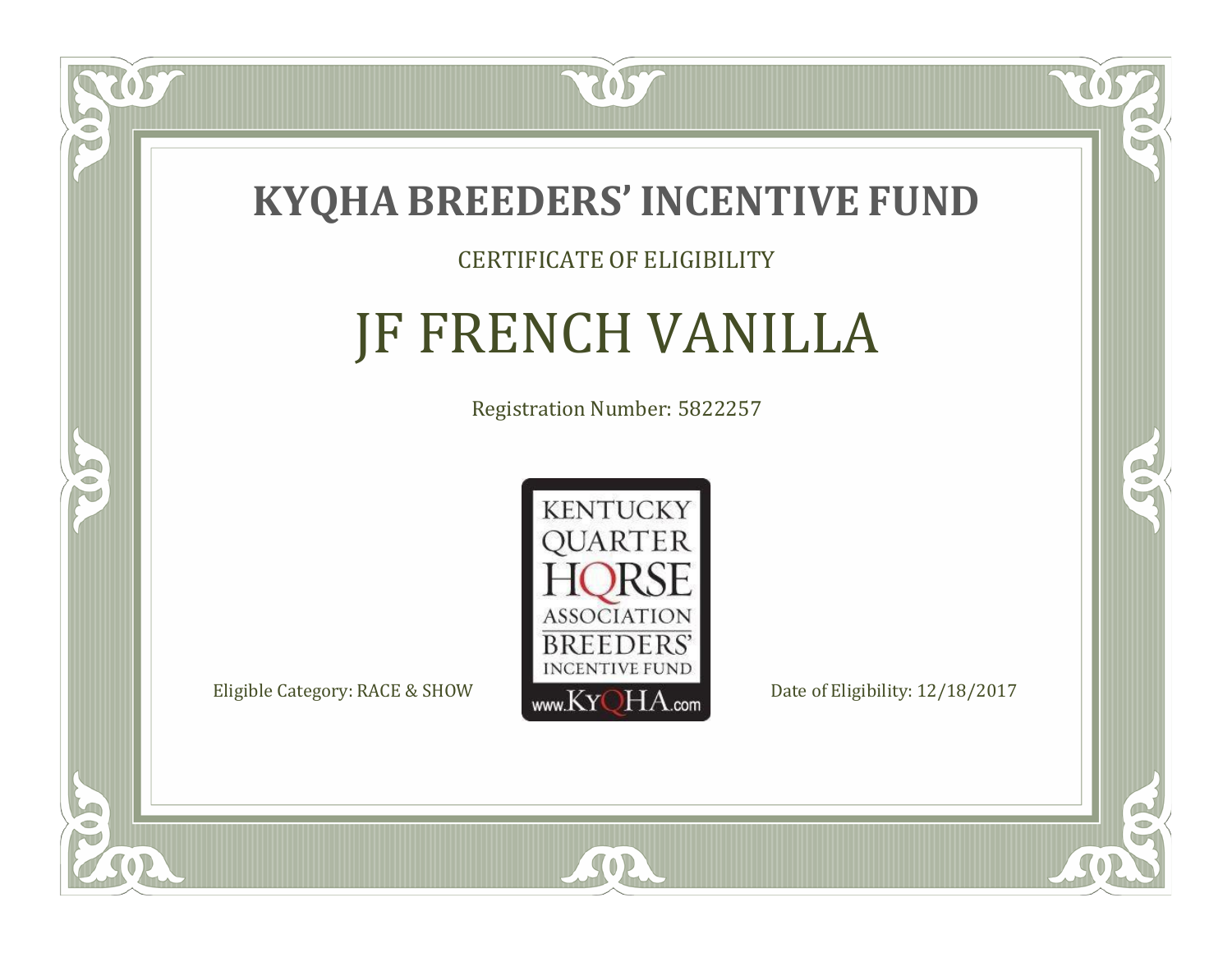### **KYQHA BREEDERS'INCENTIVE FUND**

2057

#### CERTIFICATE OF ELIGIBILITY

# JUST ANOTHER REDNECK

Registration Number: X0728228



SOR

 $\mathbb{R}^2$ 

CO.

 $\Box$ N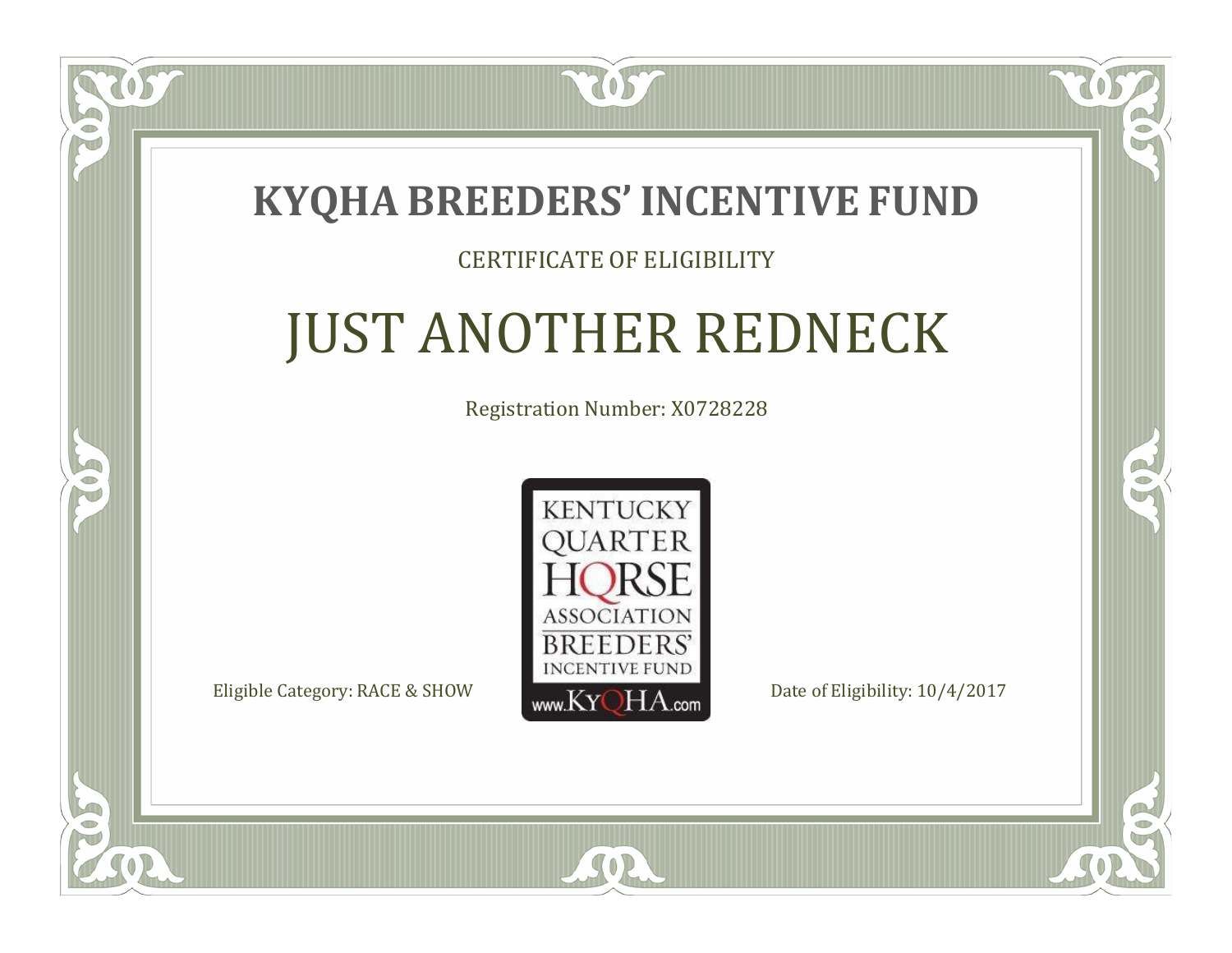

TOST

CERTIFICATE OF ELIGIBILITY

# JUST SOUTHERN

Registration Number: 5744160



SOR

 $\mathbb{R}$ 

 $\rightarrow$ 

US

 $\bullet$ NU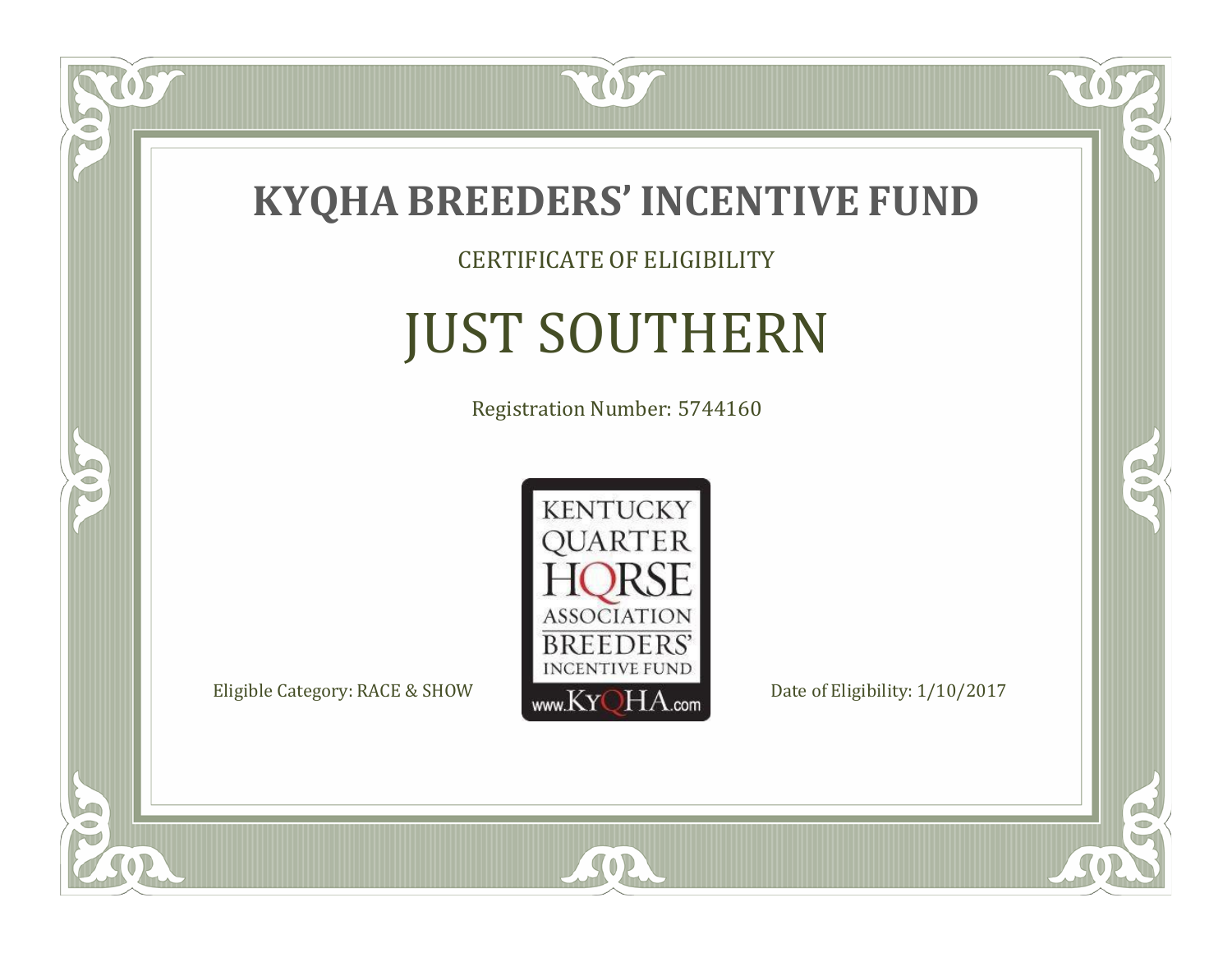

CERTIFICATE OF ELIGIBILITY

# KATA TUDE

Registration Number: 5770385



SOR

 $\mathbb{R}$ 

 $\mathbb{R}^2$ 

US.

 $\bullet$ N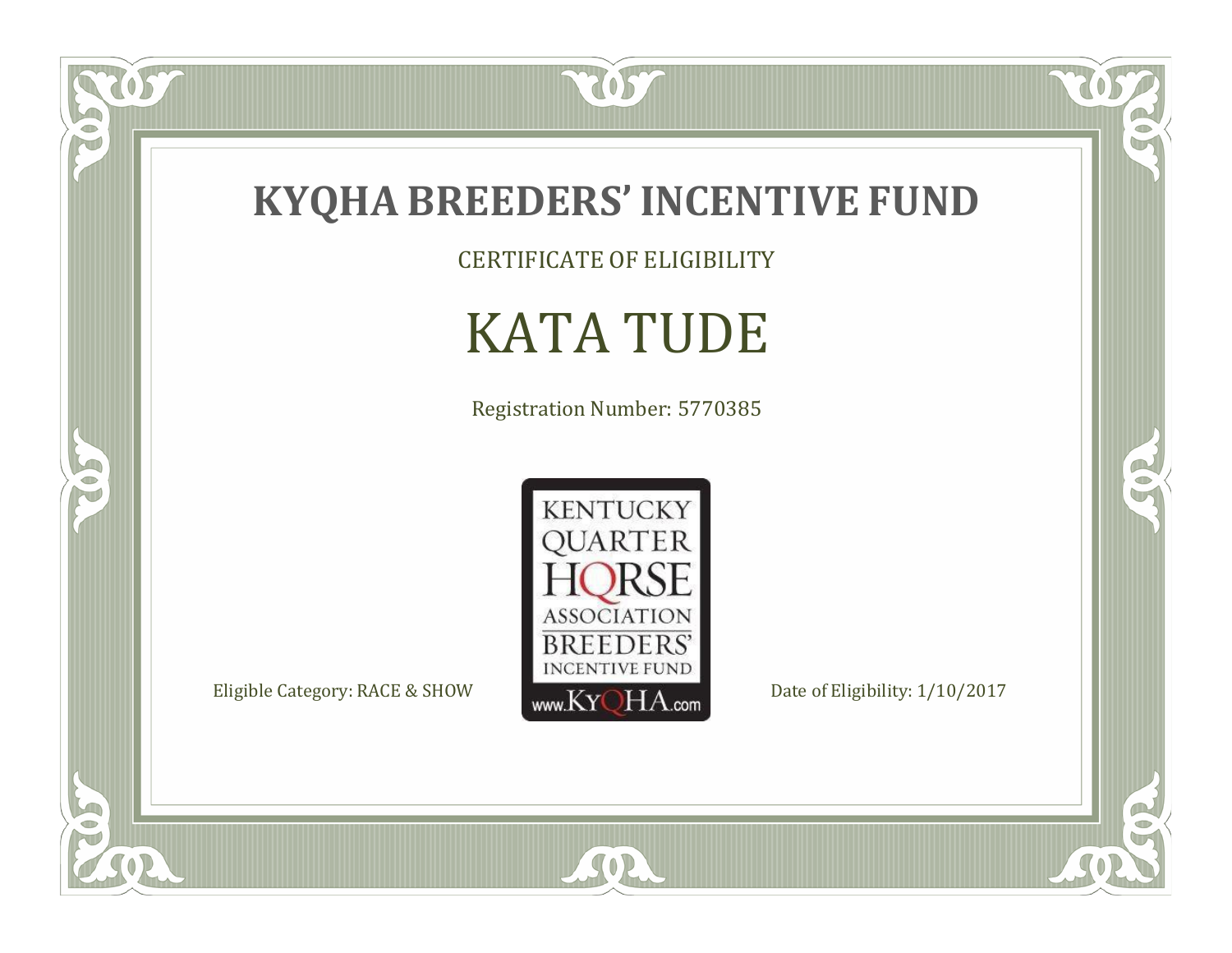

#### CERTIFICATE OF ELIGIBILITY

### KEEPING AN ADDICTION

Registration Number: 5800665



 $SO<sub>2</sub>$ 

RO

CO.

 $\Box$ T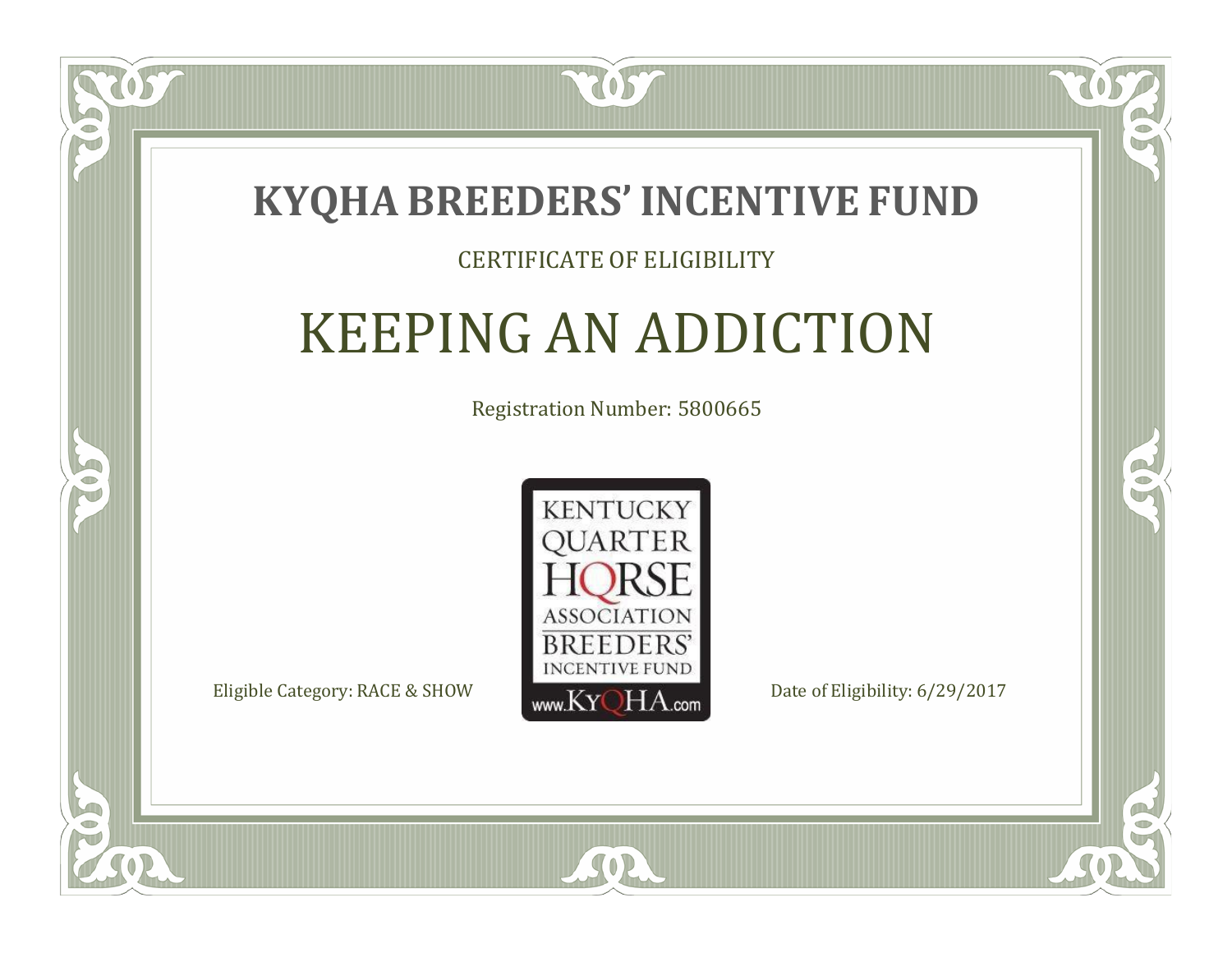

CERTIFICATE OF ELIGIBILITY

# KNOW GOOD

Registration Number: 5819443



SOR

 $\mathbb{R}$ 

CO.

 $\overline{OS}$ 

 $\bullet$ N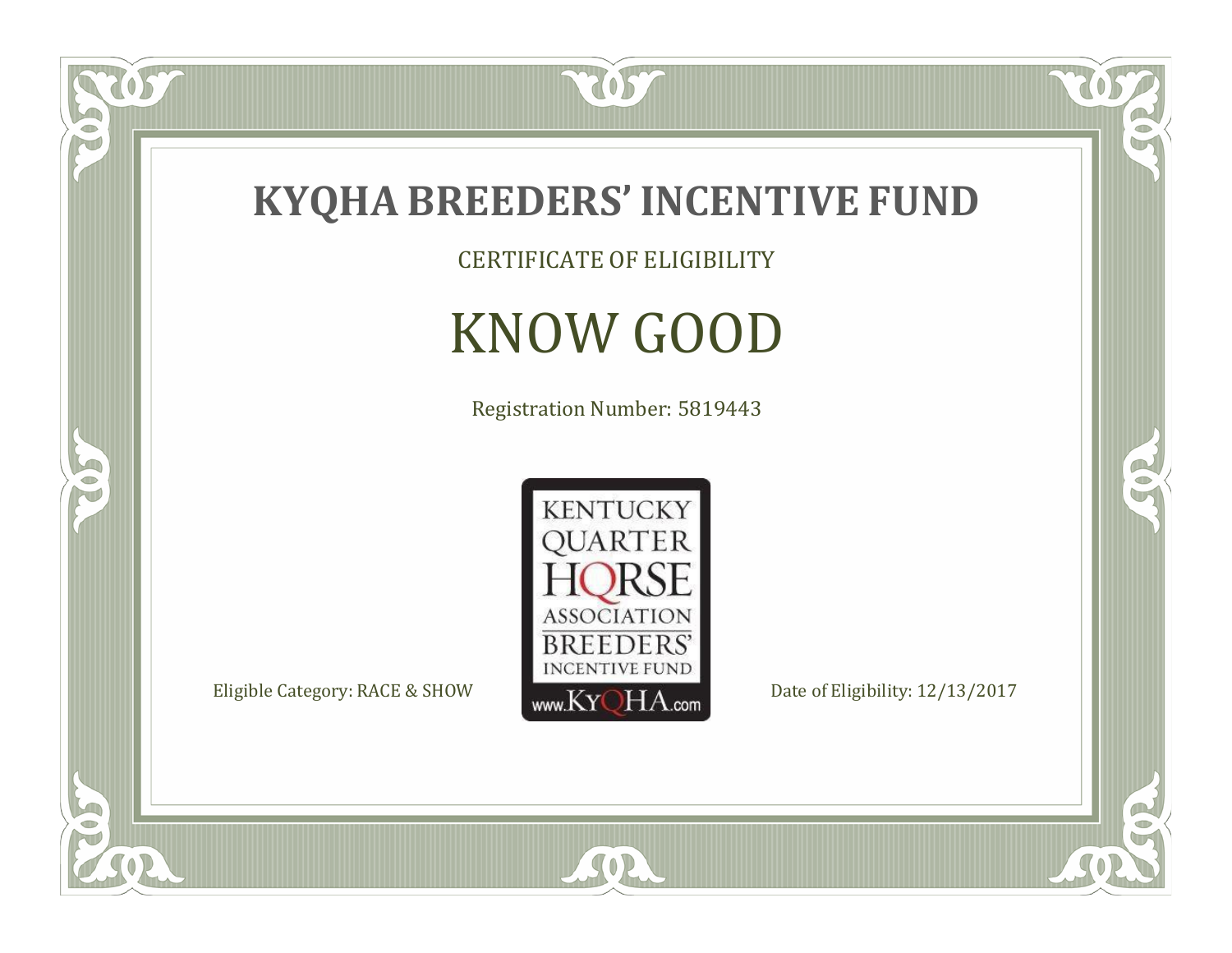

057

 $\bullet$ NU

5

CERTIFICATE OF ELIGIBILITY

# LA SHOW GIRL

Registration Number: X0725685



SOR

CO.

 $\rightarrow$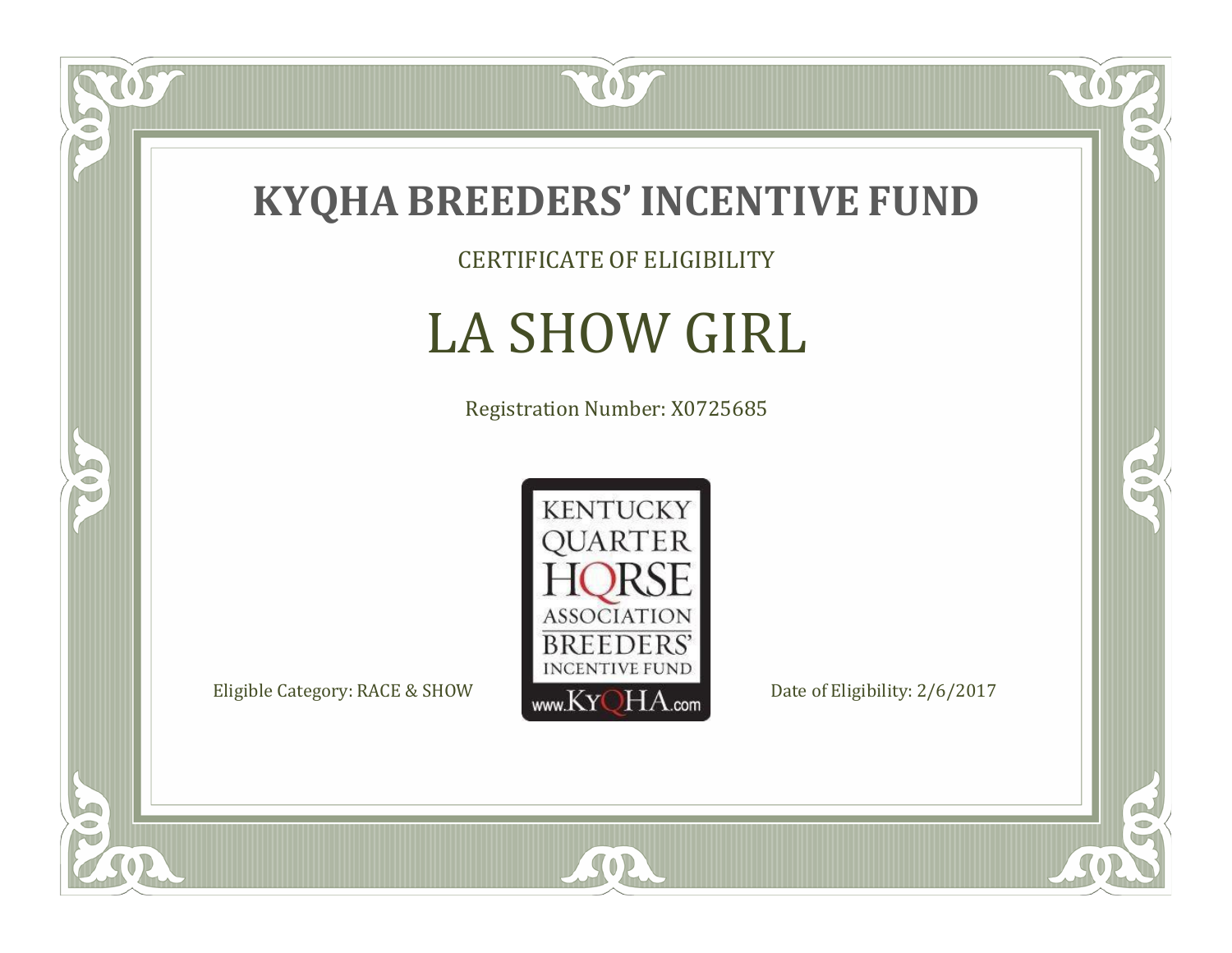

#### CERTIFICATE OF ELIGIBILITY

# LIGHTNING RED BULLET

Registration Number: X0725341



SOR

CO.

B

 $\blacksquare$ N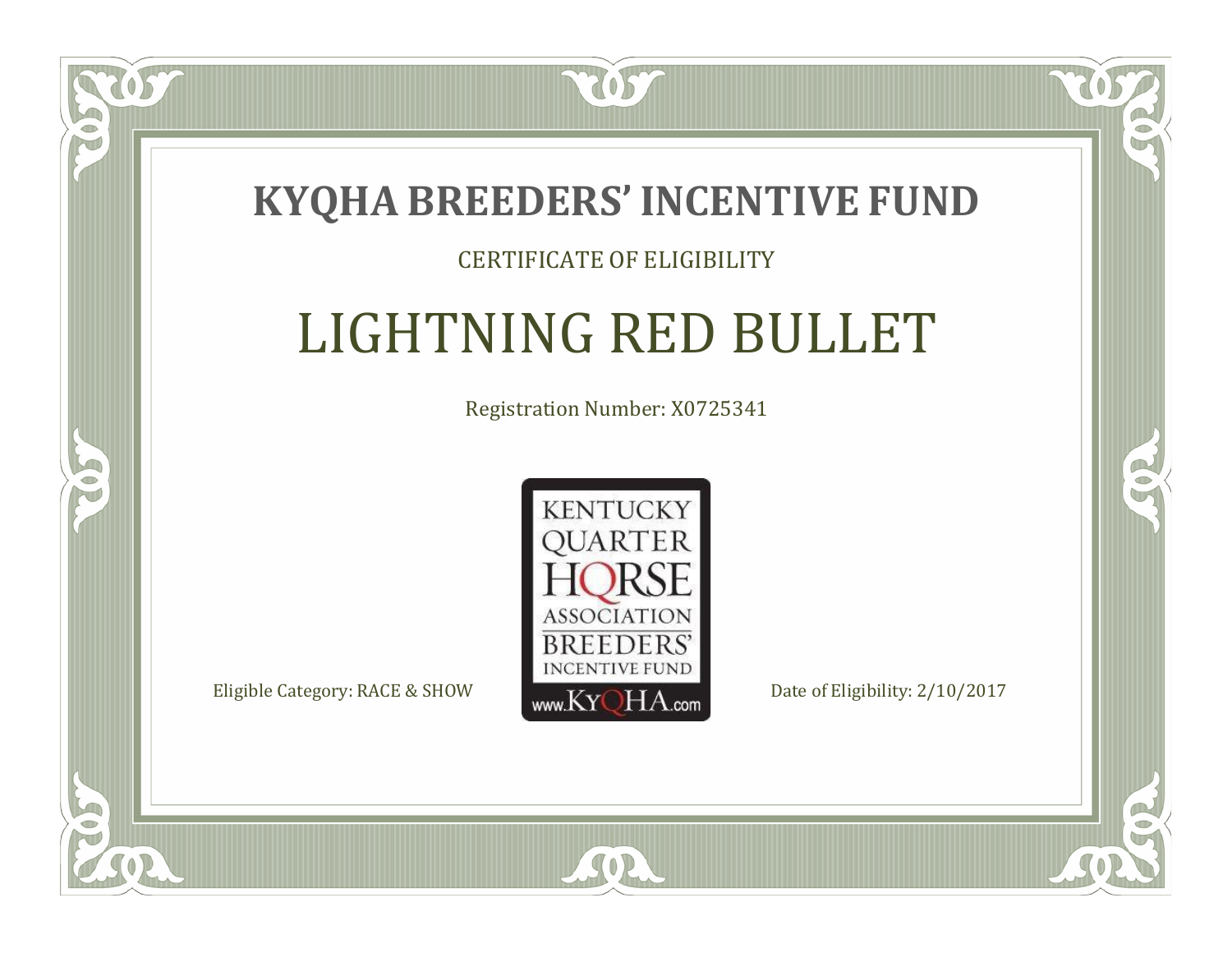

#### CERTIFICATE OF ELIGIBILITY

# LIGHTNING REDSTONE

Registration Number: X0726649



SOR

CO.

 $\rightarrow$ 

 $\blacksquare$ N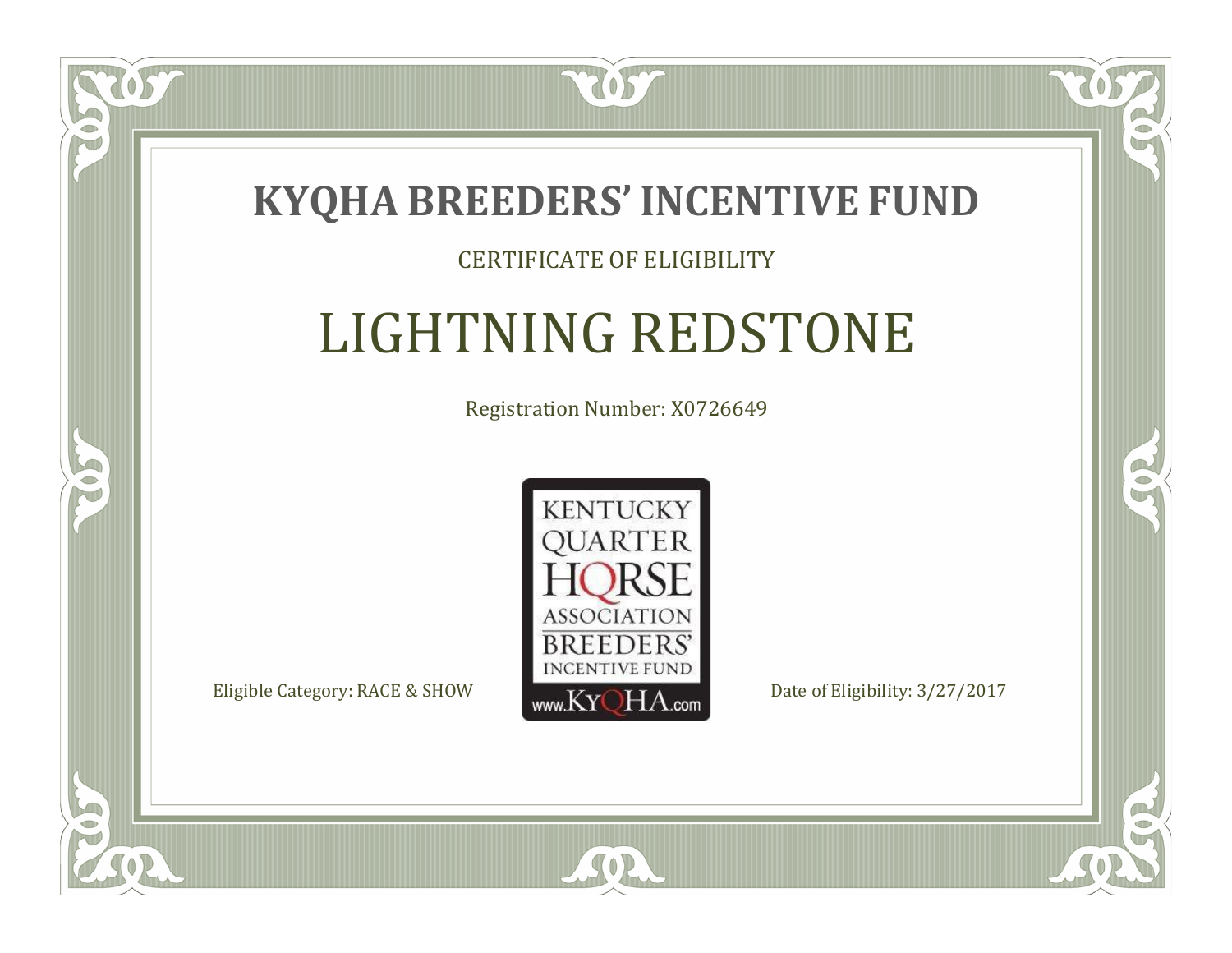

#### CERTIFICATE OF ELIGIBILITY

# LIGHTNING SUGAR BUG

Registration Number: 5816234



 $SO<sub>2</sub>$ 

RO

P.

 $\Box$ T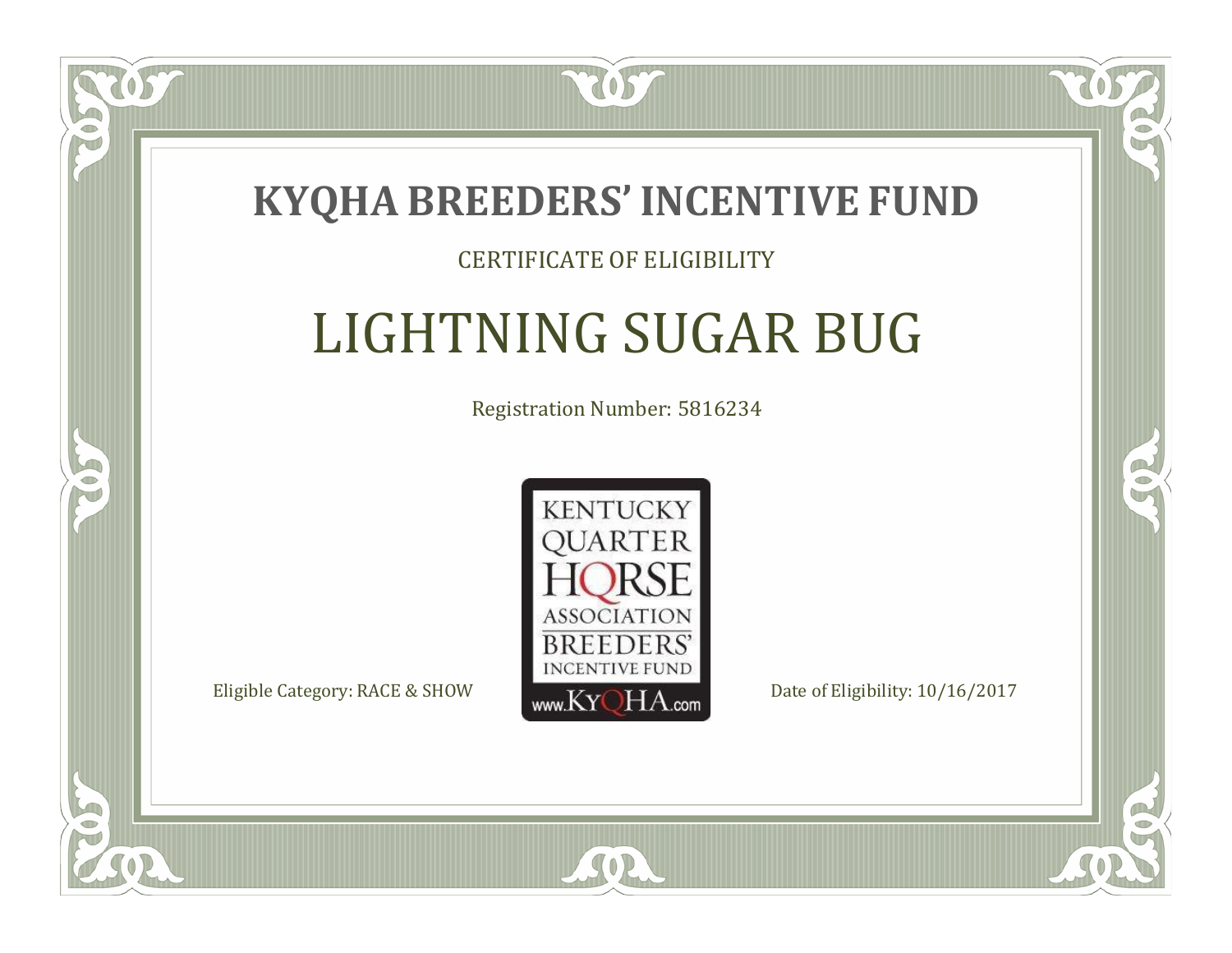

#### CERTIFICATE OF ELIGIBILITY

# LOOKIN SOUTHERN

Registration Number: 5811932



SOR

CO.

 $\rightarrow$ 

US

 $\Box$ NU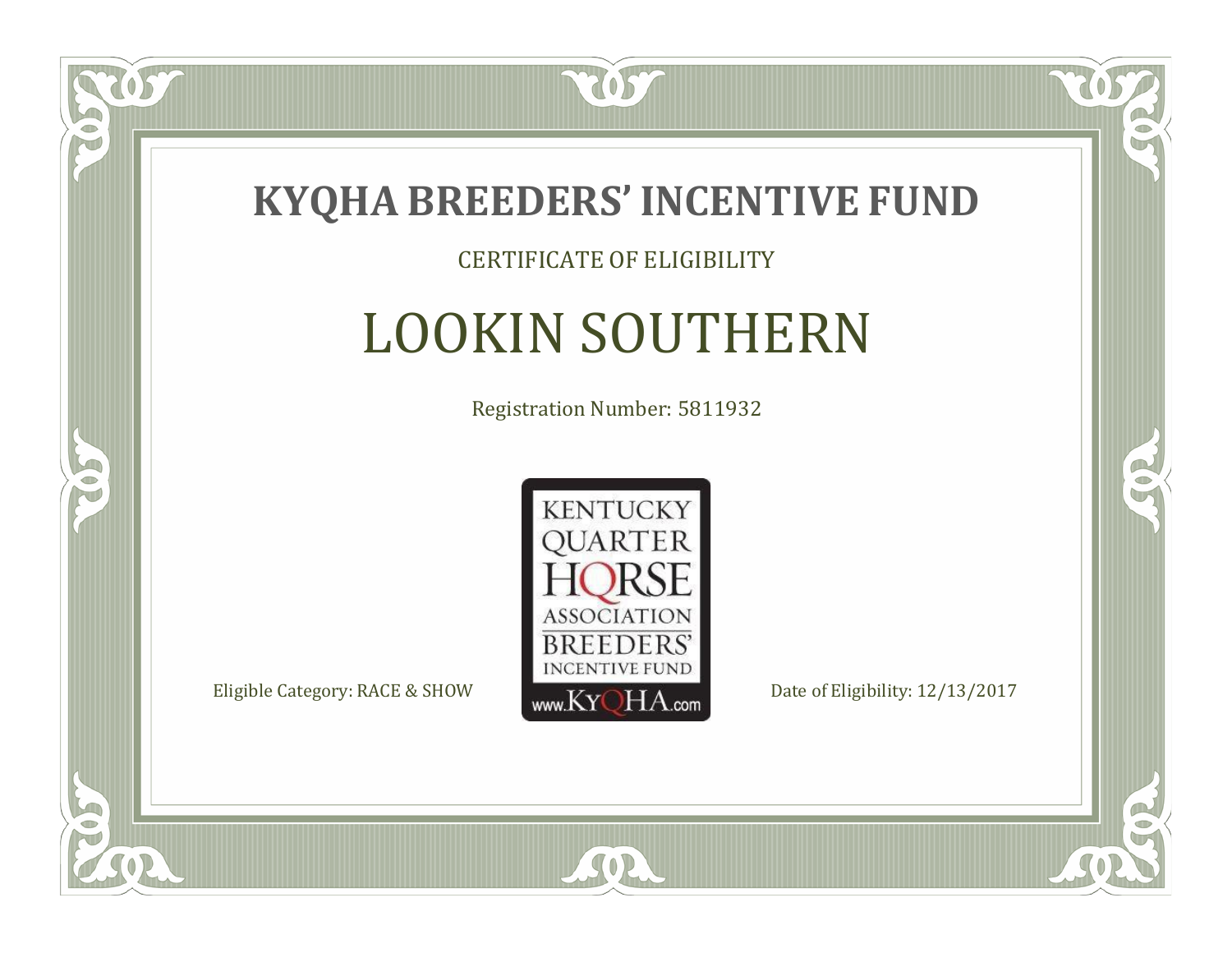

#### CERTIFICATE OF ELIGIBILITY

# LSB GRIL CRUSH

Registration Number: 5787335



SOR

CO.

 $\rightarrow$ 

US

 $\bullet$ NU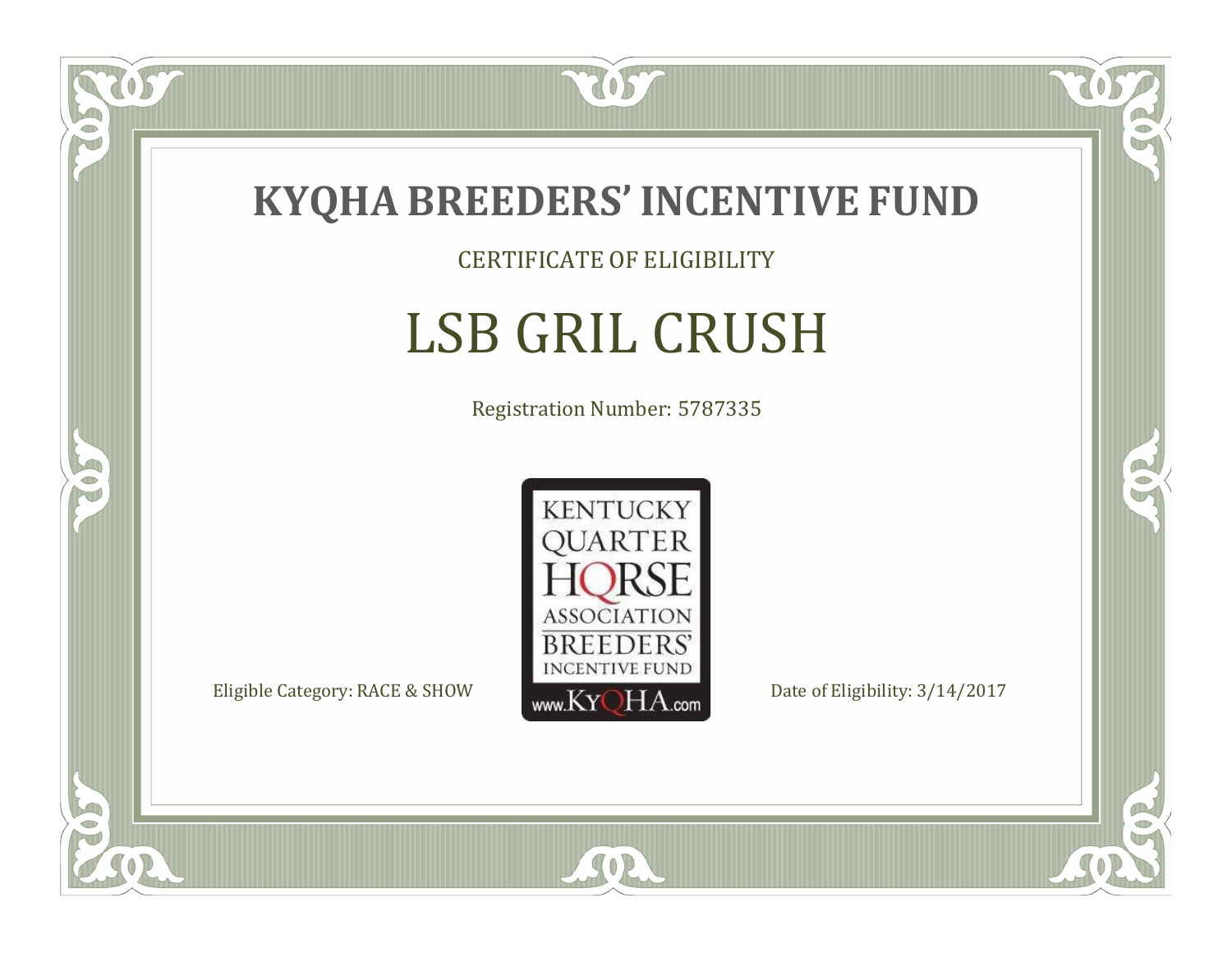

#### CERTIFICATE OF ELIGIBILITY

### LSB GUNPOWDER N LEAD

Registration Number: X0726648



CO.

B

 $\Box$ N

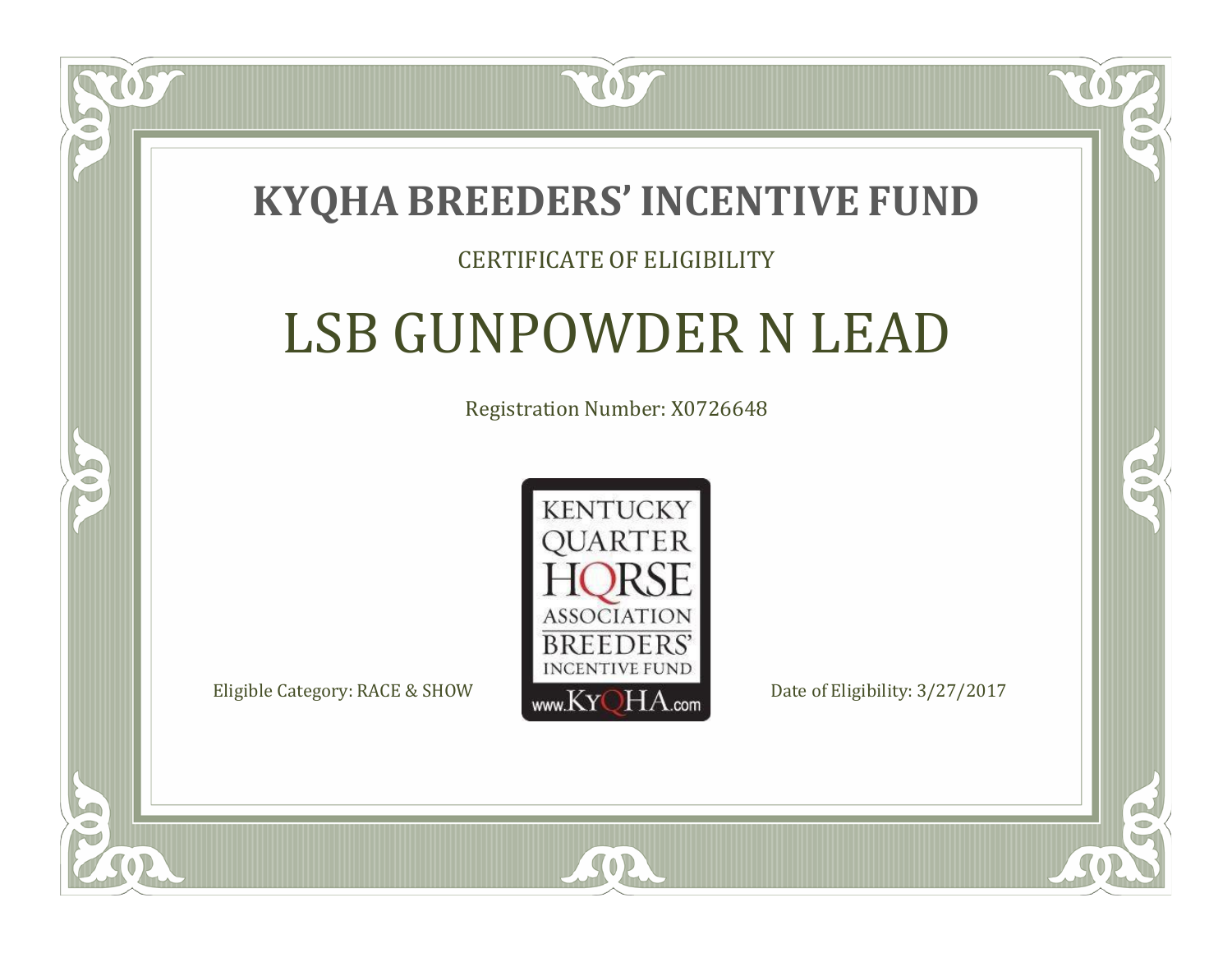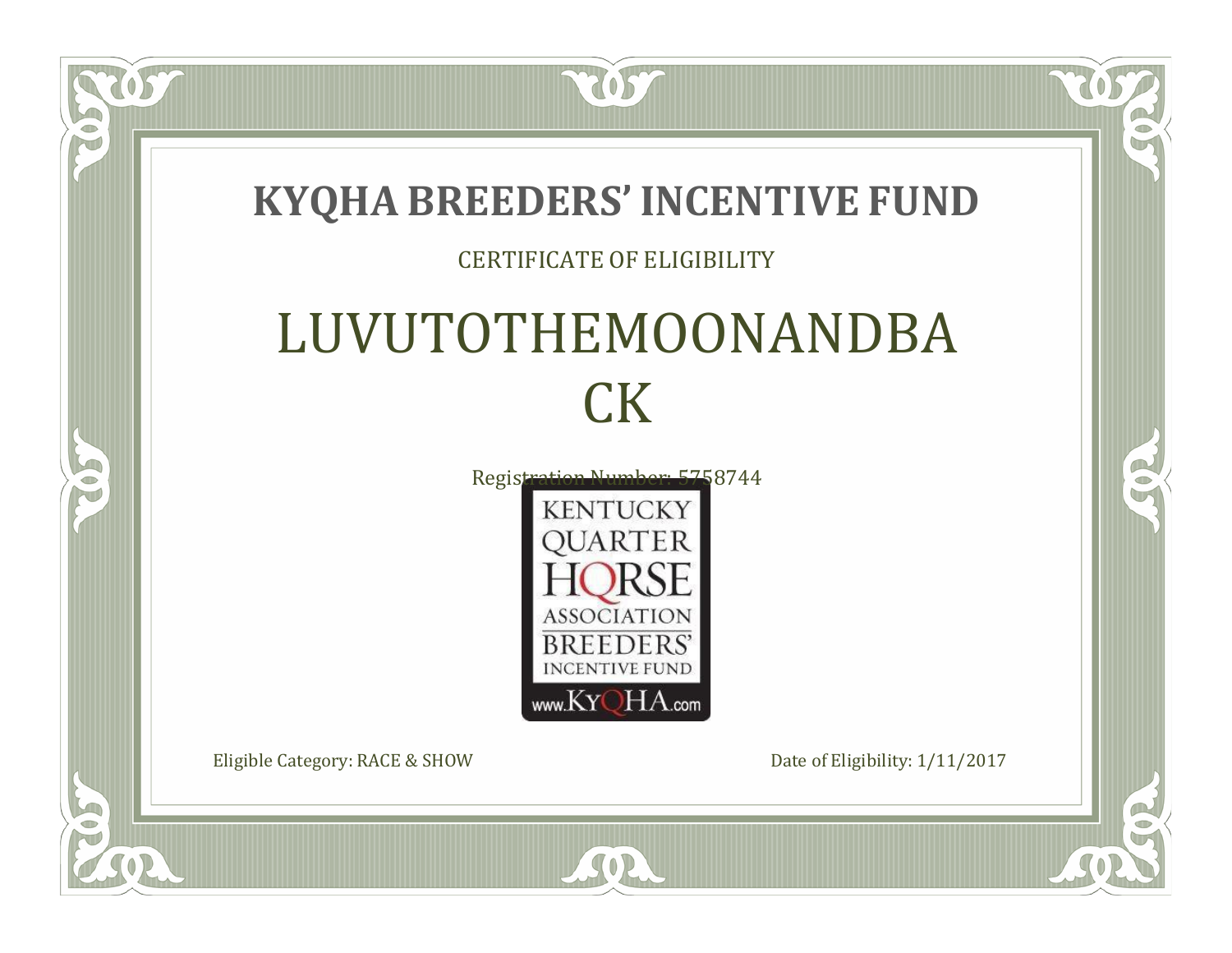

#### CERTIFICATE OF ELIGIBILITY

# MADE IN THE SOUTH

Registration Number: X0728304



SOR

CO.

 $\rightarrow$ 

 $\Box$ N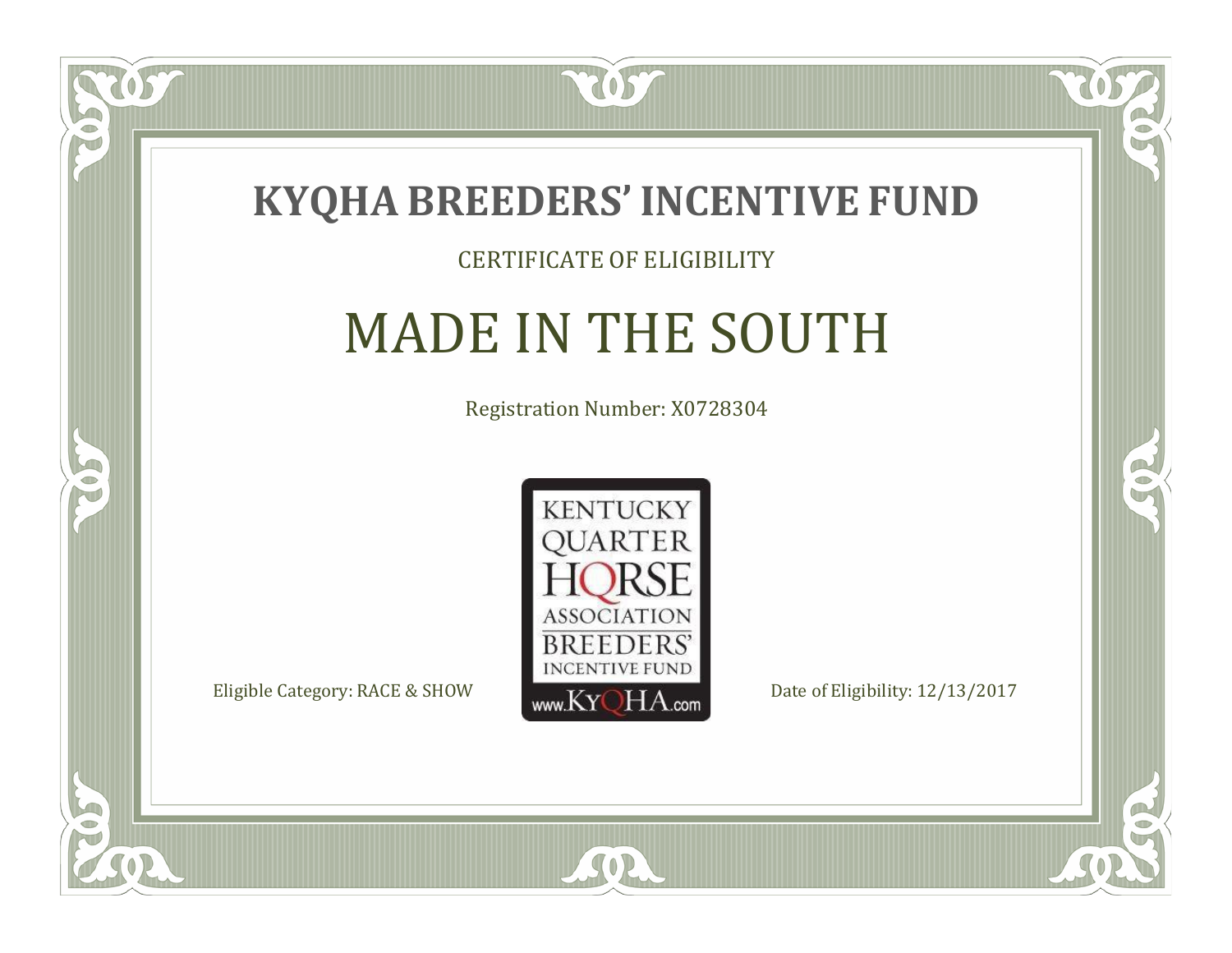

#### CERTIFICATE OF ELIGIBILITY

### MAKIN MONEY MOVES

Registration Number: 5818810



 $SO2$ 

CO.

 $\rightarrow$ 

 $\blacksquare$ N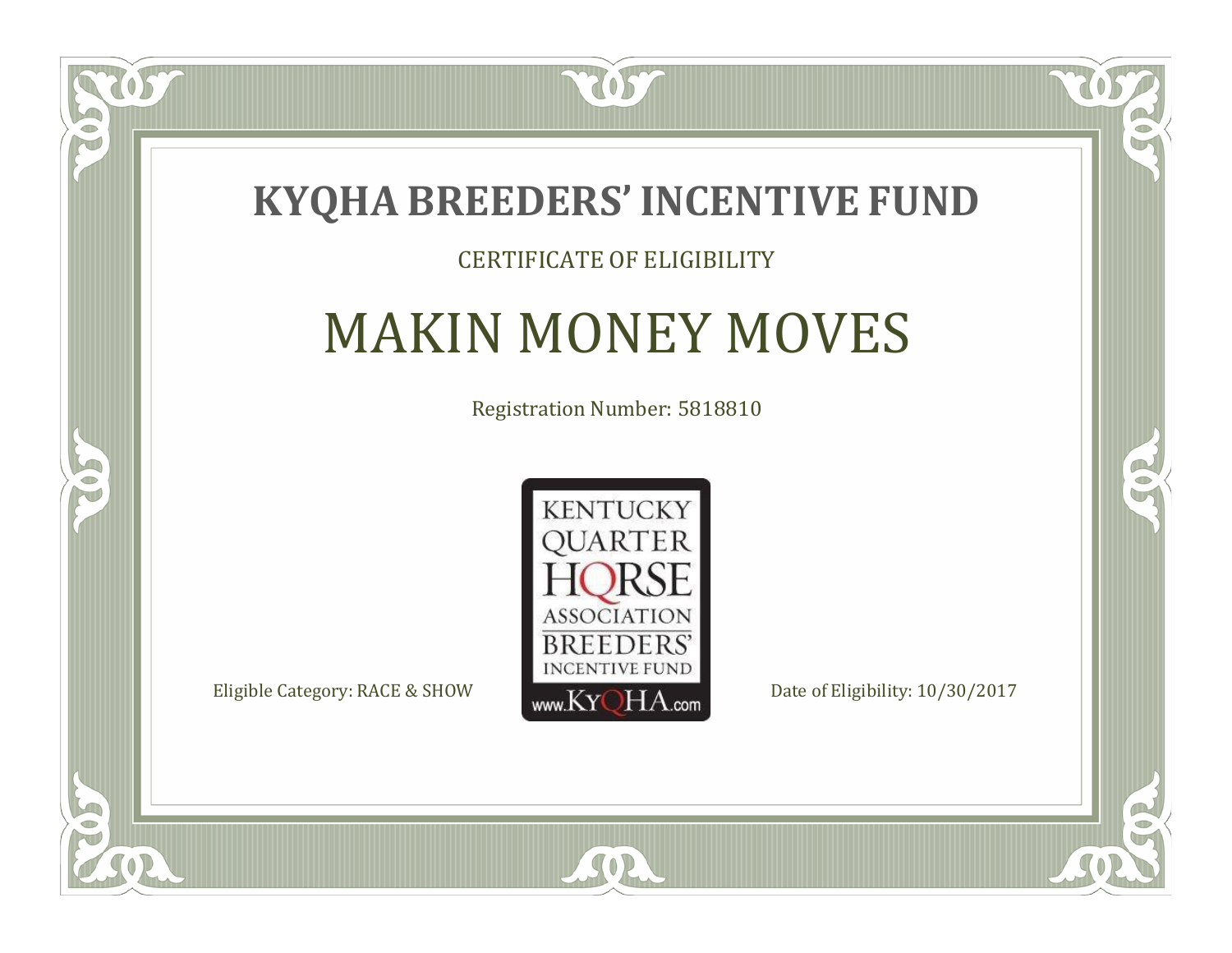

CERTIFICATE OF ELIGIBILITY

# MARY JANES

Registration Number: X0729178



SOR

 $\mathbb{R}$ 

CO.

tos

 $\bullet$ N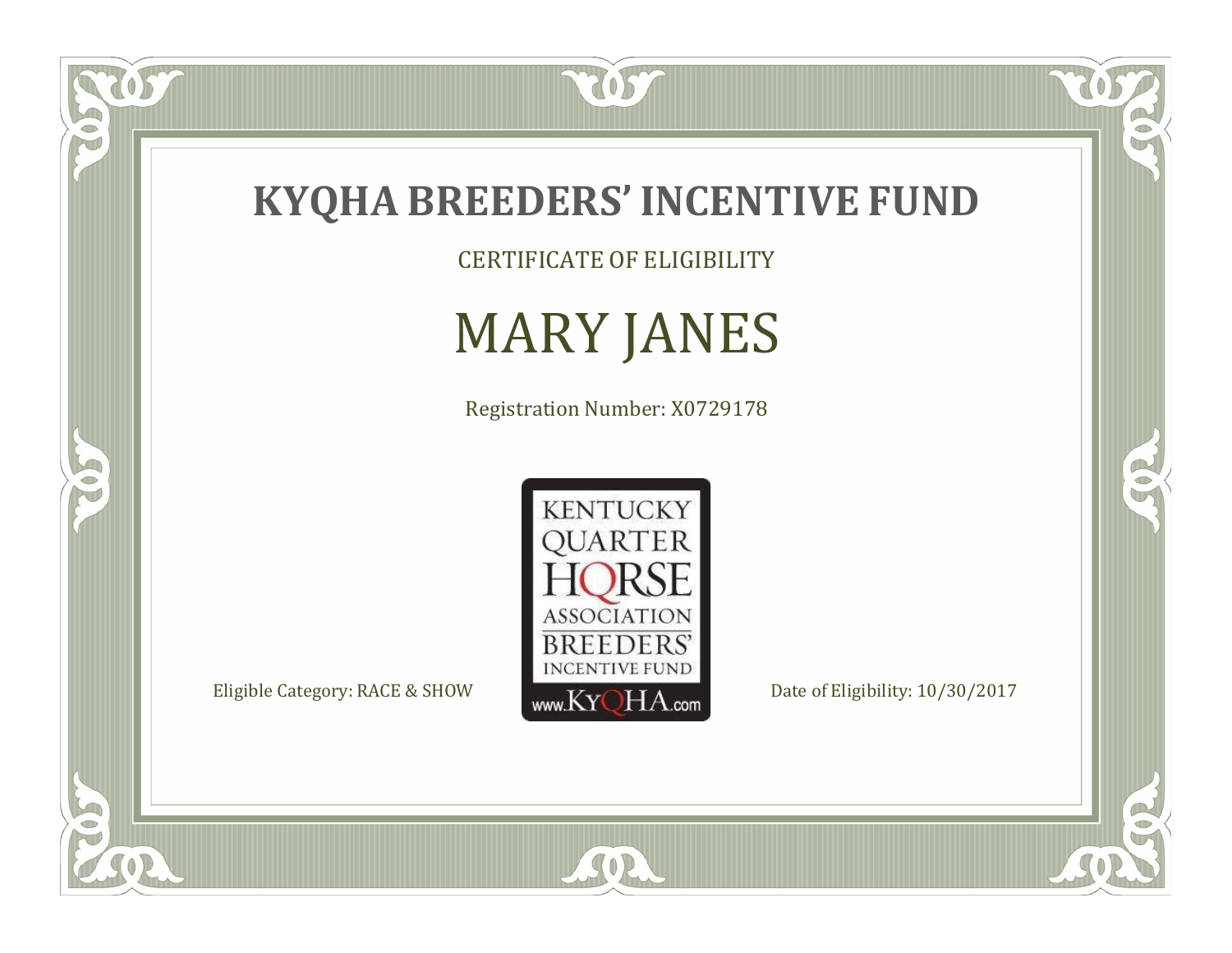

#### CERTIFICATE OF ELIGIBILITY

### MIDNITE MARGARITA

Registration Number: 5731198



CO.

 $\rightarrow$ 

OS

 $\Box$ N

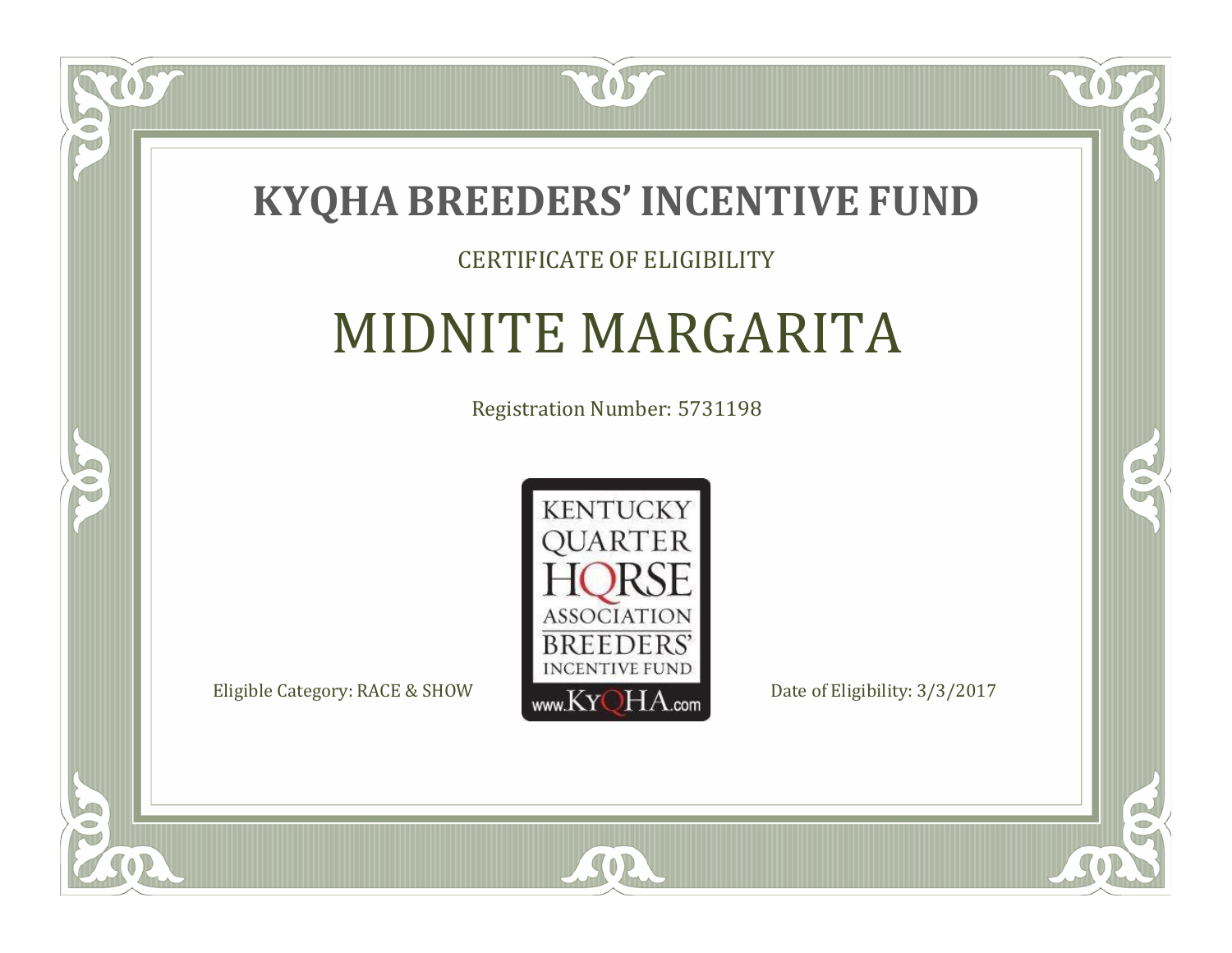

### CERTIFICATE OF ELIGIBILITY

### MY ULTIMATE MIRACLE

Registration Number: 5804912



SOR

CO.

 $\rightarrow$ 

 $\Box$ N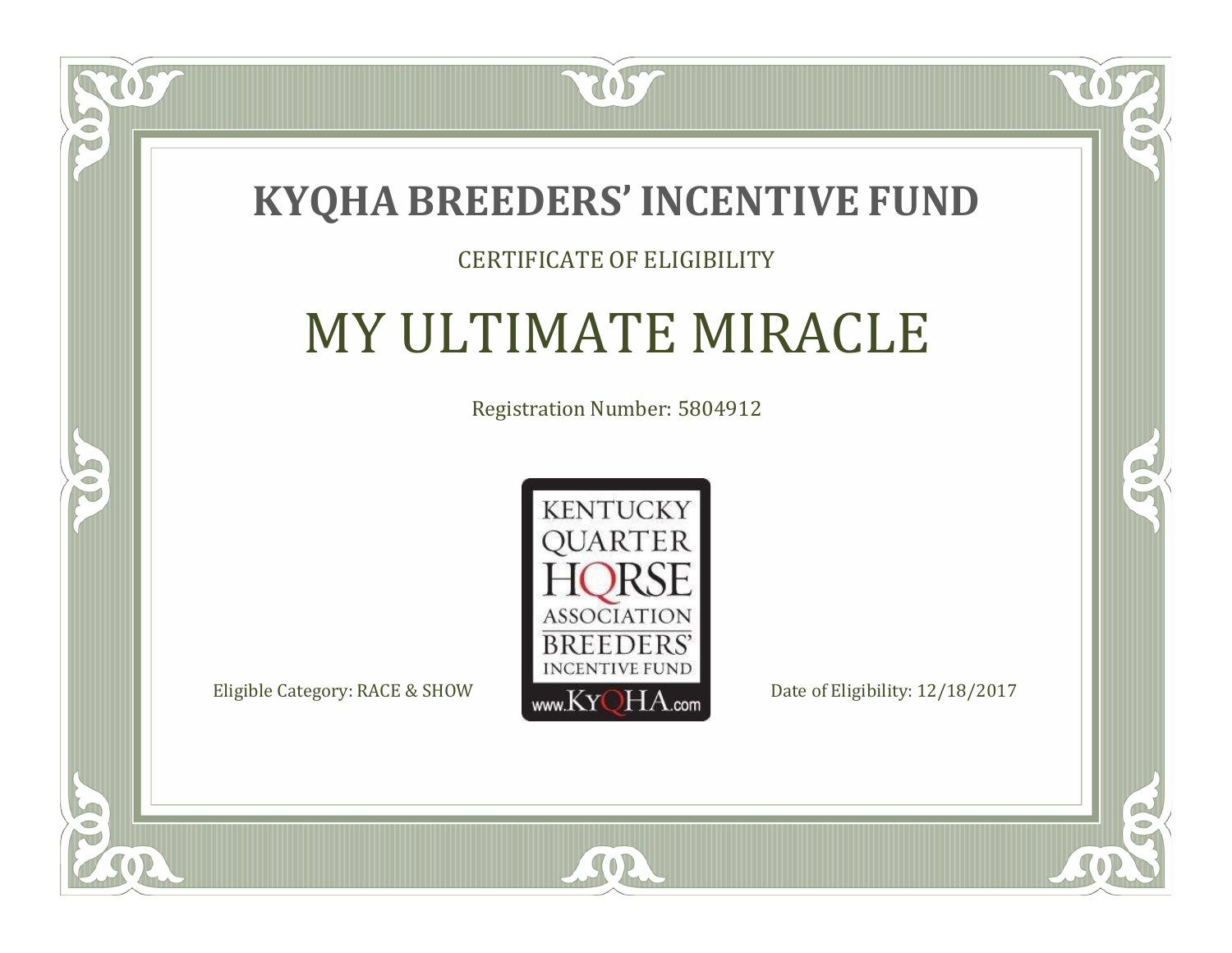### **KYQHA BREEDERS'INCENTIVE FUND**

7057

### CERTIFICATE OF ELIGIBILITY

## ND IM MINT CHOCOLATE

Registration Number: 5797541



 $SO2$ 

CO.

 $\rightarrow$ 

 $\blacksquare$ N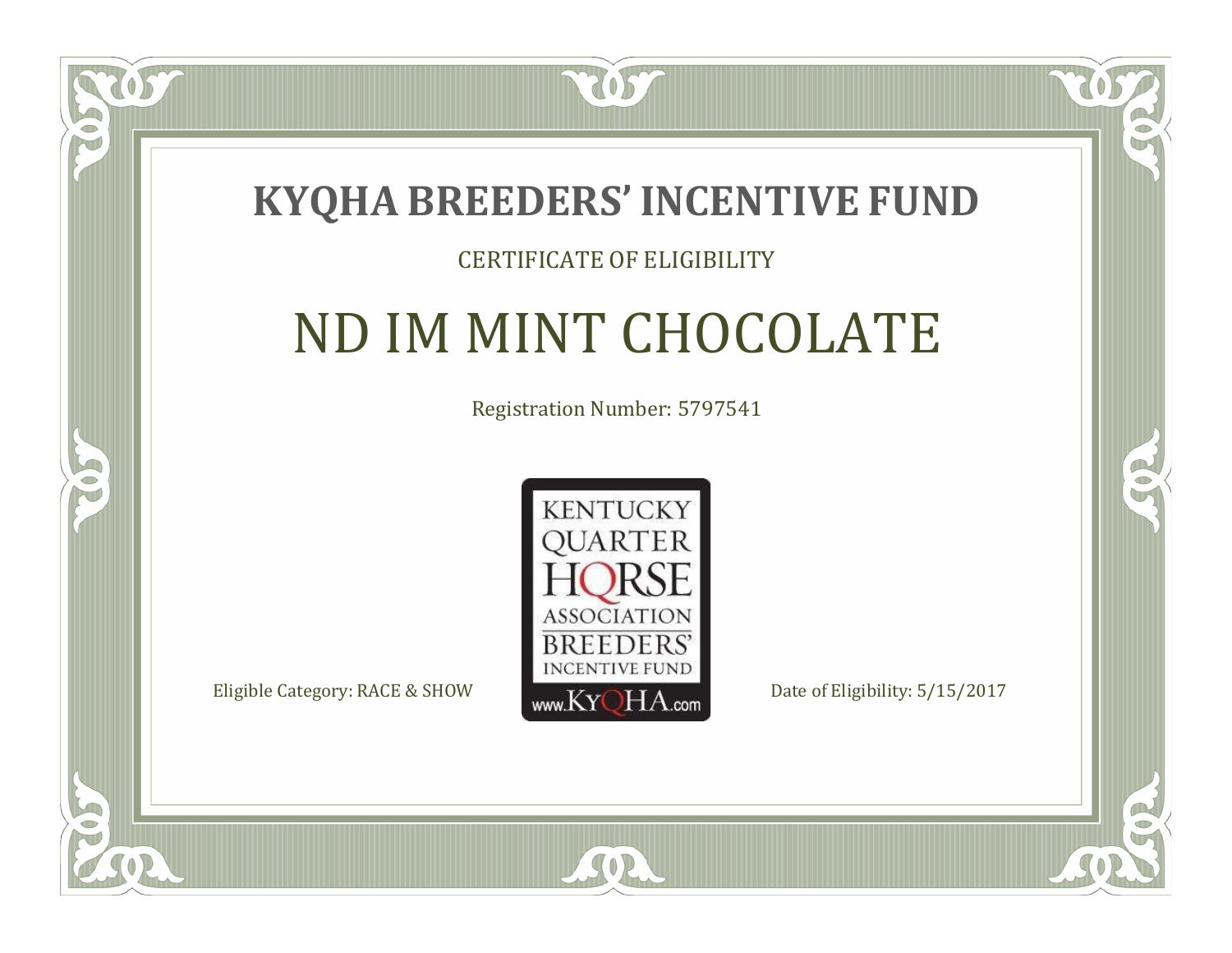

#### CERTIFICATE OF ELIGIBILITY

### OH THE SOUTHERN HEAT

Registration Number: 5811937



 $SO2$ 

CO.

 $\rightarrow$ 

 $\blacksquare$ N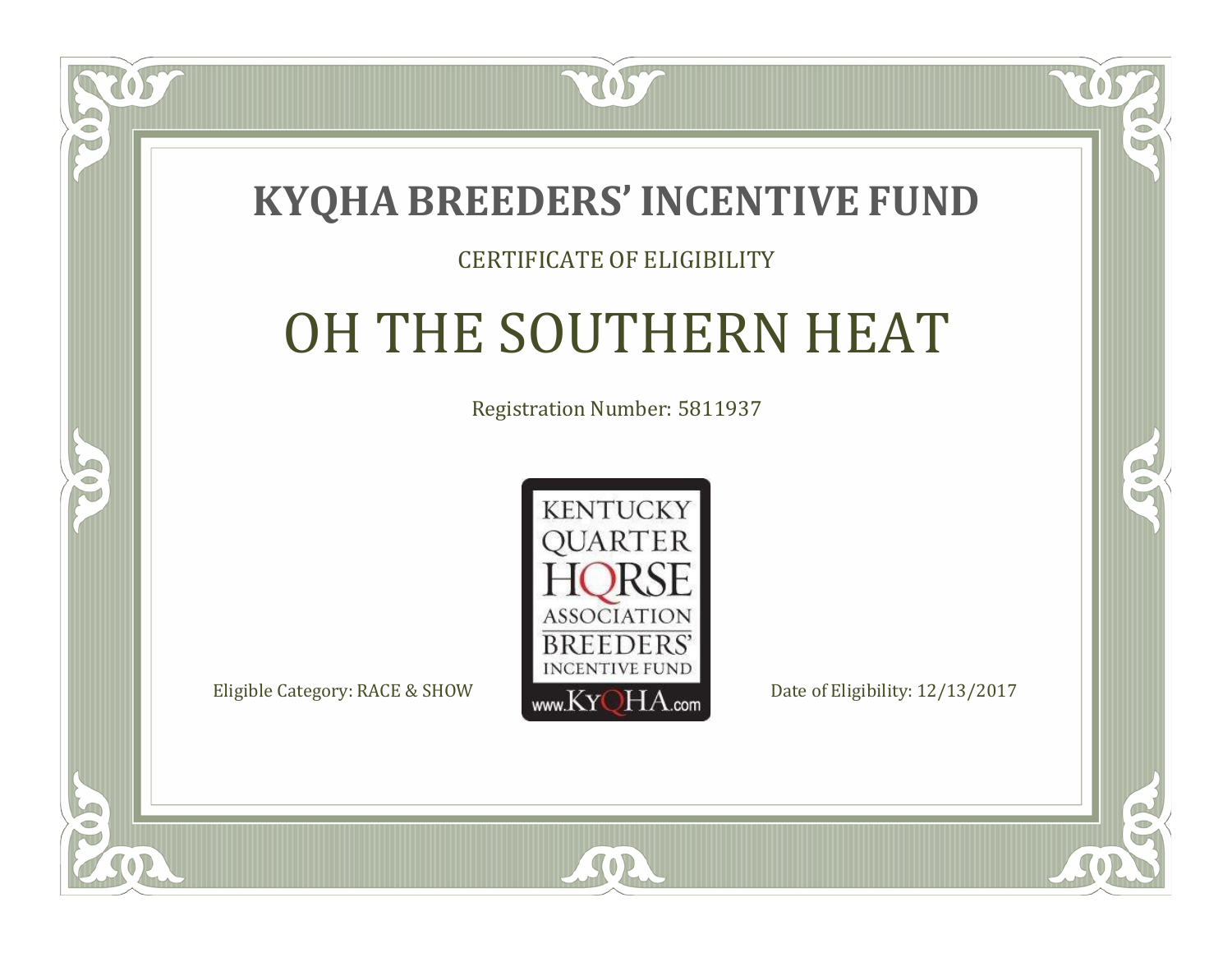

#### CERTIFICATE OF ELIGIBILITY

### OLD SOUTHERN MONEY

Registration Number: X0723703



SOR

CO.

B

 $\blacksquare$ N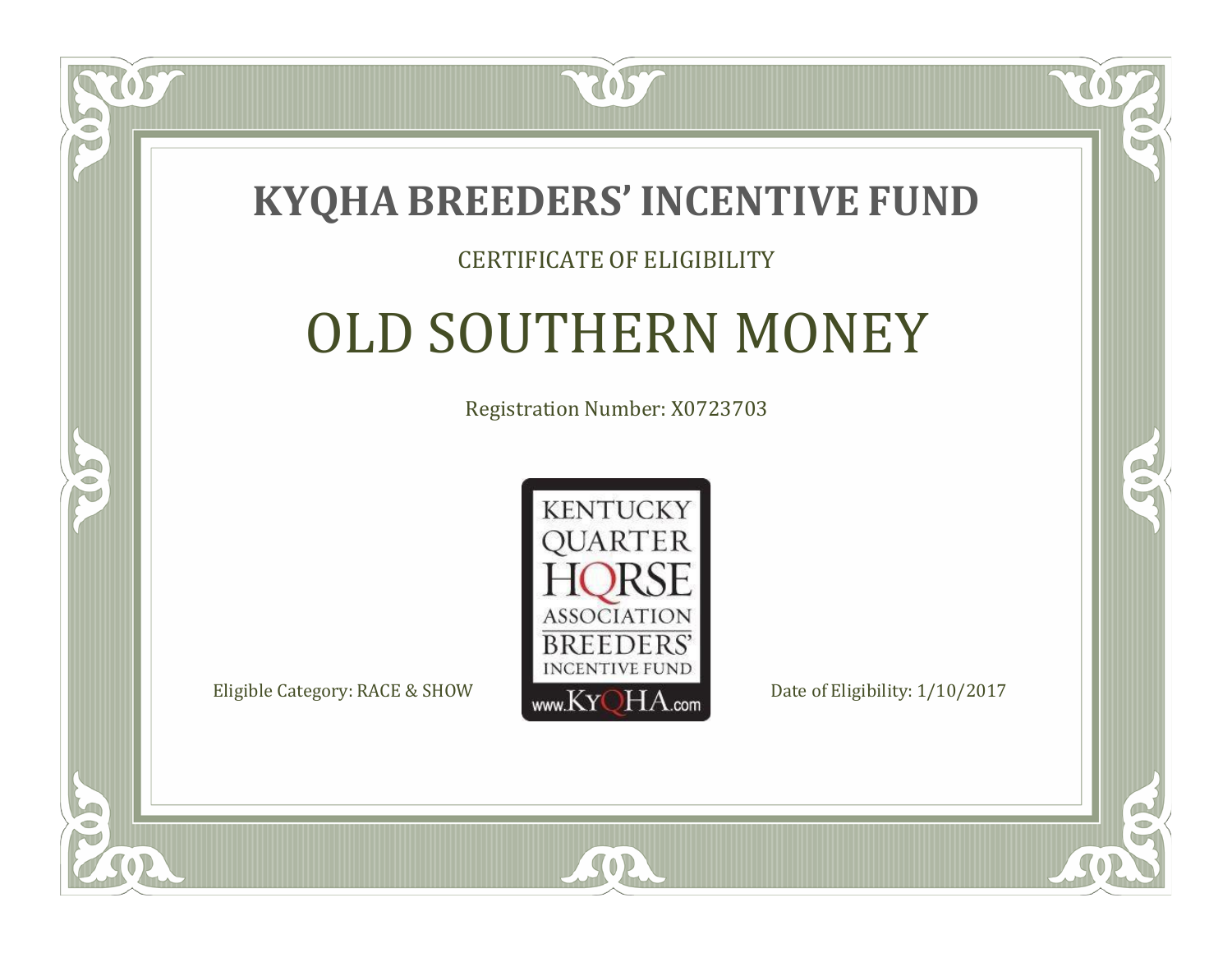

### CERTIFICATE OF ELIGIBILITY

# ONLY GOODNESS KNOWS

Registration Number: 5819440



SOR

RO

P.

 $\Box$ N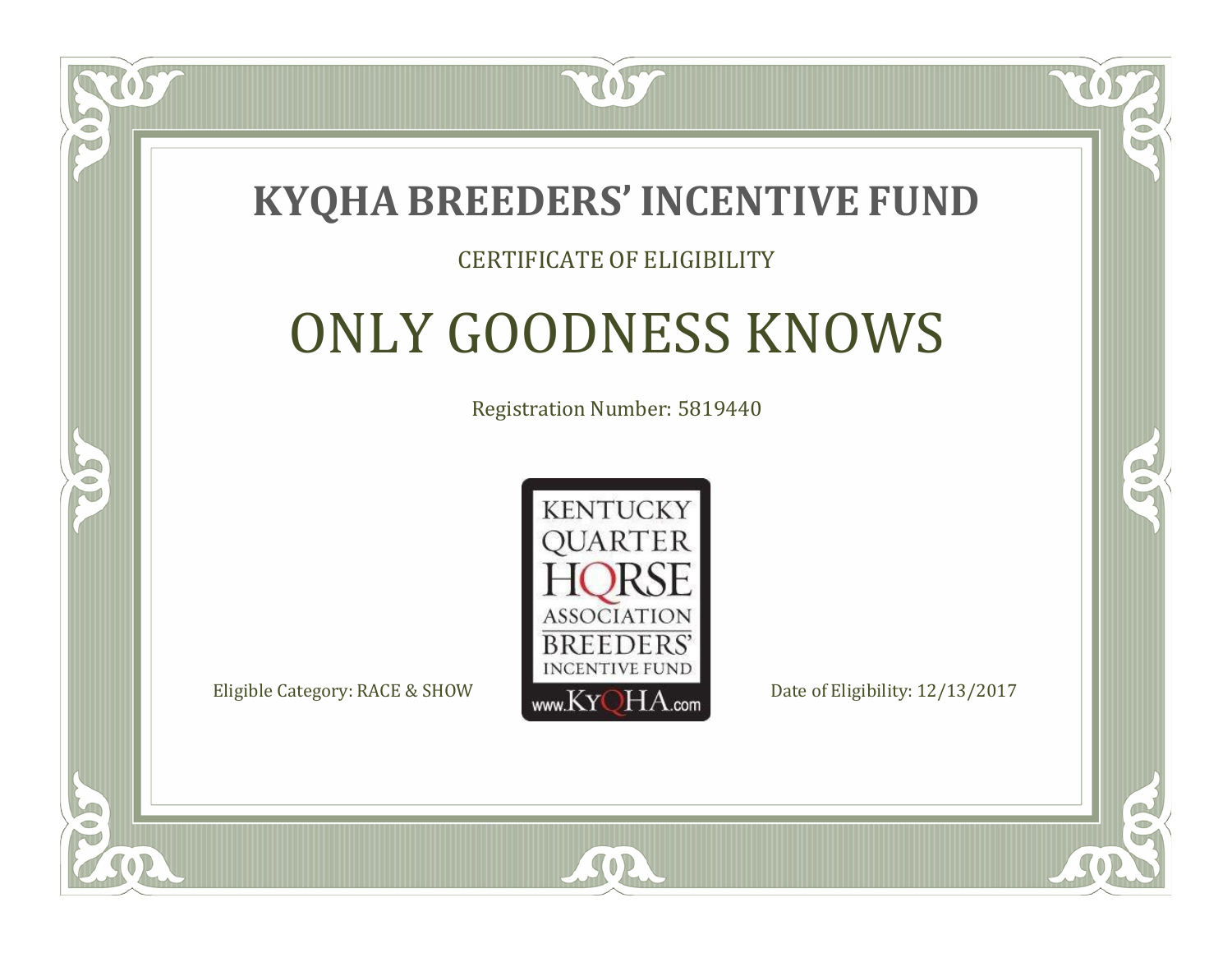

CERTIFICATE OF ELIGIBILITY

# PEACH PL

Registration Number: 5807153



SOR

US.

 $\bullet$ N

5

 $\mathbb{R}$ 

 $\mathbb{R}^2$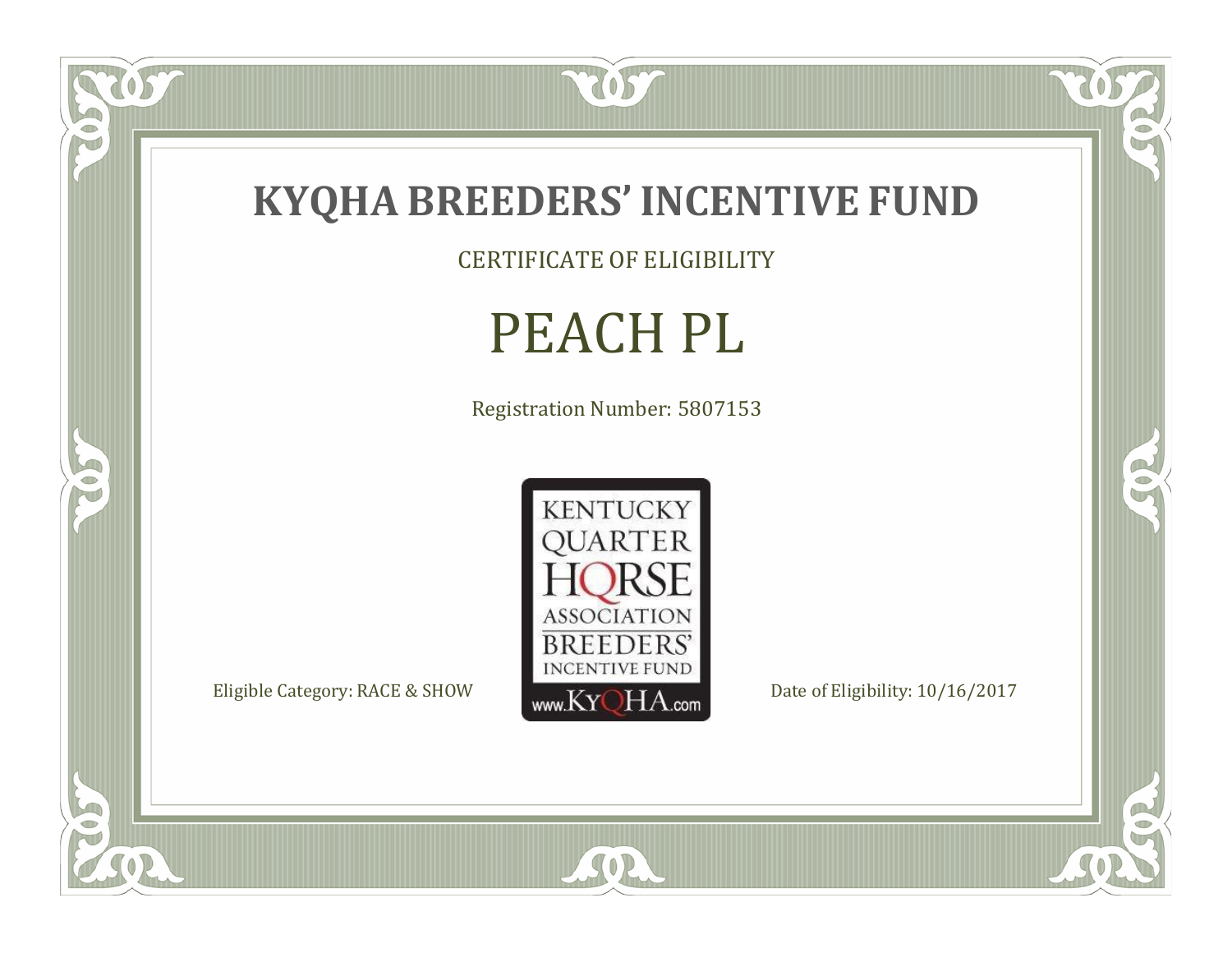

 $\overline{OS}$ 

 $\bullet$ NU

5

CERTIFICATE OF ELIGIBILITY

# PIE N THE SKY

Registration Number: 5808231



SOR

 $\mathbb{R}$ 

 $\mathbb{R}^2$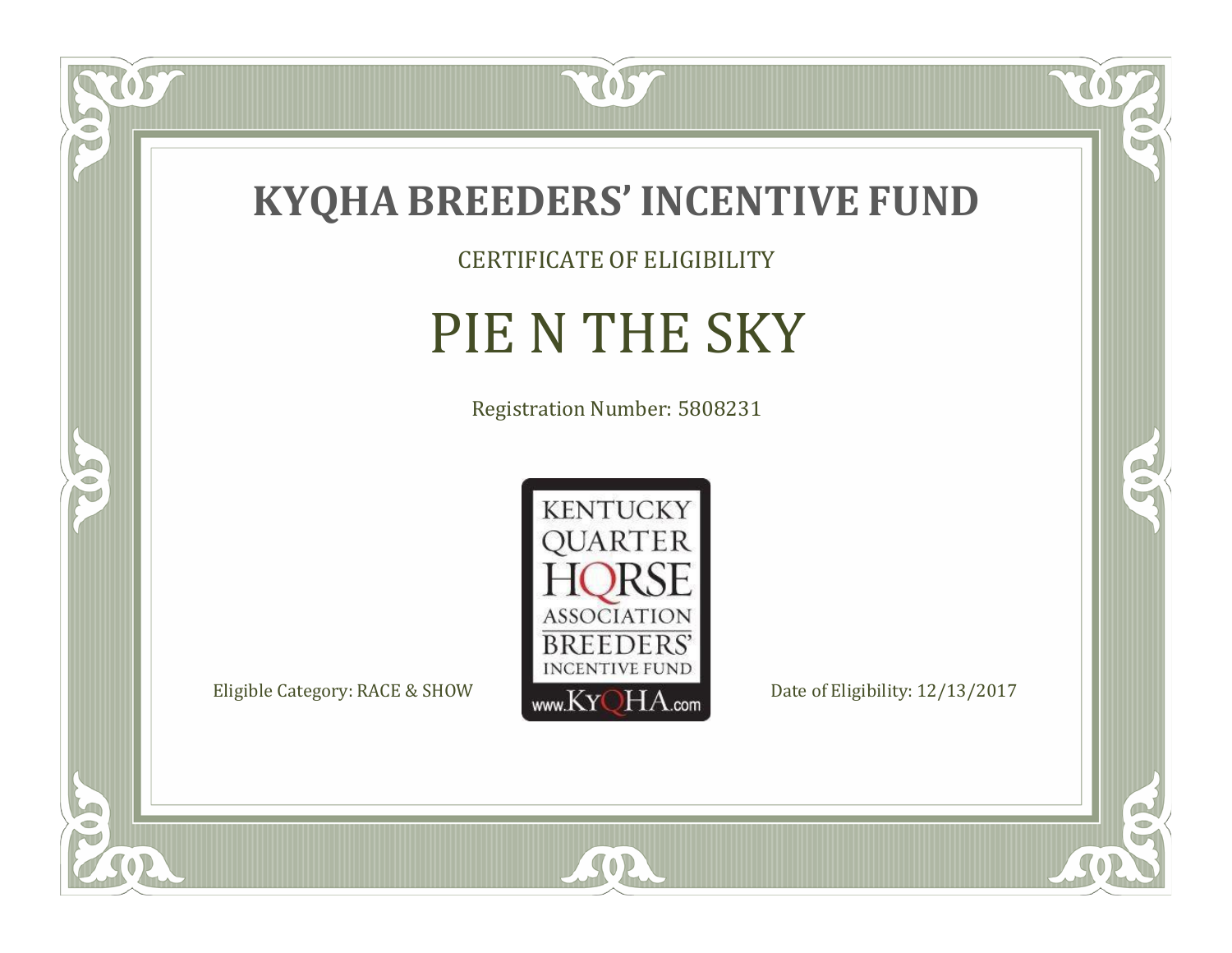

### CERTIFICATE OF ELIGIBILITY

## PIRATES N PRINCESSES

Registration Number: 5730567



SOR

CO.

 $\rightarrow$ 

 $\Box$ N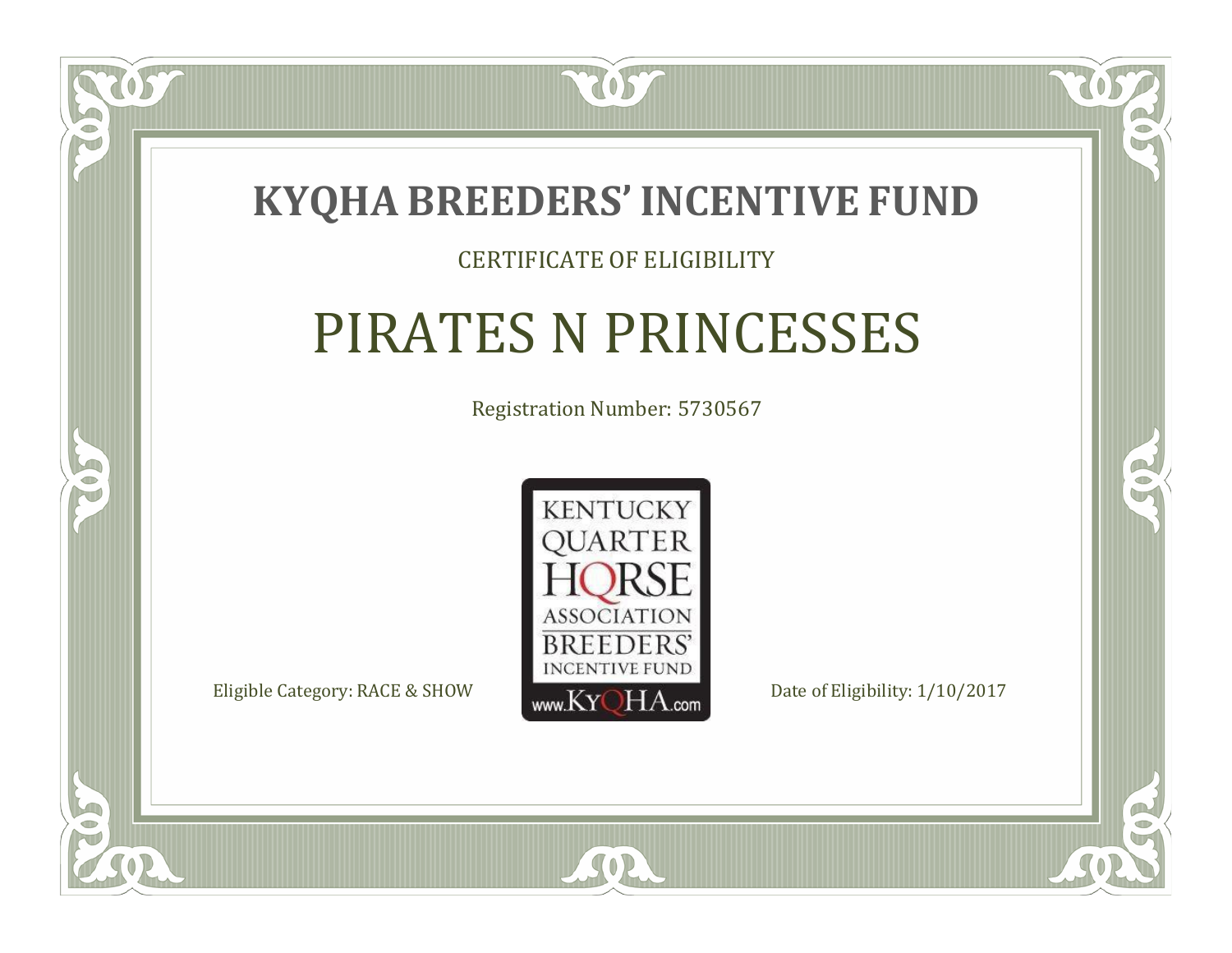

#### CERTIFICATE OF ELIGIBILITY

## PISTOLFULOFLIGHTNING

Registration Number: 5757218



SOR

 $\mathbb{R}^2$ 

 $\rightarrow$ 

 $\Box$ N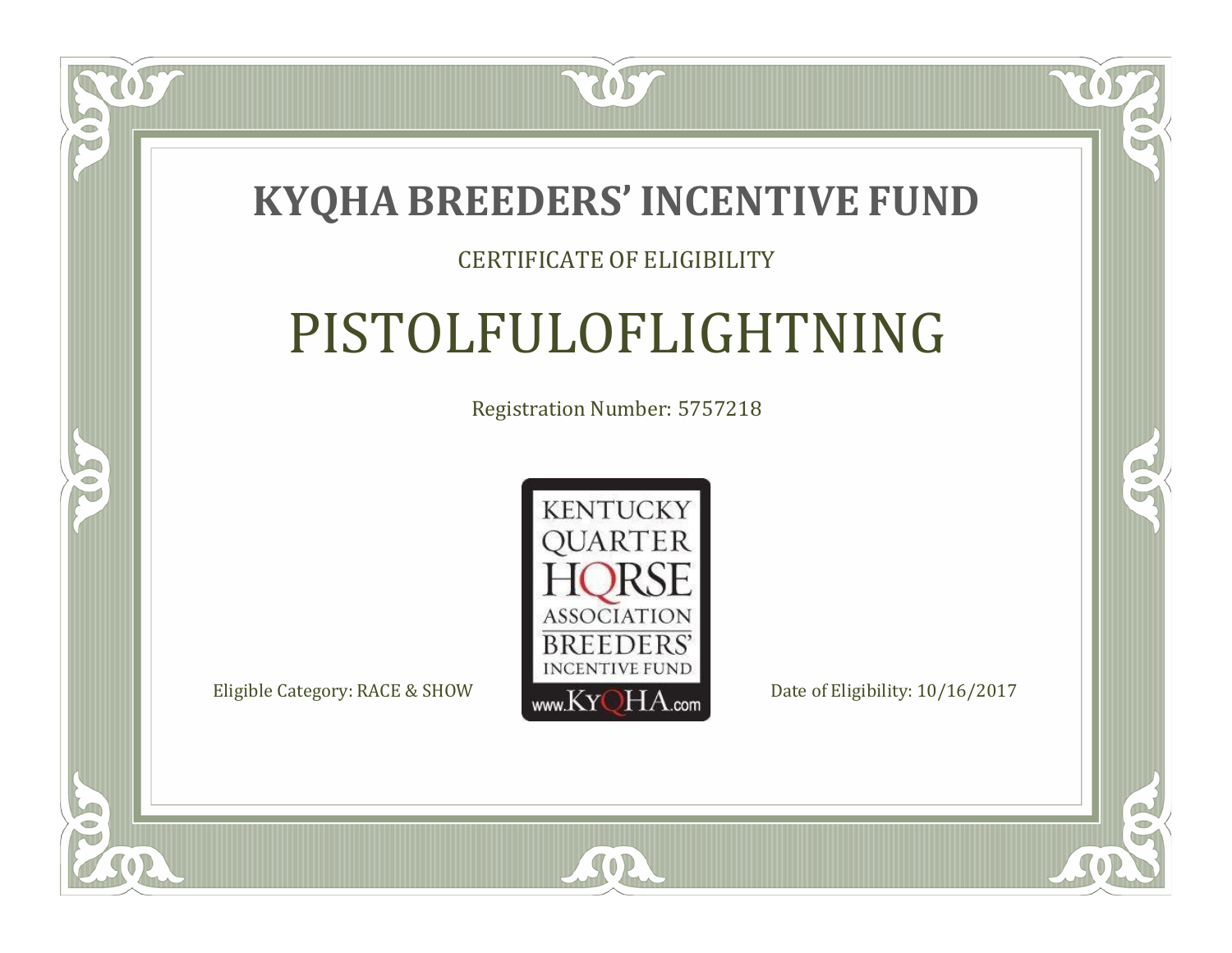

### CERTIFICATE OF ELIGIBILITY

## PLAYIN WITH THE GOLD

Registration Number: 5815655



SOR

OS

 $\blacksquare$ N

S

CO.

 $\rightarrow$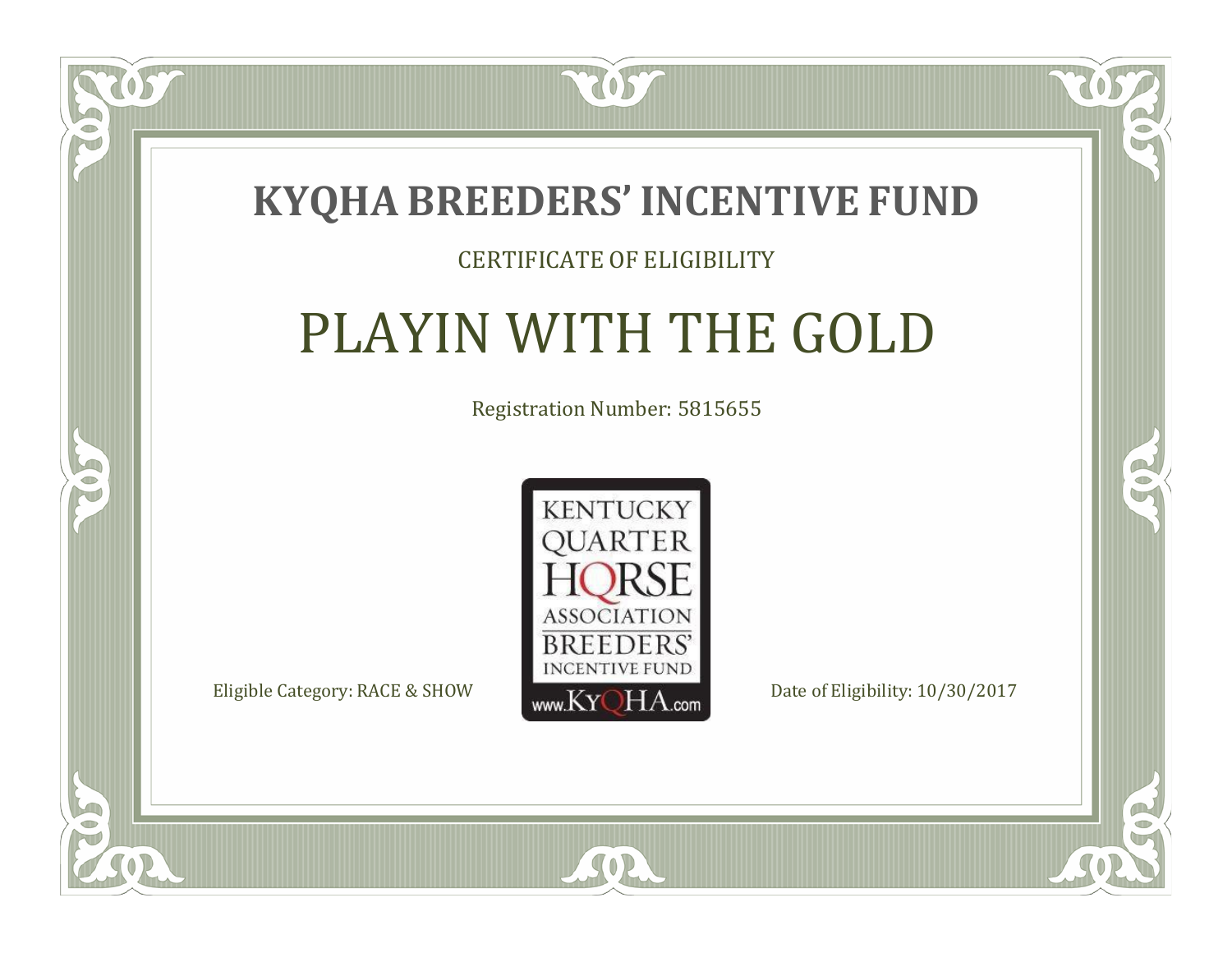

#### CERTIFICATE OF ELIGIBILITY

# RAF ROWDY RUBY

Registration Number: 5718539



SOR

 $\mathbb{R}$ 

 $\rightarrow$ 

US

 $\Box$ NU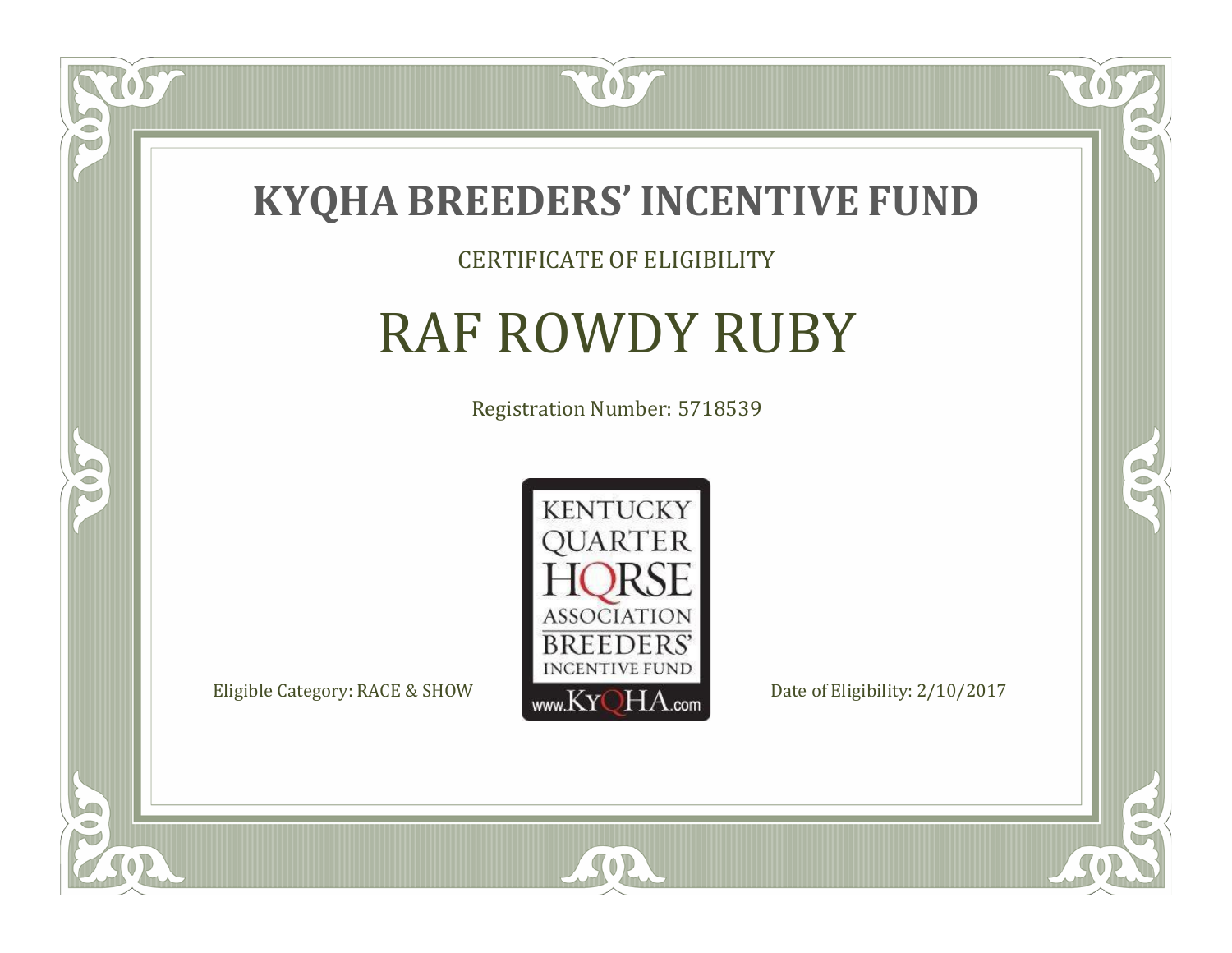

CERTIFICATE OF ELIGIBILITY

# RAF STAR BUNNY

Registration Number: 5714398



SOR

 $\mathbb{R}$ 

 $\rightarrow$ 

 $\overline{OS}$ 

 $\bullet$ NU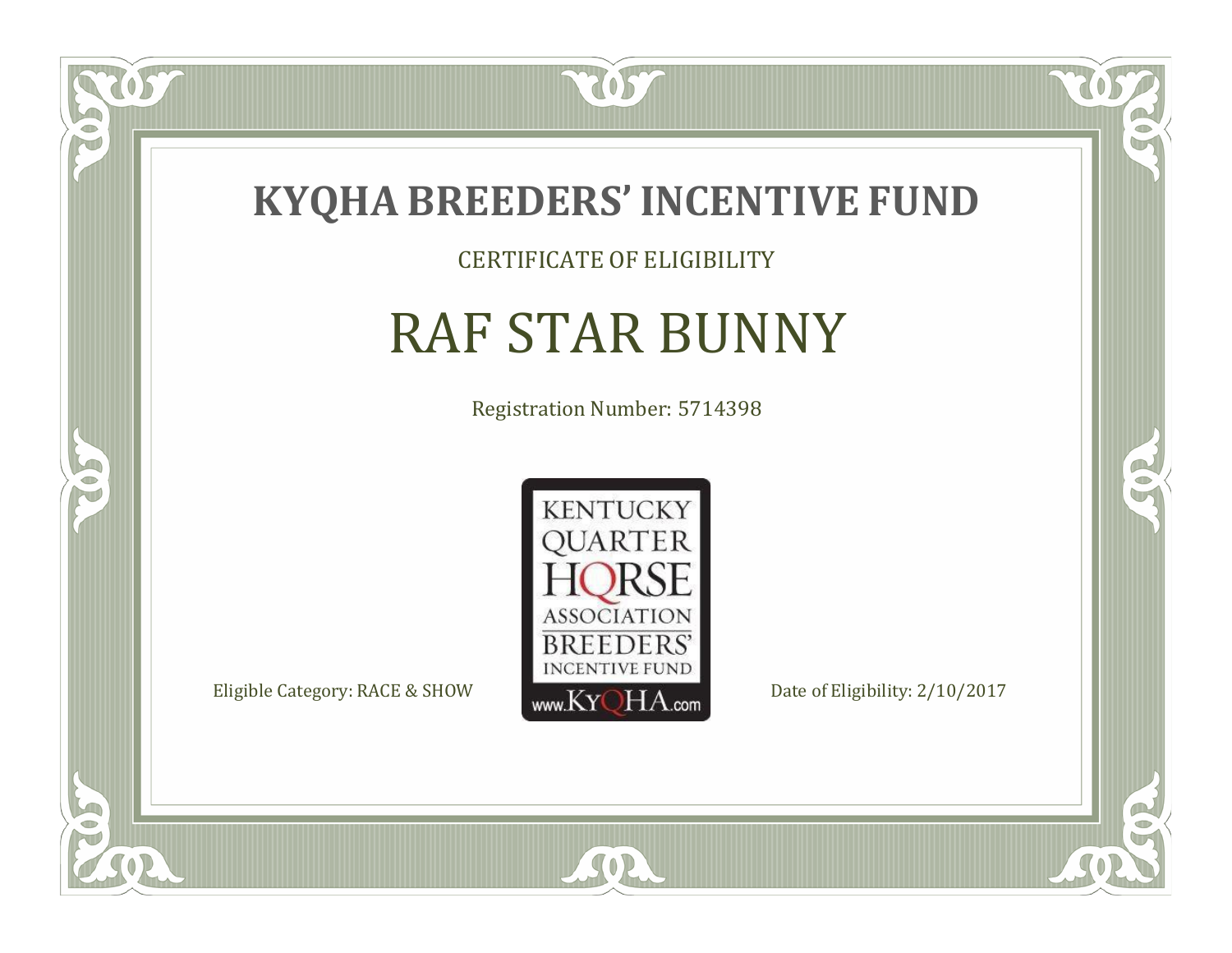### **KYQHA BREEDERS'INCENTIVE FUND**

2057

### CERTIFICATE OF ELIGIBILITY

# RAGTIMES LIGHTENING

Registration Number: 5760177



 $SO<sub>2</sub>$ 

CO.

 $\rightarrow$ 

 $\Box$ N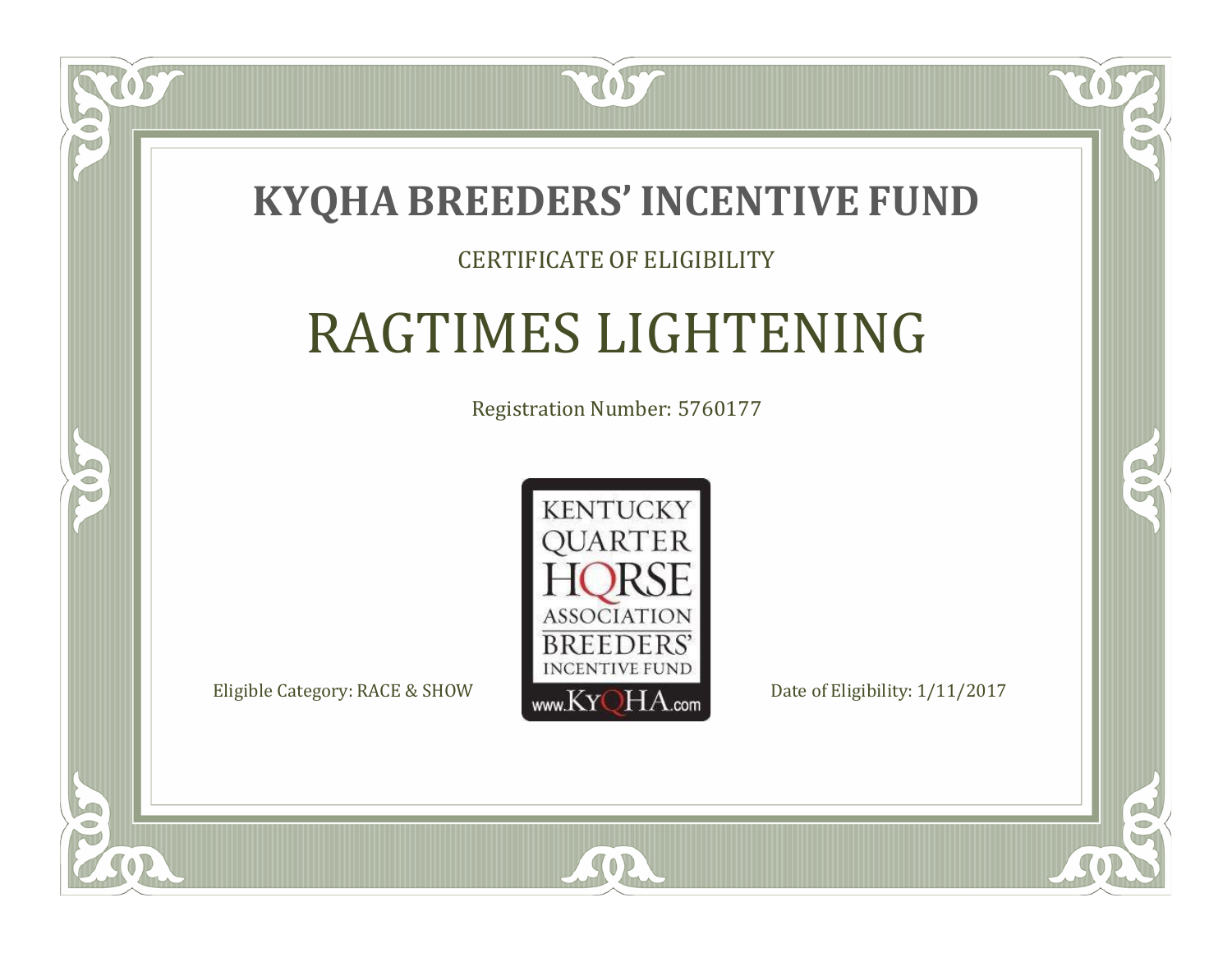

CERTIFICATE OF ELIGIBILITY

### RAPPED FANCY

Registration Number: 5771528



SOR

 $\mathbb{R}$ 

 $\rightarrow$ 

US

 $\bullet$ NU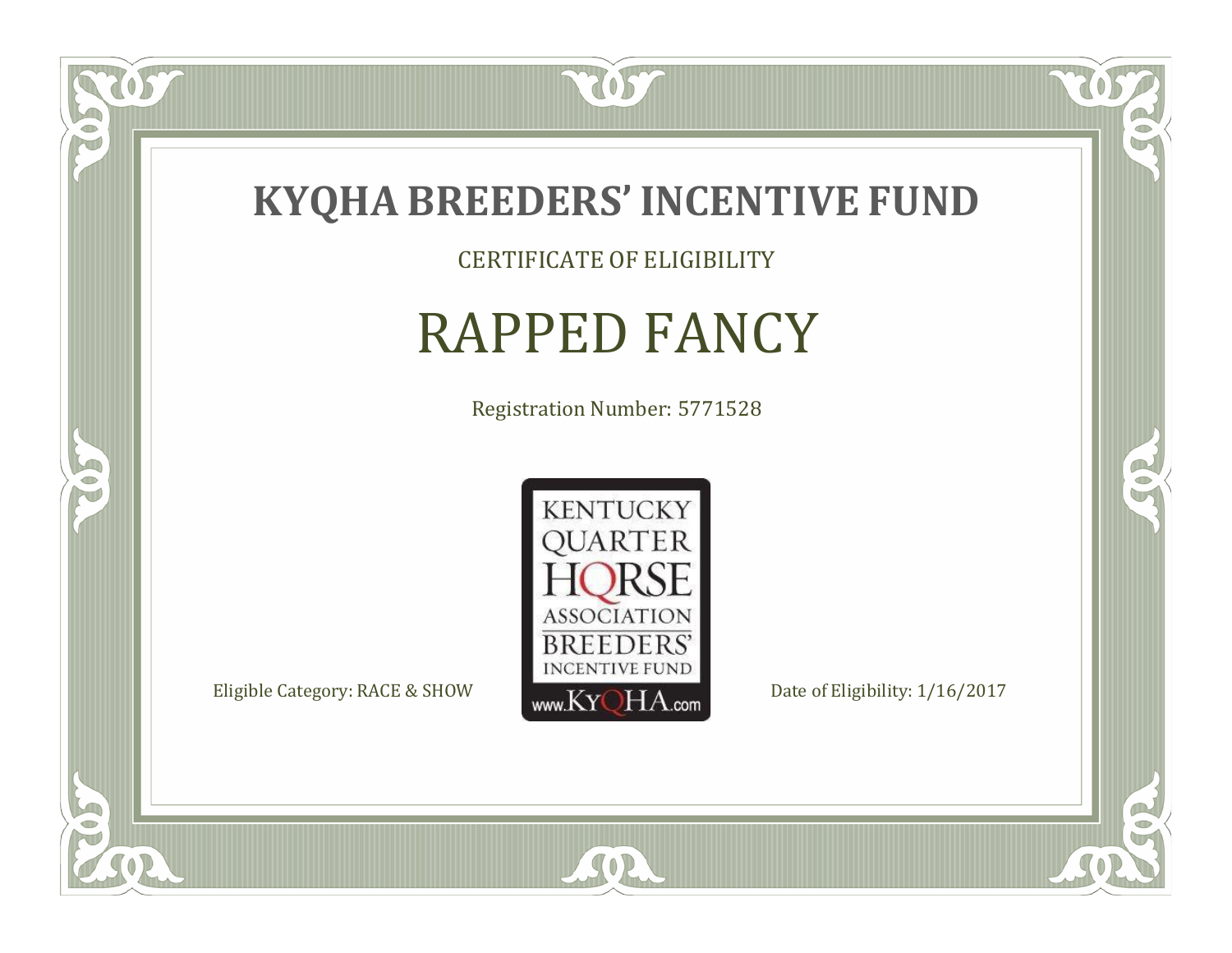

 $\overline{OS}$ 

 $\bullet$ N

5

CERTIFICATE OF ELIGIBILITY

# RARE GOLD

Registration Number: X0724662



SOR

 $\mathbb{R}$ 

 $\mathbb{R}^2$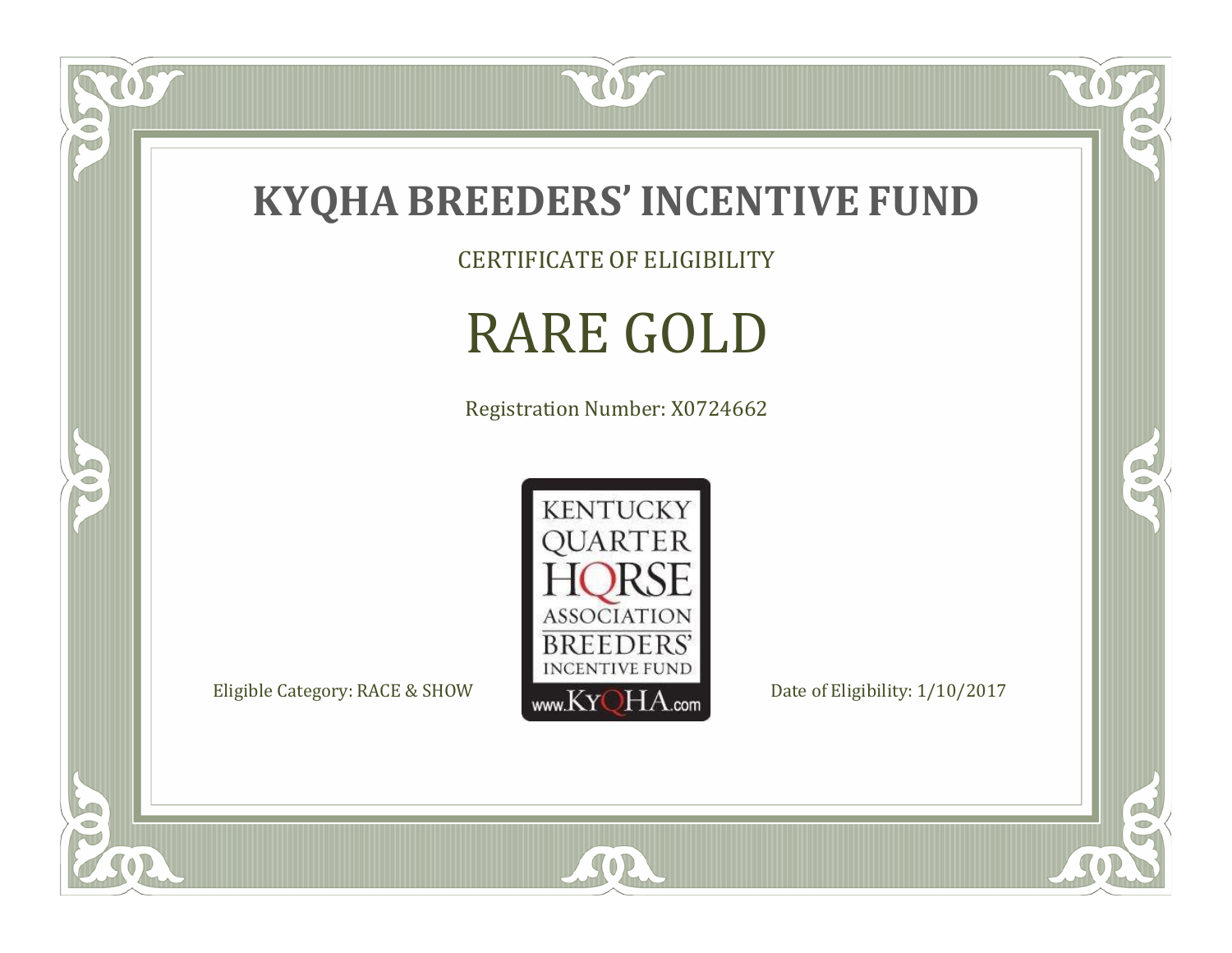

### CERTIFICATE OF ELIGIBILITY

### REALLY DRESSED UP

Registration Number: 5773334



 $\delta S$ 

 $\blacksquare$ N

5

CO.

 $\rightarrow$ 

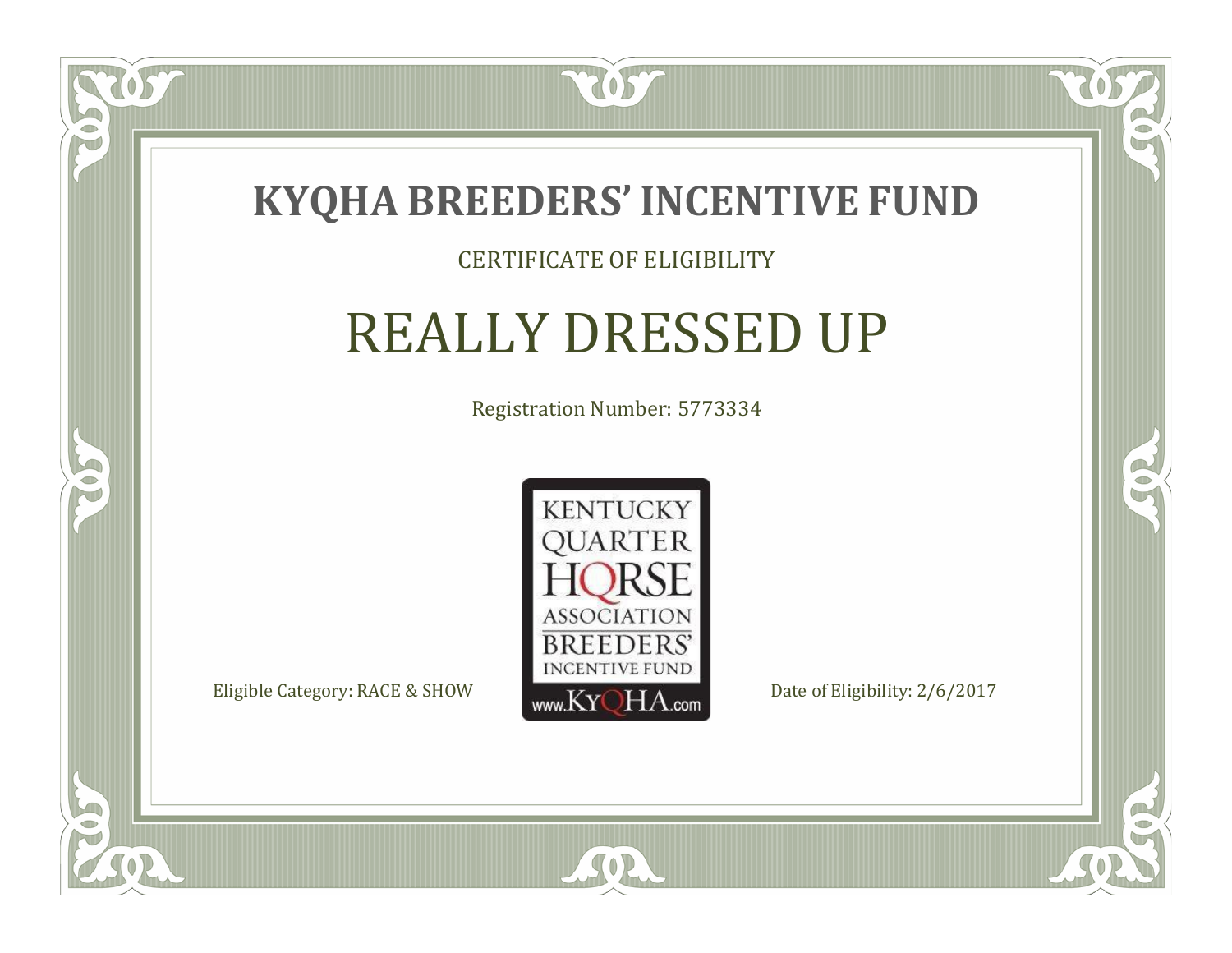

#### CERTIFICATE OF ELIGIBILITY

### RED SMASHED TATERS

Registration Number: 5804961



SOR

CO.

B

 $\Box$ N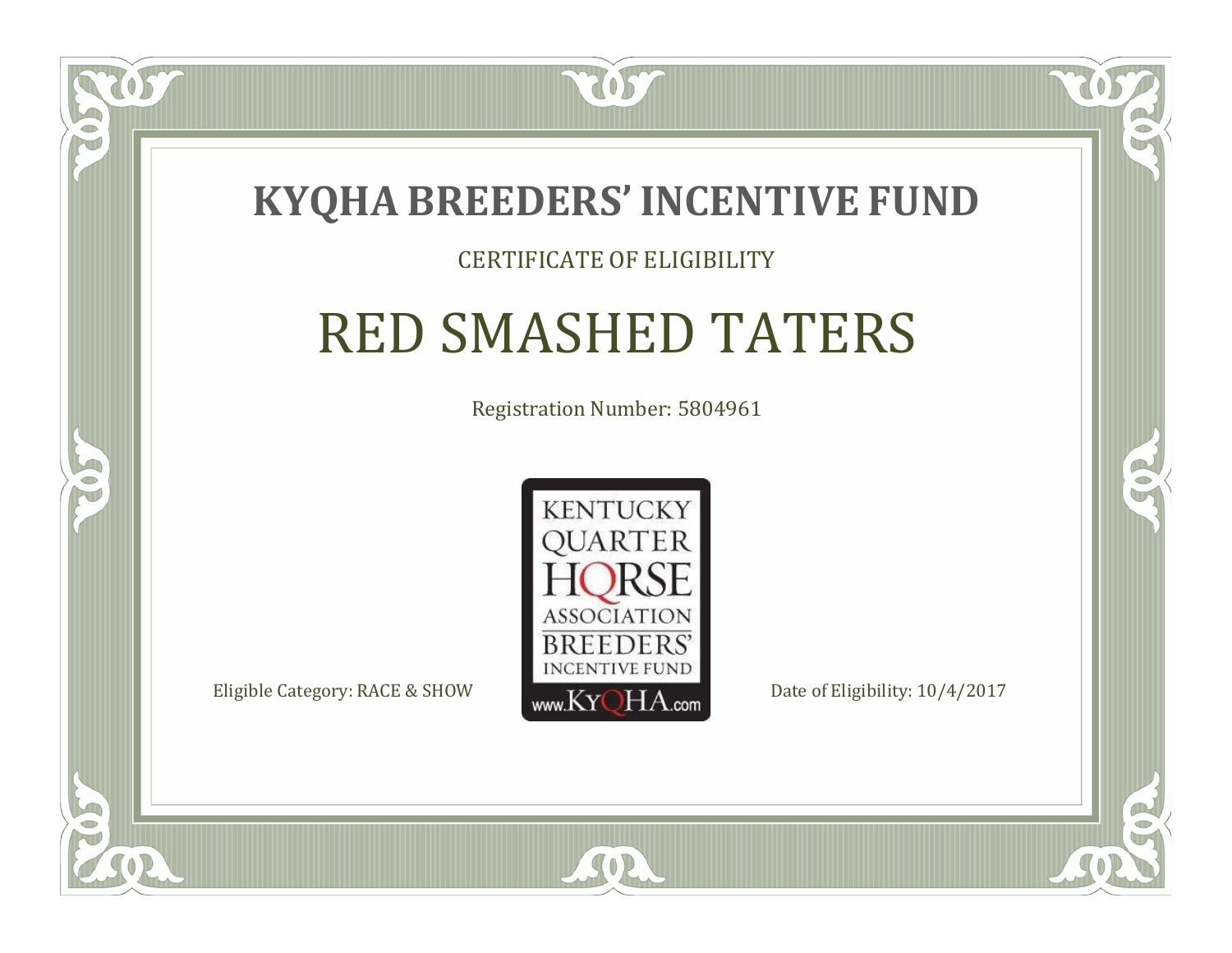

### CERTIFICATE OF ELIGIBILITY

# REDNECK IN THE AISLE

Registration Number: X0724807



 $SO2$ 

CO.

 $\rightarrow$ 

 $\blacksquare$ N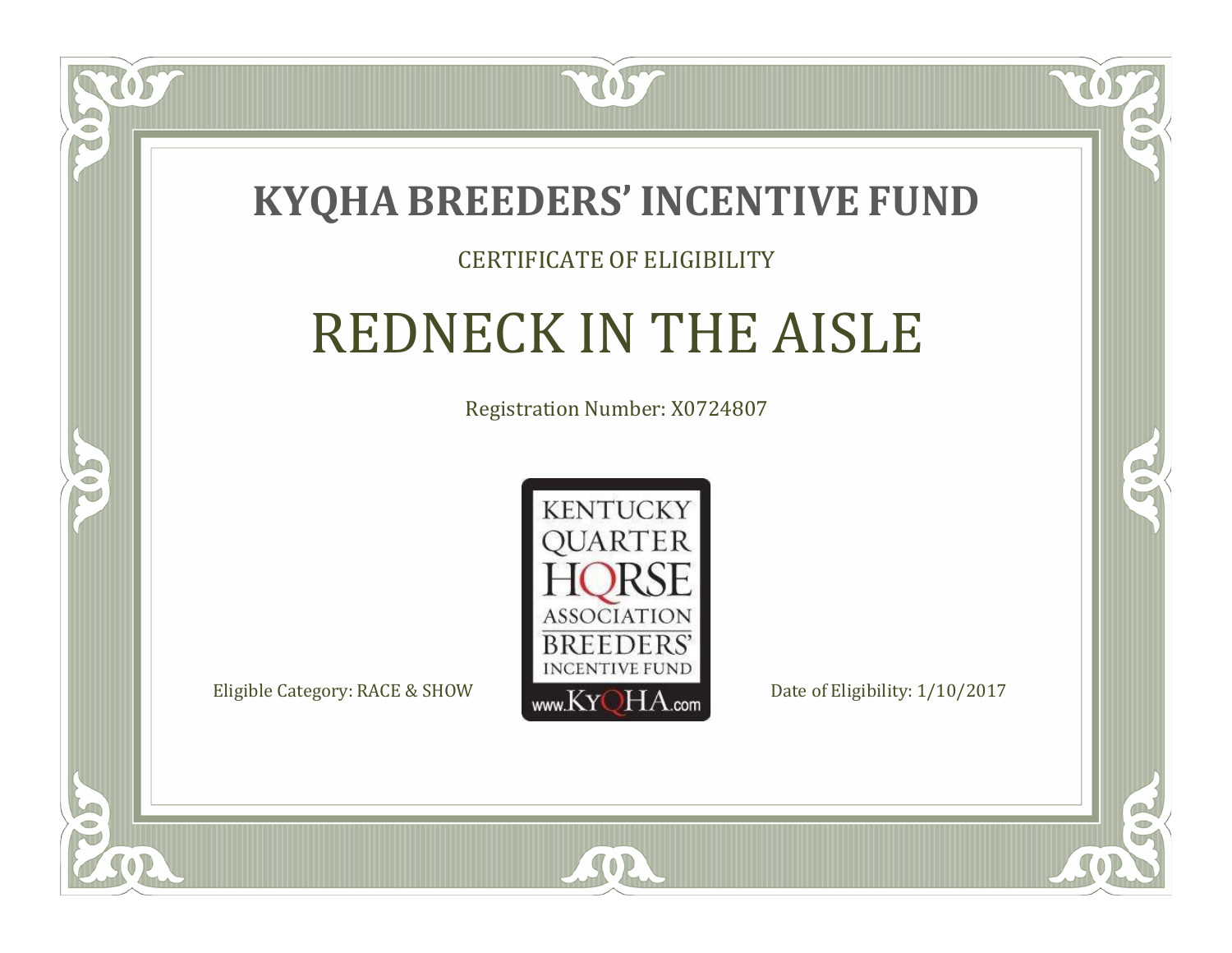

### CERTIFICATE OF ELIGIBILITY

# REDNECKJETS LEGACY

Registration Number: 5810270



RO

B.

 $\Box$ N

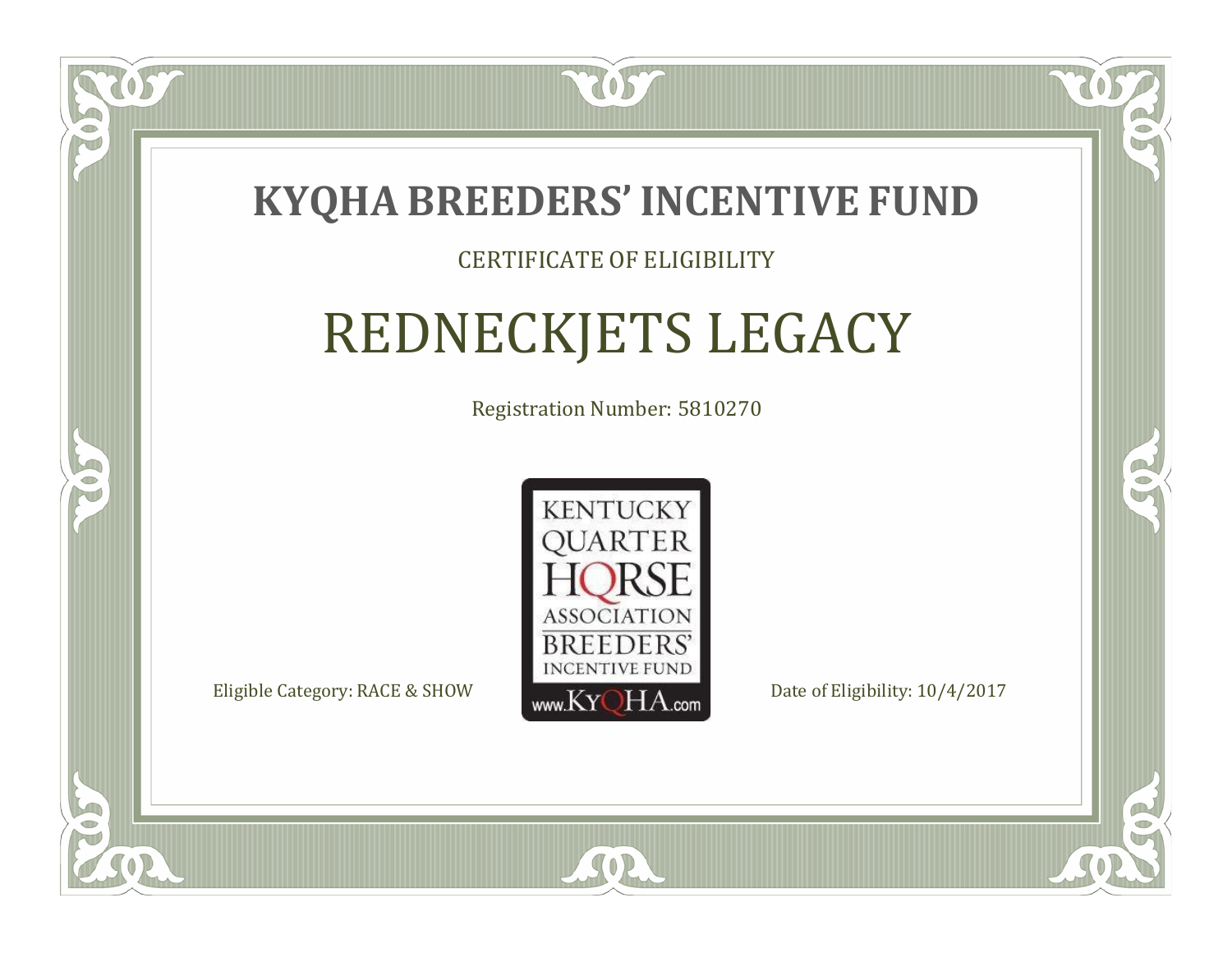

### CERTIFICATE OF ELIGIBILITY

# RIGHTEOUS COWBOY

Registration Number: 5810738



 $SO<sub>2</sub>$ 

RO

B

 $\Box$ N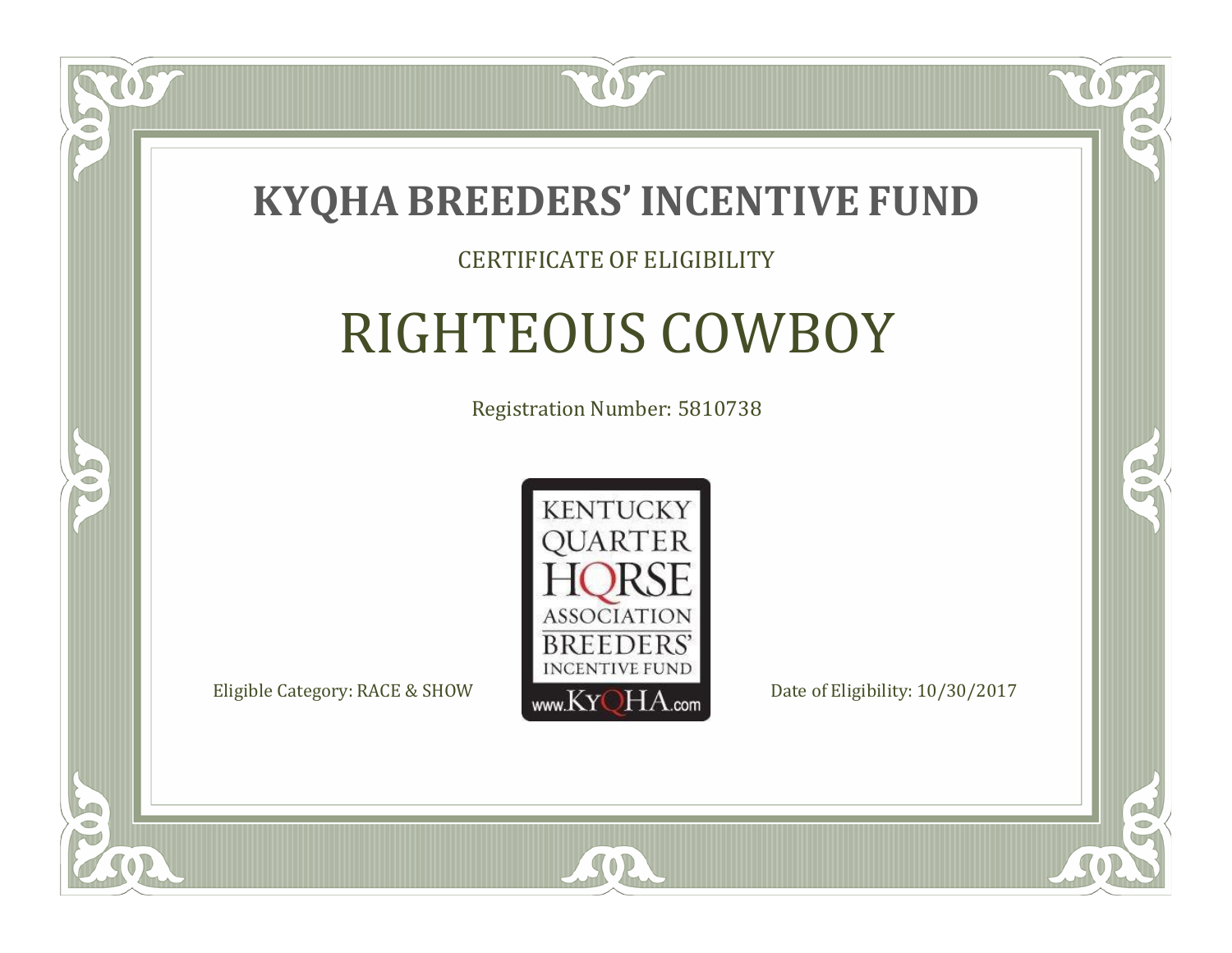

### CERTIFICATE OF ELIGIBILITY

### ROANITA MARGARITA

Registration Number: X0729036



SOR

CO.

 $\rightarrow$ 

 $\Box$ T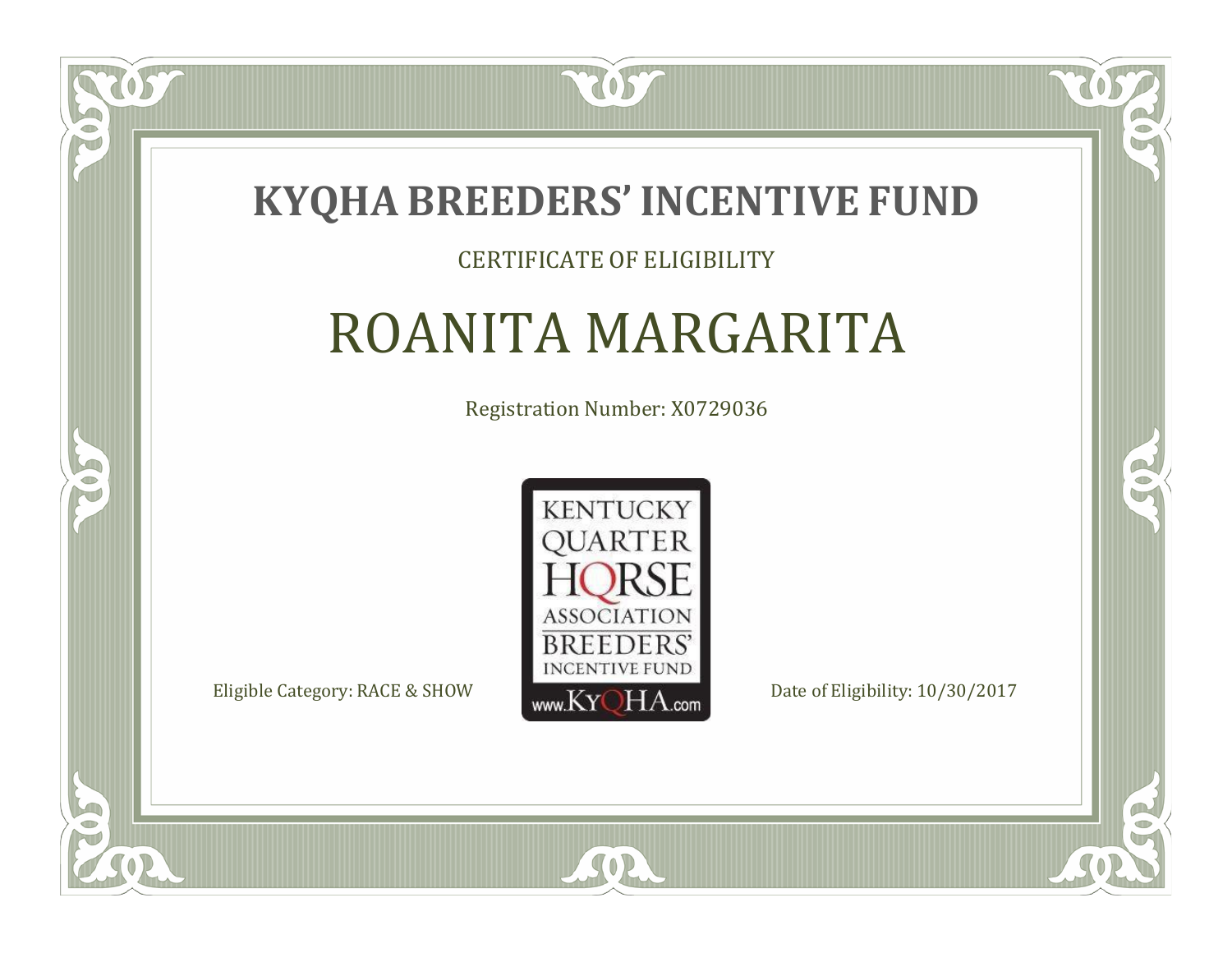### **KYQHA BREEDERS'INCENTIVE FUND**

2057

### CERTIFICATE OF ELIGIBILITY

# ROCKNTHESESTOCKINGS

Registration Number: 5778658



 $SO<sub>2</sub>$ 

RO

CO.

 $\Box$ T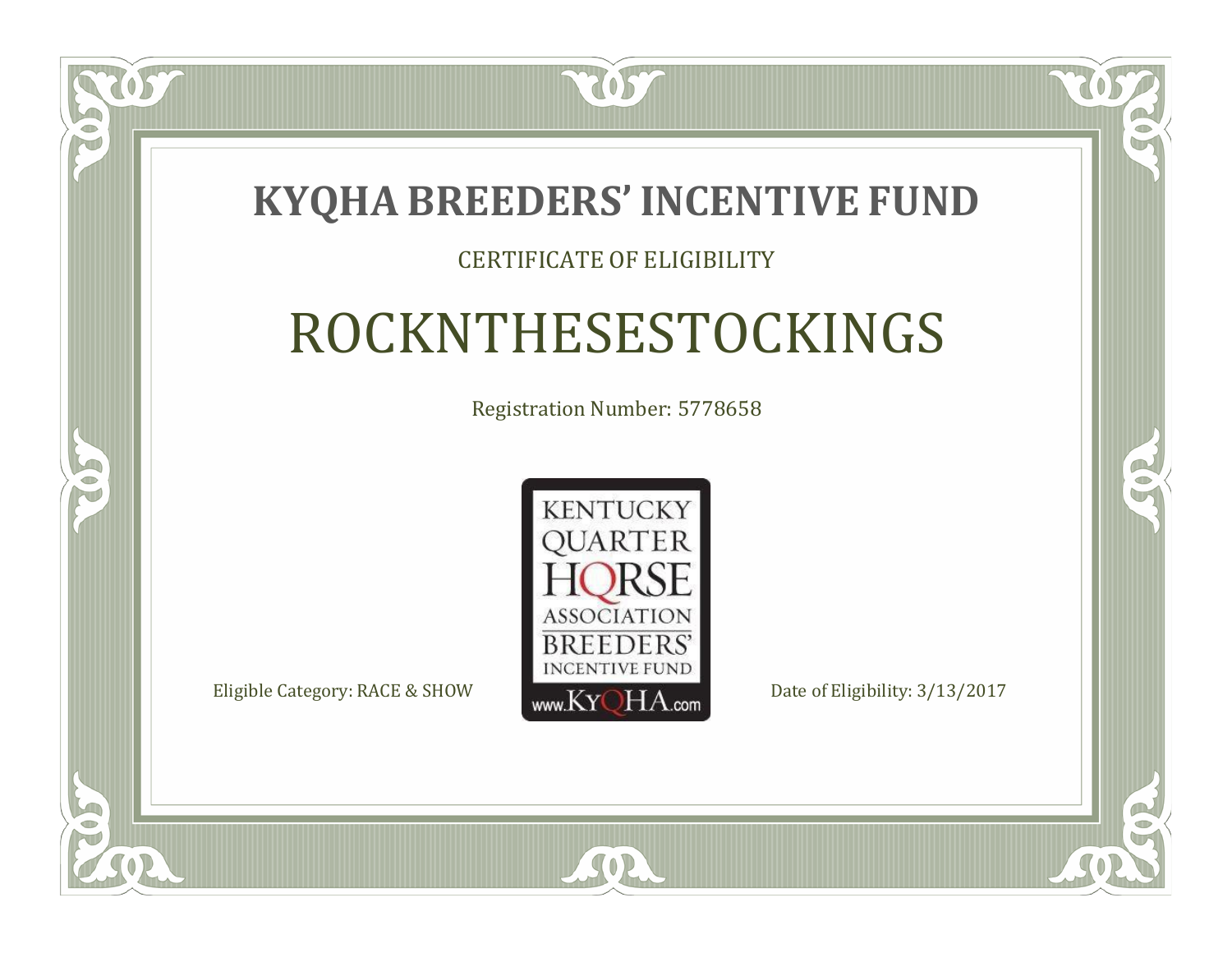

### CERTIFICATE OF ELIGIBILITY

## ROMANCIN REDNECK

Registration Number: 5761223



SOR

CO.

 $\rightarrow$ 

 $\blacksquare$ N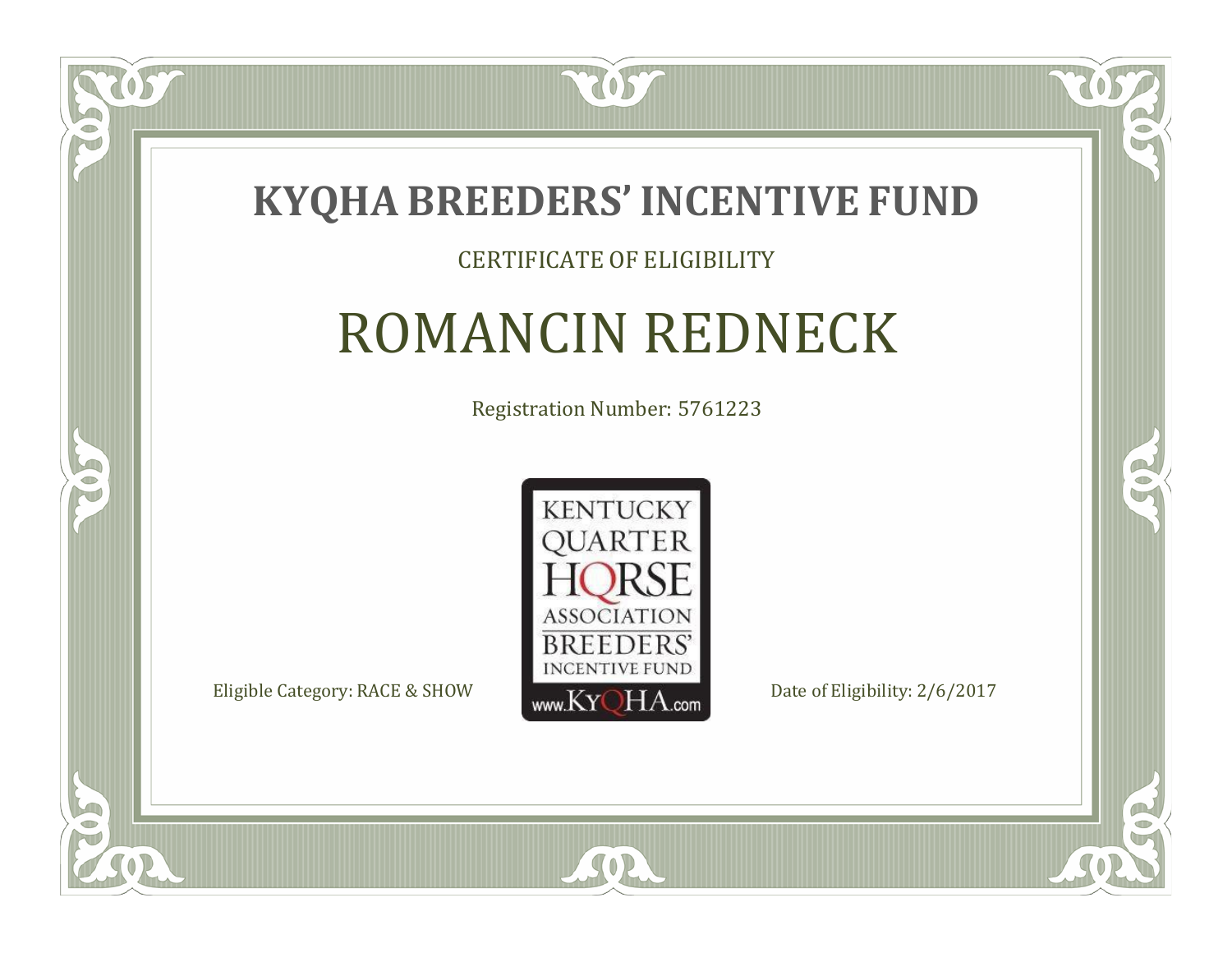

CERTIFICATE OF ELIGIBILITY

# RQ QUICK TO FIRE

Registration Number: X0728657



SOR

CO.

CO.

 $\delta S$ 

 $\Box$ NU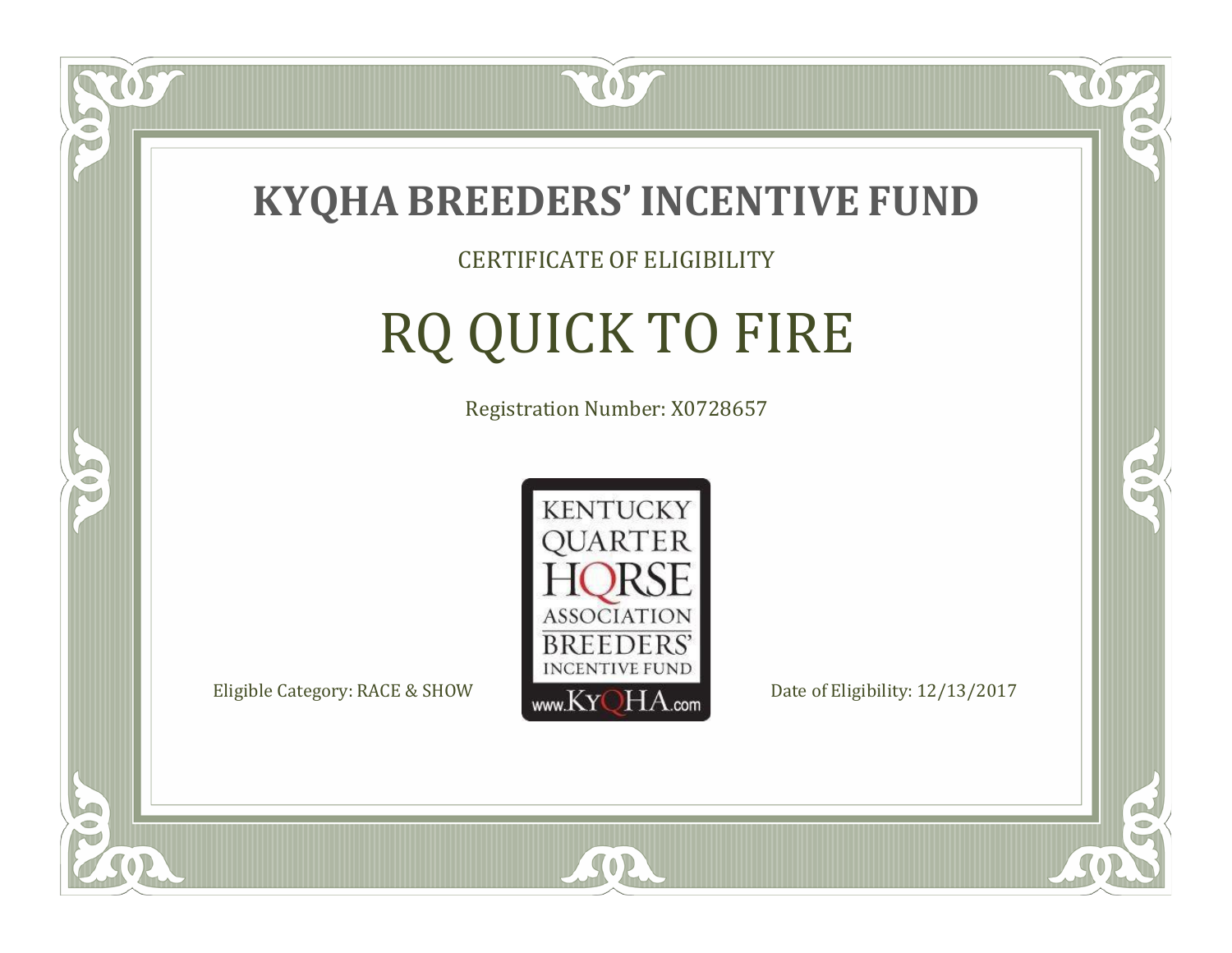

### CERTIFICATE OF ELIGIBILITY

# RQLIGHTINGSHEMIEMI

Registration Number: 5770978



SOR

CO.

 $\rightarrow$ 

 $\delta S$ 

 $\blacksquare$ N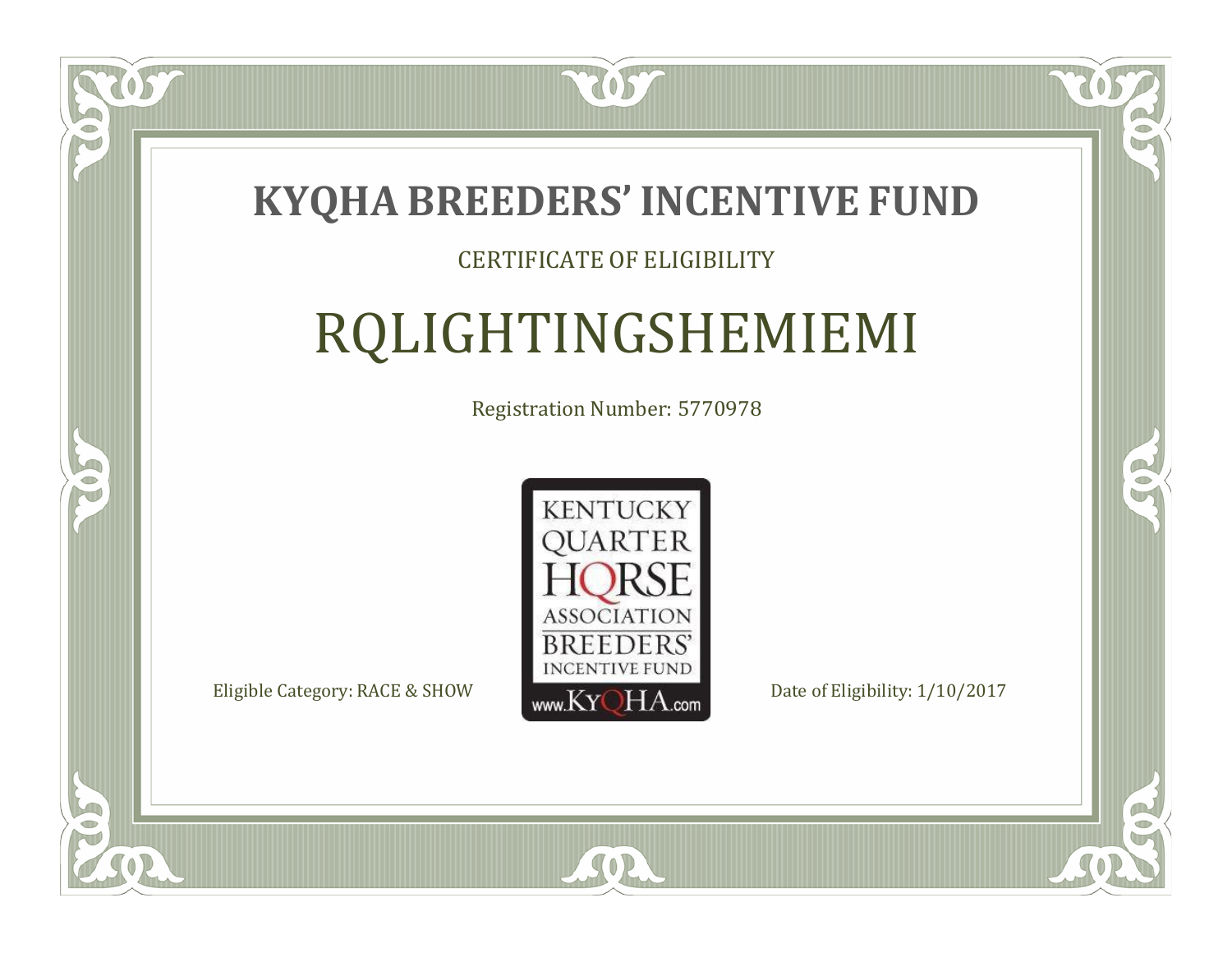

### CERTIFICATE OF ELIGIBILITY

## RUBIES N REDNECKS

Registration Number: X0728662



SOR

CO.

 $\rightarrow$ 

 $\blacksquare$ N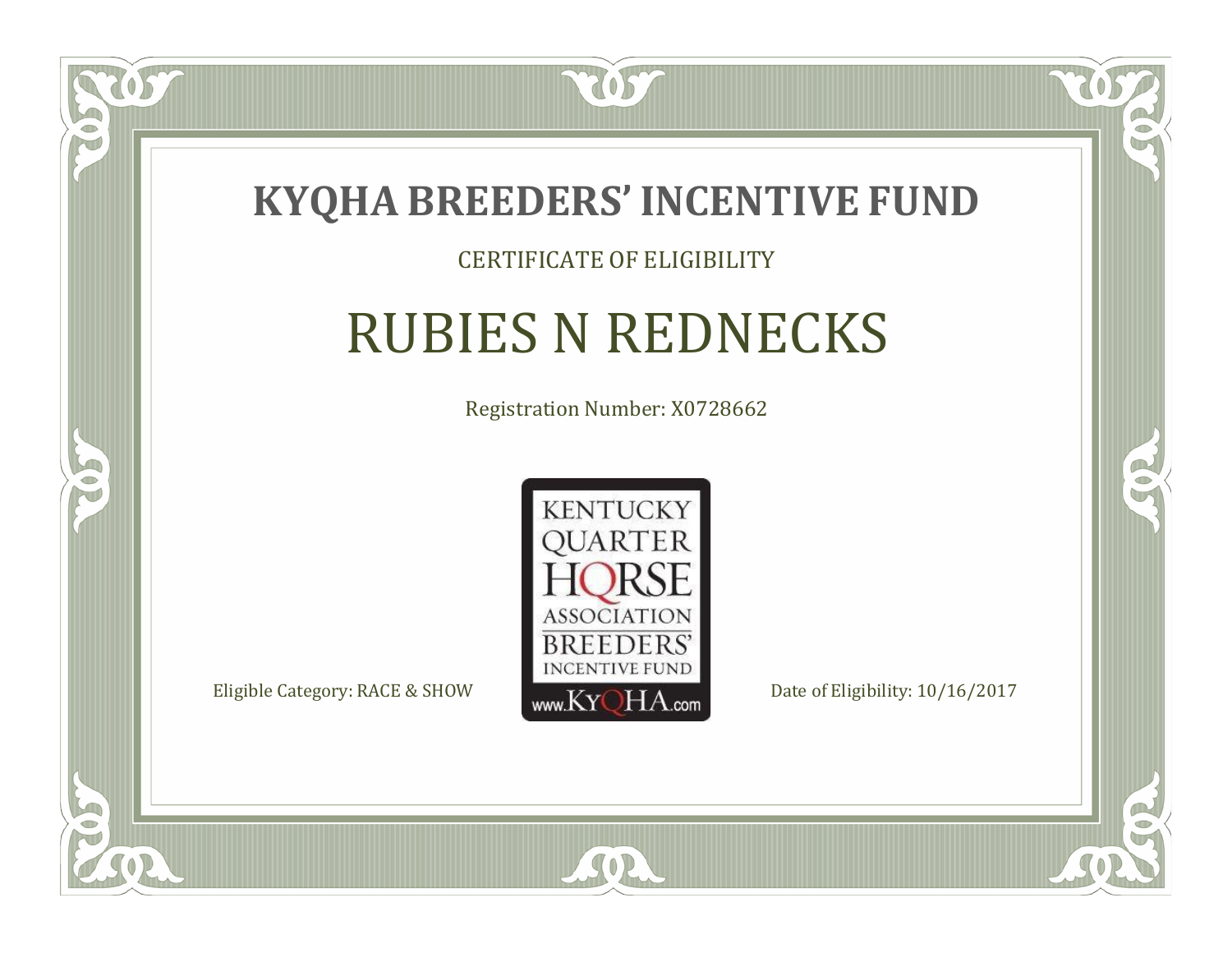

OS.

FO

5

CERTIFICATE OF ELIGIBILITY

# RUM POINT

Registration Number: 5757422



SOR

 $\mathbb{R}$ 

 $\mathbb{R}^2$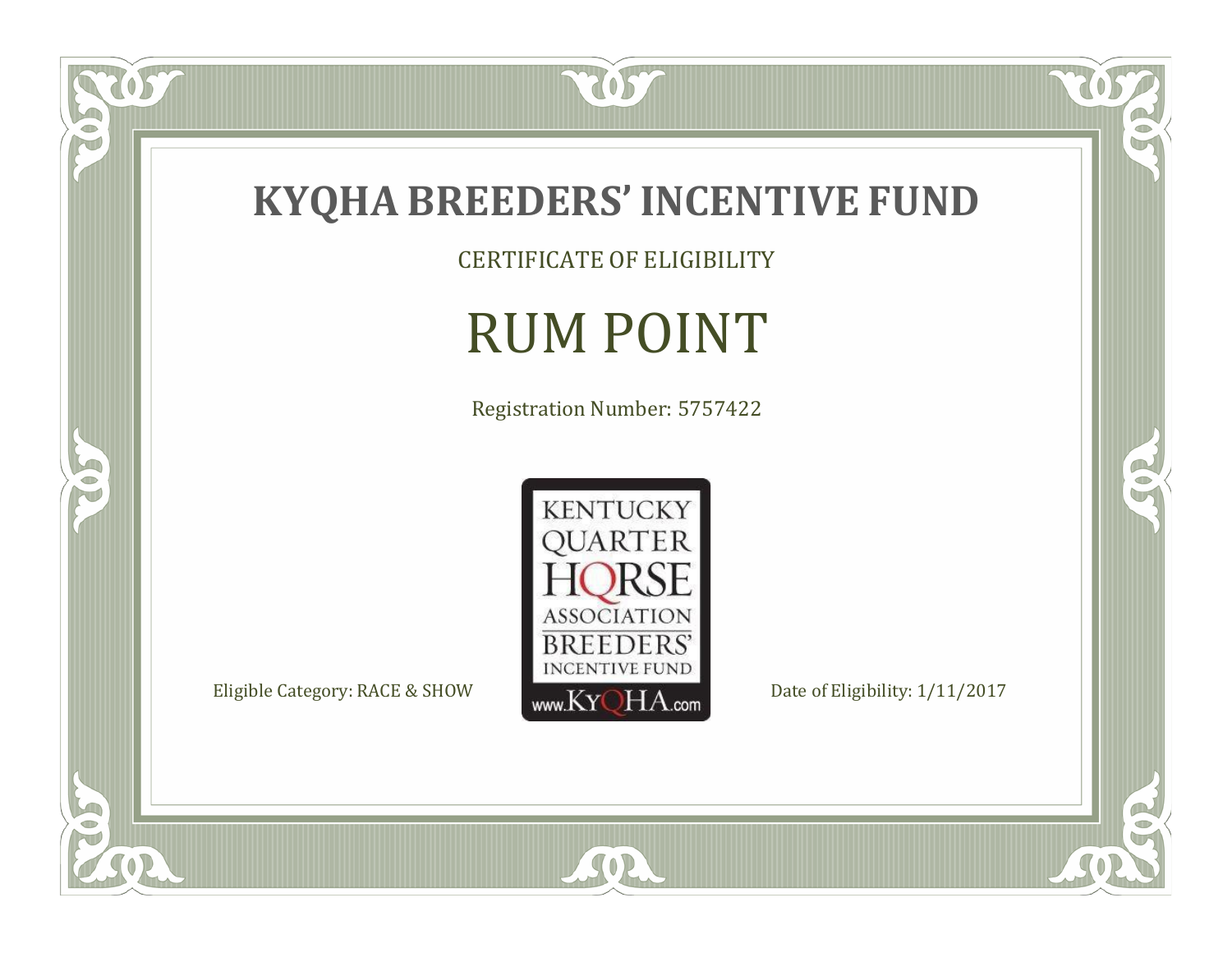

CERTIFICATE OF ELIGIBILITY

# SABRINAS TATOO

Registration Number: 5770426



SOR

CO.

 $\rightarrow$ 

 $\delta S$ 

 $\Box$ NU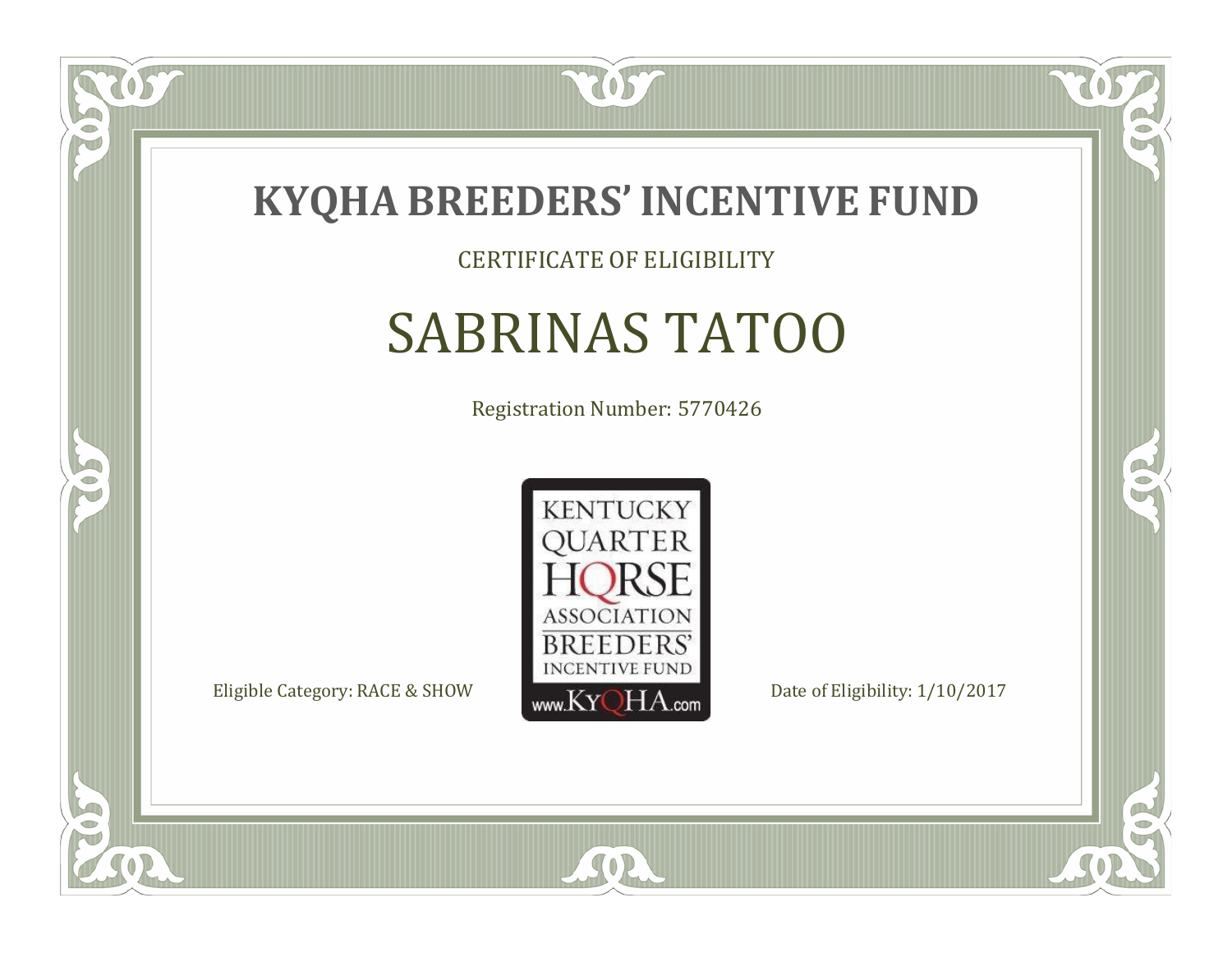

#### CERTIFICATE OF ELIGIBILITY

# SECRETLY SOUTHERN

Registration Number: 5809190



SOR

RO

 $\rightarrow$ 

 $\blacksquare$ N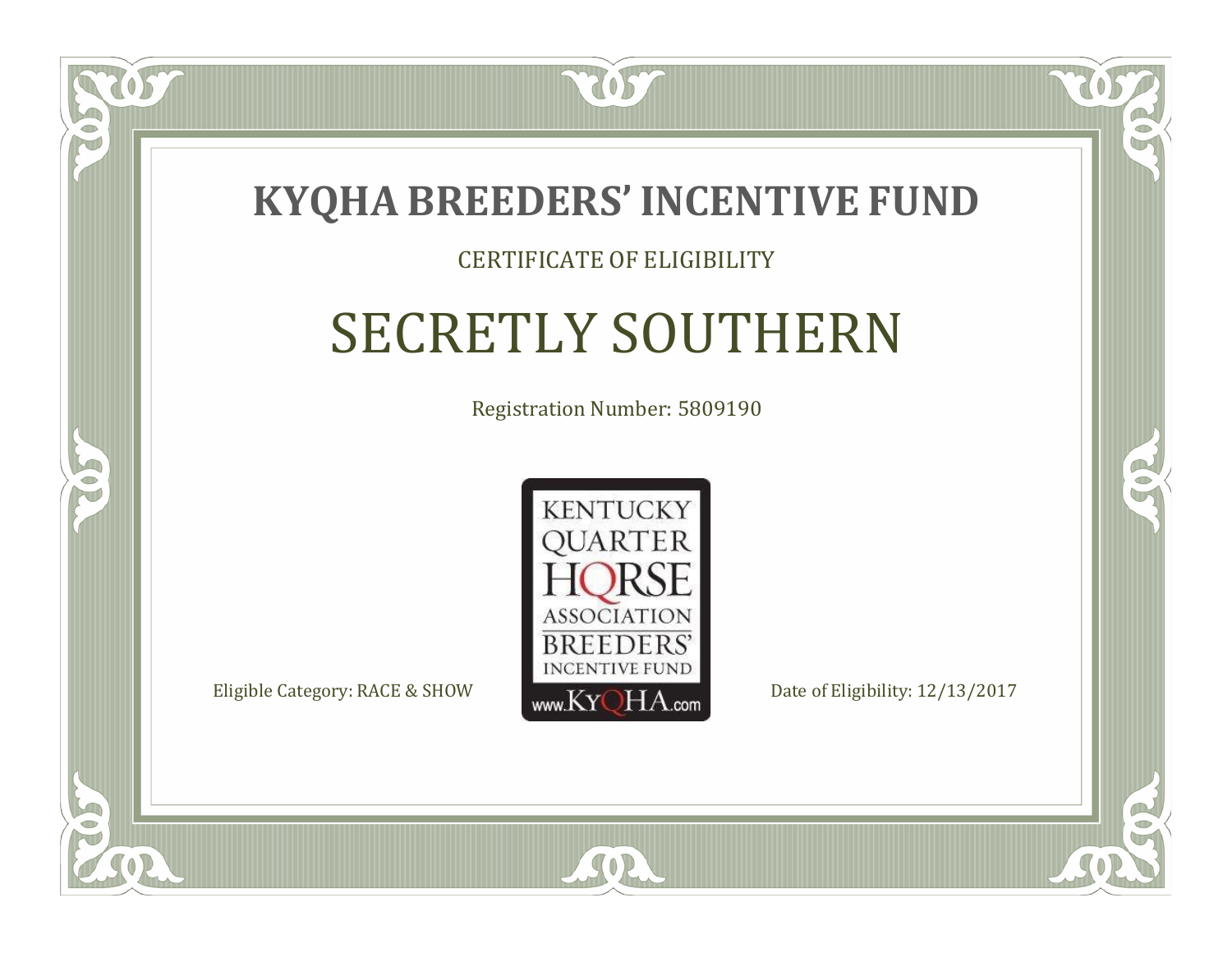

#### CERTIFICATE OF ELIGIBILITY

# SERIOUS INQUIRY ONLY

Registration Number: 5765132



SOR

RO

B.

 $\Box$ N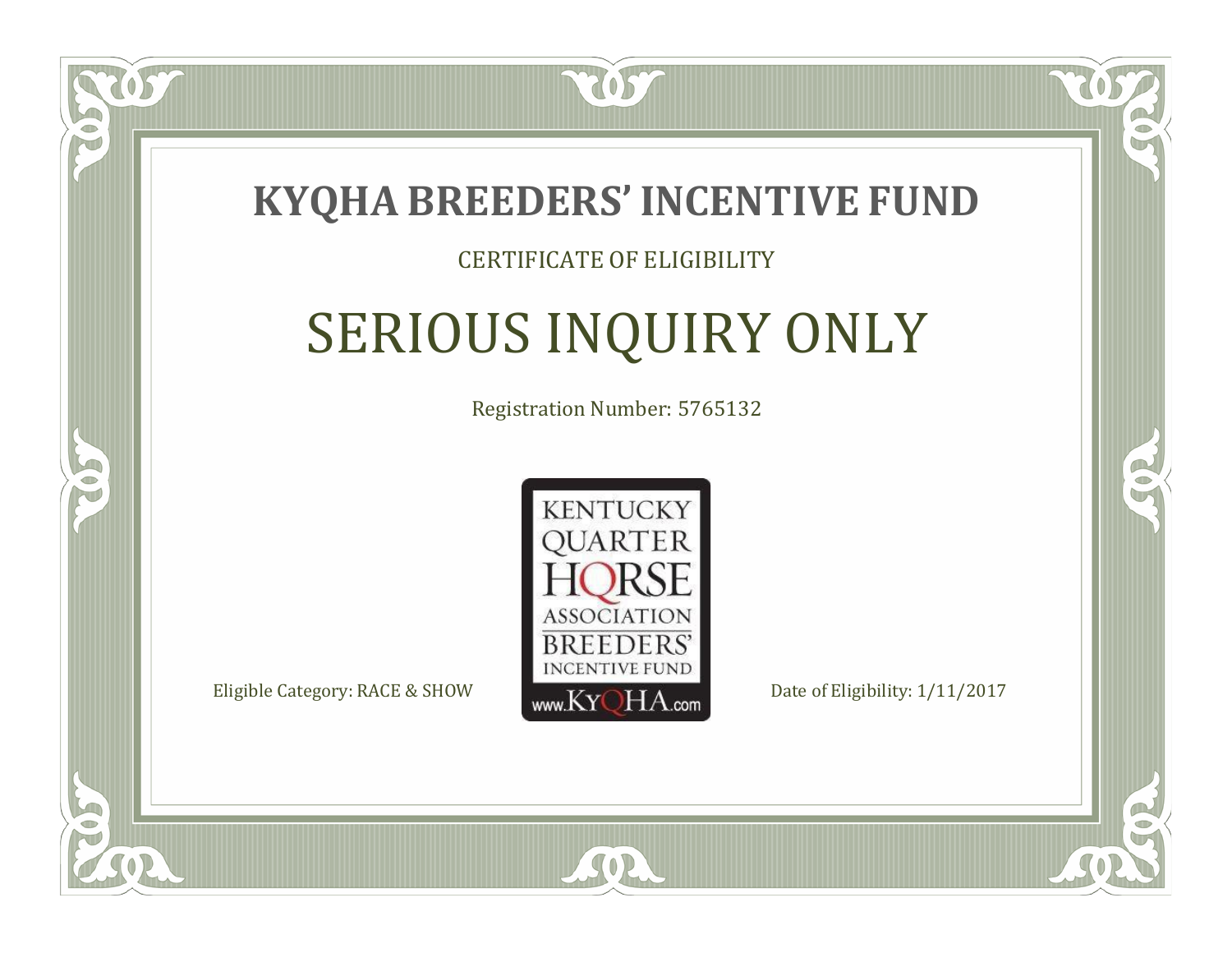### **KYQHA BREEDERS'INCENTIVE FUND**

7057

### CERTIFICATE OF ELIGIBILITY

# SHE KNOWS CHOCOLATE

Registration Number: 5819441



SOR

RO

P.

 $\Box$ N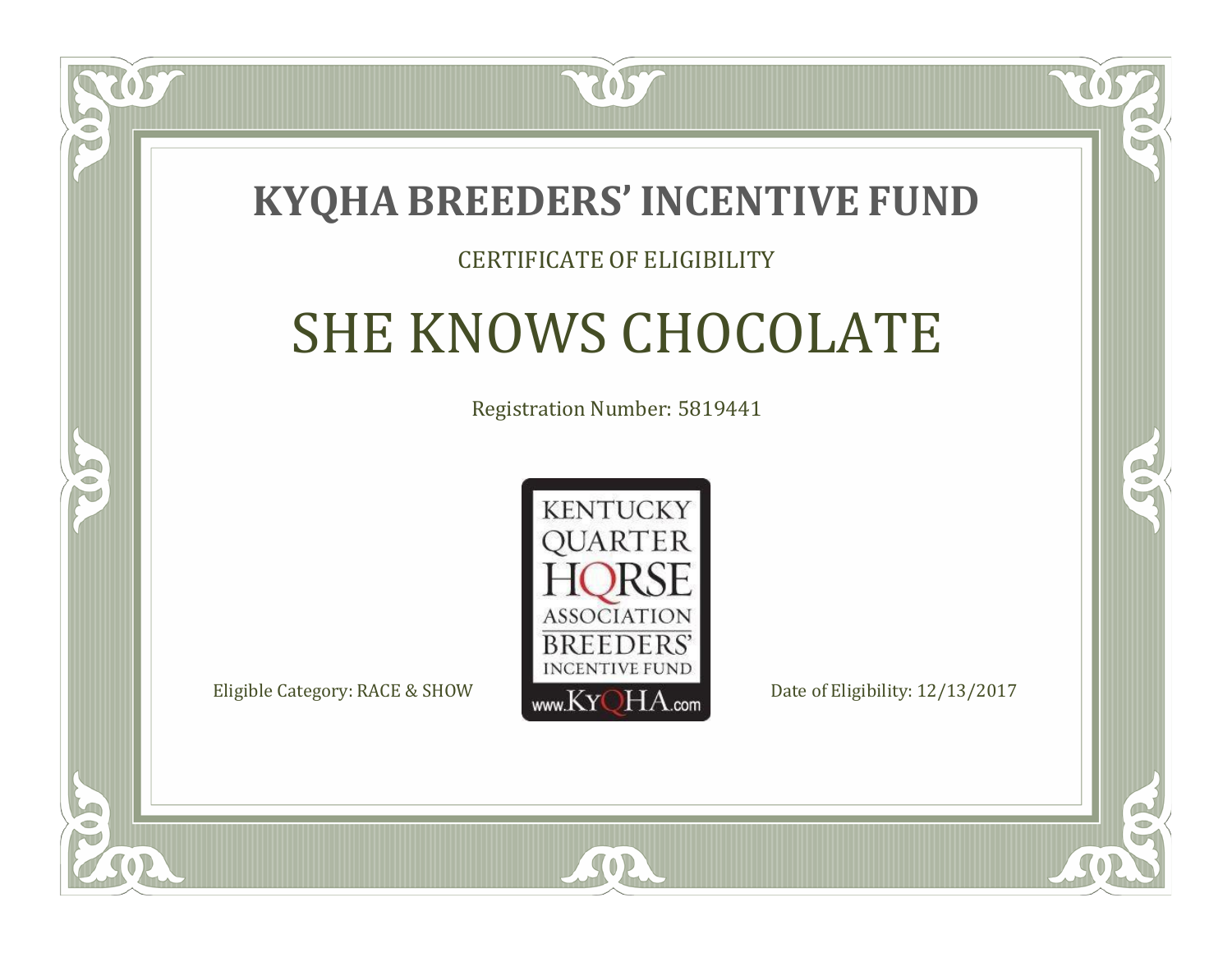

#### CERTIFICATE OF ELIGIBILITY

# SHES SO SOUTHERN

Registration Number: 5736226



SOR

RO

B

 $\Box$ N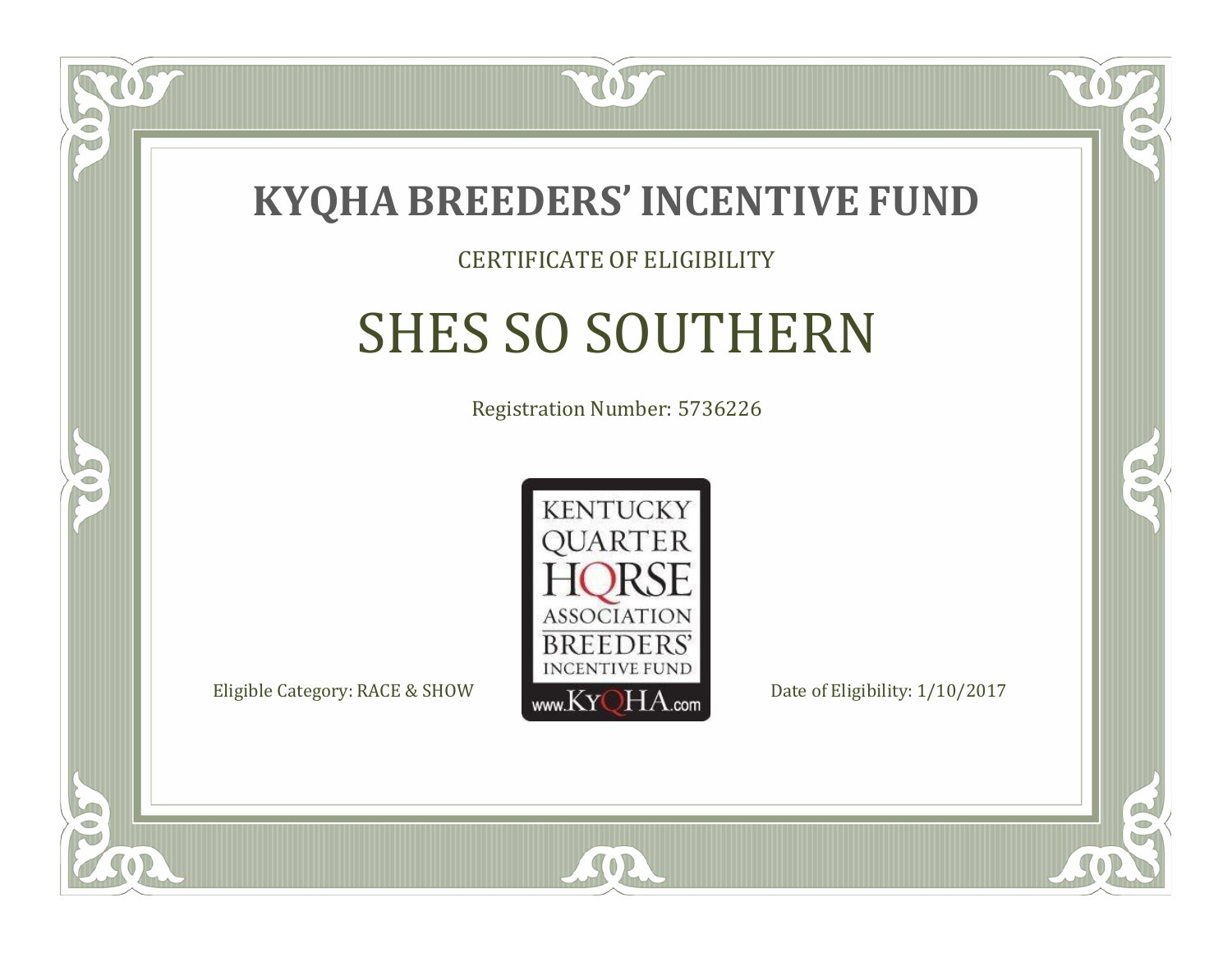

#### CERTIFICATE OF ELIGIBILITY

### SHESA SWEET LOPER

Registration Number: 5773332



SOR

RO

B

 $\Box$ N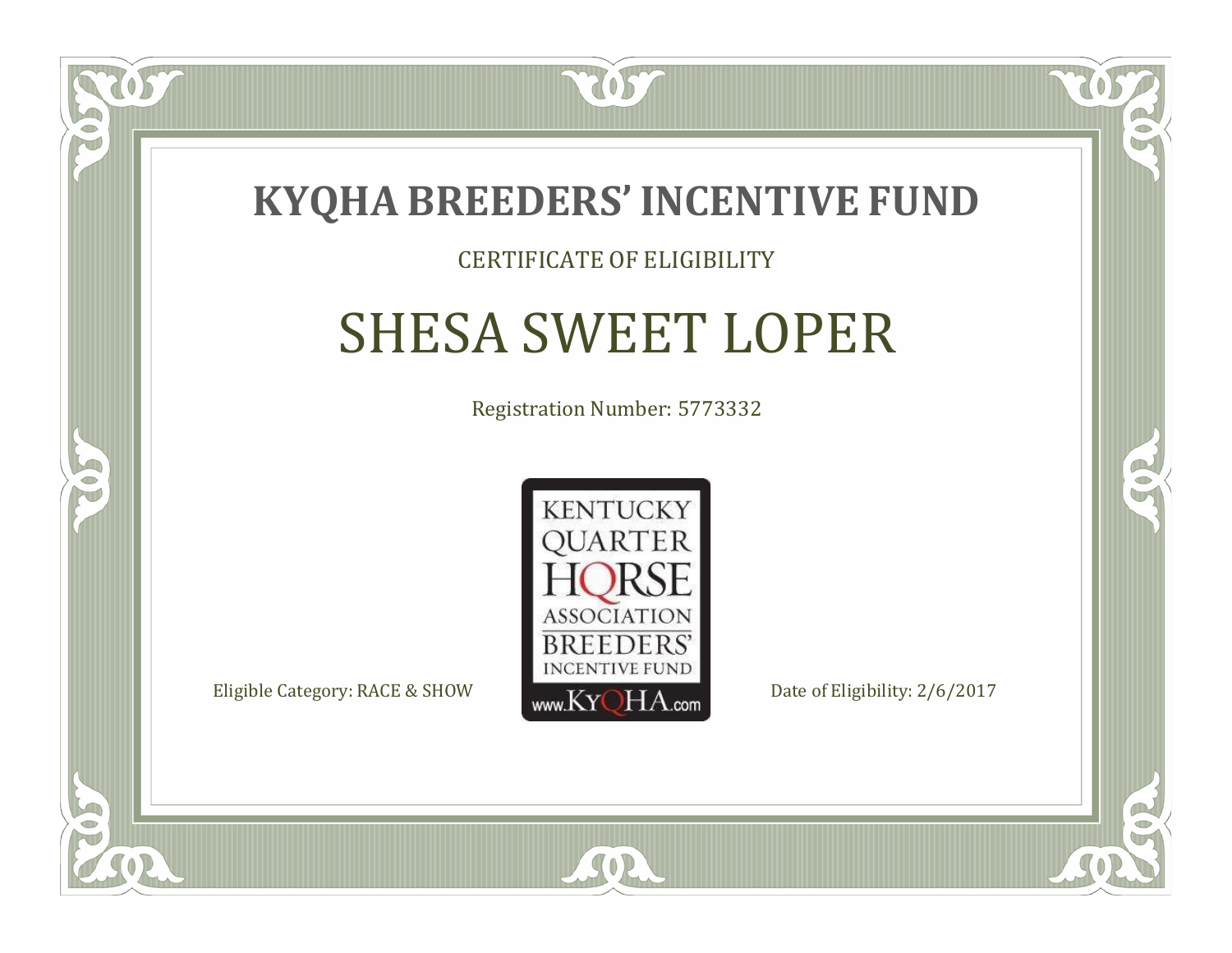

CERTIFICATE OF ELIGIBILITY

# SHEZ ENOUGH

Registration Number: 5763064



SOR

US

 $\bullet$ NU

5

CO.

 $\rightarrow$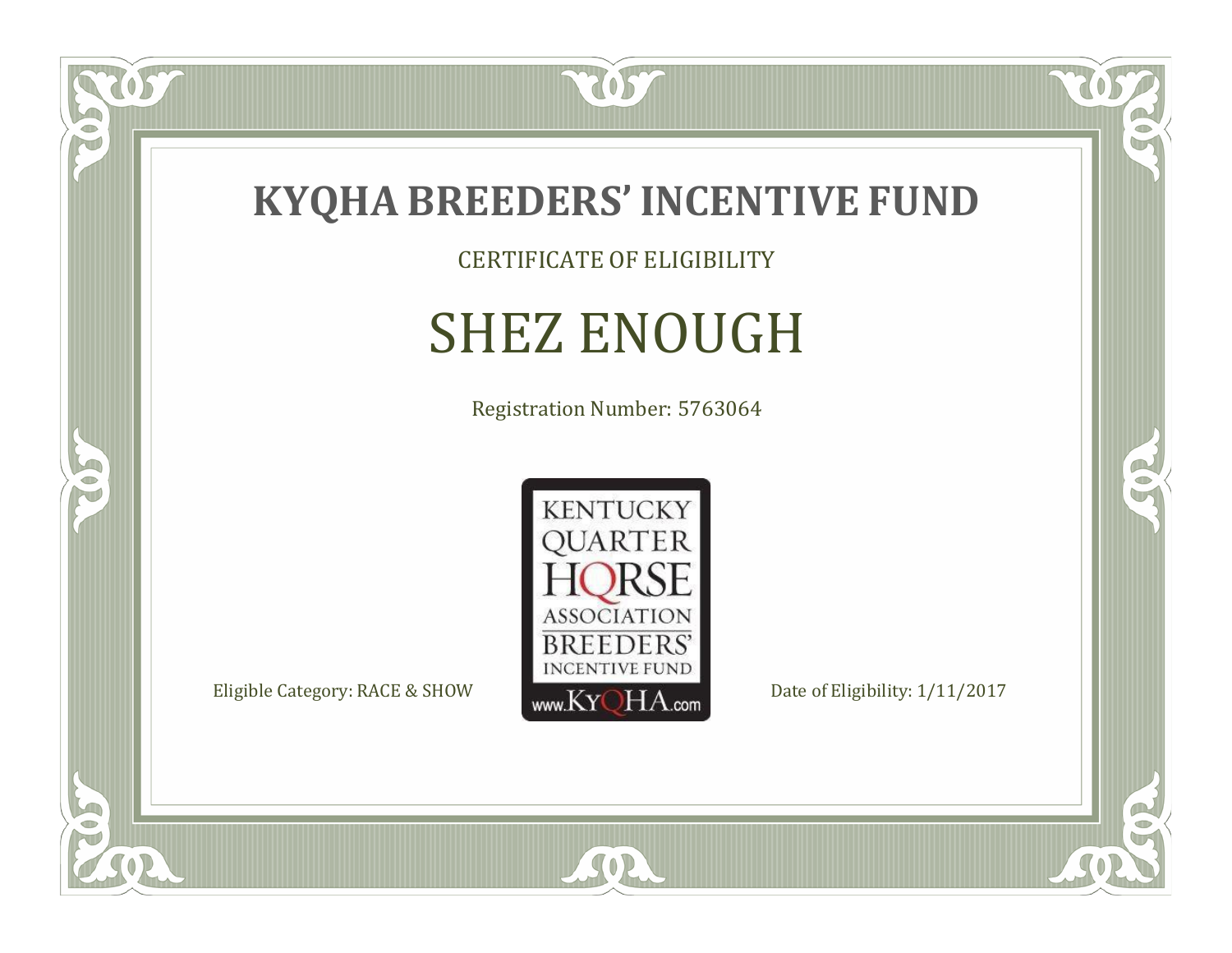

CERTIFICATE OF ELIGIBILITY

# SHEZ GOLD

Registration Number: 5812253



SOR

 $\mathbb{R}$ 

 $\mathbb{R}^2$ 

 $\overline{OS}$ 

 $\bullet$ N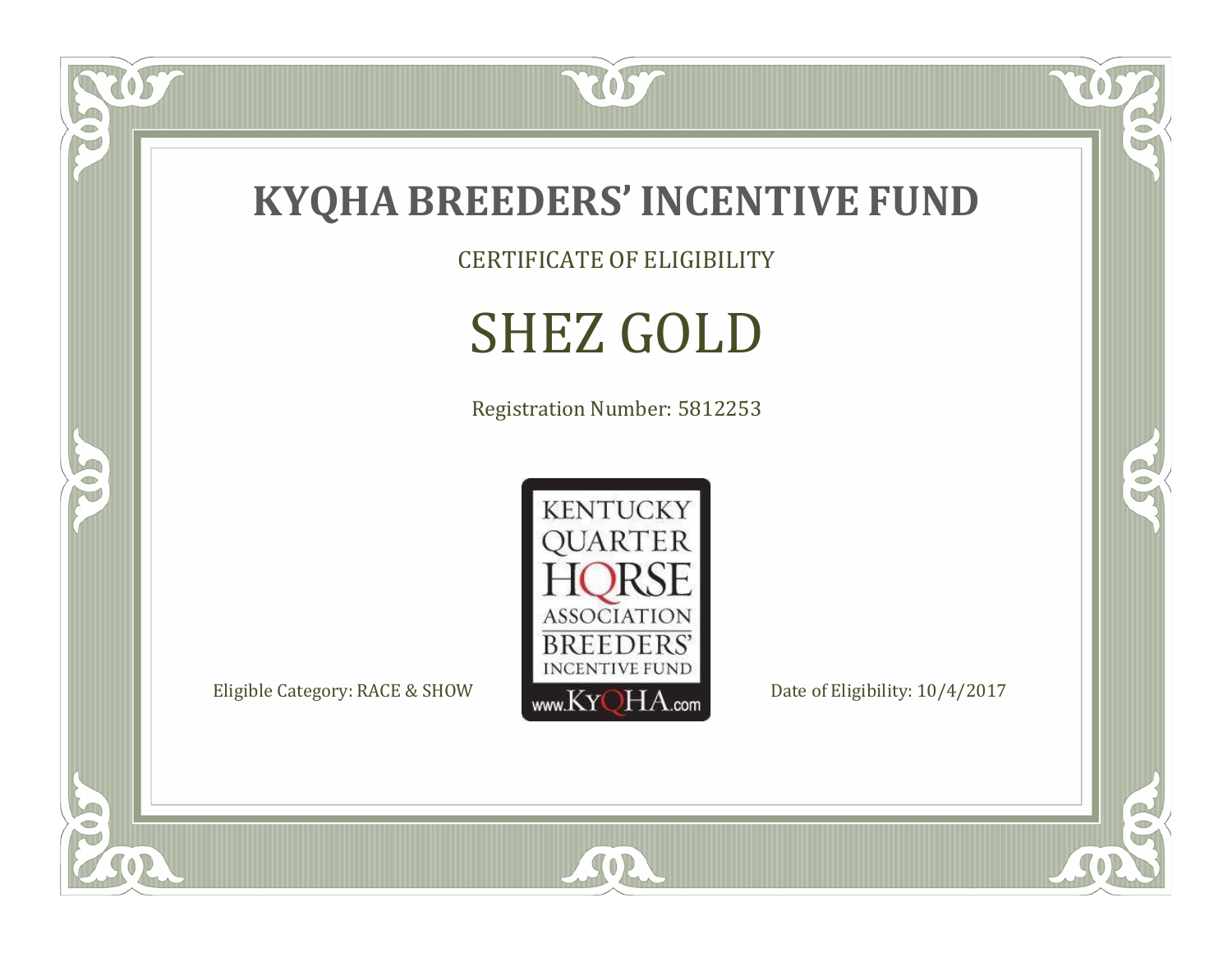

#### CERTIFICATE OF ELIGIBILITY

### SHININ LIKE GOLD

Registration Number: 5815654



CO.

B

057

 $\bullet$ NU

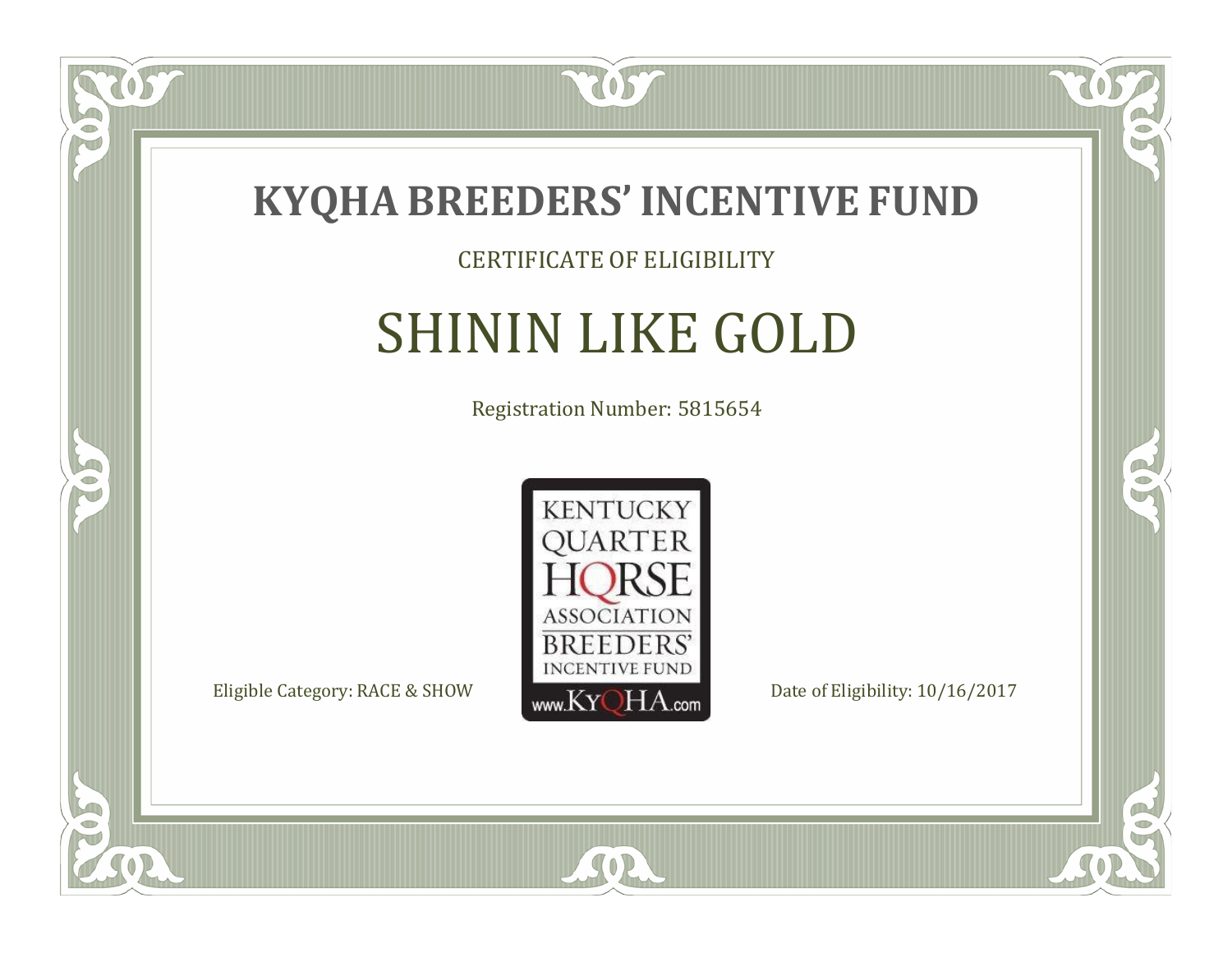

CERTIFICATE OF ELIGIBILITY

# SHINING FAME

Registration Number: X0724806



SOR

CO.

 $\rightarrow$ 

 $\delta S$ 

 $\bullet$ NU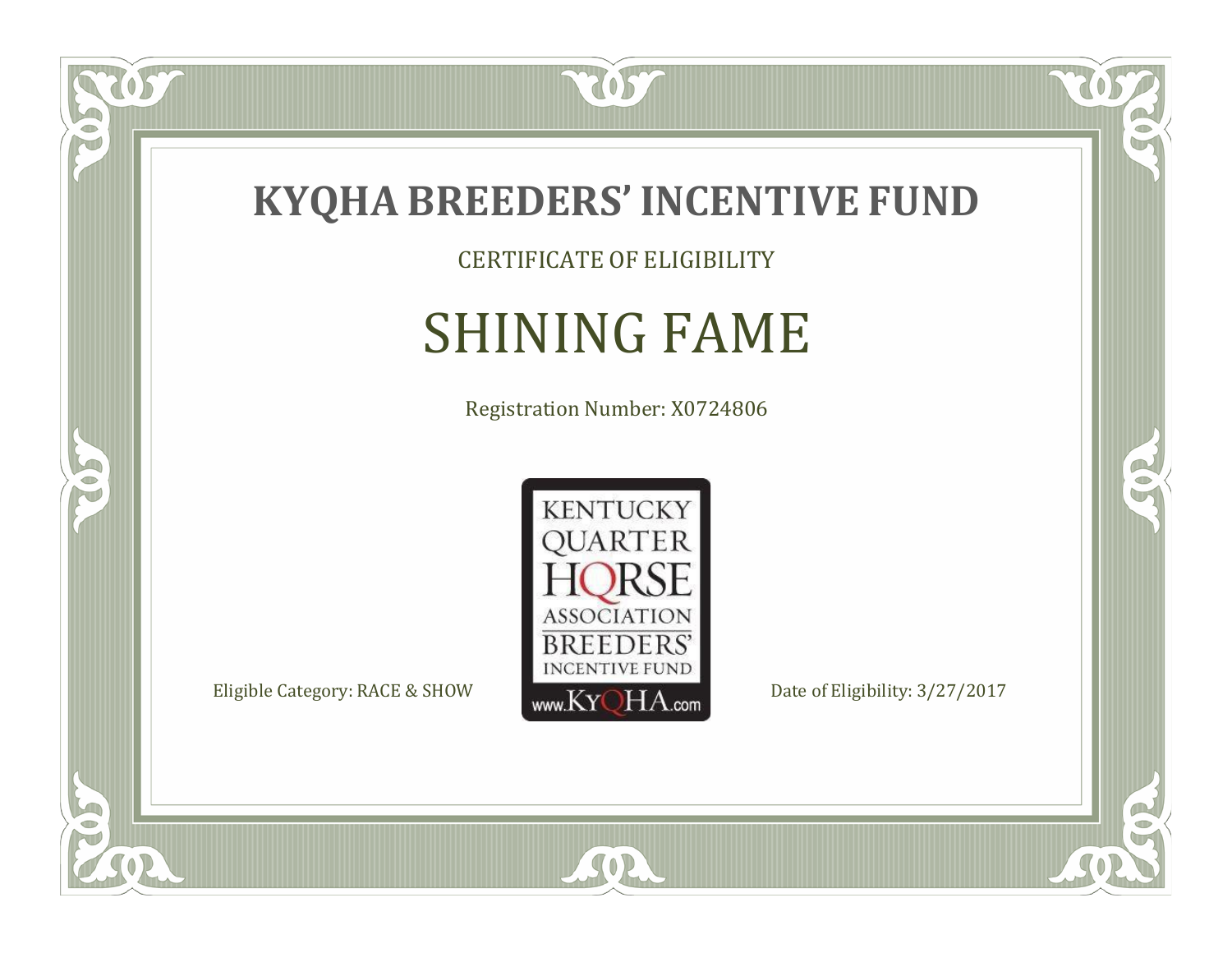

#### CERTIFICATE OF ELIGIBILITY

### SHOWEM MY REBEL SIDE

Registration Number: 5815657



SOR

RO

CO.

 $\Box$ T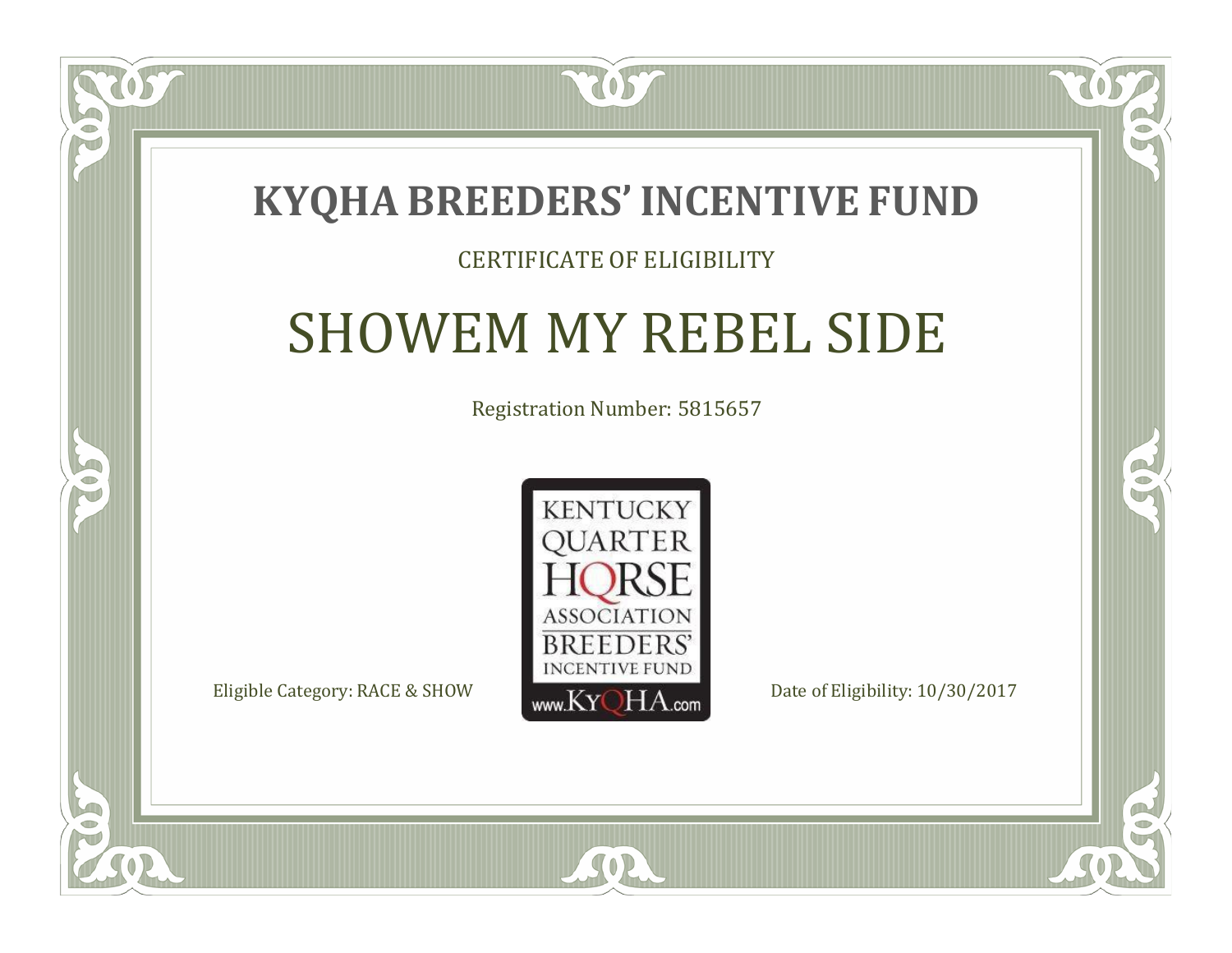

#### CERTIFICATE OF ELIGIBILITY

## SKIPPA SWEET LENITA

Registration Number: 5579721



SOR

CO.

 $\rightarrow$ 

 $\blacksquare$ N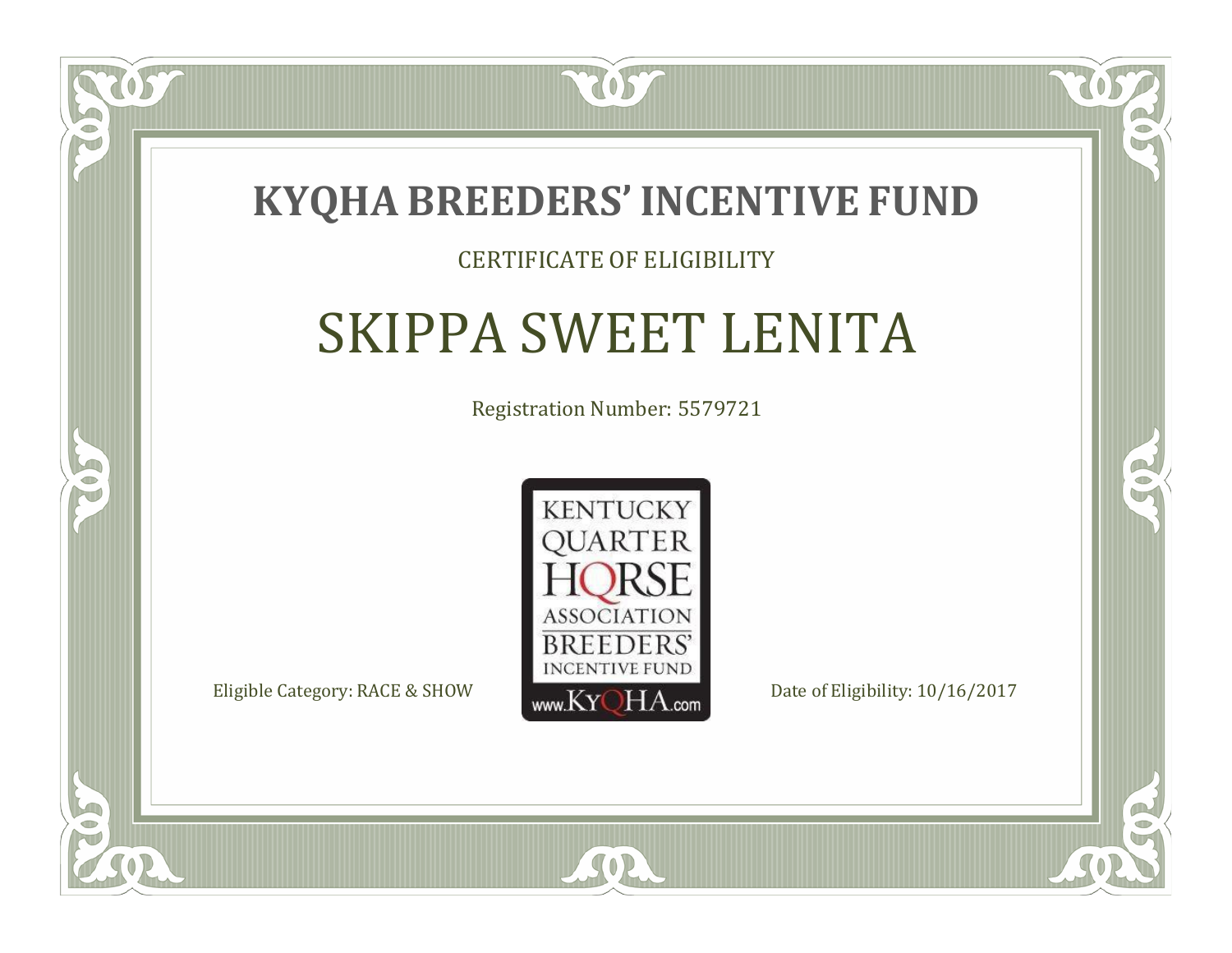

#### CERTIFICATE OF ELIGIBILITY

## SOUTHERN AT HEART

Registration Number: 5741284



 $SO2$ 

CO.

 $\rightarrow$ 

 $\Box$ N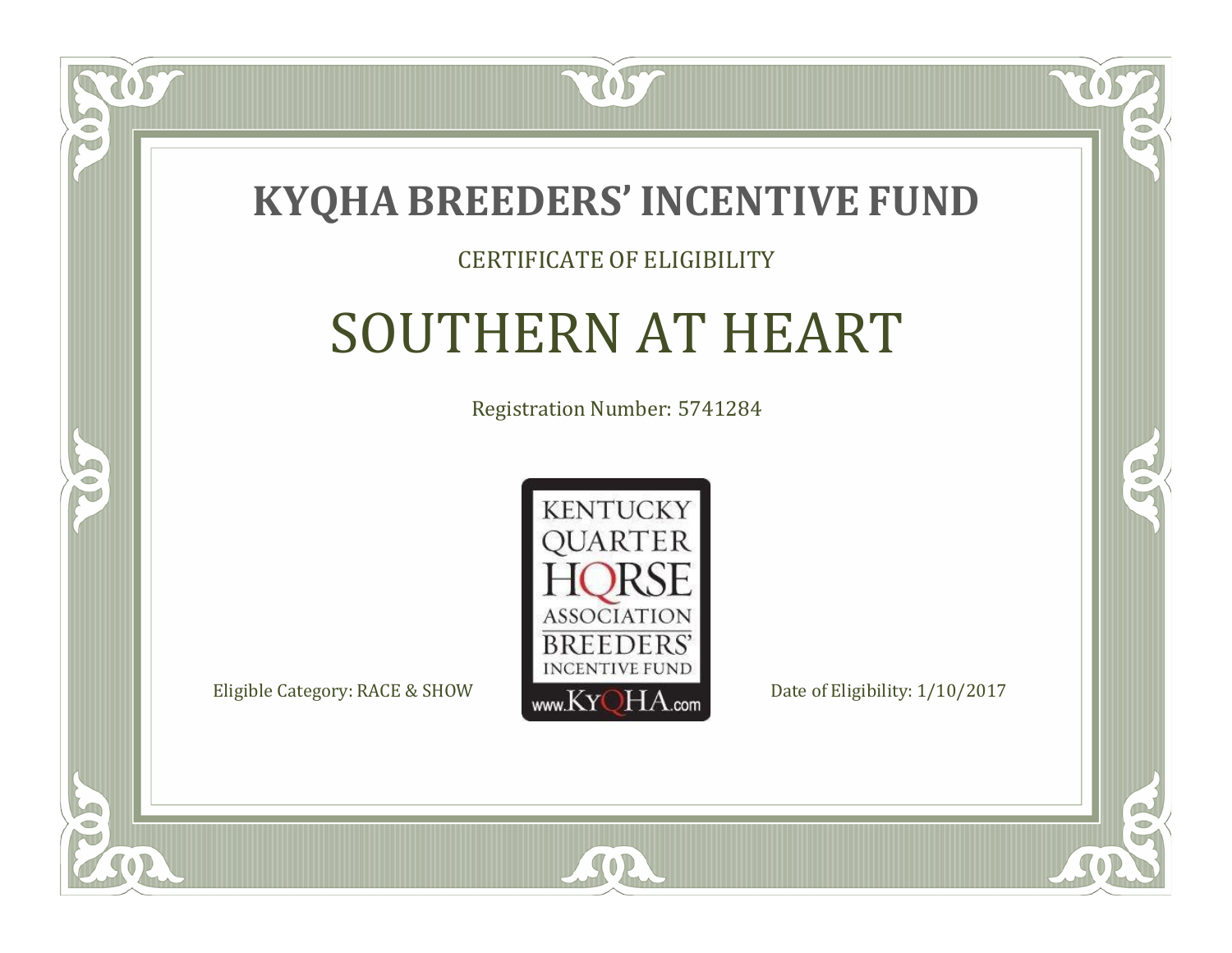

#### CERTIFICATE OF ELIGIBILITY

# SOUTHERN CHARITY

Registration Number: 5812891



SOR

CO.

 $\rightarrow$ 

 $\Box$ N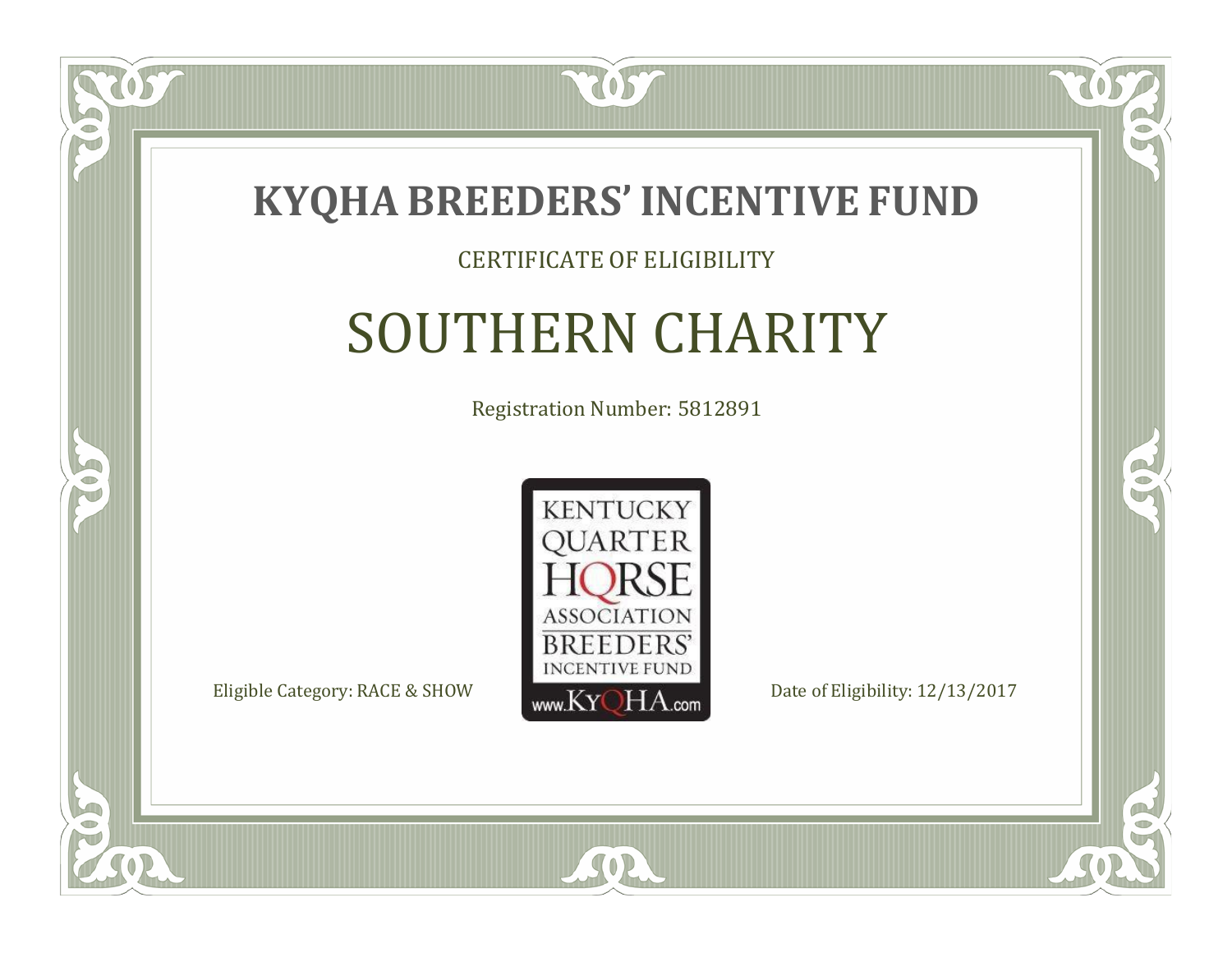

#### CERTIFICATE OF ELIGIBILITY

# SOUTHERN DEBUTANT

Registration Number: 5753204



SOR

CO.

 $\rightarrow$ 

 $\blacksquare$ N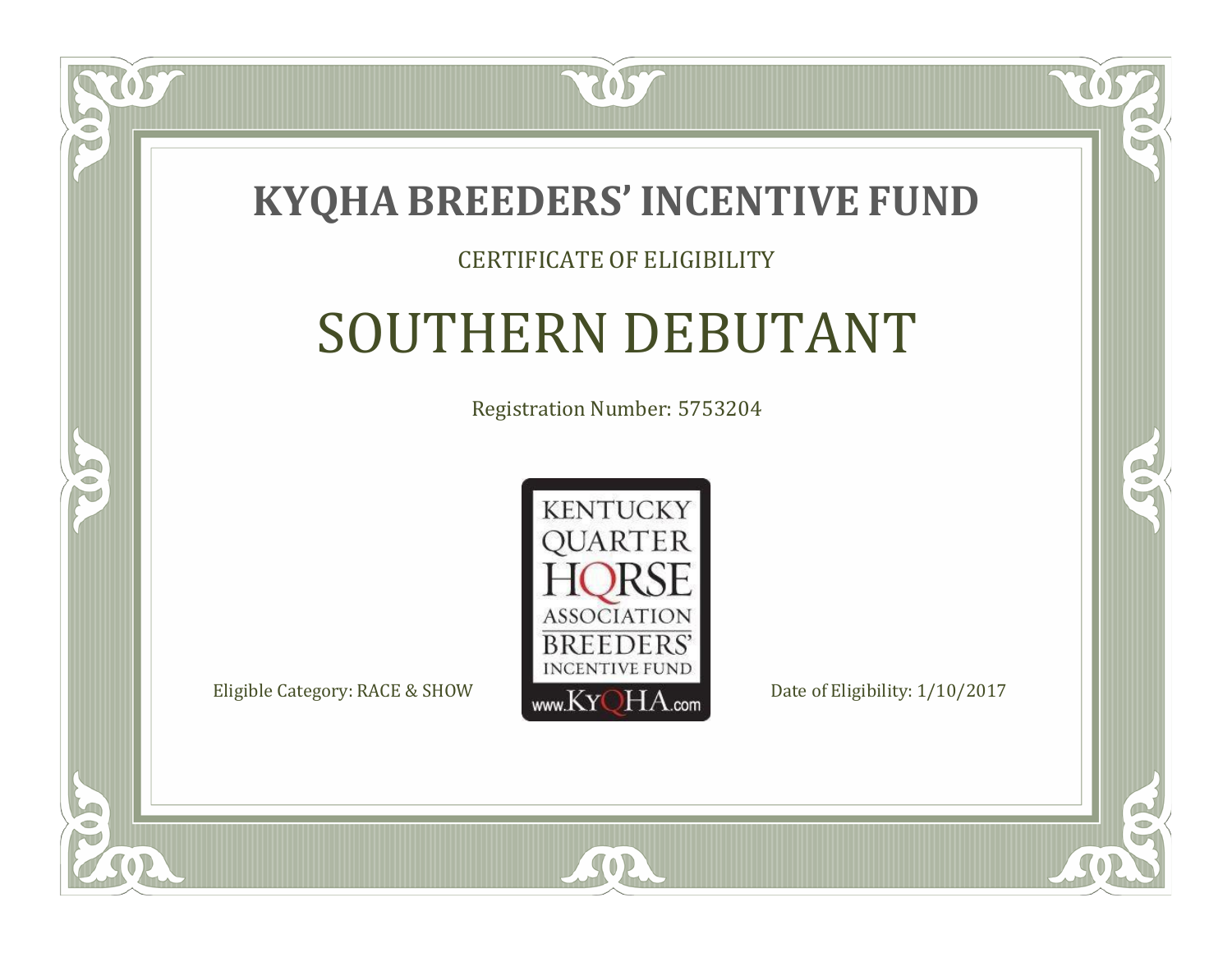

#### CERTIFICATE OF ELIGIBILITY

## SOUTHERN DECADENCE

Registration Number: 5811976



RO

CO.

 $\Box$ T

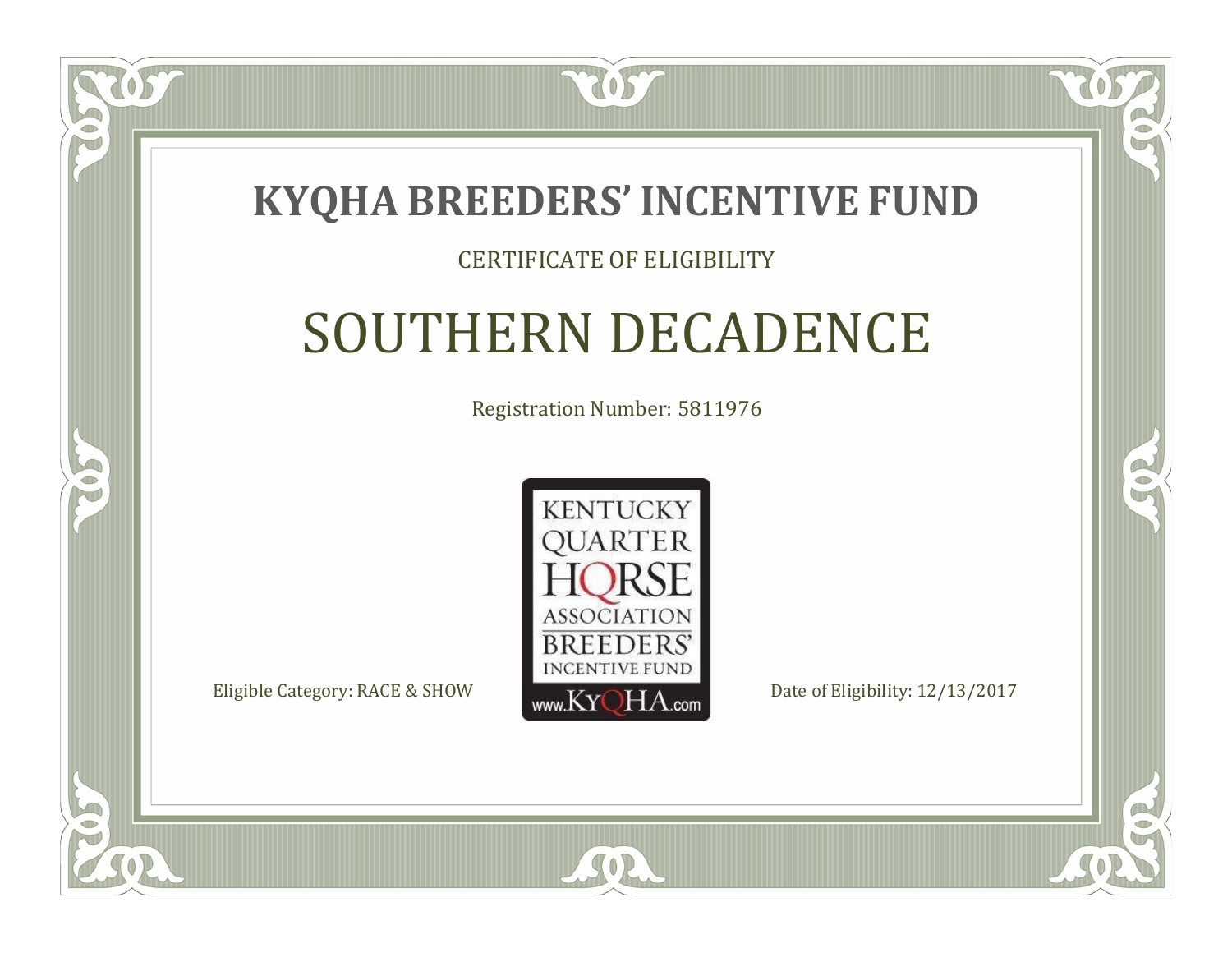

#### CERTIFICATE OF ELIGIBILITY

### SOUTHERN DREAMIN

Registration Number: 5753991



SOR

ÒS

 $\Box$ NU

5

CO.

 $\rightarrow$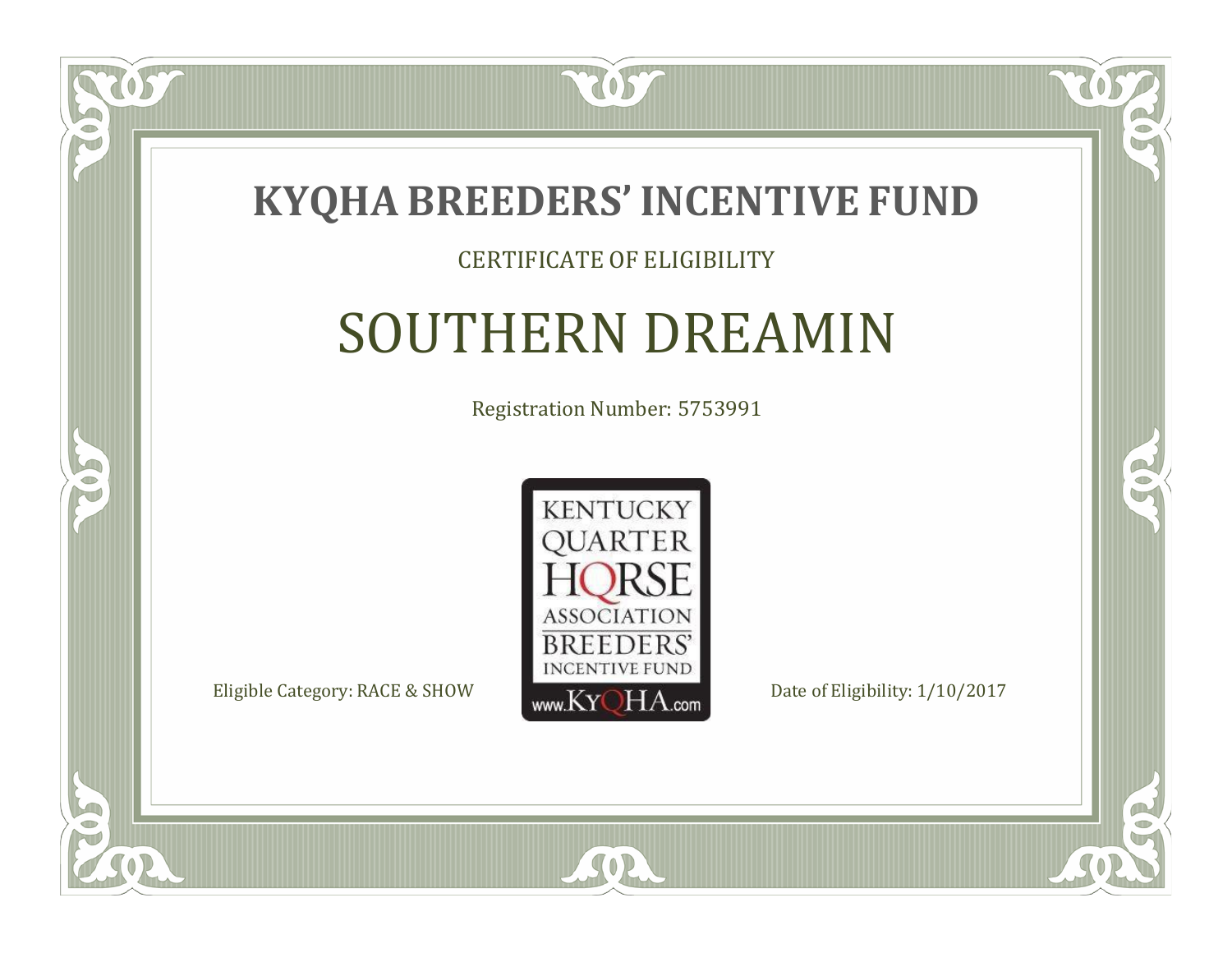### **KYQHA BREEDERS'INCENTIVE FUND**

2057

#### CERTIFICATE OF ELIGIBILITY

# SOUTHERN INCLINATION

Registration Number: 5758070



SOR

CO.

 $\rightarrow$ 

 $\blacksquare$ N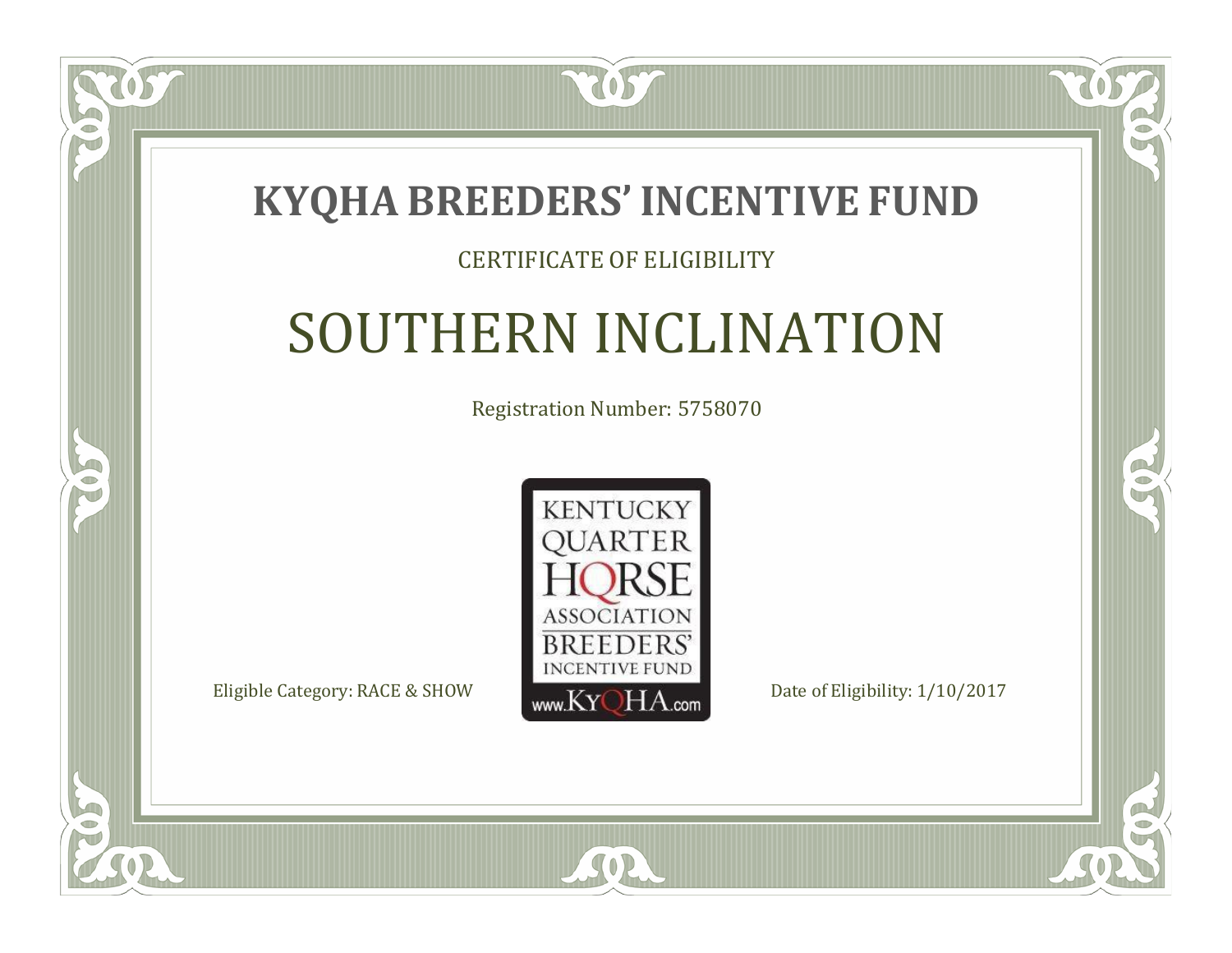

#### CERTIFICATE OF ELIGIBILITY

## SOUTHERN IRONS

Registration Number: X0727968



 $SO2$ 

CO.

 $\rightarrow$ 

US

 $\Box$ NU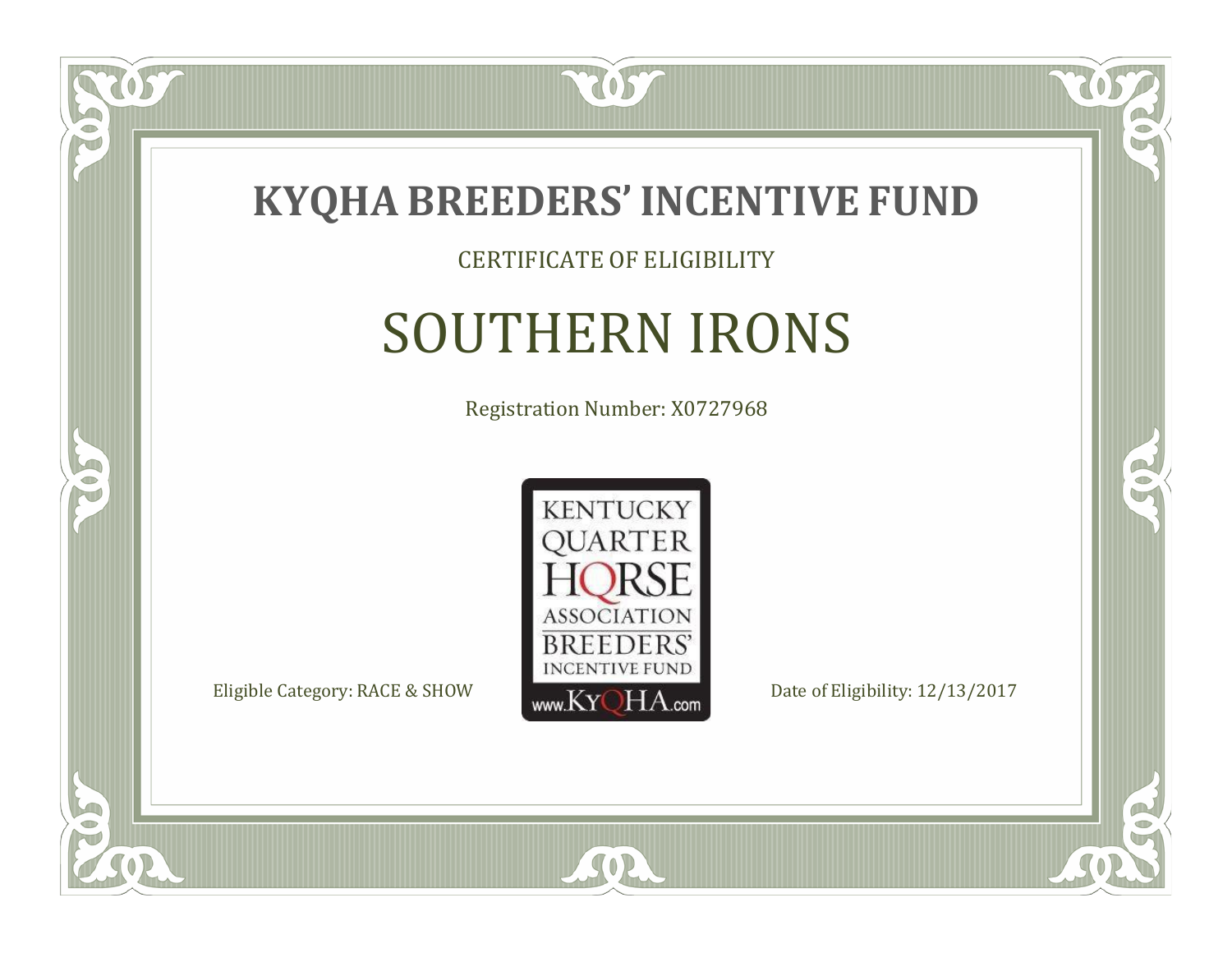

#### CERTIFICATE OF ELIGIBILITY

# SOUTHERN LIVIN

Registration Number: 5803537



 $\mathbb{R}$ 

 $\rightarrow$ 

 $\overline{OS}$ 

 $\bullet$ NU

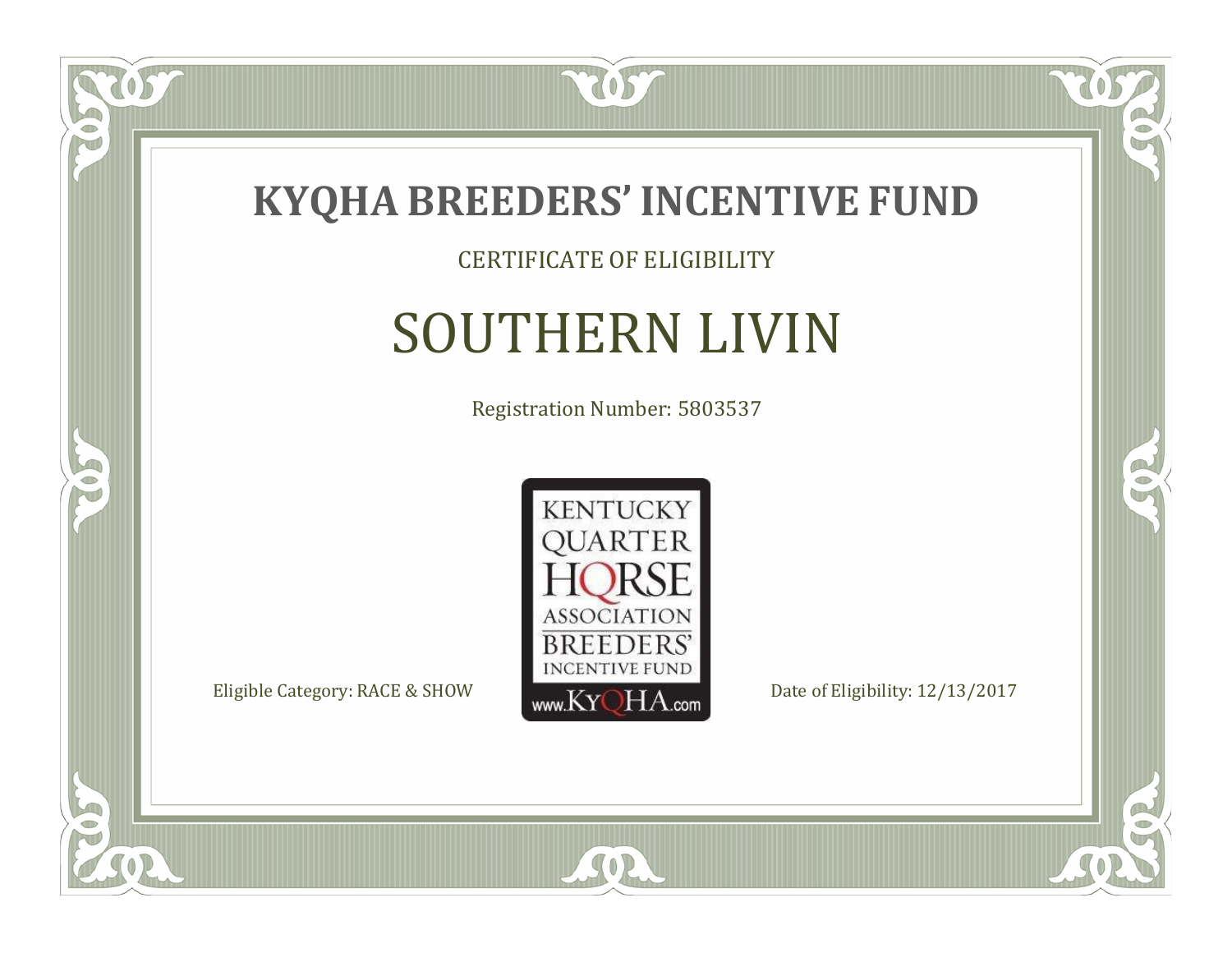

#### CERTIFICATE OF ELIGIBILITY

## SOUTHERN MACHINE

Registration Number: 5835550



SOR

CO.

 $\rightarrow$ 

 $\Box$ N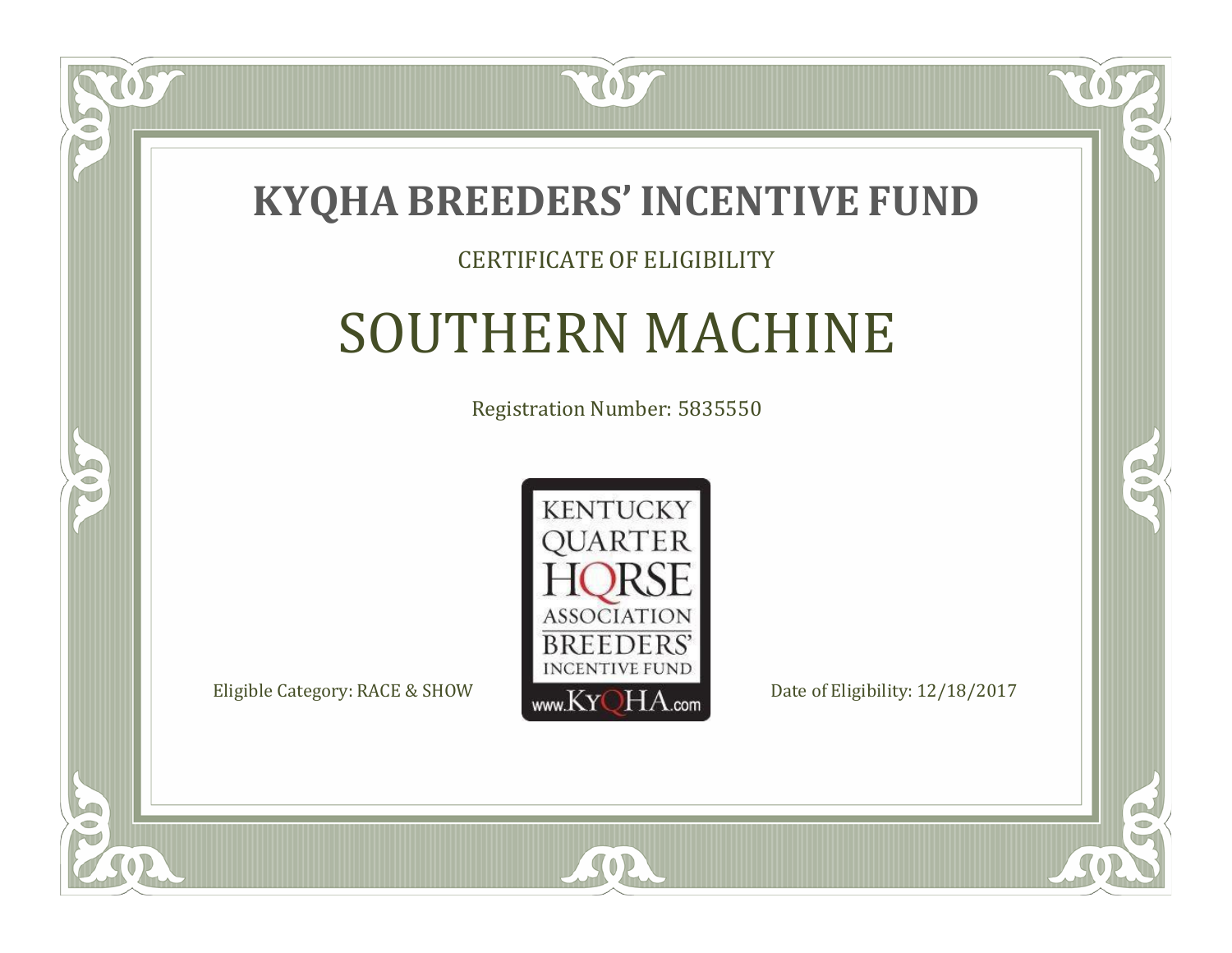### **KYQHA BREEDERS'INCENTIVE FUND**

2057

#### CERTIFICATE OF ELIGIBILITY

# SOUTHERN PROMOTIONS

Registration Number: 5740173



SOR

CO.

 $\rightarrow$ 

 $\Box$ N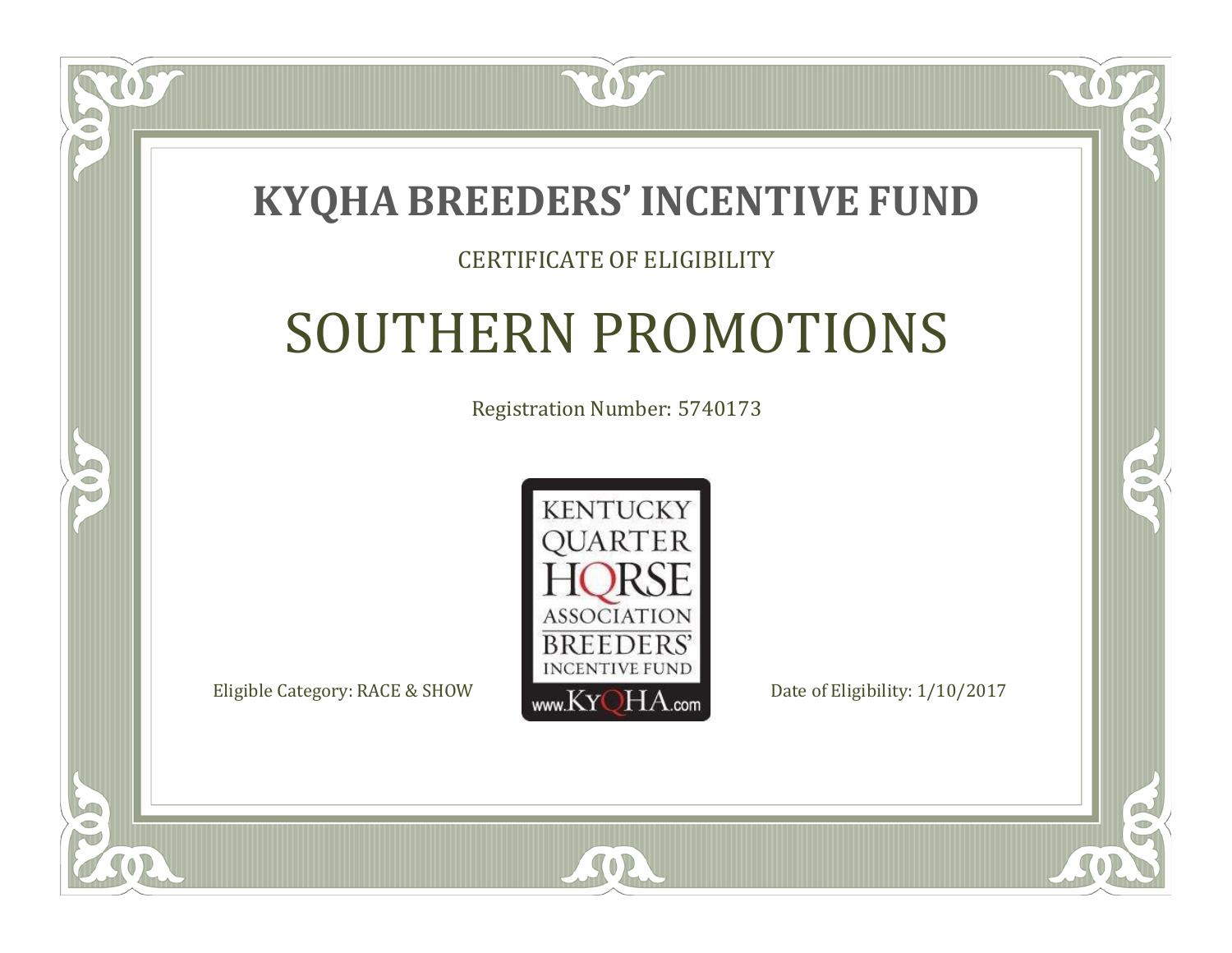

#### CERTIFICATE OF ELIGIBILITY

### SOUTHERN SWAG

Registration Number: 5811936



SOR

CO.

 $\rightarrow$ 

057

 $\Box$ NU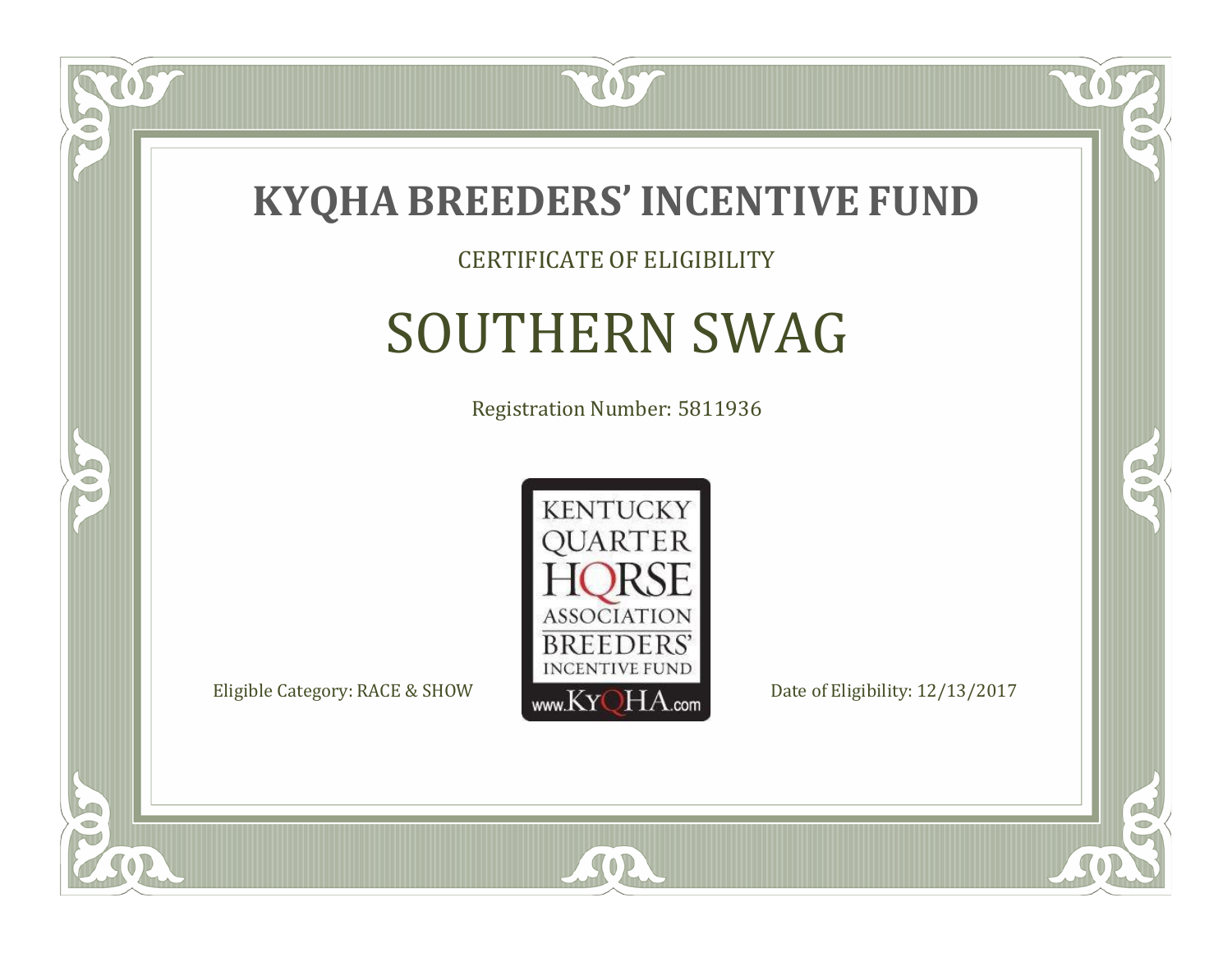

#### CERTIFICATE OF ELIGIBILITY

### SOUTHERN WHISPERS

Registration Number: 5811933



CO.

 $\rightarrow$ 

 $\blacksquare$ N

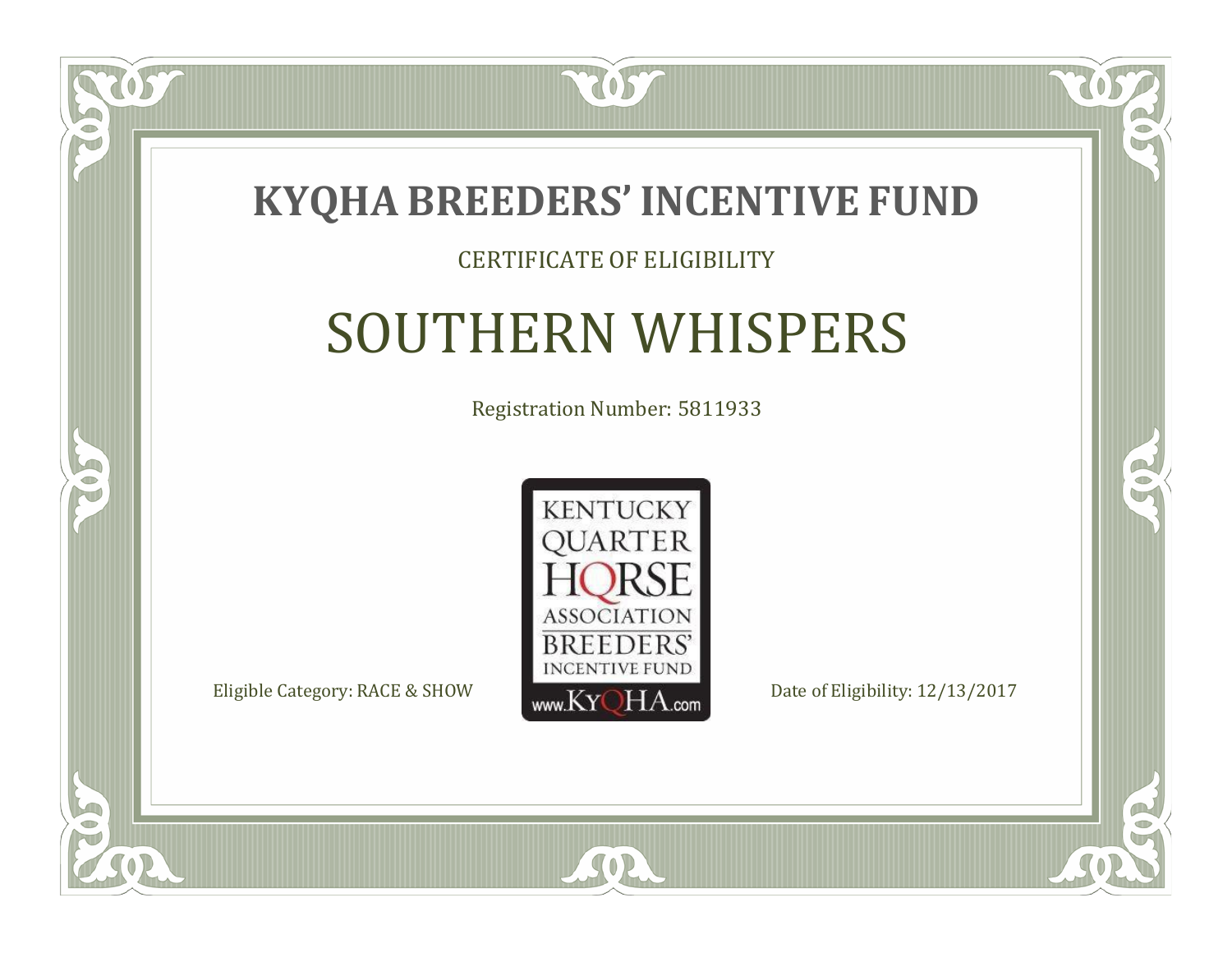

#### CERTIFICATE OF ELIGIBILITY

# STREAKIN BY THE CITY

Registration Number: X0727520



SOR

 $\mathbb{R}^2$ 

 $\rightarrow$ 

 $\blacksquare$ N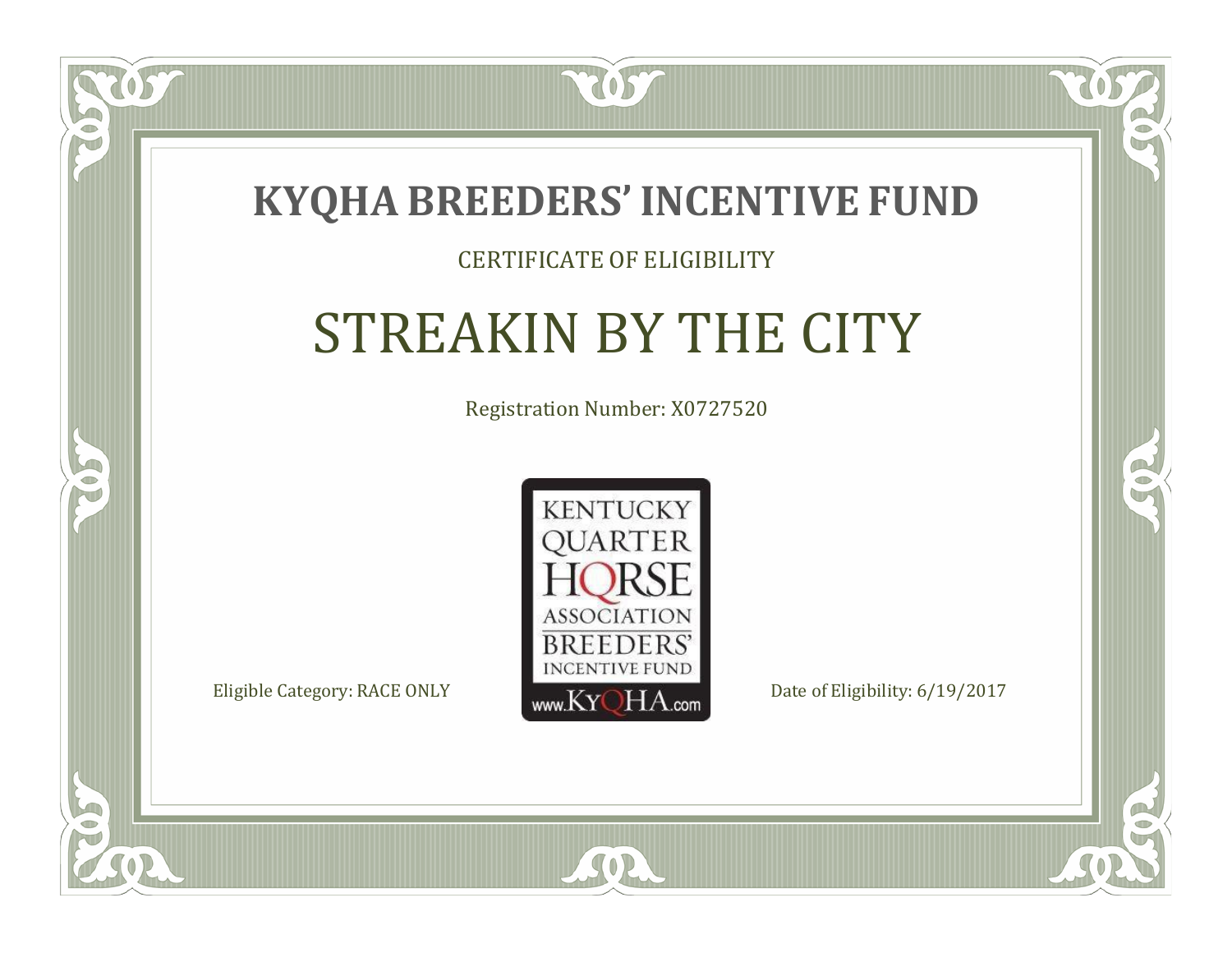

#### CERTIFICATE OF ELIGIBILITY

## SUNKISSED ISLANDGIRL

Registration Number: 5727766



SOR

RO

B

 $\Box$ N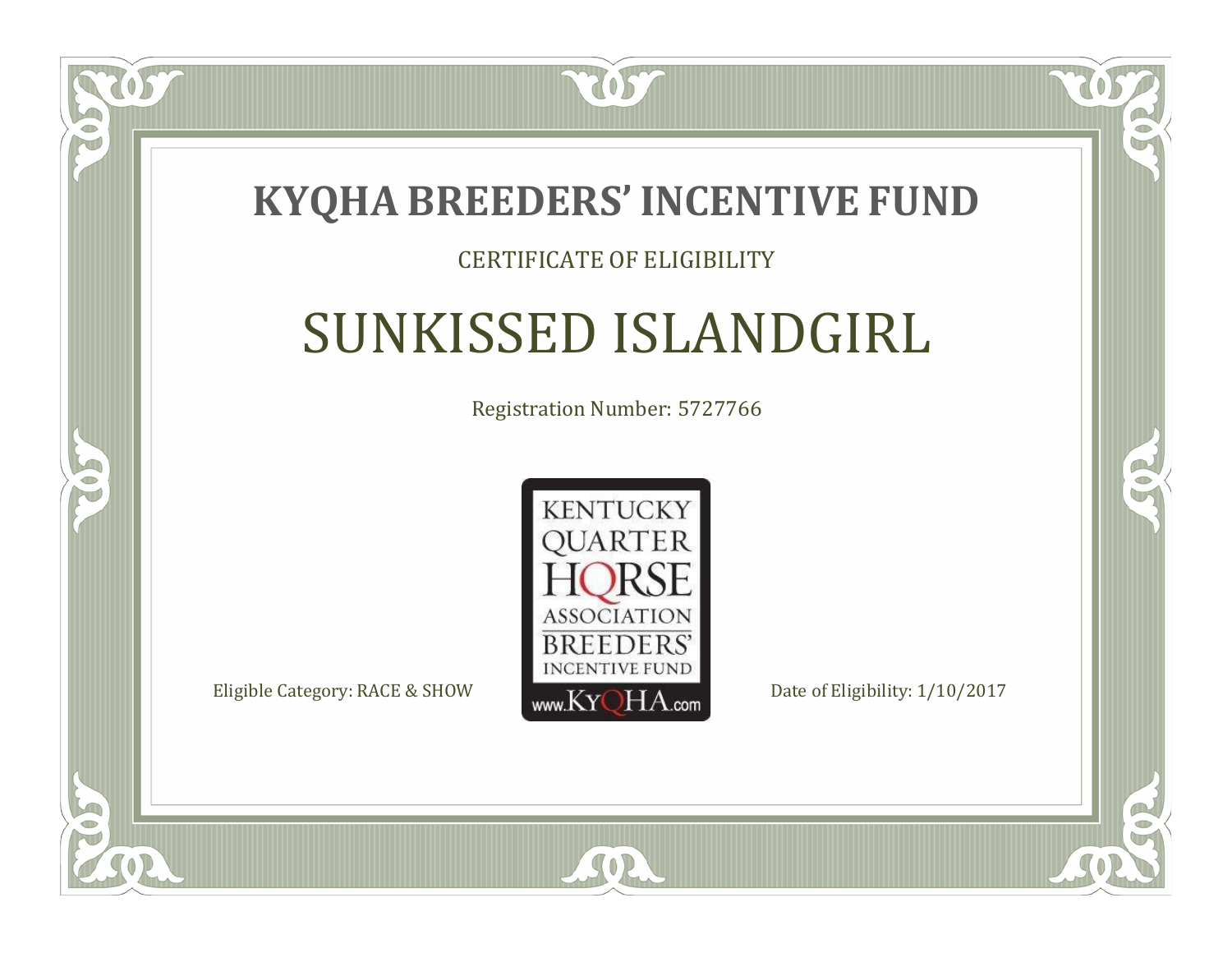

#### CERTIFICATE OF ELIGIBILITY

# SYDNEY LONGSTOCKING

Registration Number: X0725133



 $SO<sub>2</sub>$ 

RO

CO.

 $\Box$ T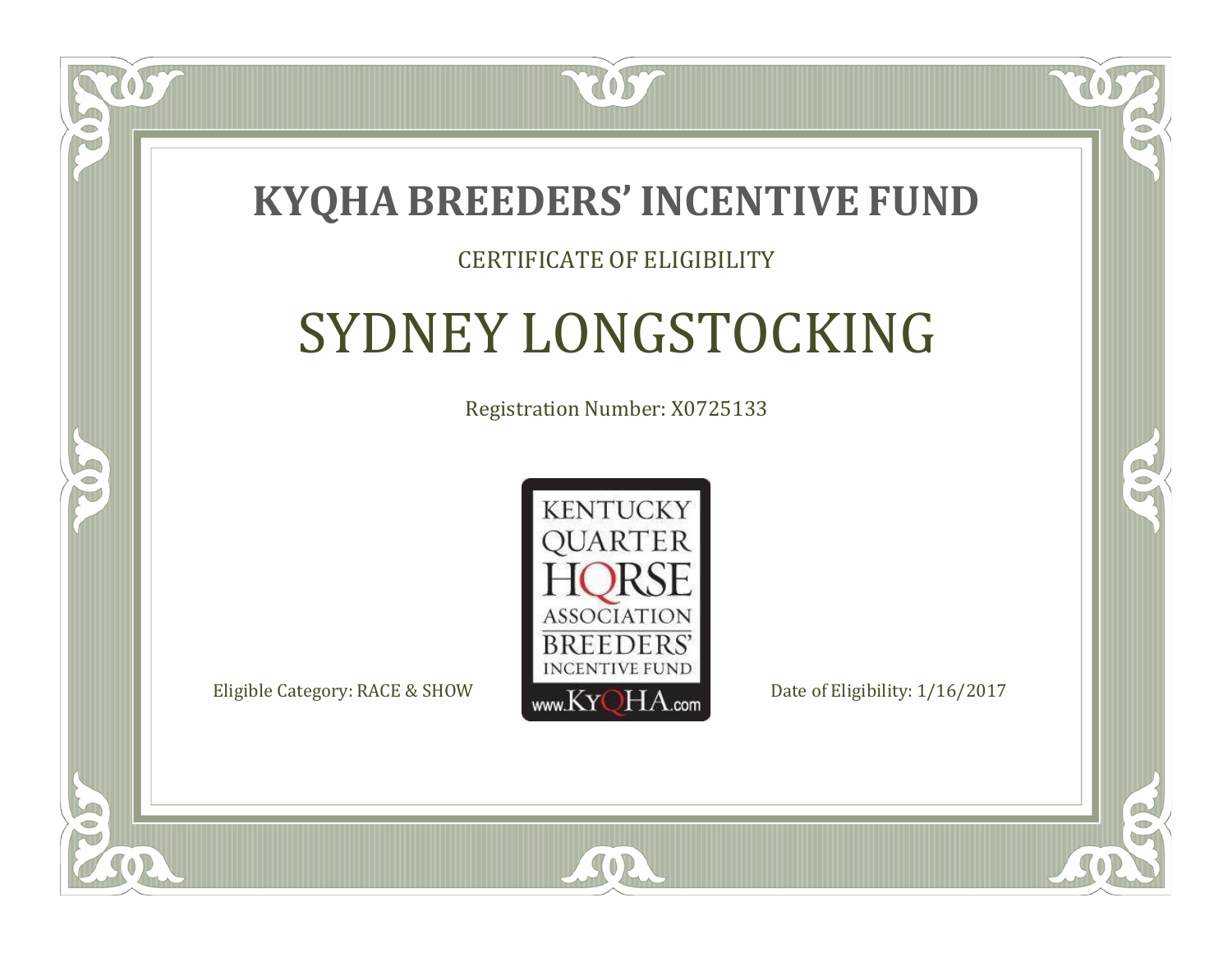

#### CERTIFICATE OF ELIGIBILITY

# TATTLE TELLS INVITED

Registration Number: X0724760



SOR

CO.

 $\rightarrow$ 

 $\blacksquare$ N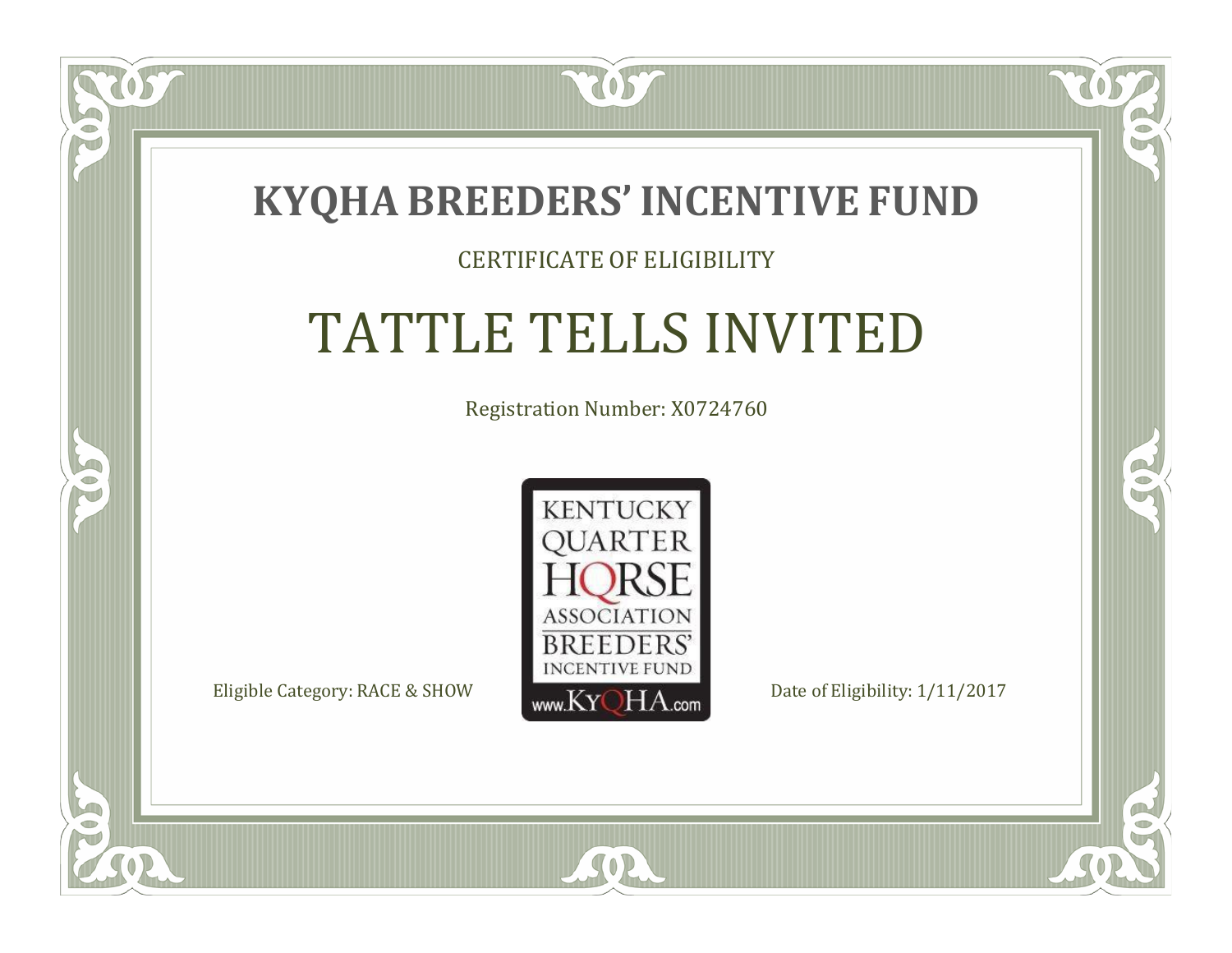

#### CERTIFICATE OF ELIGIBILITY

## TC DOCS SMART PLAY

Registration Number: 5770657



 $SO<sub>2</sub>$ 

CO.

B

 $\Box$ N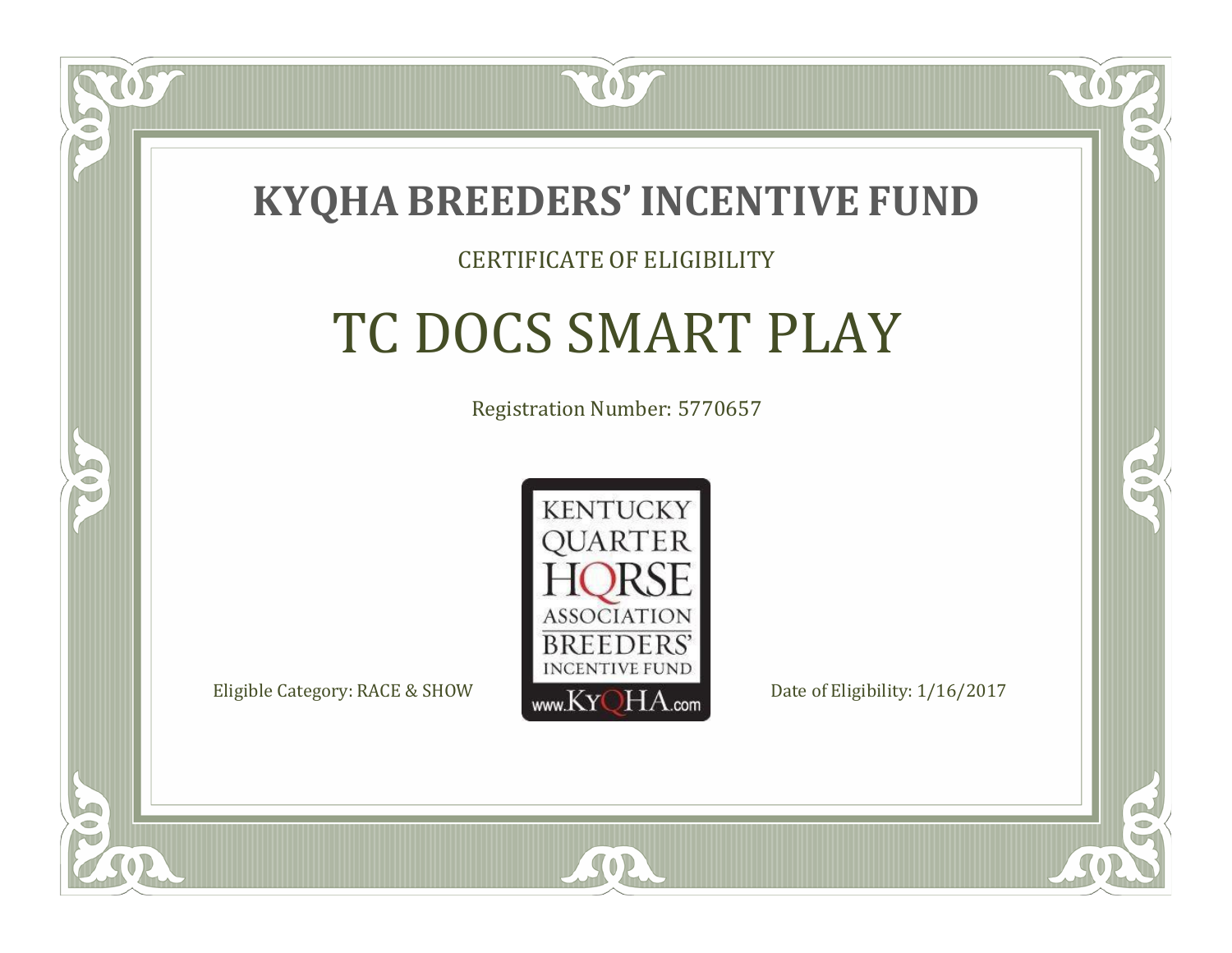

#### CERTIFICATE OF ELIGIBILITY

# TC LIGHTS OUT LENA

Registration Number: 5770658



 $SO<sub>2</sub>$ 

RO

CO.

 $\Box$ N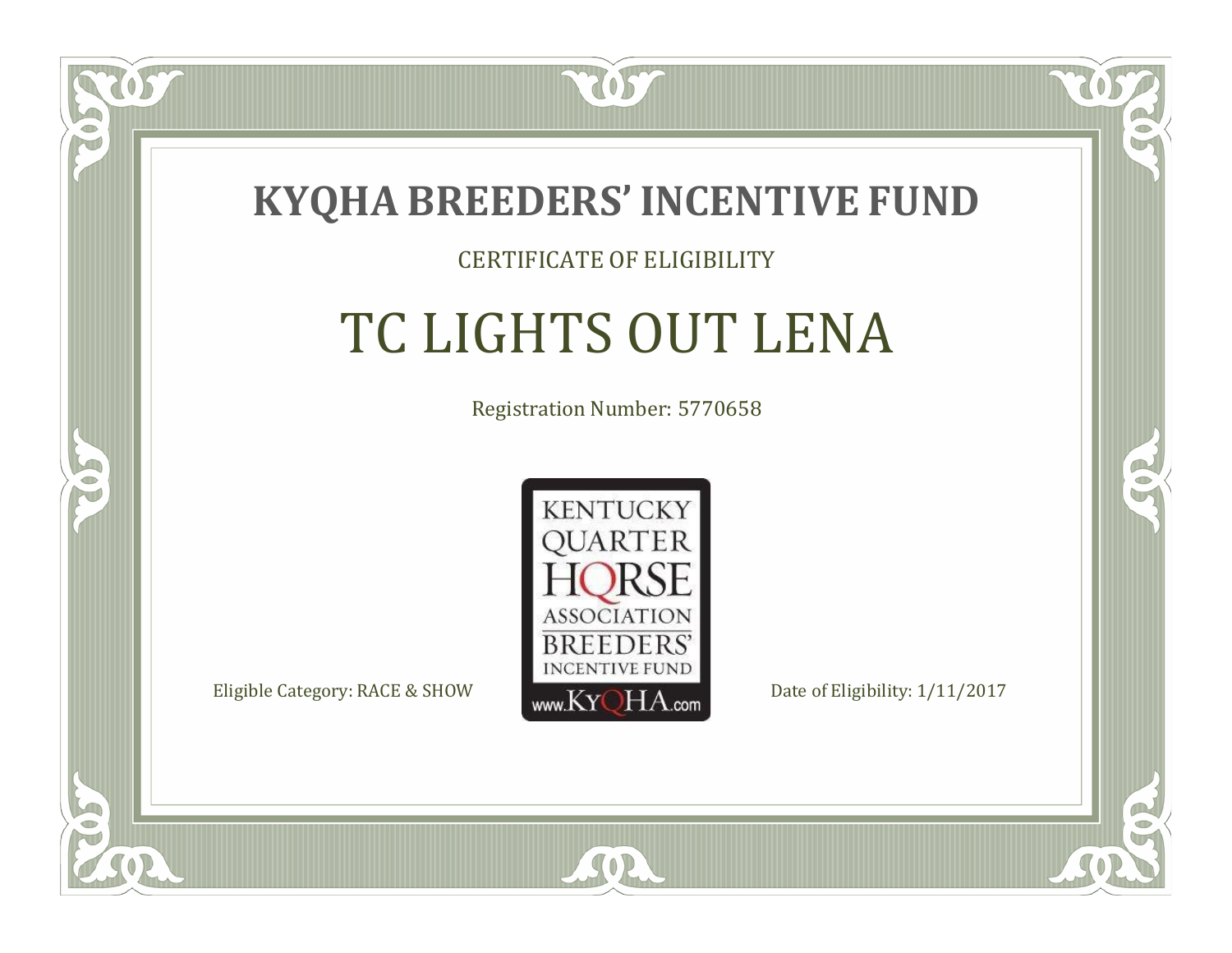

 $\Box$ N

5

#### CERTIFICATE OF ELIGIBILITY

## TES DOCS TINKERBELL

Registration Number: X0705024



SOR

CO.

CO.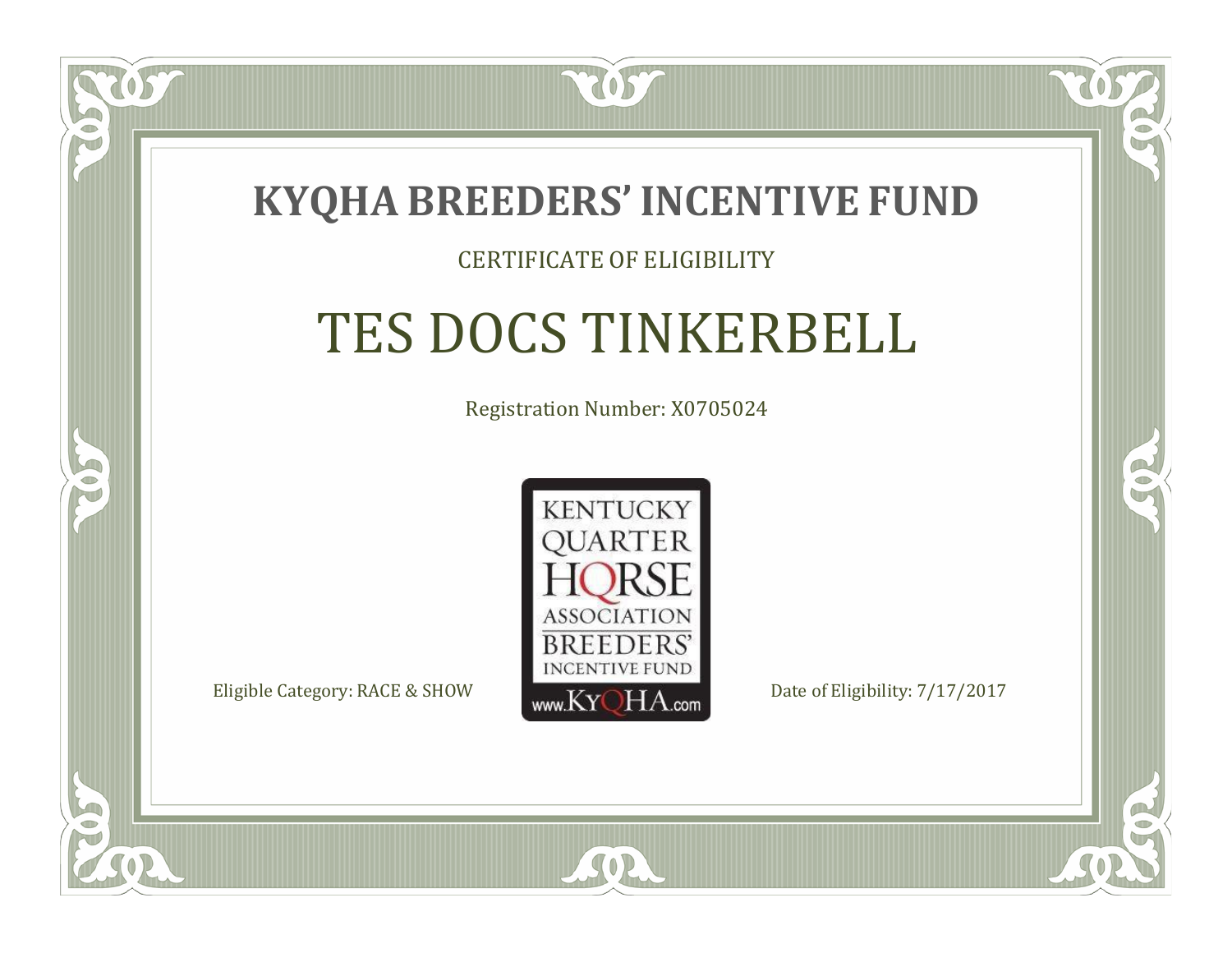### **KYQHA BREEDERS'INCENTIVE FUND**

7057

#### CERTIFICATE OF ELIGIBILITY

# THE ULTIMATE CHROME

Registration Number: X0723766



SOR

 $\mathbb{R}^2$ 

 $\rightarrow$ 

 $\blacksquare$ N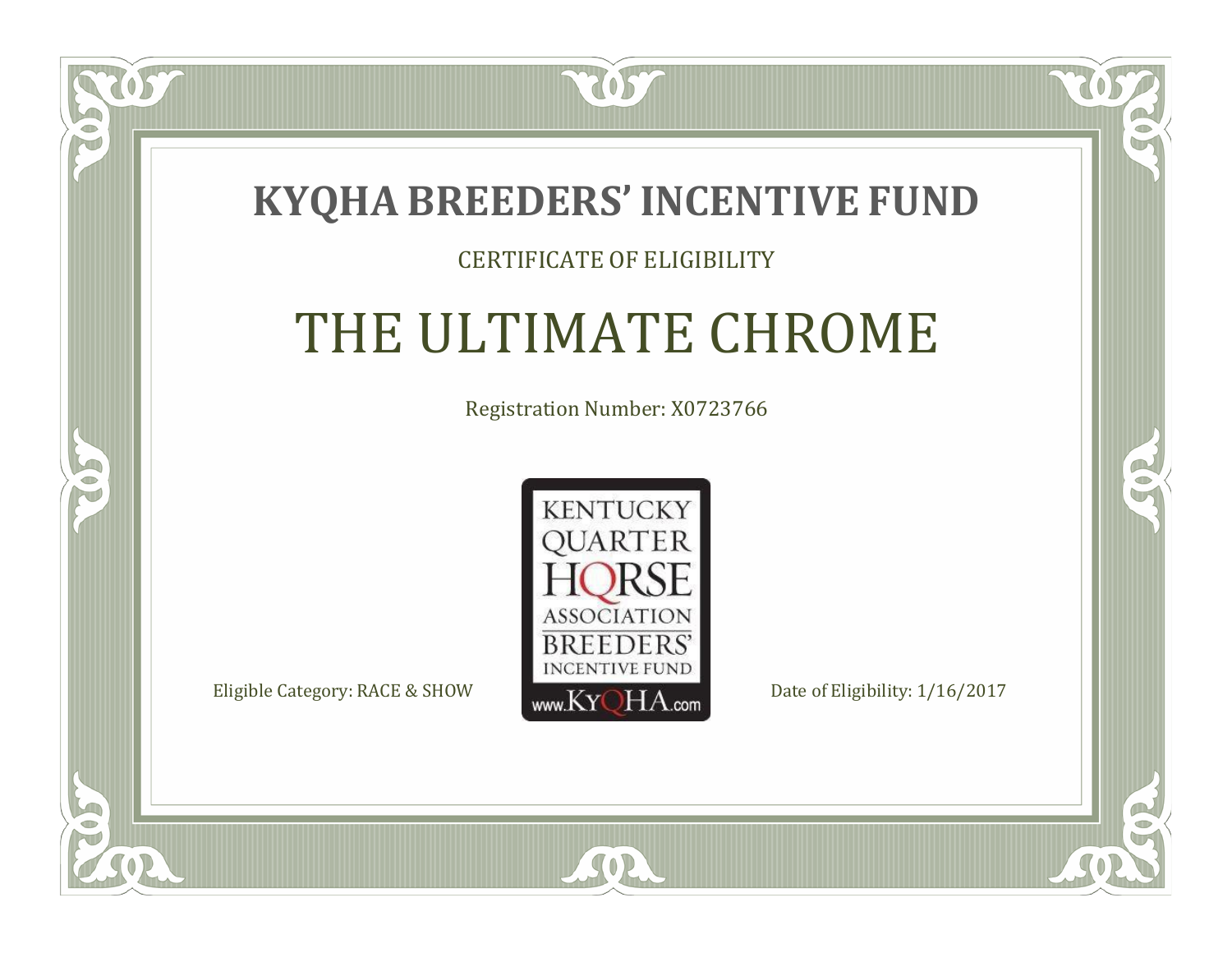### **KYQHA BREEDERS'INCENTIVE FUND**

2057

#### CERTIFICATE OF ELIGIBILITY

# THE ULTIMATE REVENGE

Registration Number: X0723331



SOR

 $\mathbb{R}^2$ 

 $\rightarrow$ 

 $\Box$ N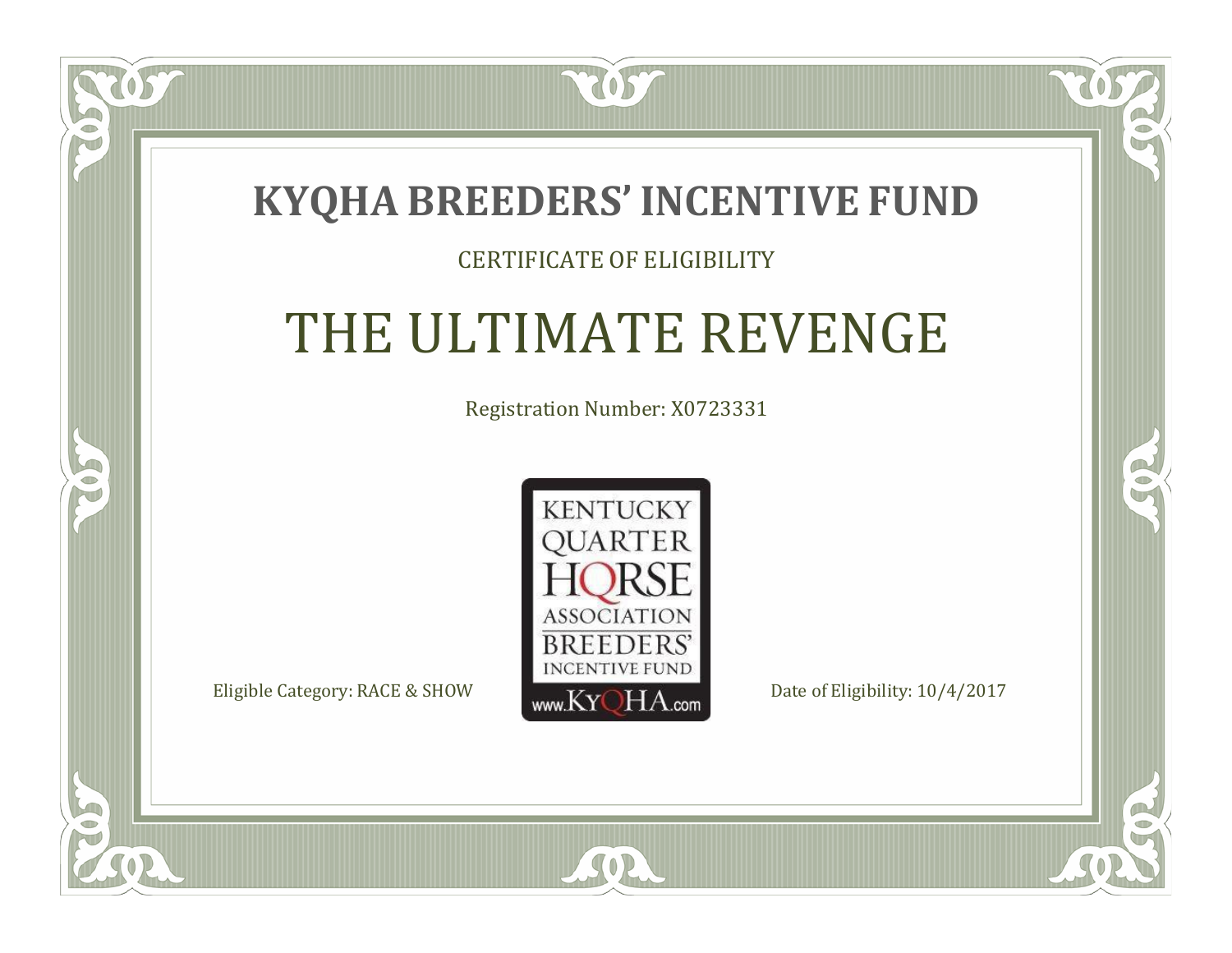

#### CERTIFICATE OF ELIGIBILITY

### THE ULTIMATE STING

Registration Number: 5767596



 $SO<sub>2</sub>$ 

 $\blacksquare$ N

5

CO.

 $\rightarrow$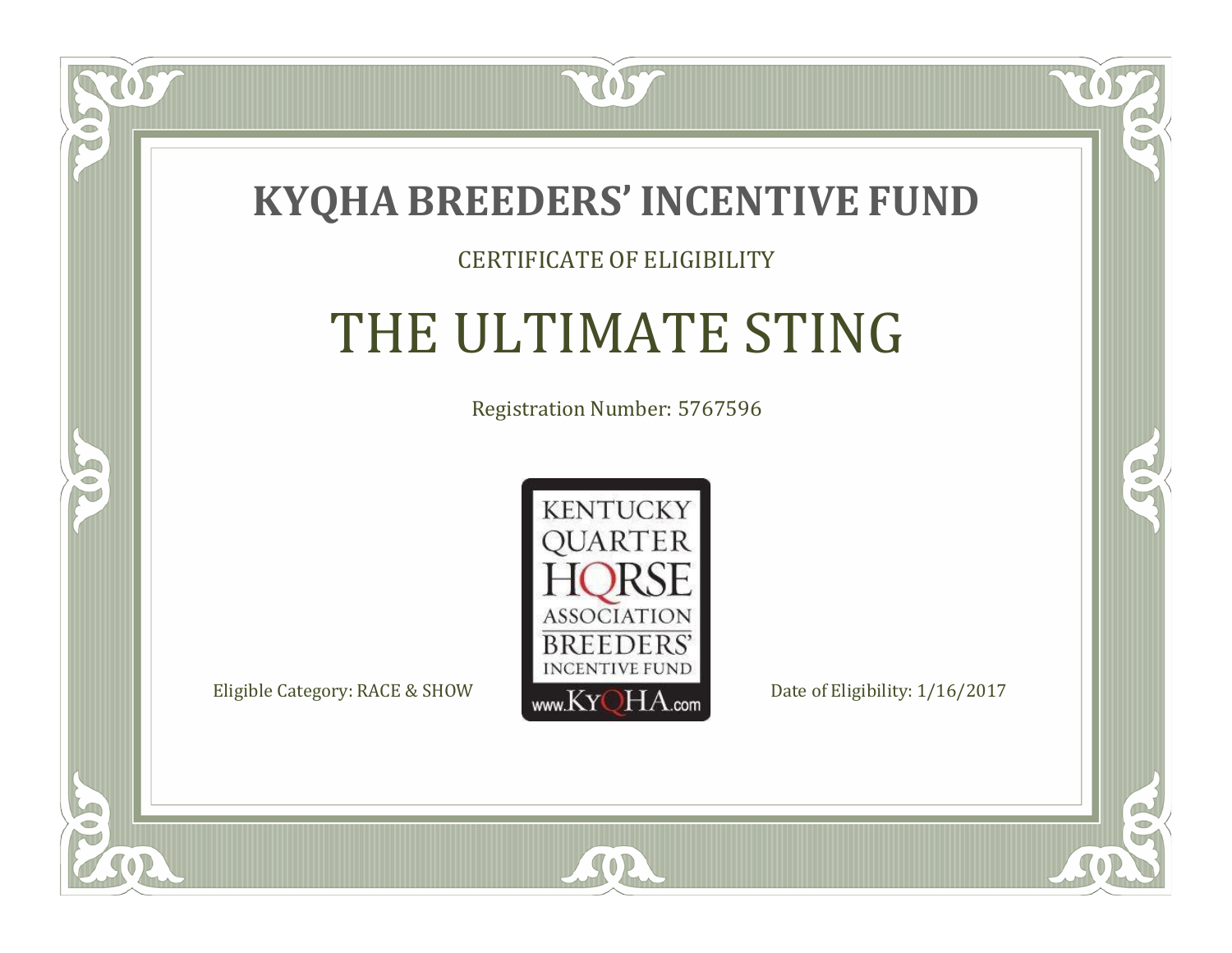

#### CERTIFICATE OF ELIGIBILITY

# TOUCH OF SOUTHERN

Registration Number: 5747179



 $SO2$ 

 $\Box$ N

5

CO.

 $\rightarrow$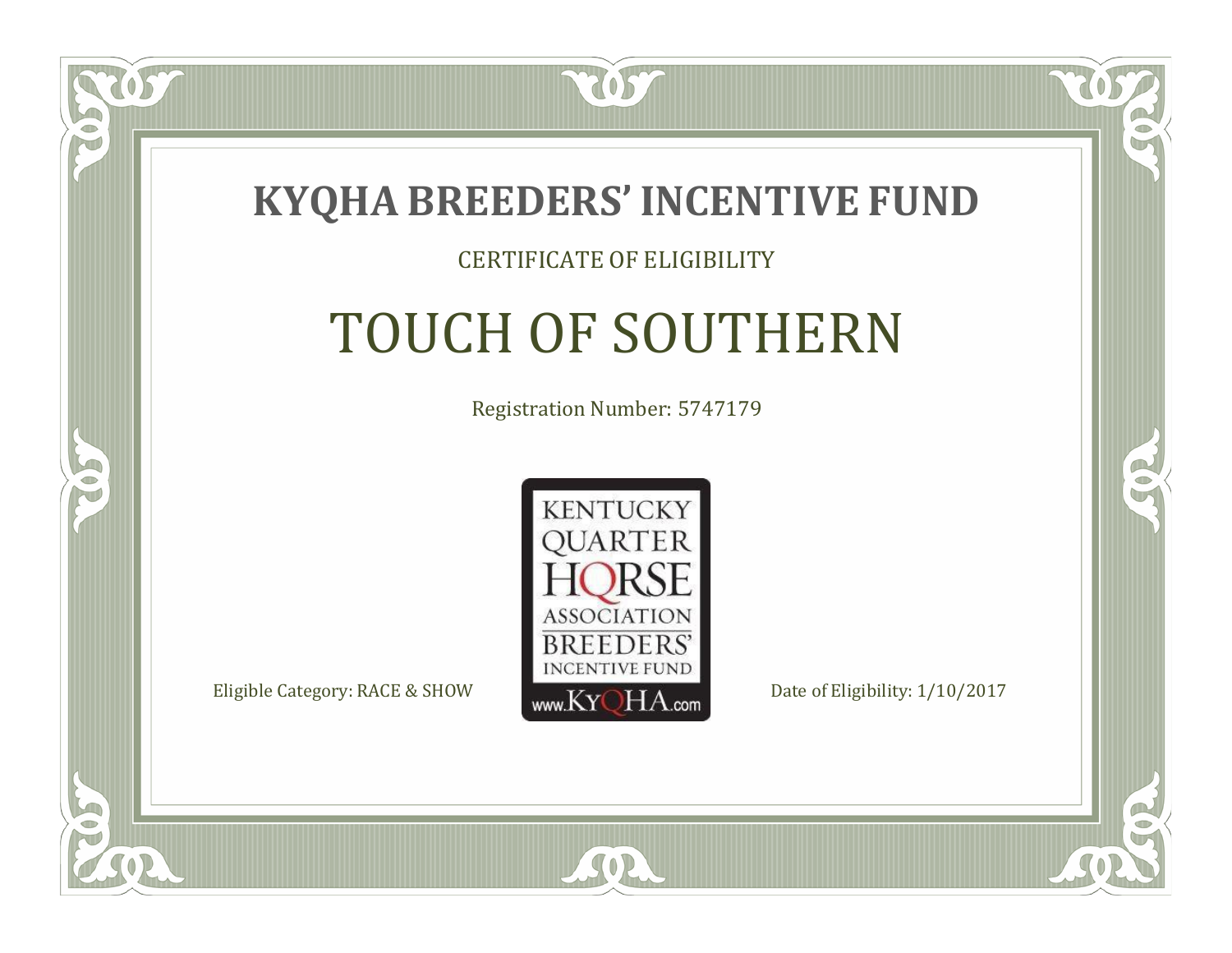

#### CERTIFICATE OF ELIGIBILITY

# TT REDNECK DOLLY

Registration Number: 5769528



SOR

CO.

 $\rightarrow$ 

OS

 $\Box$ NU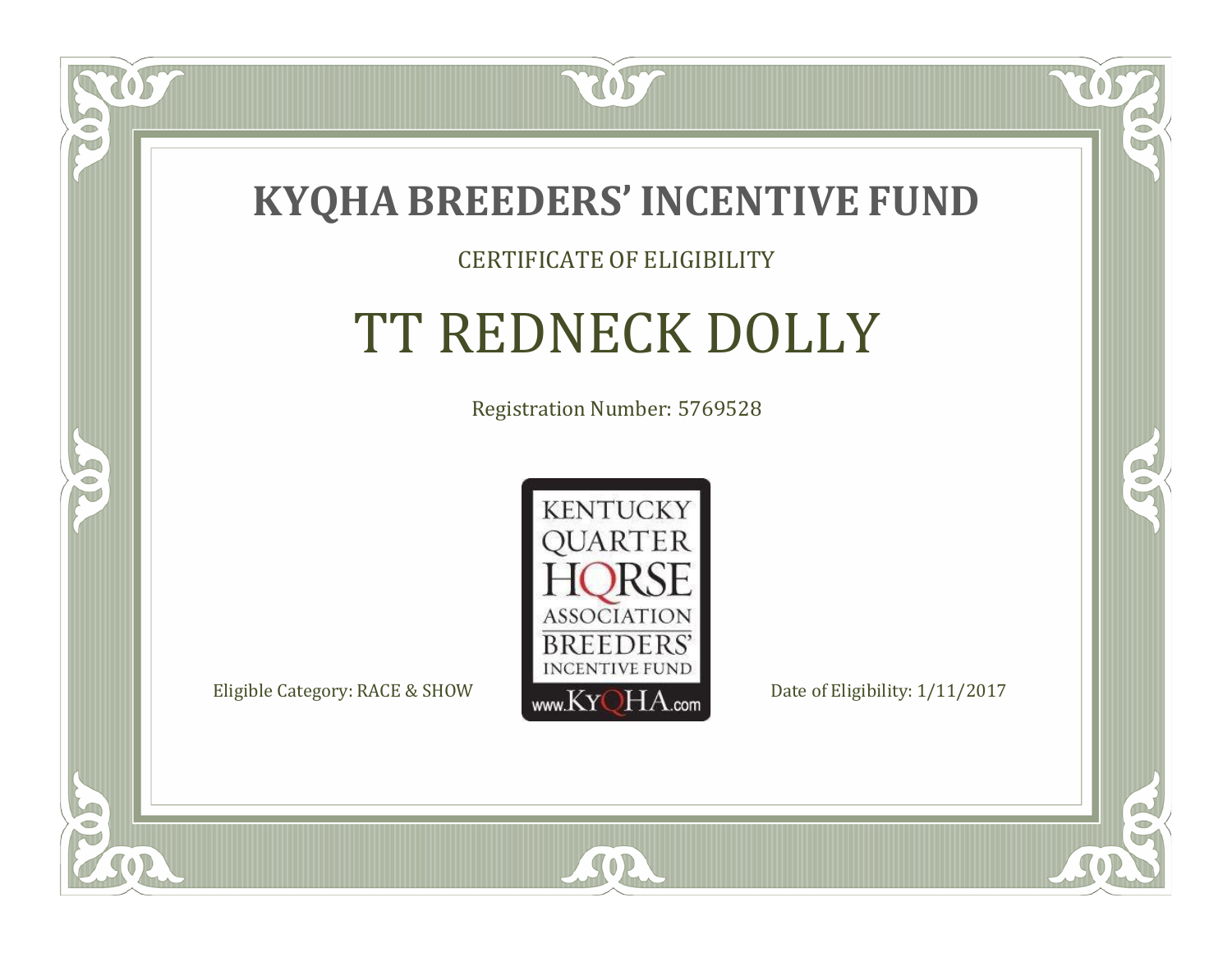

#### CERTIFICATE OF ELIGIBILITY

### TT REDNECK RANSOM

Registration Number: 5769529



SOR

CO.

 $\rightarrow$ 

 $\Box$ N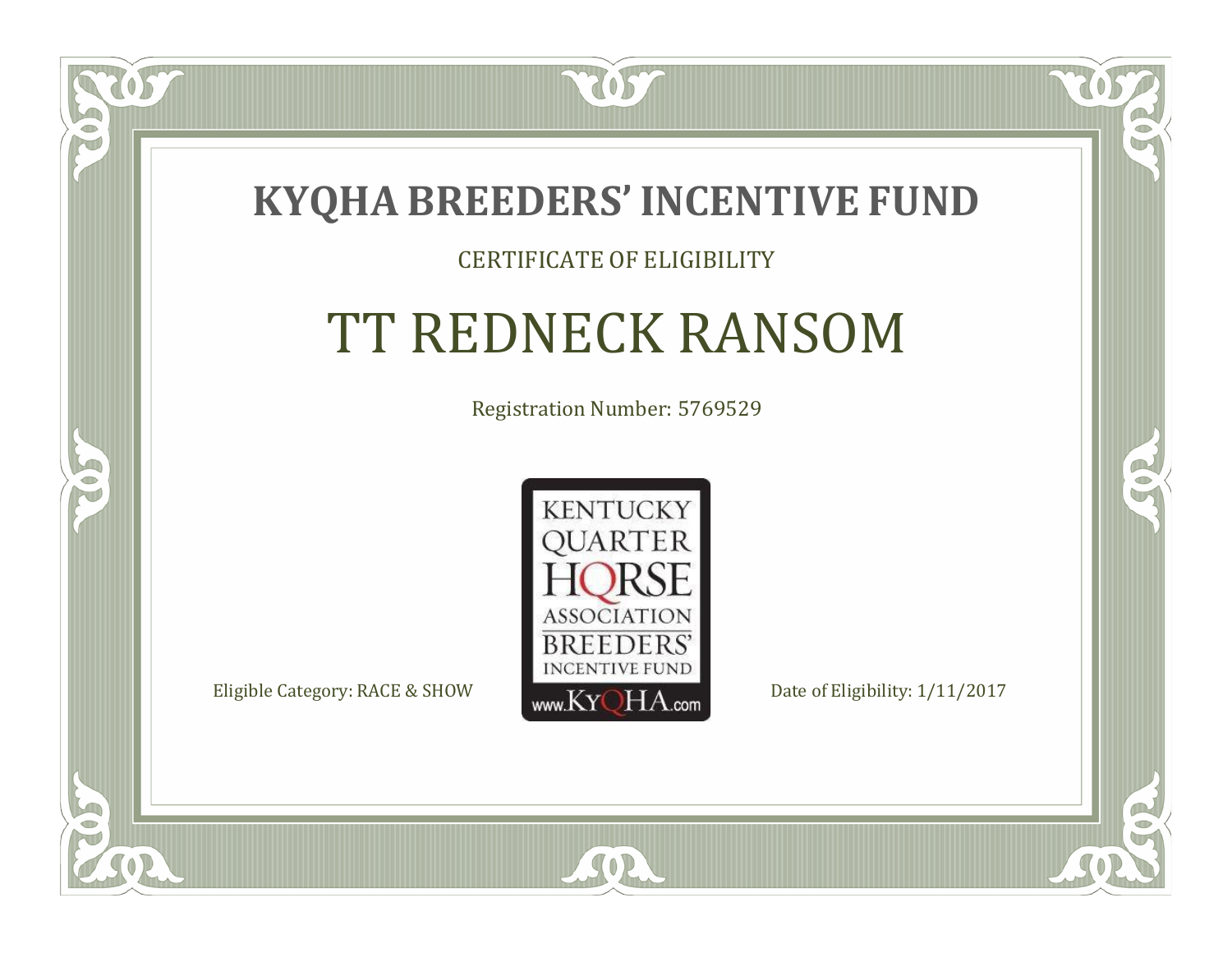

#### CERTIFICATE OF ELIGIBILITY

# TT REDNECK REVLON

Registration Number: 5769530



SOR

CO.

 $\rightarrow$ 

 $\blacksquare$ N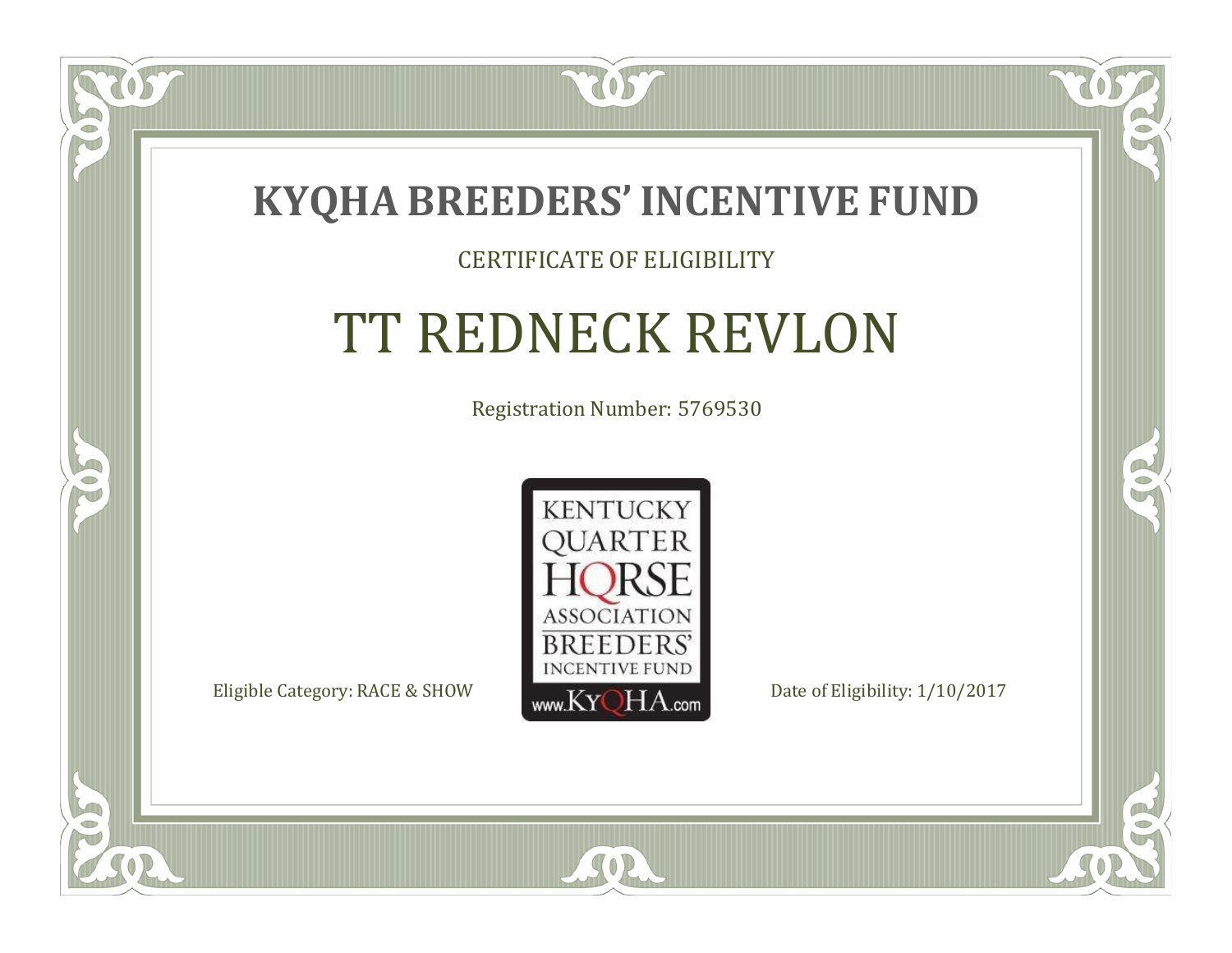### **KYQHA BREEDERS'INCENTIVE FUND**

2057

#### CERTIFICATE OF ELIGIBILITY

## TTREDNECKSLOTMACHINE

Registration Number: X0724944



 $SO2$ 

CO.

 $\rightarrow$ 

 $\blacksquare$ N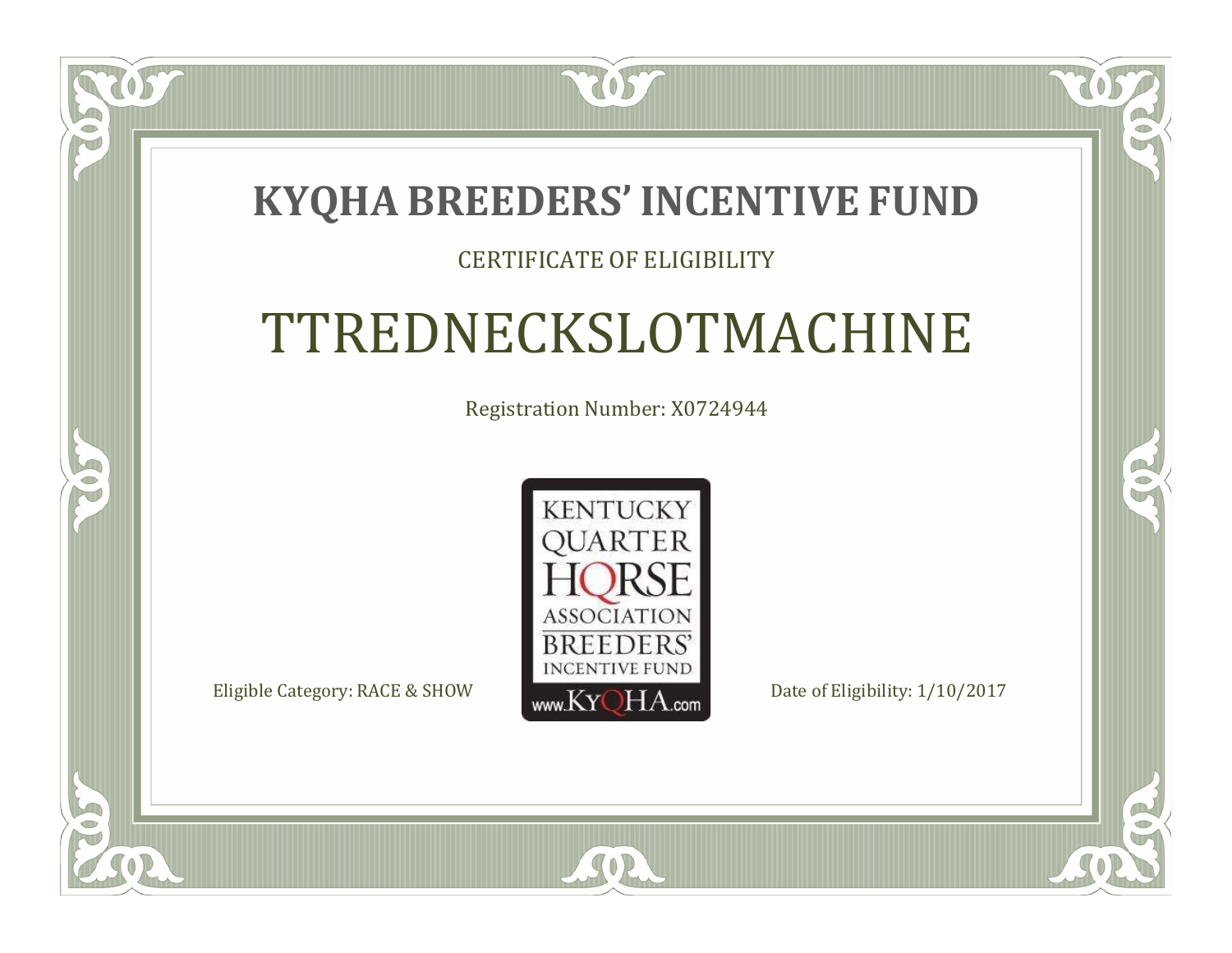

#### CERTIFICATE OF ELIGIBILITY

# TUF FLYING SOLO

Registration Number: X0728738



SOR

CO.

 $\rightarrow$ 

 $\widetilde{\text{OS}}$ 

 $\Box$ NU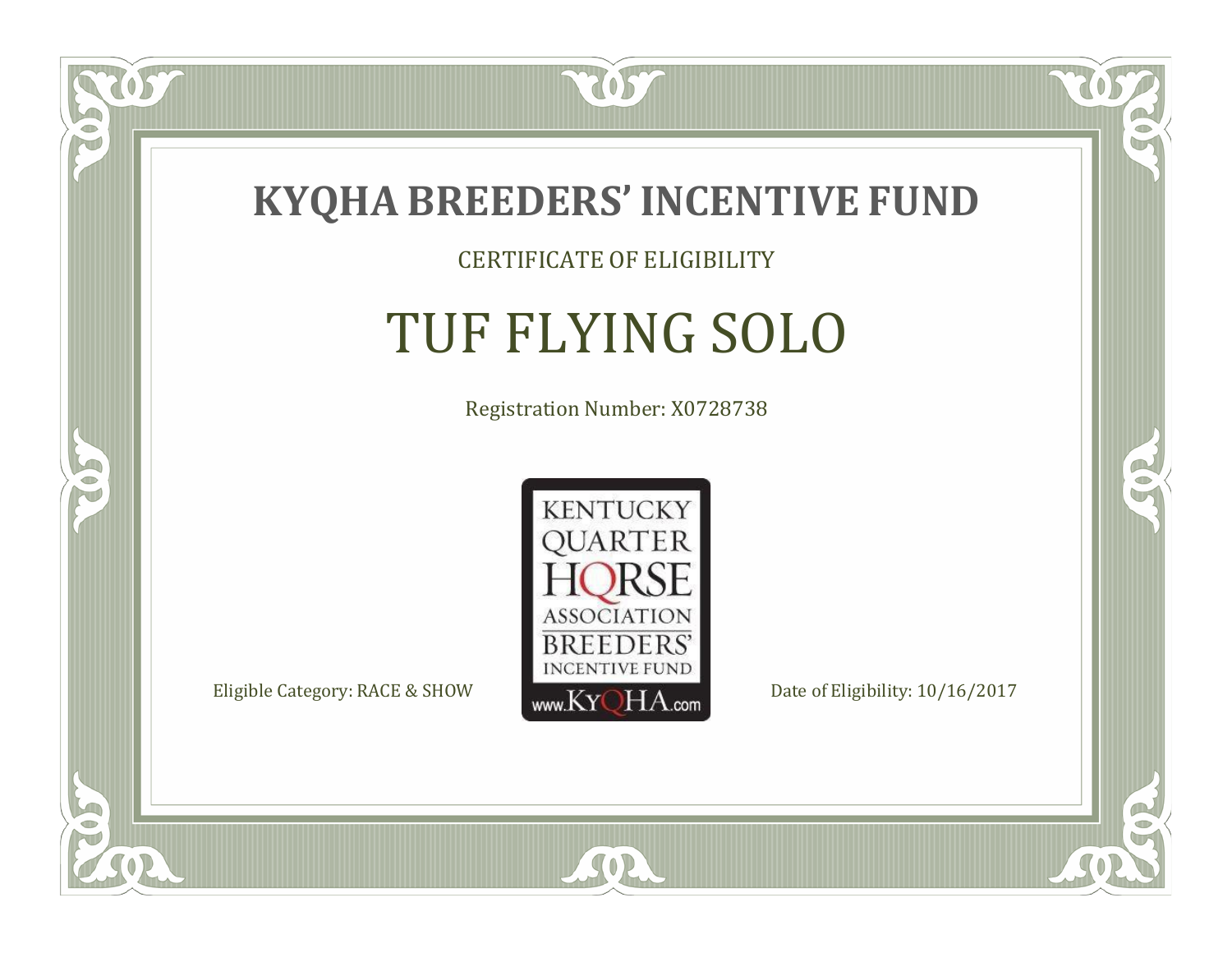

#### CERTIFICATE OF ELIGIBILITY

### ULTIMATELY IMA LADY

Registration Number: X0725132



SOR

CO.

 $\rightarrow$ 

OS

 $\Box$ N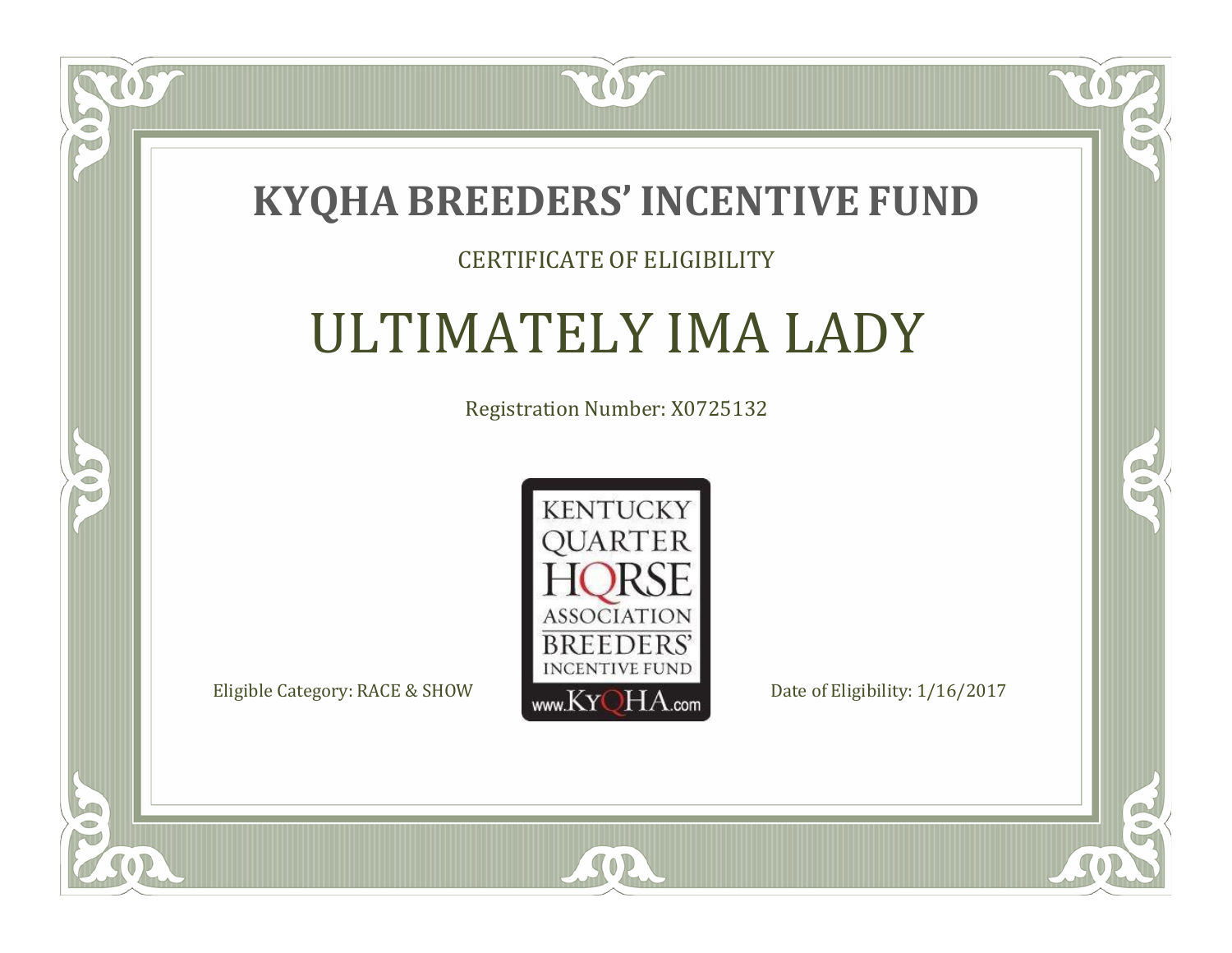

#### CERTIFICATE OF ELIGIBILITY

## ULTIMATELY TRUE

Registration Number: X0728524



SOR

 $\mathbb{R}$ 

 $\rightarrow$ 

 $\overline{OS}$ 

 $\bullet$ NU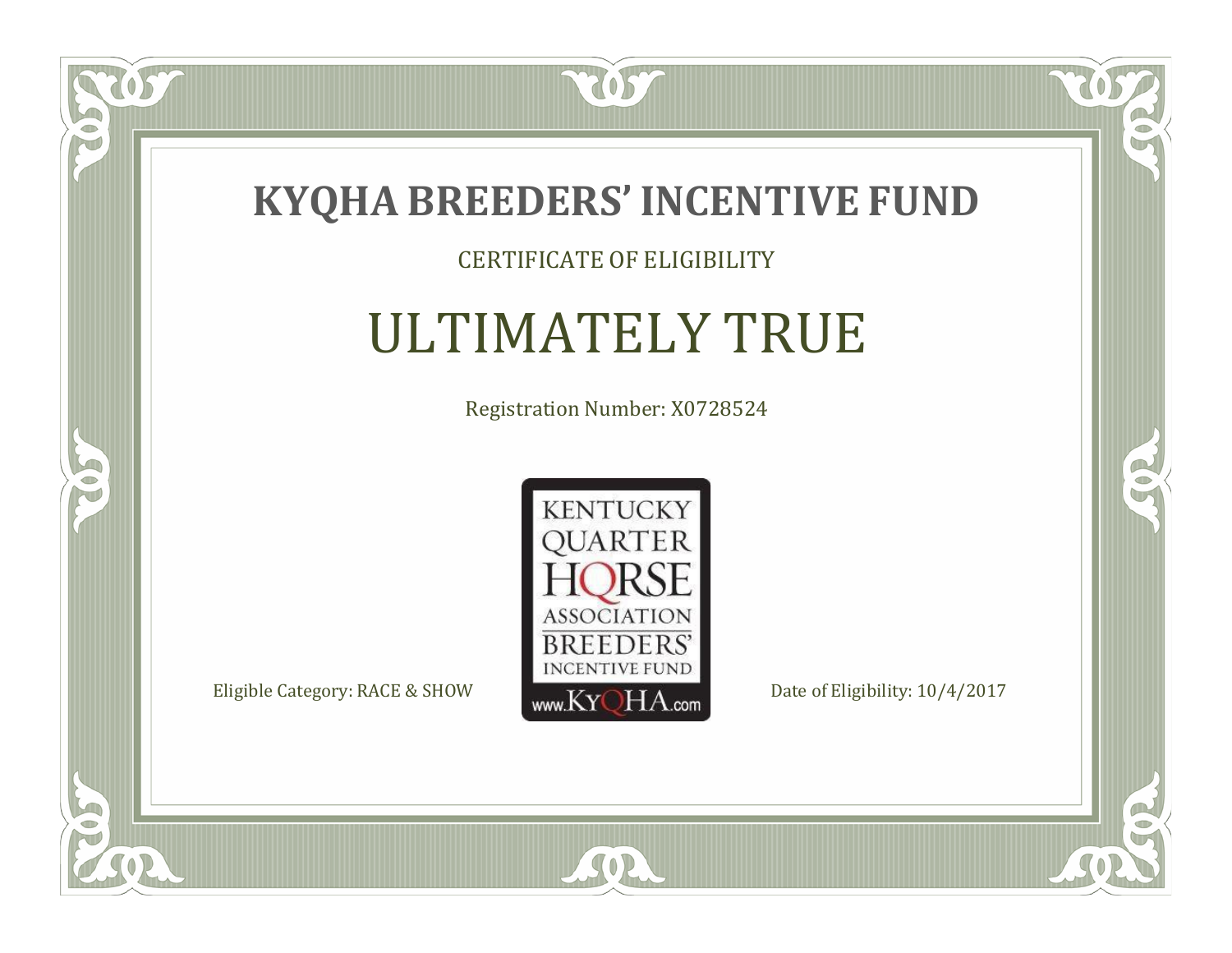

#### CERTIFICATE OF ELIGIBILITY

# UR INVITATIONS R HOT

Registration Number: 5797723



SOR

CO.

 $\rightarrow$ 

 $\blacksquare$ N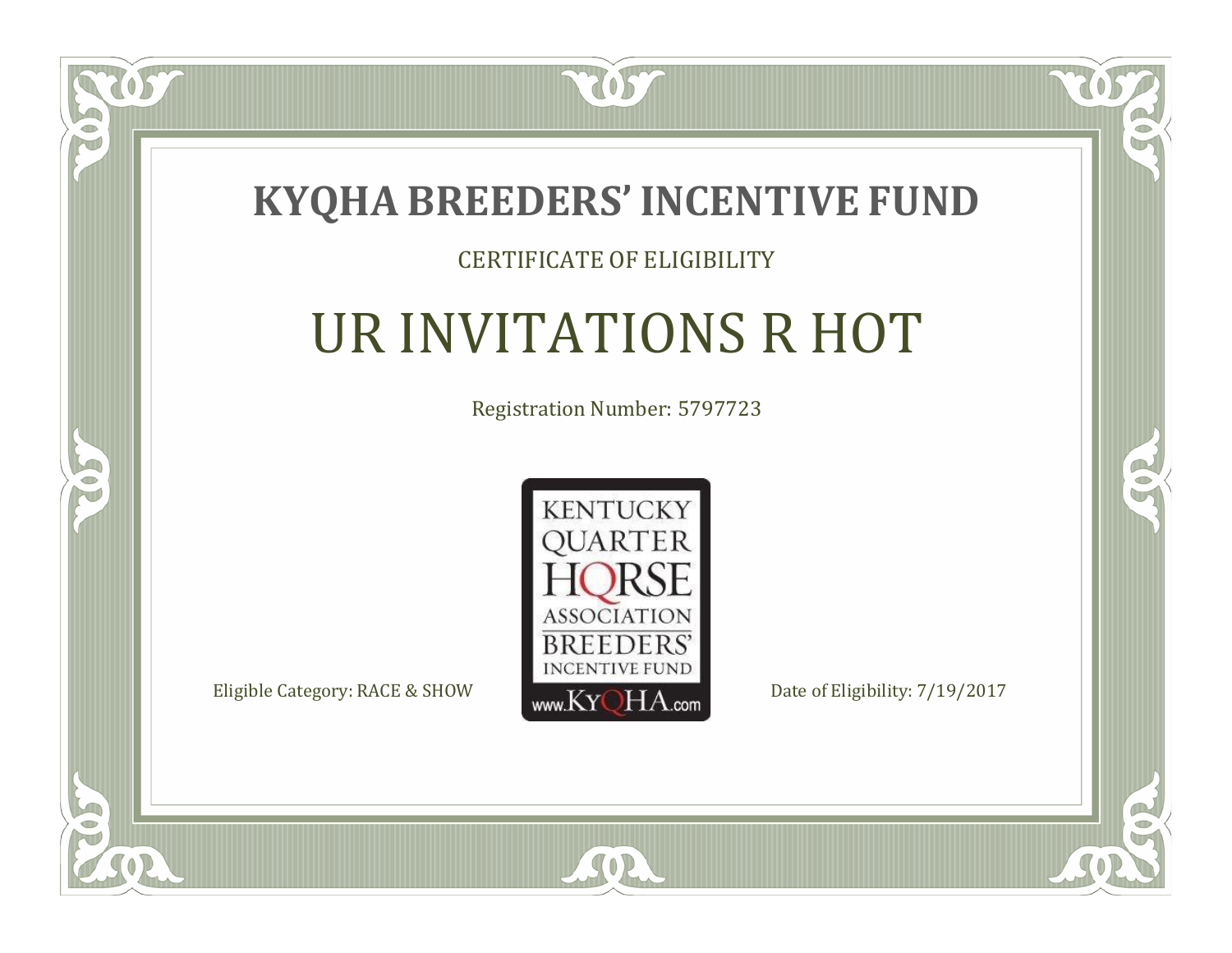

#### CERTIFICATE OF ELIGIBILITY

### VIPER CASHIN CHEX

Registration Number: 5764413



SOR

CO.

 $\rightarrow$ 

057

 $\Box$ NU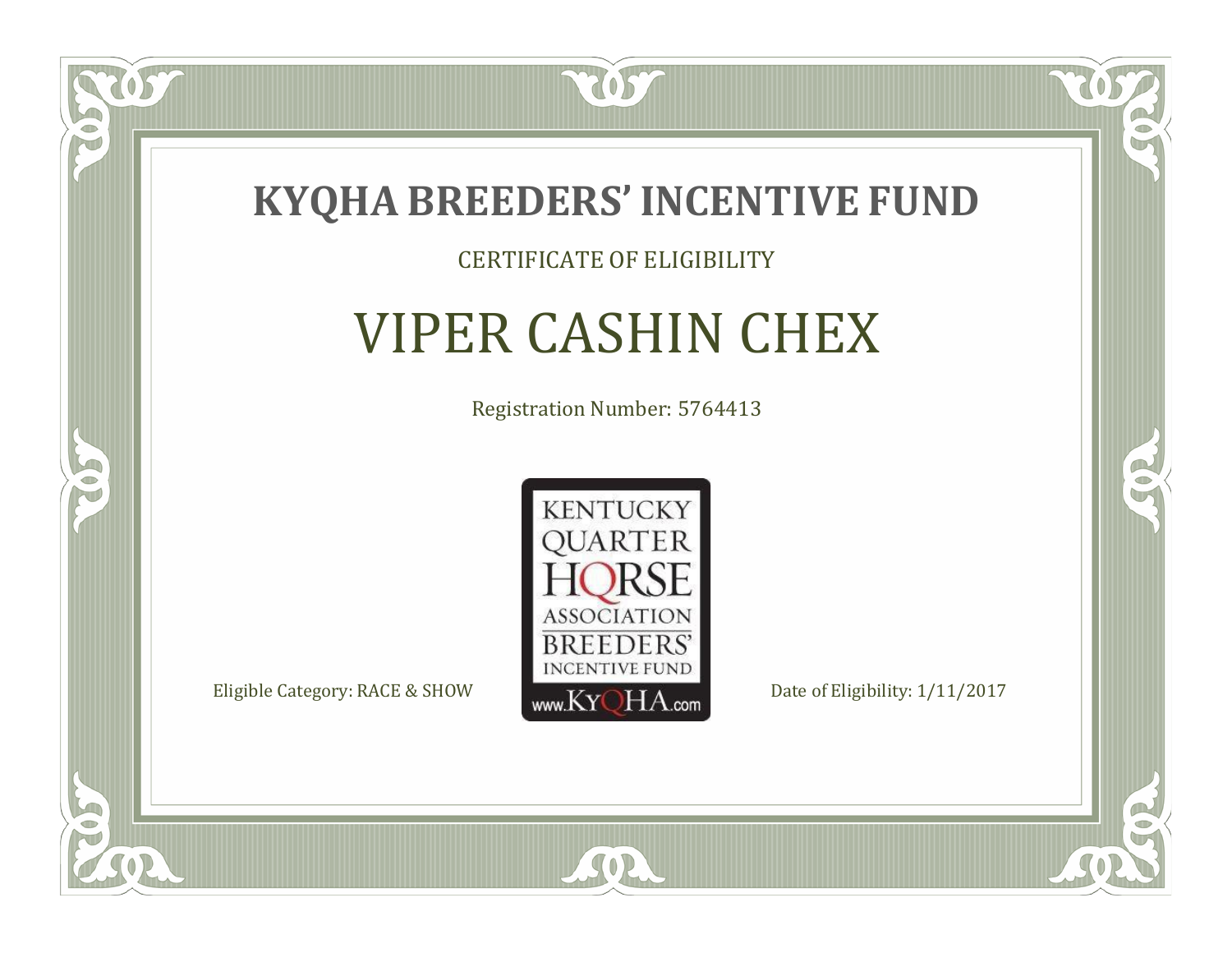

#### CERTIFICATE OF ELIGIBILITY

### WHAT A WHAT NOW

Registration Number: X0723940



SOR

 $\mathbb{R}$ 

 $\rightarrow$ 

US

 $\bullet$ NU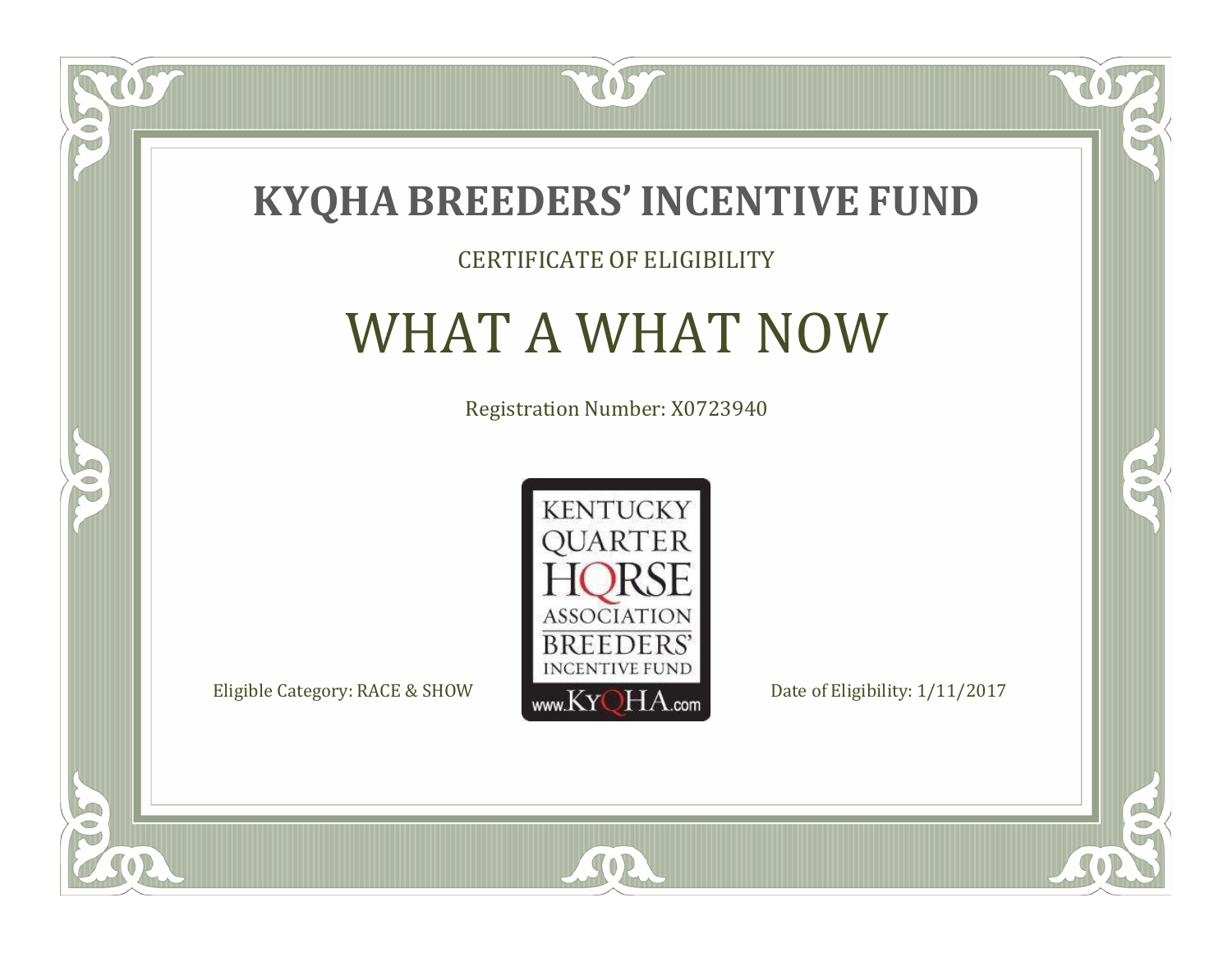

#### CERTIFICATE OF ELIGIBILITY

# WHATEVER SHES HAVIN

Registration Number: 5705674



SOR

CO.

 $\rightarrow$ 

 $\Box$ N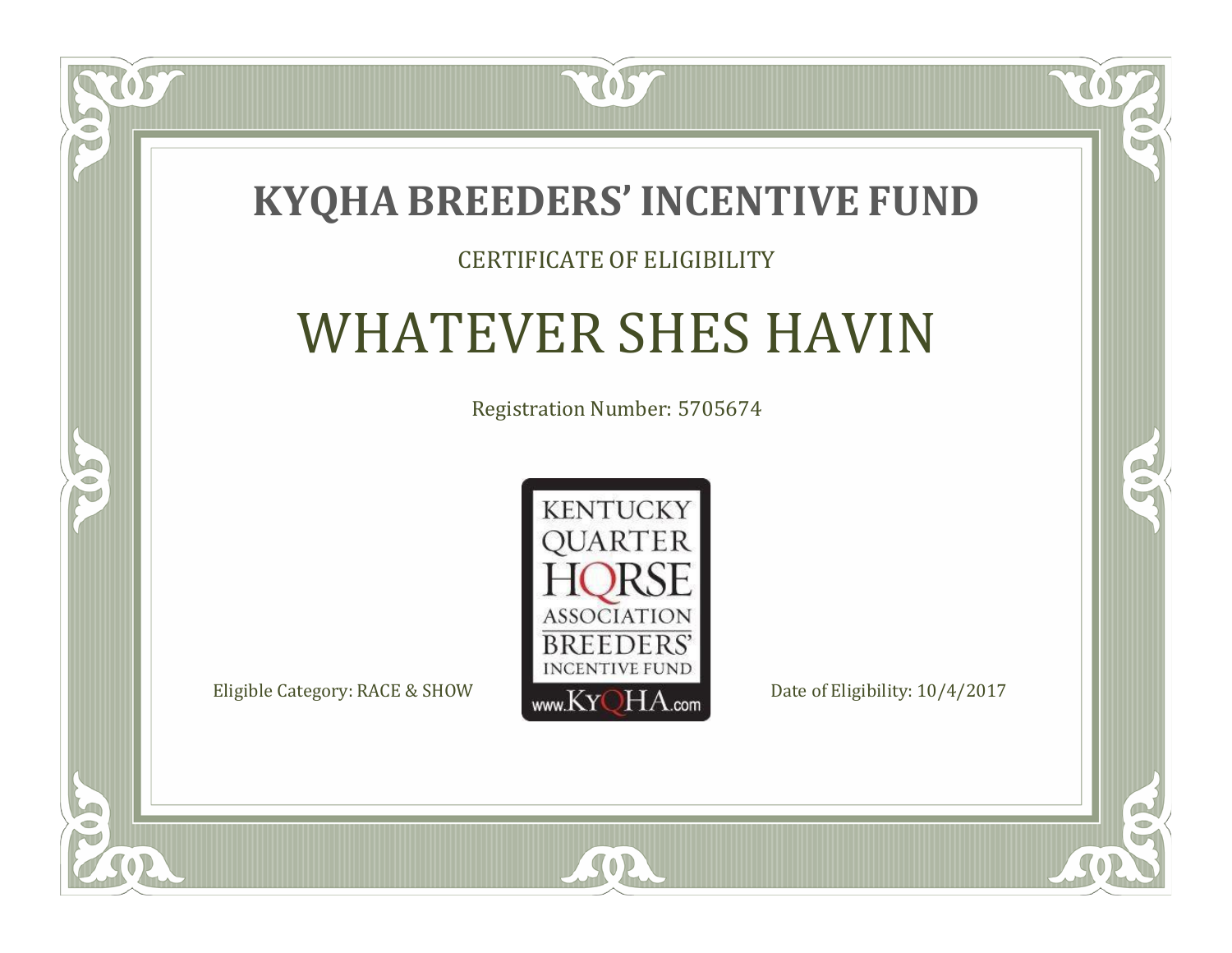### **KYQHA BREEDERS'INCENTIVE FUND**

7057

### CERTIFICATE OF ELIGIBILITY

# WHISPER SWEET THINGS

Registration Number: 5744161



SOR

CO.

 $\rightarrow$ 

 $\blacksquare$ N

S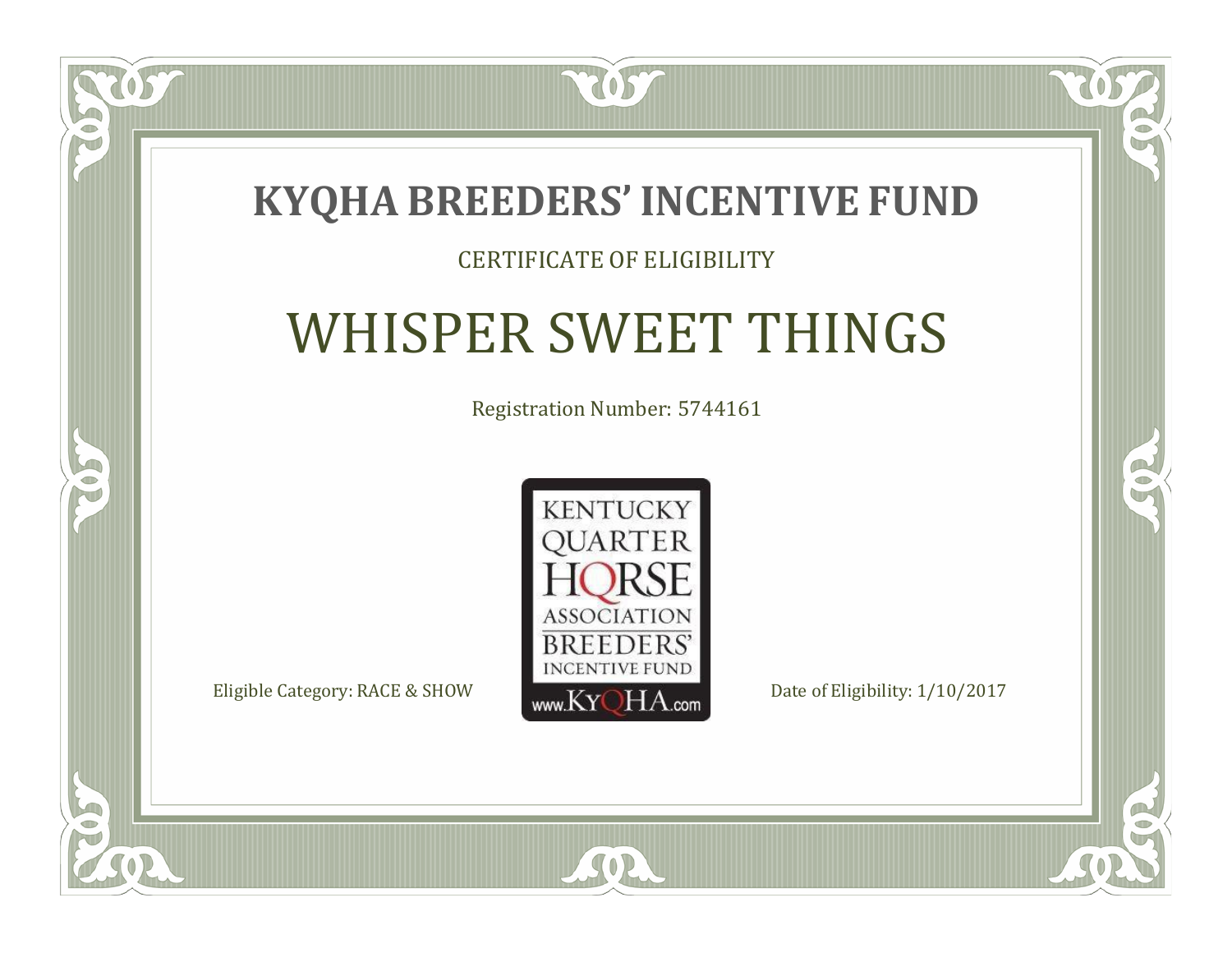### **KYQHA BREEDERS'INCENTIVE FUND**

7057

### CERTIFICATE OF ELIGIBILITY

## WRAPN TO MY OWN BEAT

Registration Number: 5769711



SOR

 $\mathbb{R}$ 

 $\rightarrow$ 

 $\blacksquare$ N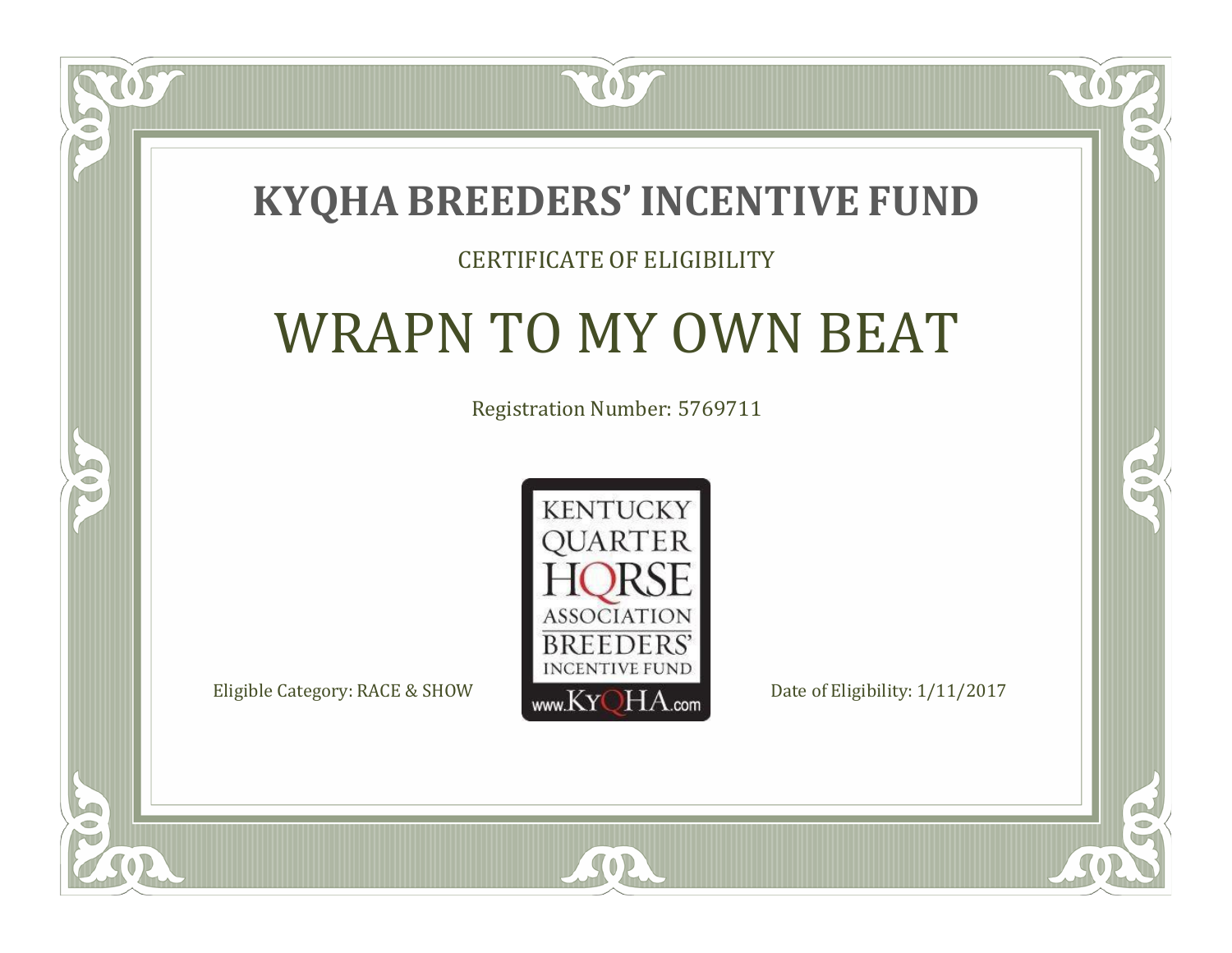

#### CERTIFICATE OF ELIGIBILITY

# WRS QUICKANDSASSY

Registration Number: X0725834



SOR

 $\mathbb{R}^2$ 

CO.

 $\Box$ N

S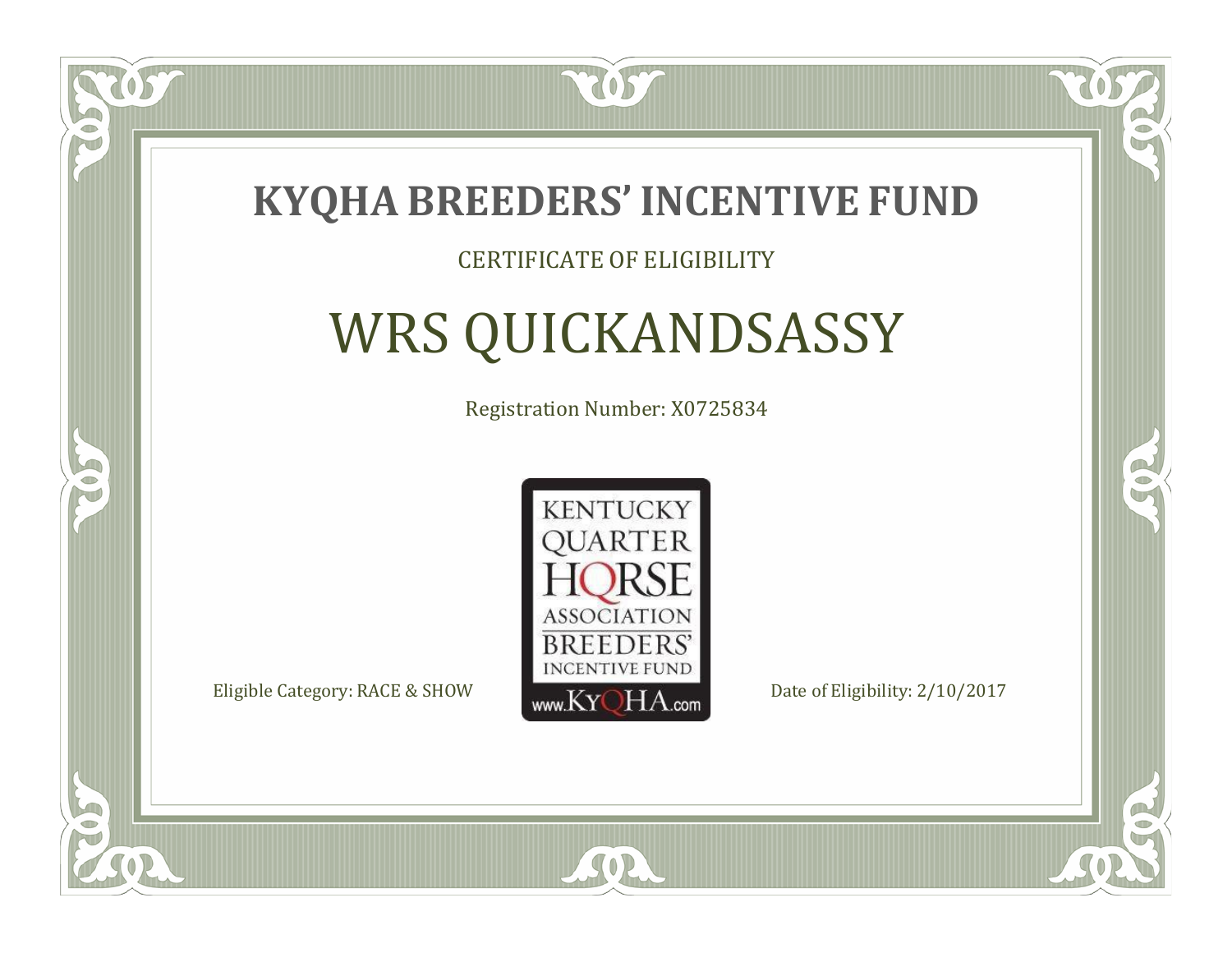

CERTIFICATE OF ELIGIBILITY

## WRS VALENTINO

Registration Number: 5778406



SOR

 $\mathbb{R}$ 

R

 $\overline{OS}$ 

 $\bullet$ N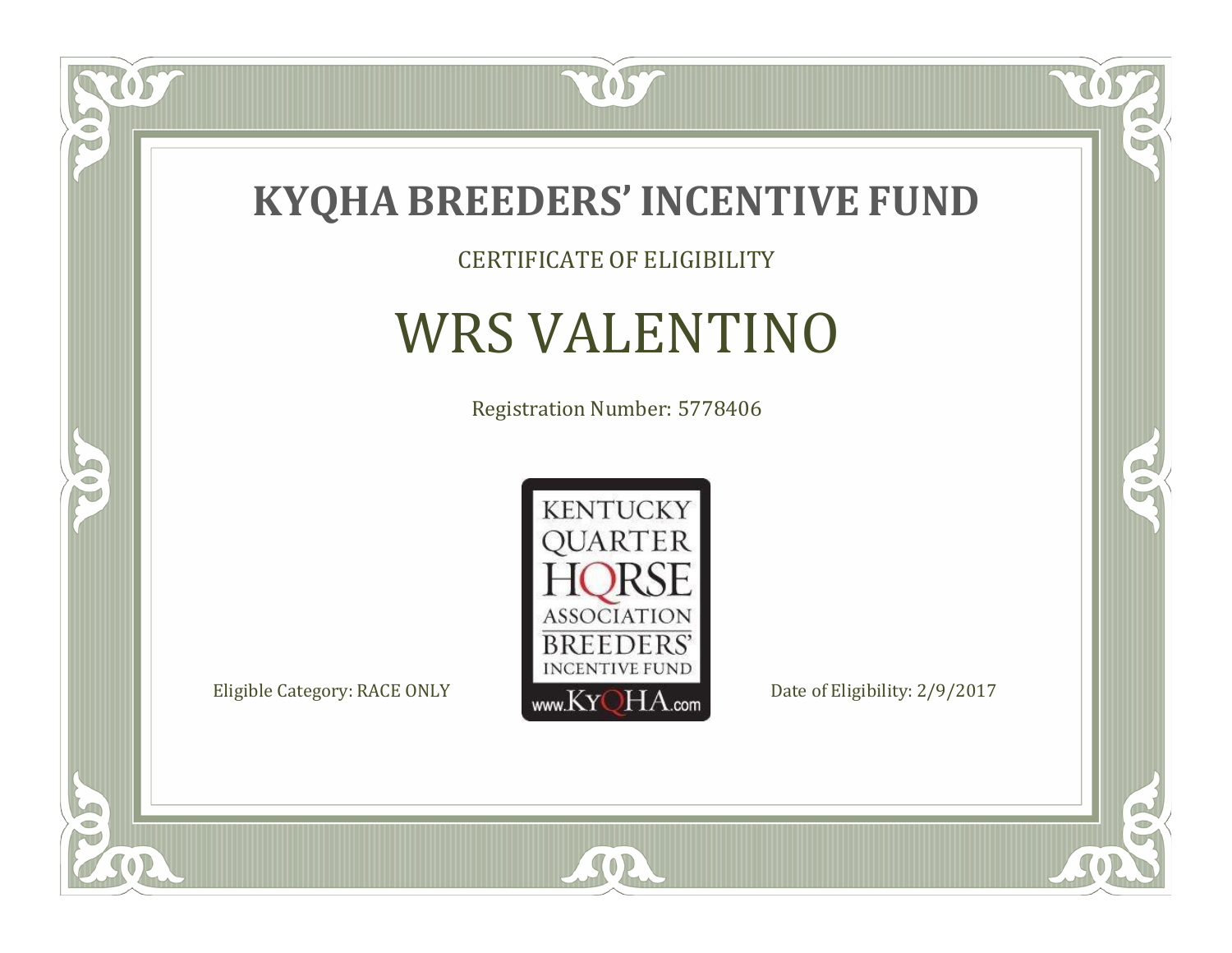

#### CERTIFICATE OF ELIGIBILITY

# YOU SHOULD BE HERE

Registration Number: 5758743



SOR

CO.

B

 $\Box$ N